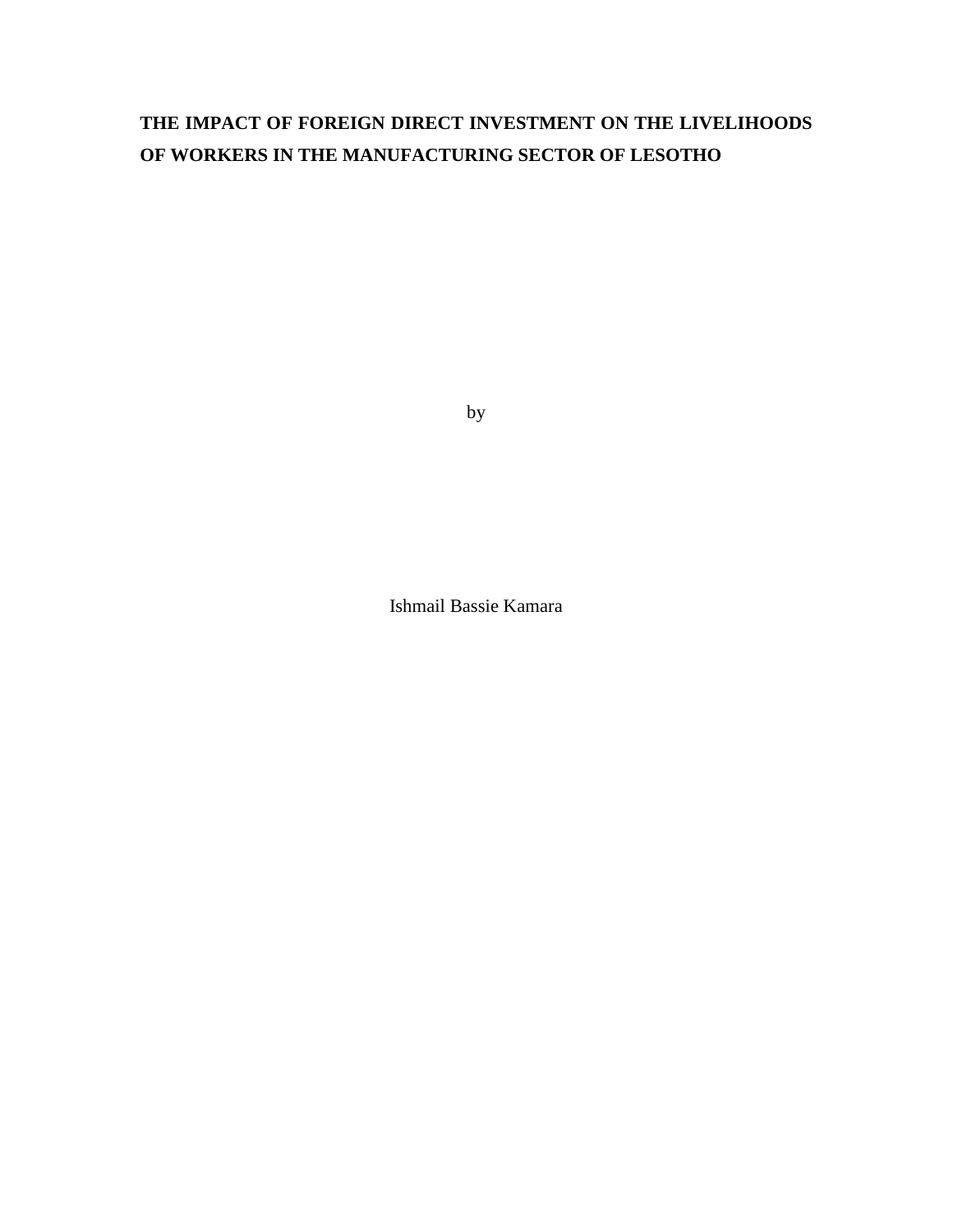# **THE IMPACT OF FOREIGN DIRECT INVESTMENT ON THE LIVELIHOODS OF WORKERS IN THE MANUFACTURING SECTOR OF LESOTHO**

by

Ishmail Bassie Kamara

A dissertation submitted in fulfilment of the requirements for a Master's Degree in Development Studies in the Faculty of Economic and Management Sciences at the University of the Free State

> Bloemfontein November 2008

Supervisor: Prof. J. G .L. Marais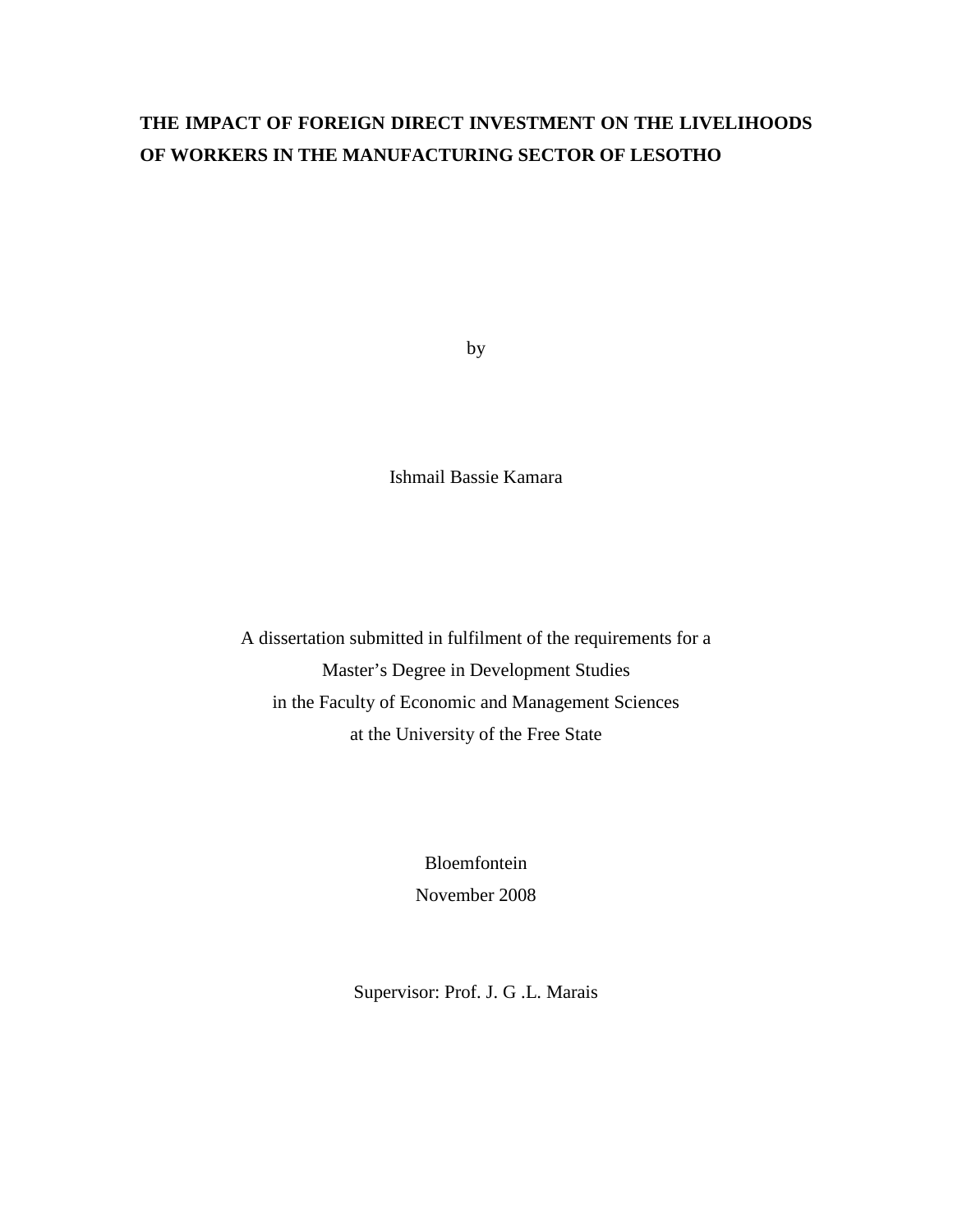## **Declaration**

I declare that this dissertation submitted for the fulfilment of the qualification Master's Degree in Development Studies at the University of the Free State is my own, independent work and that I have not previously submitted the same work for a qualification at another university / faculty.

I further cede copyright of this dissertation in favour of the University of the Free State.

Ishmail Bassie Kamara November 2008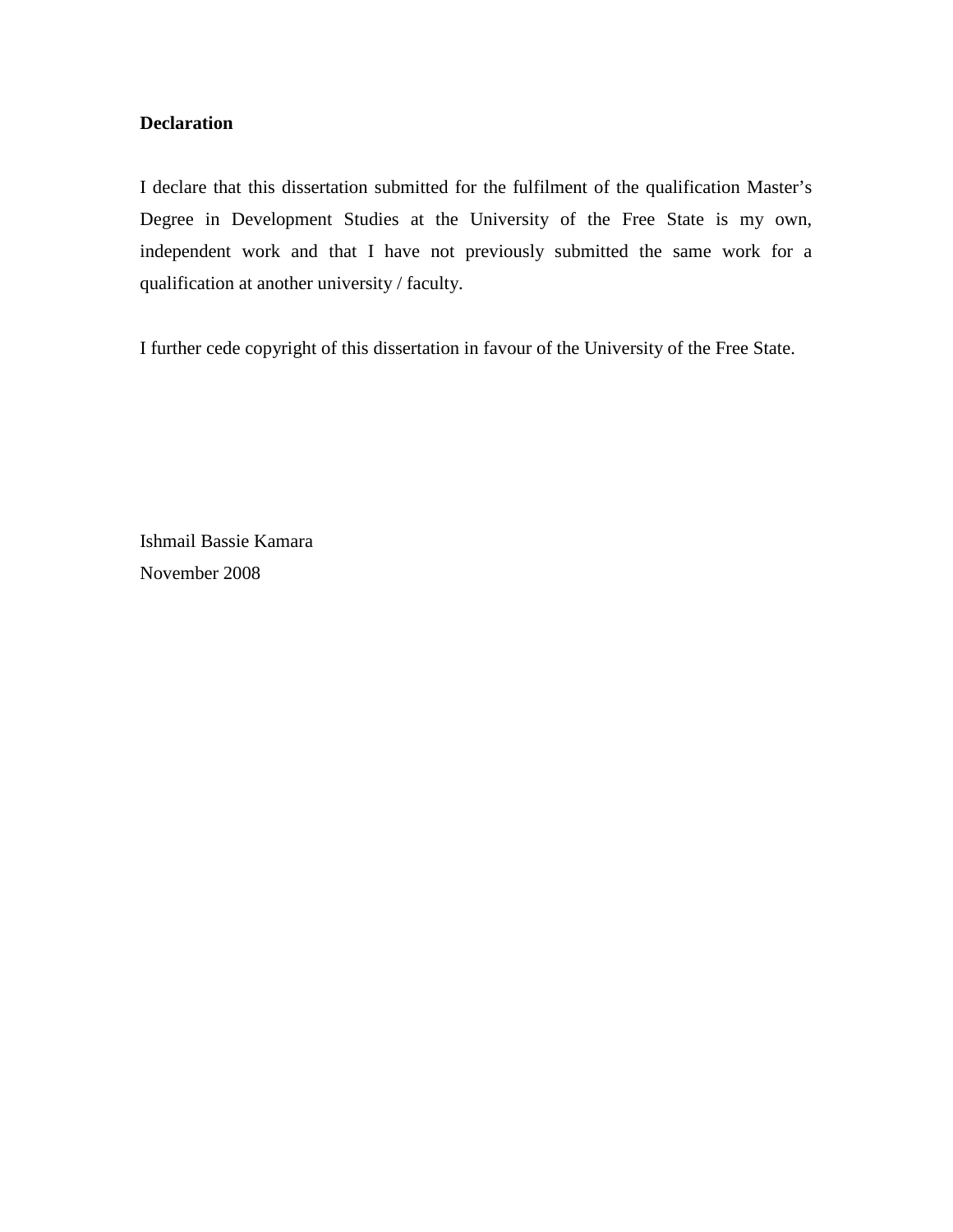## **Acknowledgement**

I wish to take this opportunity to thank and acknowledge all those who have contributed to the success of this study.

In particular, my special thanks and appreciation go to Prof. J.G.L. Marais, who throughout this study played a significant role in guiding, inspiring, facilitating, empowering and supporting me. Without his genuine contribution, completing this study would perhaps not have been possible.

I should also like to thank the Management of the Centre for Development Support (CDS) for its indispensable financial support and the respect accorded me throughout this study.

I express sincere thanks to all my colleagues at CDS for all that they have done for me during the course of this study.

My appreciation also goes to the Postgraduate Session Group for the insights I gained from various monthly presentations. Such presentations contributed to the reshaping of my dissertation.

 My appreciation also goes to Ms. Catherine Muller for the time and effort taken to edit my report.

Above all, glory be to God.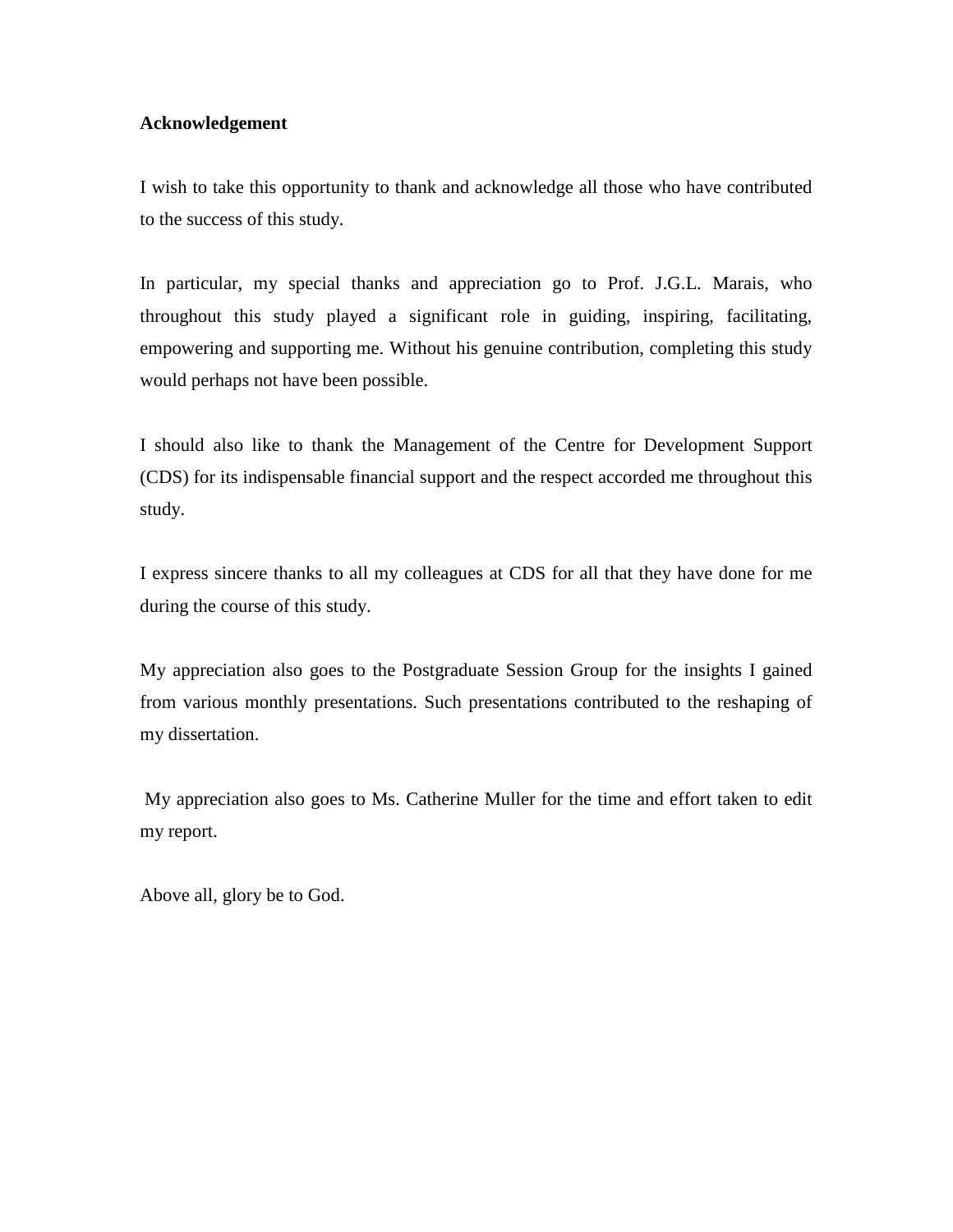## **TABLE OF CONTENTS**

| List of Tables   |                         |
|------------------|-------------------------|
| List of Figures  | $\cdot \cdot$<br>V11    |
| List of Acronyms | $\cdots$<br><b>V111</b> |

## **CHAPTER ONE: SETTING THE SCENE**

| 1.1 Orientation and significance of the study |                |
|-----------------------------------------------|----------------|
| 1.2 Aims and objectives                       | 3              |
| 1.3 Research design and methods               | $\overline{4}$ |
| 1.4 Conceptualisation                         |                |
| 1.5 Brief chapter outline                     | 6              |

# **CHAPTER TWO: A LITERATURE REVIEW: THE AFRICAN EXPERIENCE IN THE MANUFACTURING INDUSTRY**

| 2.0                                   |                                          | Introduction                                                     | 9  |  |  |
|---------------------------------------|------------------------------------------|------------------------------------------------------------------|----|--|--|
| 2.1                                   |                                          | Manufacturing trends in the world                                | 9  |  |  |
| 2.2                                   | The evolution of manufacturing in Africa |                                                                  |    |  |  |
|                                       | 2.2.1                                    | Manufacturing in pre-colonial Africa                             | 14 |  |  |
|                                       | 2.2.2                                    | Manufacturing in colonial Africa                                 | 15 |  |  |
|                                       | 2.2.3                                    | Manufacturing in post-colonial Africa                            | 17 |  |  |
| 2.3                                   |                                          | Textile and clothing production                                  | 19 |  |  |
| 2.4<br>Africa and its trade relations |                                          |                                                                  |    |  |  |
|                                       | 2.4.1                                    | The General System of Preference (GSP)                           | 22 |  |  |
|                                       | 2.4.2                                    | The African Caribbean Pacific (ACP)/Cotonou Agreement            | 24 |  |  |
|                                       | 2.4.3                                    | Africa and the Everything But Arms (EBA) Agreement               | 25 |  |  |
|                                       | 2.4.4                                    | Africa and Africa Growth and Opportunity Act (AGOA)              | 27 |  |  |
| 2.5                                   |                                          | Foreign direct investment (FDI) and manufacturing in Africa      | 30 |  |  |
|                                       | 2.5.1                                    | Overview of world's foreign direct investment (FDI)              | 30 |  |  |
|                                       | 2.5.2                                    | Foreign direct investment (FDI) trends in the developed world    | 31 |  |  |
|                                       | 2.5.3                                    | Foreign direct investment (FDI) trends in Africa                 | 31 |  |  |
|                                       | 2.5.4                                    | Key reasons for foreign direct investment (FDI) trends in Africa | 33 |  |  |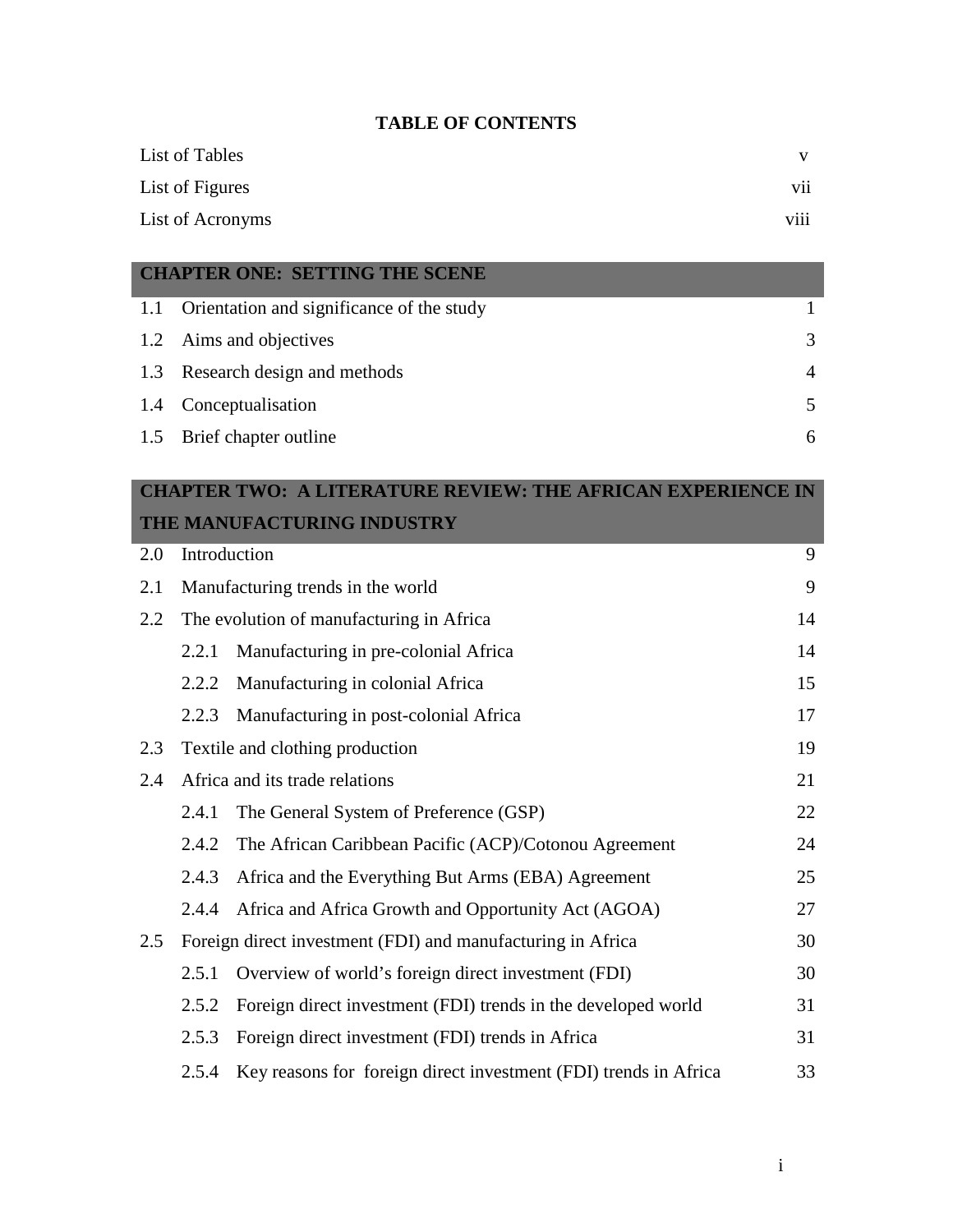| 2.6 | Global experience of foreign direct investment (FDI) and manufacturing |                                                                    |            |  |  |
|-----|------------------------------------------------------------------------|--------------------------------------------------------------------|------------|--|--|
| 2.7 | Conclusion                                                             |                                                                    | 37         |  |  |
|     |                                                                        |                                                                    |            |  |  |
|     | <b>CHAPTER</b>                                                         | <b>HISTORICAL</b><br>OF<br><b>THREE:</b><br><b>DEVELOPMENT</b>     | <b>THE</b> |  |  |
|     |                                                                        | MANUFACTURING INDUSTRY IN AFRICA                                   |            |  |  |
| 3.0 |                                                                        | Introduction                                                       | 38         |  |  |
| 3.1 |                                                                        | The Lesotho economy                                                | 39         |  |  |
|     | 3.1.1                                                                  | <b>Historical overview</b>                                         | 39         |  |  |
|     | 3.1.2                                                                  | Economic performance                                               | 40         |  |  |
|     | 3.1.3                                                                  | Foreign trade                                                      | 42         |  |  |
| 3.2 |                                                                        | The evolution of the manufacturing industry in Lesotho             | 42         |  |  |
|     | 3.2.1                                                                  | Pre-independence                                                   | 43         |  |  |
|     | 3.2.2                                                                  | Post-independence                                                  | 43         |  |  |
|     | 3.2.3                                                                  | The 1998 political impasse                                         | 46         |  |  |
|     | 3.2.4                                                                  | Post-political impasse period                                      | 46         |  |  |
| 3.3 |                                                                        | A profile of the manufacturing sector post 1998                    | 47         |  |  |
|     | 3.3.1                                                                  | <b>Employment</b> trends                                           | 47         |  |  |
|     | 3.3.2                                                                  | Location of the manufacturing industries in Lesotho                | 49         |  |  |
|     | 3.3.3                                                                  | The origin, profile and ownership of the garment sector in Lesotho | 50         |  |  |
| 3.4 |                                                                        | Current investment incentives and trade agreements                 | 52         |  |  |
|     | 3.4.1                                                                  | Current investment incentives in Lesotho                           | 53         |  |  |
|     | 3.4.2                                                                  | Lesotho and its trade relations                                    | 55         |  |  |
|     |                                                                        | 3.4.2.1<br>The Customs Union Agreement                             | 56         |  |  |
|     |                                                                        | 3.4.2.2<br>The Lome/Cotonou agreement                              | 57         |  |  |
|     |                                                                        | 3.4.2.3<br>Africa Growth and Opportunity Act (AGOA)                | 57         |  |  |
| 3.5 |                                                                        | Current problems and responses                                     | 59         |  |  |
|     | 3.5.1                                                                  | The problems encountered in the textile and garment industry       | 59         |  |  |
|     |                                                                        | during the last five years                                         |            |  |  |
|     | 3.5.2                                                                  | Efforts to mitigate the effect                                     | 60         |  |  |
| 3.6 |                                                                        | Foreign direct investment and the perception of the Basotho people | 62         |  |  |
| 3.7 | Conclusion                                                             |                                                                    |            |  |  |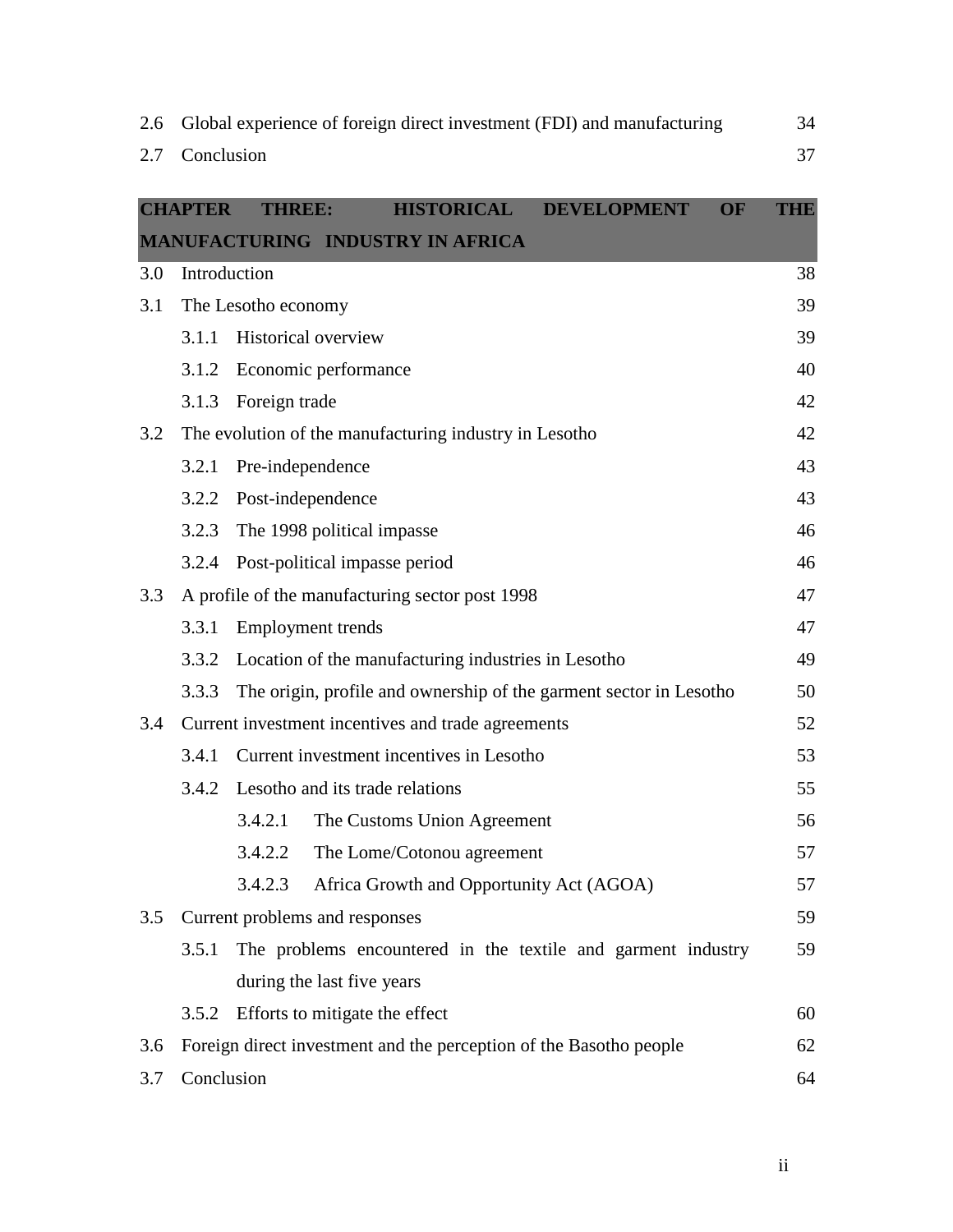|     | <b>CHAPTER FOUR:</b><br>THE SOCIO-ECONOMIC STATUS<br><b>AND</b> | <b>CURRENT</b> |
|-----|-----------------------------------------------------------------|----------------|
|     | <b>WORKING CONDITIONS OF FACTORY WORKERS IN LESOTHO</b>         |                |
| 4.0 | Introduction                                                    | 67             |
| 4.1 | Basic socio-economic overview of respondents                    | 67             |
| 4.2 | <b>Employment history</b>                                       | 73             |
| 4.3 | Second income of factory workers in Lesotho                     | 75             |
| 4.4 | Average expenditure                                             | 77             |
| 4.5 | Working conditions                                              | 78             |
| 4.6 | Conclusion                                                      | 80             |
|     |                                                                 |                |

## **CHAPTER FIVE: EVALUATION OF CHANGING LIVING CONDITIONS OF FACTORY WORKERS IN LESOTHO**

|     |            | THULONI WUNNDIW HYDDUIN                                                  |     |
|-----|------------|--------------------------------------------------------------------------|-----|
| 5.0 |            | Introduction                                                             | 83  |
| 5.1 |            | Evaluation of socio-economic situation of respondents                    | 83  |
|     |            | 5.1.2 School access and payment                                          | 84  |
|     | 5.1.3      | Housing conditions                                                       | 85  |
|     |            | 5.1.4 Access to telephone                                                | 88  |
|     |            | 5.1.5 Access to fuel                                                     | 90  |
|     |            | 5.1.6 Access to water                                                    | 91  |
|     |            | 5.1.7 Access to sanitation                                               | 93  |
|     |            | 5.1.8 Access to bank accounts                                            | 94  |
|     |            | 5.1.9 Access to transportation                                           | 95  |
| 5.2 |            | Perceptions about changes in the quality of life                         | 96  |
| 5.3 |            | The positive and negative aspects of working at the factories in Lesotho | 99  |
| 5.4 | Conclusion |                                                                          | 107 |

|    |              | <b>CHAPTER SIX: PRINCIPAL FINDINGS AND RECOMMENDATIONS</b>      |  |  |  |     |
|----|--------------|-----------------------------------------------------------------|--|--|--|-----|
| 60 | Introduction |                                                                 |  |  |  | 110 |
|    |              | 6.1 An overview of key findings in this research                |  |  |  | 111 |
|    |              | 6.1.1 The manufacturing sector in Africa has been small despite |  |  |  | 111 |
|    |              | historical periods of growth                                    |  |  |  |     |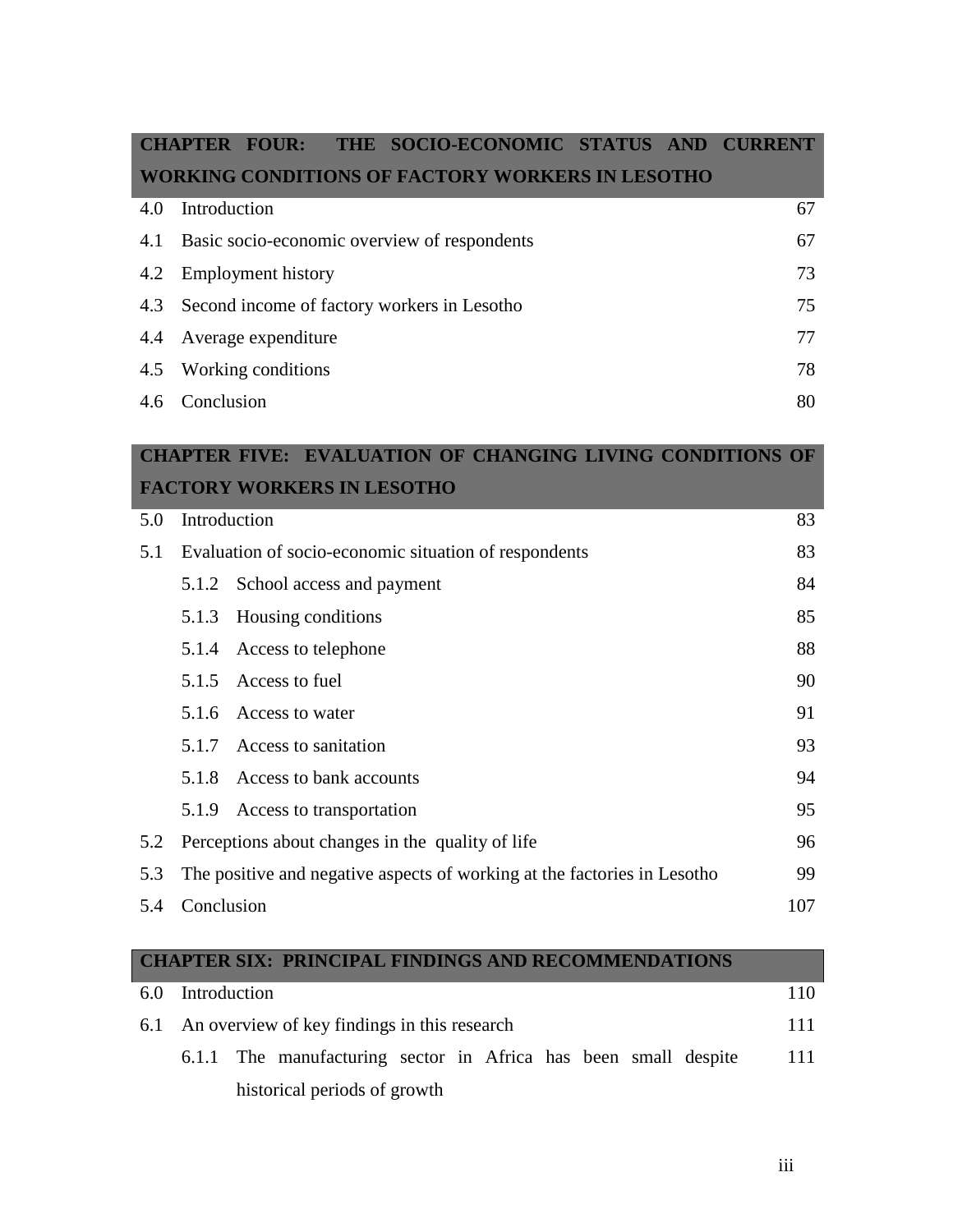|     | 6.1.2                          | Manufacturing has become one of the dominant economic sectors     | 112 |  |
|-----|--------------------------------|-------------------------------------------------------------------|-----|--|
|     |                                | in Lesotho despite the small size of the sector in Africa         |     |  |
|     | 6.1.3                          | The growth of the Lesotho manufacturing industry is mainly        | 113 |  |
|     |                                | linked to incentives and international trade agreements           |     |  |
|     | 6.1.4                          | Current trade agreements have serious limitations                 | 114 |  |
|     | 6.1.5                          | The manufacturing sector plays a crucial role in providing first- | 115 |  |
|     |                                | time jobs                                                         |     |  |
|     | 6.1.6                          | Lesotho authorities are unable to manage urbanisation pressures   | 115 |  |
|     |                                | related to a growing manufacturing environment                    |     |  |
|     | 6.1.7                          | Despite low wages in this industry, not all employees are         | 116 |  |
|     |                                | dissatisfied and feel exploited                                   |     |  |
| 6.2 | General policy recommendations |                                                                   |     |  |
|     | 6.2.1                          | Improved skills related to manufacturing production               | 117 |  |
|     | 6.2.2                          | Increased infrastructural development                             | 118 |  |
|     | 6.2.3                          | The need to improving trade agreements                            | 118 |  |
|     | 6.2.4                          | The need to promoting small enterprises and employment            | 118 |  |
|     |                                | generation                                                        |     |  |
|     | 6.2.5                          | Address political instability                                     | 119 |  |
|     | 6.2.6                          | Address the challenges posed by urbanisation                      | 120 |  |
|     | 6.2.7                          | Review of general working conditions of factory workers in        | 120 |  |
|     | Lesotho                        |                                                                   |     |  |
| 6.3 |                                | Value of the research and future research possibilities           | 121 |  |
|     |                                |                                                                   |     |  |
|     | List of references             |                                                                   | 123 |  |
|     | <b>ANNEXURE A</b>              |                                                                   | 132 |  |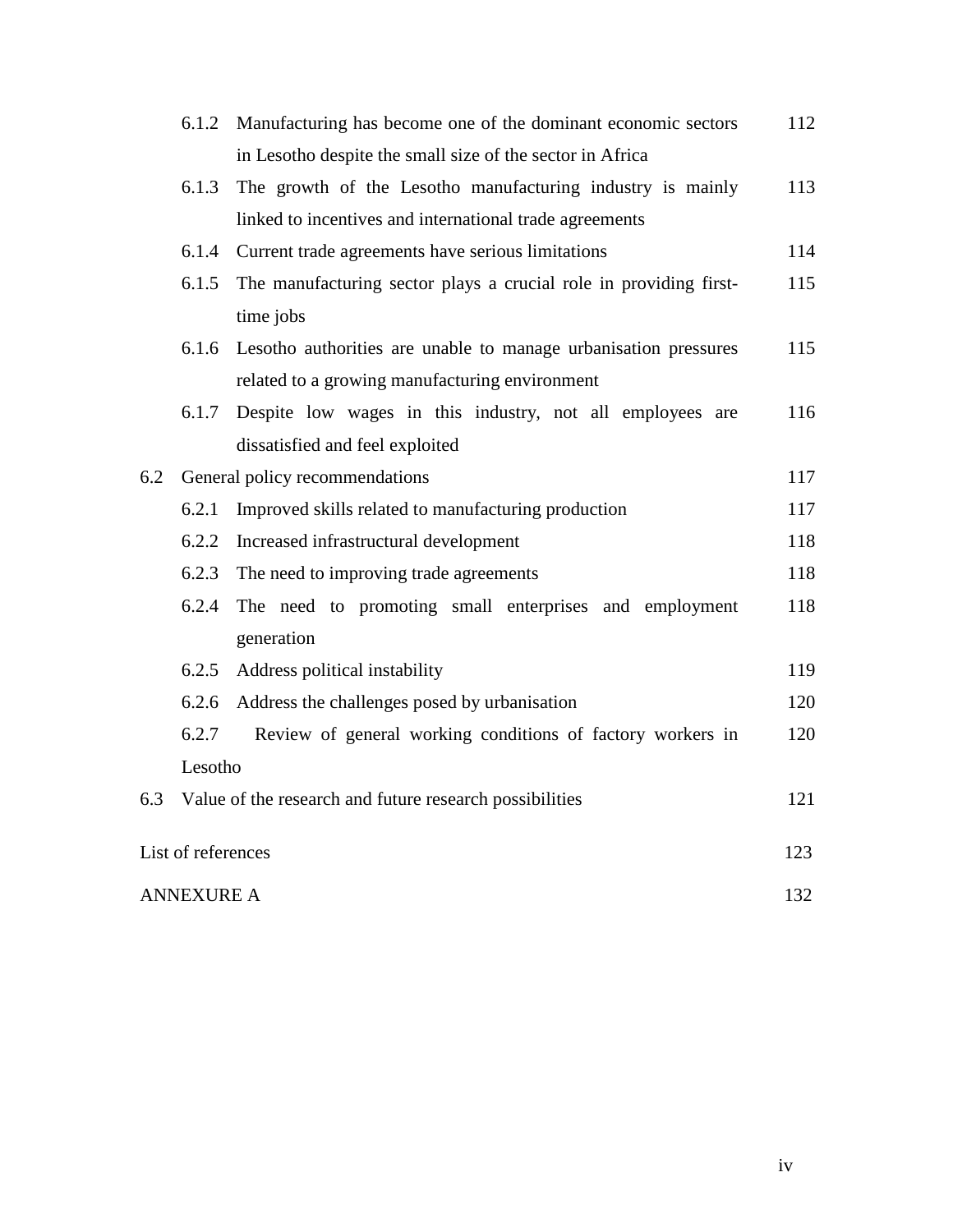## **LIST OF TABLES**

| Table 2.1 |     | The state of manufacturing value added in world manufacturing,          | 10 |
|-----------|-----|-------------------------------------------------------------------------|----|
|           |     | 1970 - 1994                                                             |    |
| Table 2.2 |     | Manufacturing value added (MVA) and exports growth in the world,        | 13 |
|           |     | 1995 - 2005                                                             |    |
| Table     | 2.3 | A comparison of Africa's trade agreements, 1971 - 2000                  | 29 |
| Table     | 2.4 | FDI inflows and GDP: ranking of 29 African countries, 1996 - 1997       | 32 |
| Table     | 3.1 | Core economic performance indicators in Lesotho, 2002 - 2009            | 40 |
| Table 3.2 |     | Growth of employment in the textile industry in Lesotho, 1999 -<br>2005 | 48 |
| Table     | 3.3 | Lesotho garment sector profile, 2002                                    | 51 |
| Table 3.4 |     | A comparison between early and current investment incentives in         | 55 |
|           |     | Lesotho, 1980s - 2000s                                                  |    |
| Table     | 3.5 | Lesotho's Benefits derived from AGOA 11, 2002 - 2004                    | 58 |
| Table     | 3.6 | A summary profile of the trade regime in Lesotho articulating their     | 59 |
|           |     | significance, 1910 - 2000                                               |    |
| Table     | 3.7 | A summary profile comparing different stages of the development of      | 66 |
|           |     | the manufacturing sector in Lesotho                                     |    |
| Table     | 4.1 | Educational profiles of factory workers in Lesotho, 2007                | 68 |
| Table 4.2 |     | The number of other people who are financially dependent on the         | 71 |
|           |     | household of the factory worker in Lesotho, 2007                        |    |
| Table     | 4.3 | Marital status of respondents working at the factory in Lesotho,        | 72 |
|           |     | 2007                                                                    |    |
| Table     | 4.4 | Presentation of employment history and mobility of factory workers      | 74 |
|           |     | in Lesotho's textile industry, 2007                                     |    |
| Table     | 4.5 | Sources of second income of factory workers in Lesotho, 2007            | 76 |
| Table     | 4.6 | Second income category of factory workers in Lesotho, 2007              | 76 |
| Table     | 4.7 | Average expenditure of factory workers in Lesotho, 2007                 | 77 |
| Table     | 4.8 | Percentage distribution of respondents' working time at the factories   | 79 |
|           |     | in Lesotho, 2007                                                        |    |
| Table     | 5.1 | Level of school access for Lesotho's factory workers' children          | 84 |
|           |     | before current occupation and at the moment, 2007                       |    |

v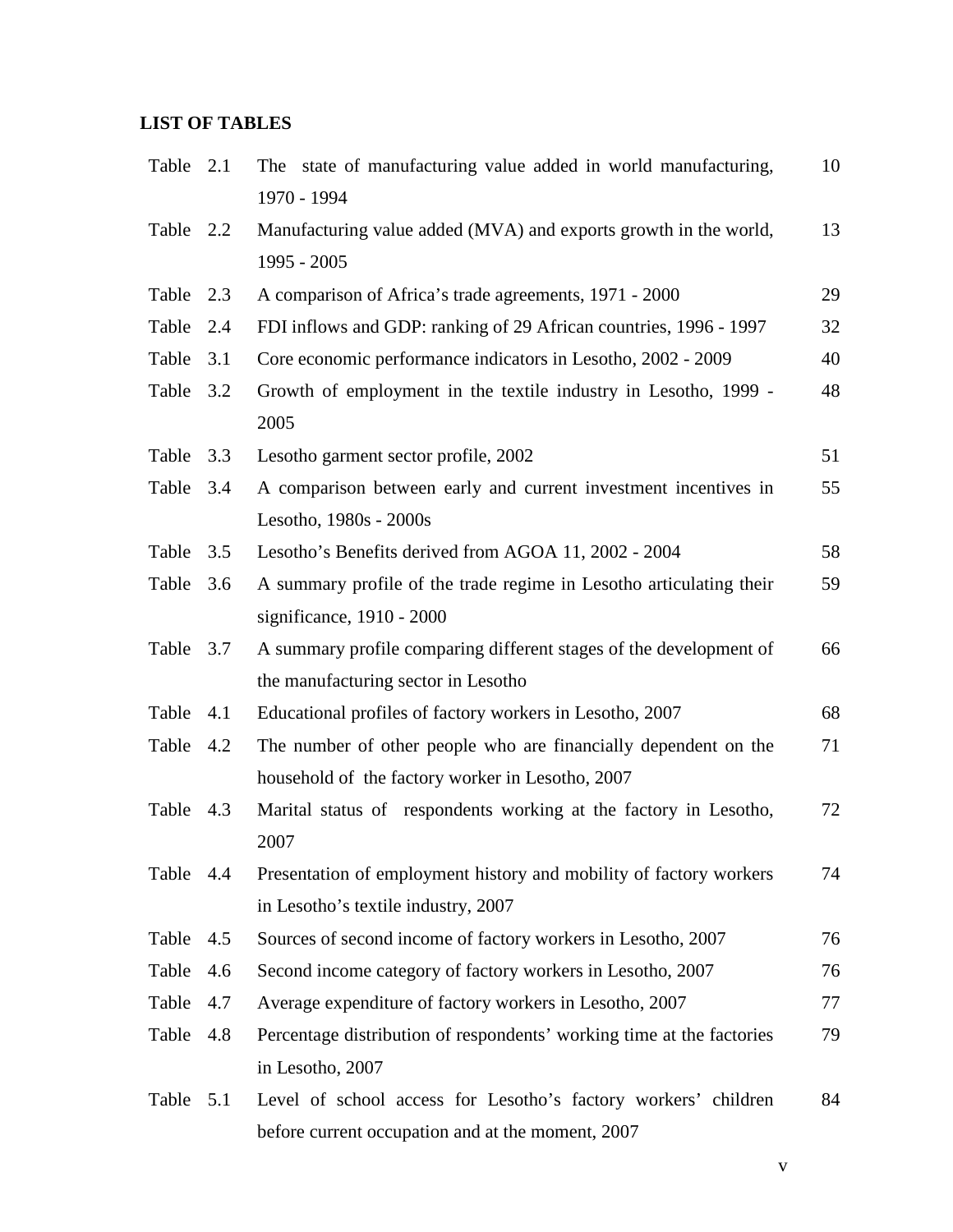| Table 5.2 |      | Sources of payment for the education of the Lesotho's factory               | 85  |
|-----------|------|-----------------------------------------------------------------------------|-----|
|           |      | workers' children, 2007                                                     |     |
| Table 5.3 |      | Characteristics of factory workers' housing units in Lesotho, 2007          | 86  |
| Table     | 5.4  | Nature of tenure for factory workers' housing in Lesotho, 2007              | 87  |
| Table 5.5 |      | Types of factory workers' housing units in Lesotho, 2007                    | 88  |
| Table     | 5.6  | Number and percentage of factory workers having access to                   | 89  |
|           |      | telephone in Lesotho, 2007                                                  |     |
| Table     | 5.7  | Factory workers' access to fuel in Lesotho, 2007                            | 90  |
| Table     | 5.8  | Factory workers' main access to water supply in Lesotho, 2007               | 92  |
| Table     | 5.9  | Factory workers' access to sanitation in Lesotho, 2007                      | 93  |
| Table     | 5.10 | Main sources of transportation for factory workers in Lesotho, 2007         | 95  |
| Table     | 5.11 | Reasons why respondents said their living conditions had not                | 97  |
|           |      | changed for the better since working at the factory in Lesotho, 2007        |     |
|           |      | Table 5.12 Reasons why factory workers in Lesotho said that their lives had | 98  |
|           |      | changed for the better                                                      |     |
| Table     | 5.13 | Some comparisons of the positive and negative aspects of working at         | 109 |
|           |      | the factory in Lesotho, 2007                                                |     |
| Table     | 6.1  | An outline of the main findings of this study and recommendations           | 121 |
|           |      |                                                                             |     |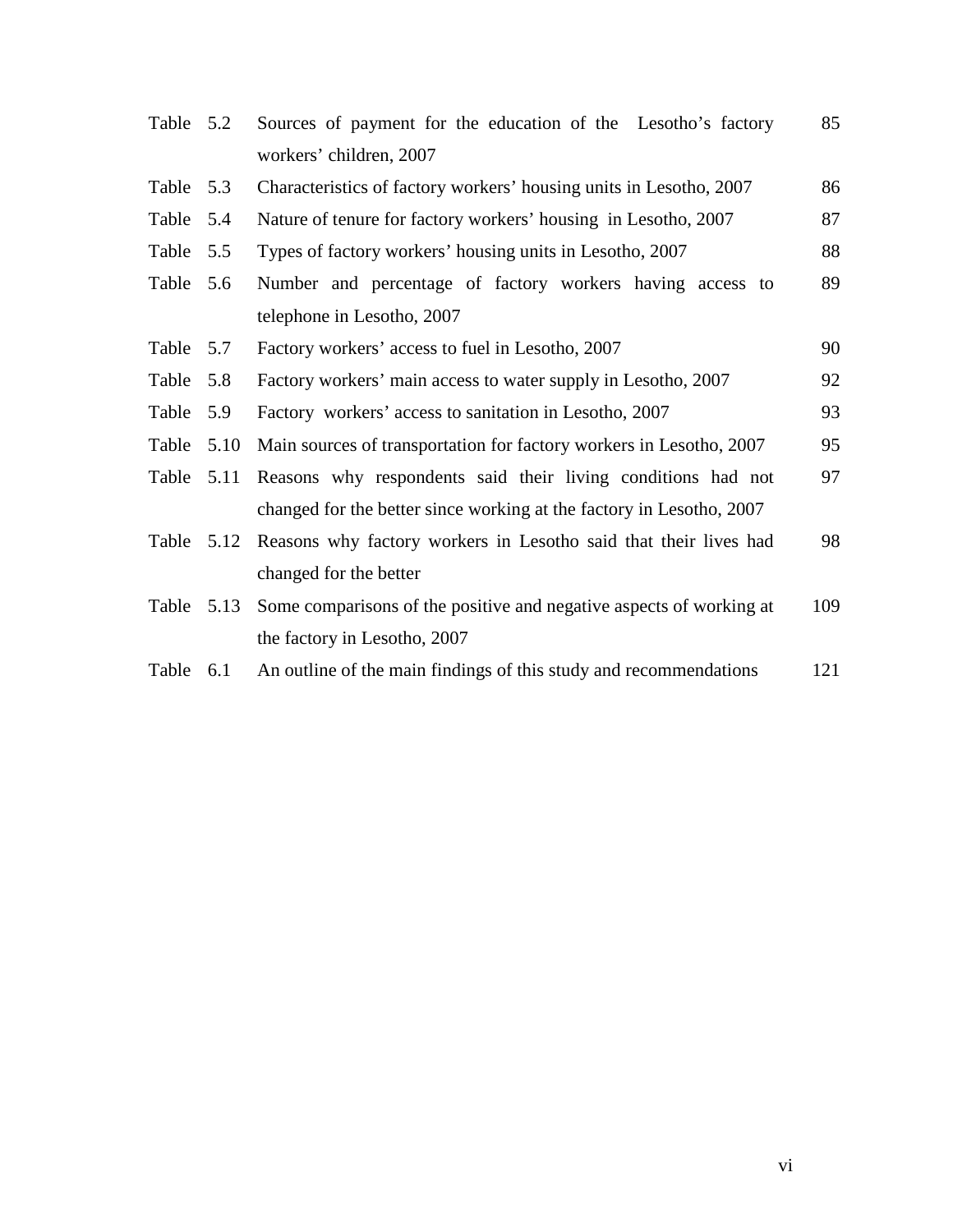## **LIST OF FIGURES**

| Figure       |     | 1.1 Graphic representation of this study                                        | $\overline{4}$ |
|--------------|-----|---------------------------------------------------------------------------------|----------------|
| Figure       | 3.1 | Distribution of employment in Lesotho's manufacturing, 1997 -                   | 49             |
|              |     | 2004 (%)                                                                        |                |
| Figure $3.2$ |     | The spatial distribution of manufacturing firms in Lesotho 2006 (n)             | 50             |
| Figure $4.1$ |     | Percentage of factory workers who received informal training at the             | 69             |
|              |     | factory in Lesotho, 2007                                                        |                |
|              |     | Figure 4.2 Average age of respondents working at the factories in Lesotho,      | 70             |
|              |     | 2007                                                                            |                |
|              |     | Figure 4.3 The age distribution of respondents working at the factories in      | 70             |
|              |     | Lesotho, 2007                                                                   |                |
|              |     | Figure 4.4 Percentage of respondents working overtime at the factories in       | 80             |
|              |     | Lesotho, 2007                                                                   |                |
|              |     | Figure 4.5 Percentage distribution of overtime by hourly rate of respondents in | 80             |
|              |     | Lesotho                                                                         |                |
|              |     | Figure 5.1 Respondents with access to a bank account in Lesotho, 2007           | 94             |
|              |     | Figure 5.2 Responses to the statement: "I enjoy working at the factory in       | 99             |
|              |     | Lesotho", 2007                                                                  |                |
|              |     | Figure 5.3 Responses to the statement: 'My salary is appropriate for the amount | 101            |
|              |     | of work I do at the factory in Lesotho", 2007                                   |                |
|              |     | Figure 5.4 Responses to the statement: "The managers treat me poorly at the     | 102            |
|              |     | factory in Lesotho", 2007                                                       |                |
| Figure       |     | 5.5 Responses to the statement: "If it were not for these foreign               | 103            |
|              |     | industrialists, I would not have had a job in Lesotho", 2007                    |                |
|              |     | Figure 5.6 Responses to the statement: "These industrialists should not be in   | 104            |
|              |     | Lesotho" 2007                                                                   |                |
| Figure       | 5.7 | Responses to the statement: "The job at the factory in Lesotho saved            | 105            |
|              |     | me from starvation", 2007                                                       |                |
| Figure       |     | 5.8 Responses to the statement: "This job at the factory in Lesotho has         | 106            |
|              |     | given me some self-confidence", 2007                                            |                |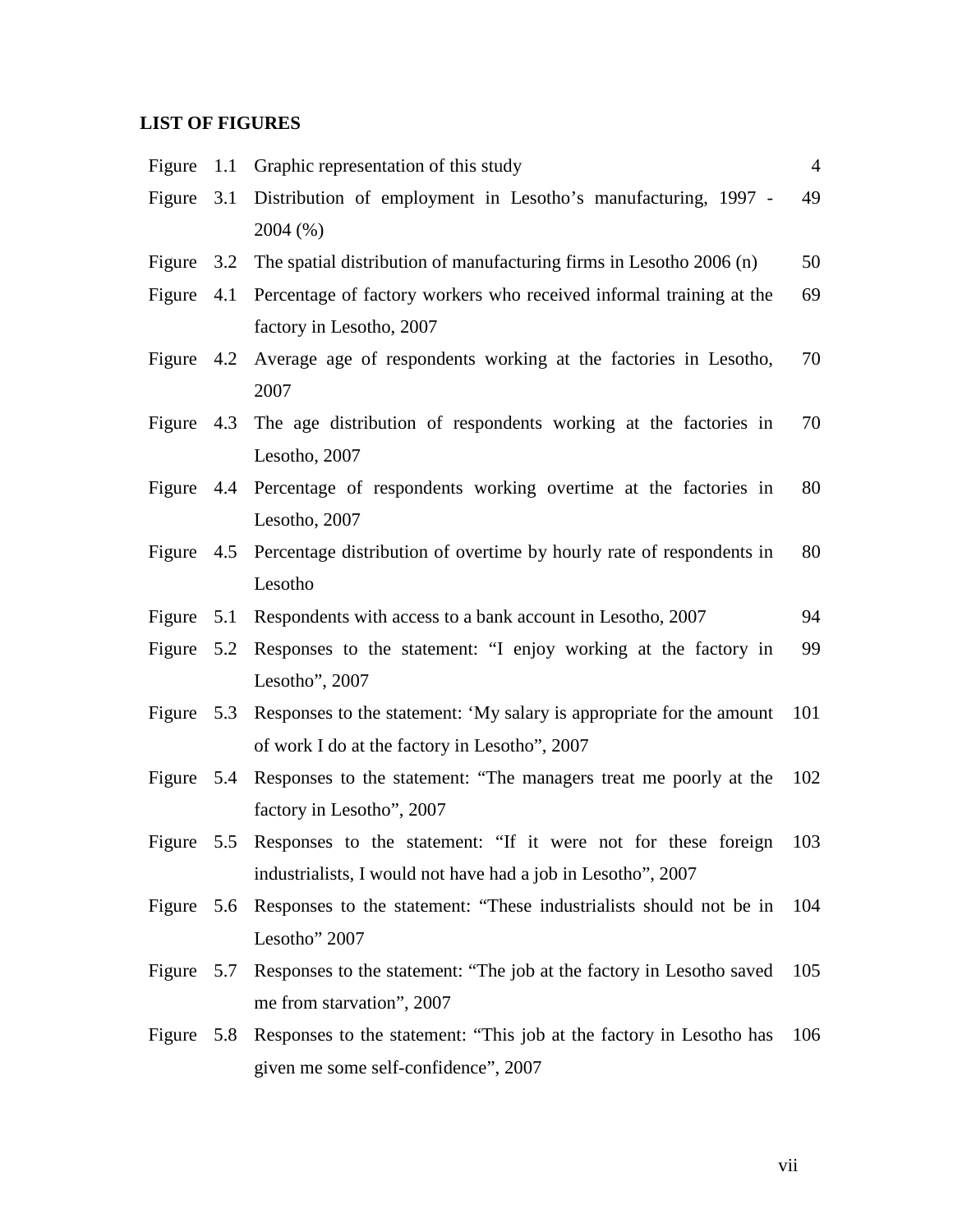# **LIST OF ACRONYMS**

| <b>AGOA</b>   | African Growth & Opportunity Act                              |
|---------------|---------------------------------------------------------------|
| <b>ATM</b>    | <b>Automated Teller Machine</b>                               |
| <b>ATC</b>    | Agreement on Textile & Clothing                               |
| <b>ACP</b>    | African Caribbean Pacific                                     |
| <b>BEDCO</b>  | <b>Basotho Enterprise Development Corporation</b>             |
| <b>CMA</b>    | <b>Common Monetary Area</b>                                   |
| <b>DCC</b>    | Duty Credit Certificate                                       |
| EC            | European Union                                                |
| <b>EBA</b>    | <b>Everything But Arms</b>                                    |
| $EU - SADC$   | European Union - Southern African Development Community       |
| <b>FDI</b>    | Foreign Direct Investment                                     |
| FoB           | Free on Board                                                 |
| <b>GDP</b>    | <b>Gross Domestic Product</b>                                 |
| <b>GNP</b>    | <b>Gross National Product</b>                                 |
| <b>GSP</b>    | <b>General System Preference</b>                              |
| <b>ISI</b>    | <b>Import Substitution Industrialisation</b>                  |
| <b>IVCA</b>   | Integrated Value Chain Analysis of Selected Strategic Sectors |
| <b>LDCs</b>   | <b>Least Developed Countries</b>                              |
| <b>LECAWU</b> | Lesotho Congress Aliens Workers Union                         |
| <b>LMPS</b>   | <b>Lesotho Mounted Police Service</b>                         |
| <b>LNDC</b>   | <b>Lesotho National Development Corporation</b>               |
| <b>MNCs</b>   | <b>Multinational Corporations</b>                             |
| <b>MVA</b>    | Manufacturing Value Added                                     |
| M&A           | Merger & Acquisition                                          |
| <b>NGO</b>    | Non-Governmental Organisation                                 |
| <b>OECD</b>   | Organisation for Economic Corporation and Development         |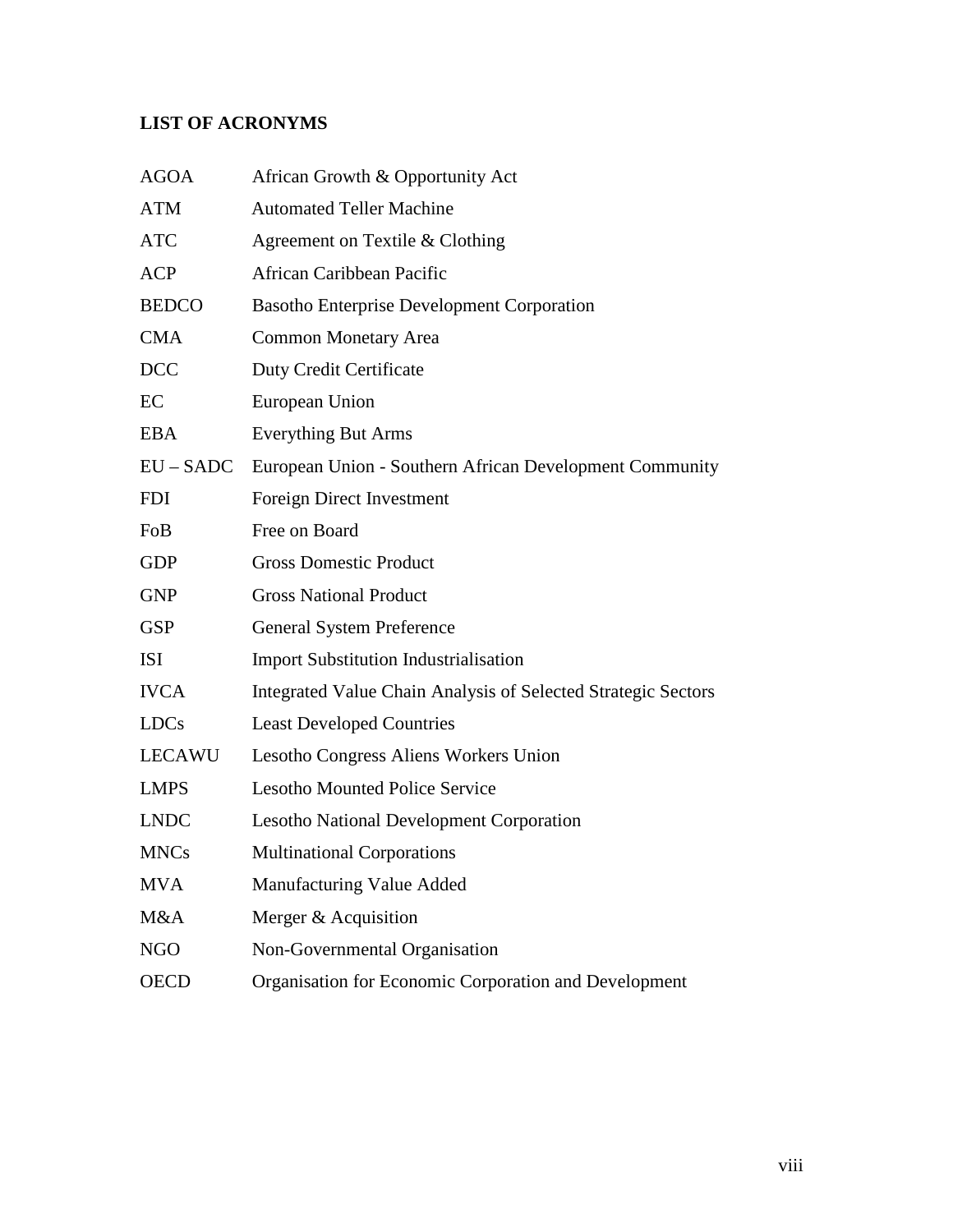| R&D           | <b>Research and Development</b>                             |
|---------------|-------------------------------------------------------------|
| <b>SACU</b>   | Southern African Customs Union                              |
| <b>SMEs</b>   | <b>Small and Medium Enterprises</b>                         |
| <b>SPSS</b>   | <b>Statistical Package for the Social Research Software</b> |
| SSA.          | Sub-Saharan Africa                                          |
| T&C           | Textile and Clothing                                        |
| <b>TTQ</b>    | <b>Total Tariff Quota</b>                                   |
| <b>TRQ</b>    | <b>Total Rate Quota</b>                                     |
| <b>TNCs</b>   | <b>Transnational Corporations</b>                           |
| <b>UNCTAD</b> | United Nation Conference on Trade and Development           |
| <b>UNIDO</b>  | United Nations Industrial Development Organisation          |
| <b>USA</b>    | United States of America                                    |
| <b>VAT</b>    | Value Added Tax                                             |
| <b>WTO</b>    | World Trade Organisation                                    |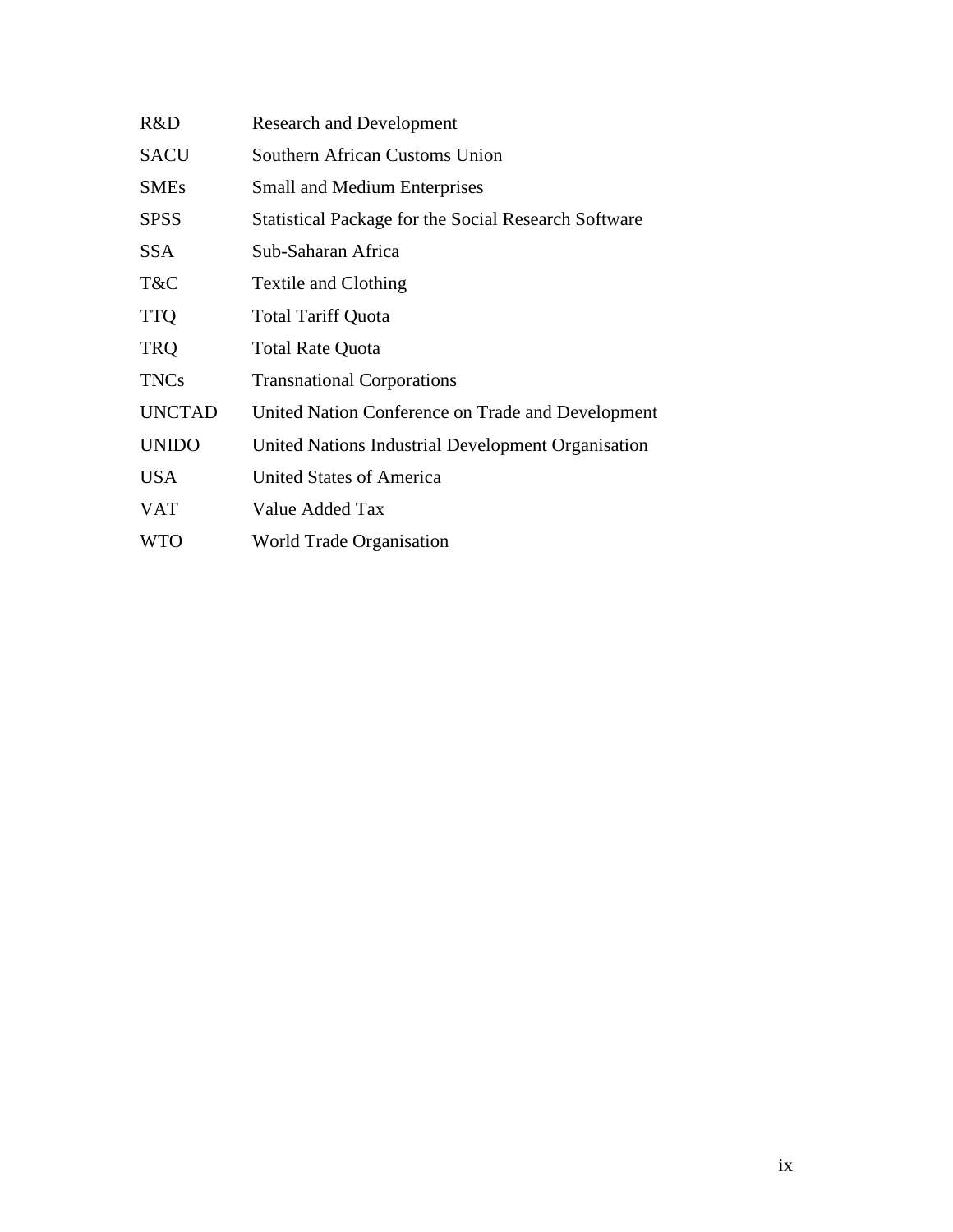## **CHAPTER ONE: SETTING THE SCENE**

## **1.1 Orientation and significance of the study**

The book on the Wealth of Nations, written by Adam Smith in 1776 indicated that 'globalisation' would be a potent force for global economic development (Sachs, 2000). Adam Smith said…

"the discovery of America, and that of a passage to the East Indies by the Cape of Good Hope, are the two greatest and most important events recorded in the history of mankind," since those events would allow the most distant part of the world" to relieve one another's wants" "and encourage one another's industry" (Sachs, 2000: 579).

In light of the above quotation, Adam Smith further explained that the introduction of division of labour would expand global markets through productivity improvements, which would be limited by the extent of the market and would stimulate economic development. The two stages of globalisation, the first dating approximately from 1870 to 1914, followed by the second stage around 1950, recorded rapid economic growth globally (Sachs, 2000). However, it is worthy to state that not all countries in the world experienced the same benefits from the expansion of the global markets. According to Sachs (2000), while many developing countries are constantly experiencing progress in their economies, especially the Asian tigers, others, like many of developing Africa's economies, are stagnating with absolute declines in living conditions.

This unequal benefit derived from global markets expansion facilitated by globalisation has indeed triggered the question: Why does globalisation seem to benefit some countries more than others?' Since the 1960s the ability of countries to develop an appropriate manufacturing industry has been one of the key factors.

The growth and development of a thriving manufacturing sector in Africa has been limited. Between the 1960s and early 1980s, import substitution industrialization (ISI), and trade liberalisation were approaches that African countries took with a view to speeding up economic development without considering industrial policy (Soludo, Ogbu and Chang, 2004: 6). Income per capita for an average African country was far lower in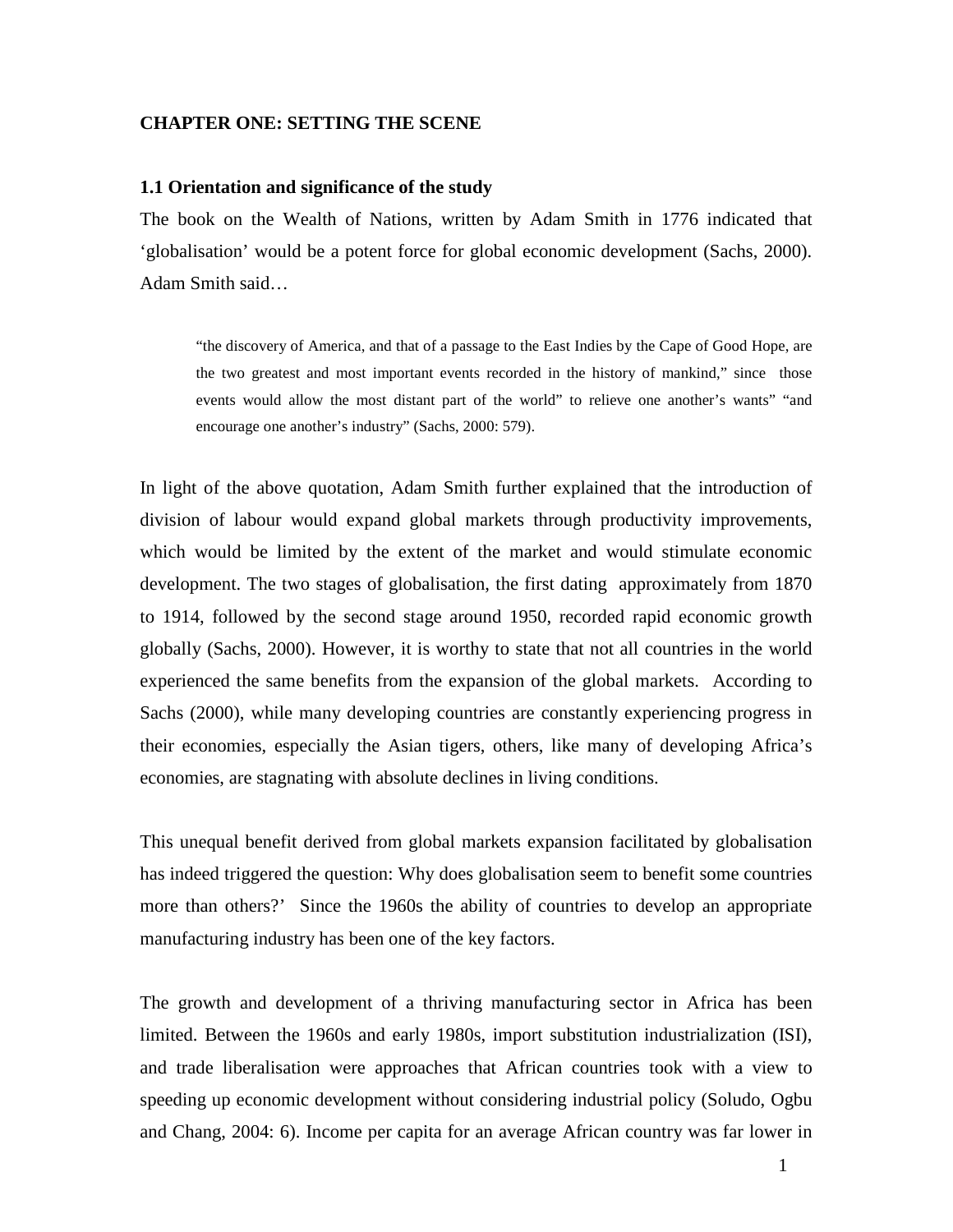1999 than in 1979, and recorded a share of 2.0% of world trade. Instead of diversifying its production base, the continent focused on a few primary products associated with high volatile terms of trade, and income loss grew to an average of \$68 billion per annum between 1972 and 1997 (Soludo *et al*., 2004: 6). In addition, Africa's global share of manufactured exports was almost zero. This development happened in the midst of abundant development assistance and trade preferences to Africa. Although the continent has lagged behind in terms of manufacturing expansion, South Africa is an exception in this respect. In recent times, the manufacturing production in Lesotho, a landlocked less developed country (LDC), has also risen strongly. This development has raised many interesting debates as to why this small country has a more advanced manufacturing production base than many countries in Africa with higher skills, bigger domestic markets, endowed natural resources, to mention but a few advantages.

Lesotho, a small, mountainous and landlocked country with a unique geographical location (located inside South Africa), has a population of less than two million (Bureau of Statistics, 2007). In 2001, the per capita Gross Domestic Product (GDP) of Lesotho was \$379, as against \$289 for the rest of the LDCs and \$473 for Sub- Saharan Africa (see Chapter Three for a detailed description of the Lesotho economy). In recent years, Lesotho has become the largest and fastest growing exporter of apparel from Africa to the United States (US) markets (Lall, 2003: 2). In the process, employment in the manufacturing industry increased from about 20 000 in 1998 to more than 40 000 in 2005. According to Lall, (2003: 2) the increased strength of Lesotho's manufacturing industry can be attributed to the increased inflows of export-oriented foreign direct investment (FDI) in the country in addition to the investment incentives introduced by the government of Lesotho and more so trade preferences like the African Growth and Opportunity Act (AGOA), the Cotonou Accord, the Everything but Arms (EBA) and the Southern African Custom Union (SACU). The development of the manufacturing industry in Lesotho, against the odds in the history of manufacturing in Africa, makes it the only country in the region, (besides Mauritius) to follow the industrial steps of the "new Tigers of Southeast Asia" (Lall, 2003: 2).

2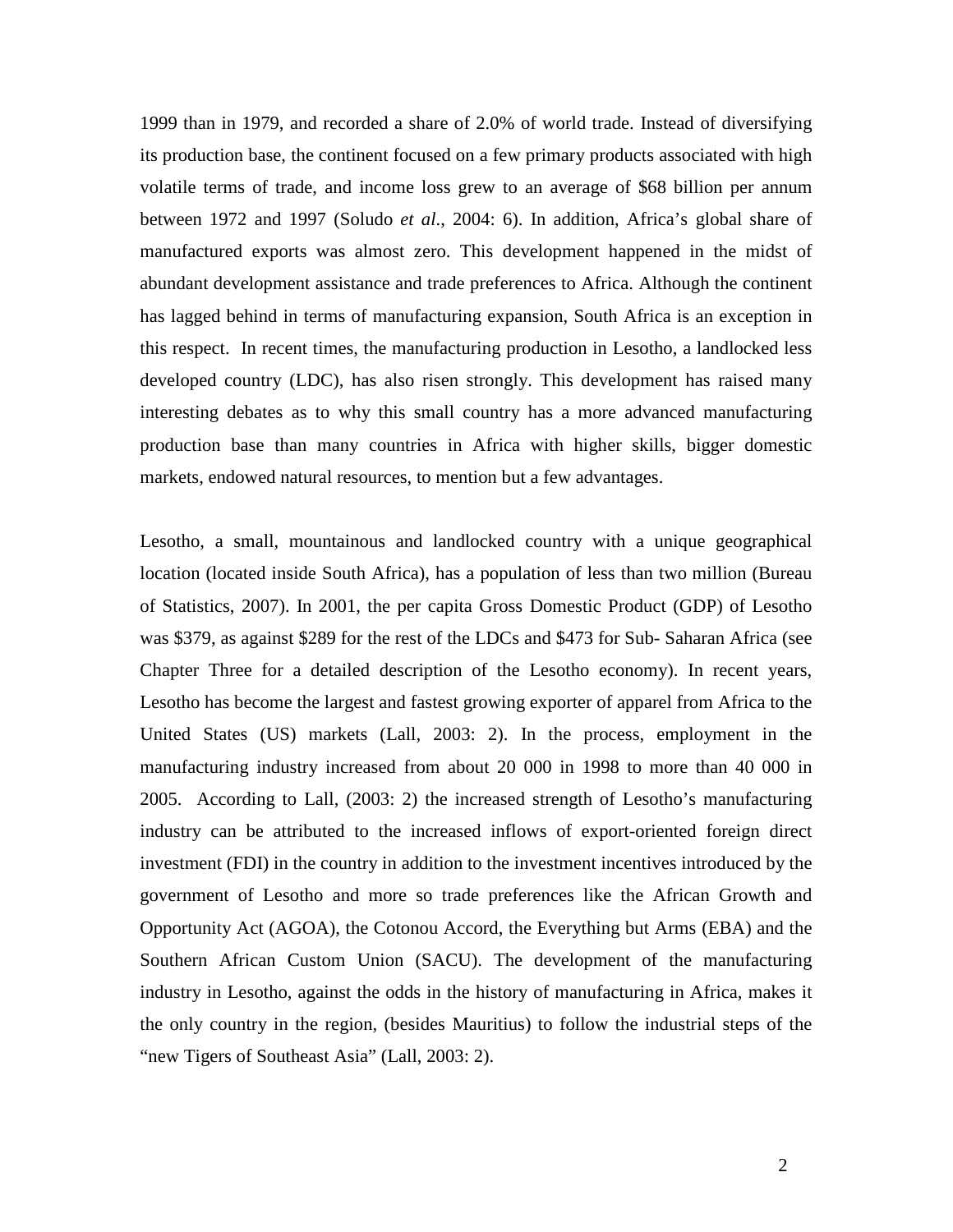Despite this development in the manufacturing sector, tension remains eminent between factory workers and their employers. There are serious complaints from workers regarding low salaries and the way workers are treated – this despite the fact that nearly 50 000 people have found employment. It is this tension between employment creation, on the one hand, and the negative perceptions of local factory workers, on the other, are the central problems being investigated in this study. This tension is also echoed by an article titled "Protesting Textile Workers Killed By Lesotho Police", 14 November 2003, (retrieved online: http//www.wsws.org).

## **1.2 Aim and objectives**

Against the above background the aim of the study is to analyse the tension between employment growth and workers' satisfaction emanating from FDI in the manufacturing sector of Lesotho's economy. In this regard the following specific objectives are set:

- To provide an overview of the manufacturing industry in Africa since the pre-colonial period.
- To analyse the extraordinary growth in Lesotho's manufacturing sector.
- To describe the socio-economic status and current working conditions of factory workers in Lesotho.
- To evaluate factory workers' changes in living conditions in order to determine the economic benefits and social costs as experienced by factory workers in the Lesotho manufacturing industry.
- To provide recommendations, derived from this study, for the future expansion of the manufacturing industry in Lesotho.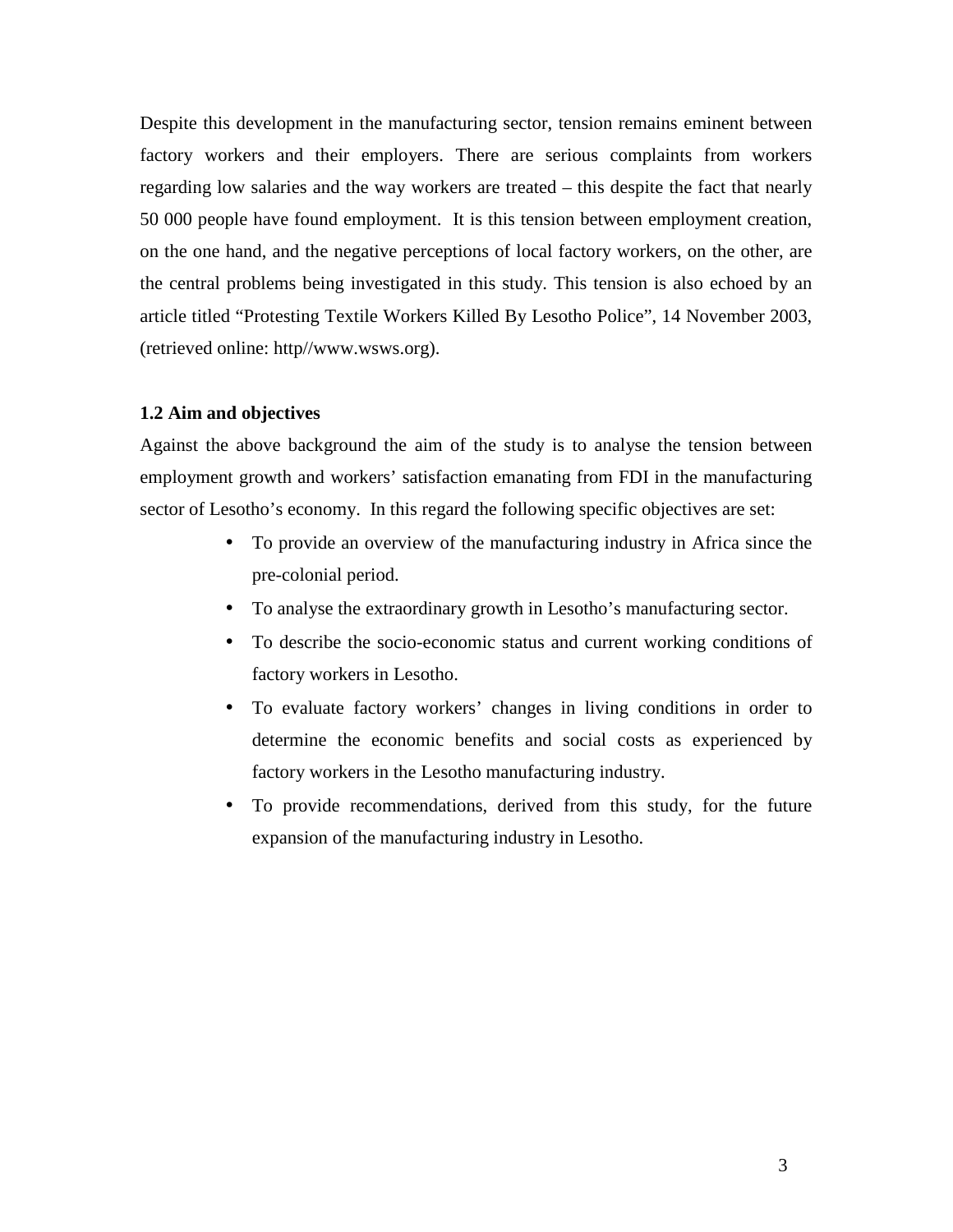

**Figure 1.1: Graphic representation of the study** 

## **1.3 Research design and methods**

Four main methodological procedures will be followed to complete this study. Firstly, I have been working in Lesotho for the past seven years and I have followed the public debate about the topic in the media. In addition, I have already studied the policy documents of the Lesotho government in this regard.

Secondly, an extensive literature review will be conducted on the manufacturing industry in Africa. The focus is on how the industry has grown and what the stumbling blocks to be found therein are. Furthermore, the literature review will also reflect on the experiences of factory workers in industries owned by 'foreign industrialists'. The literature review will also be applicable to the overview of the development of the manufacturing industry in Lesotho. The basic policy proposals of the Lesotho government will also be assessed. Newspaper clippings will be analysed in order to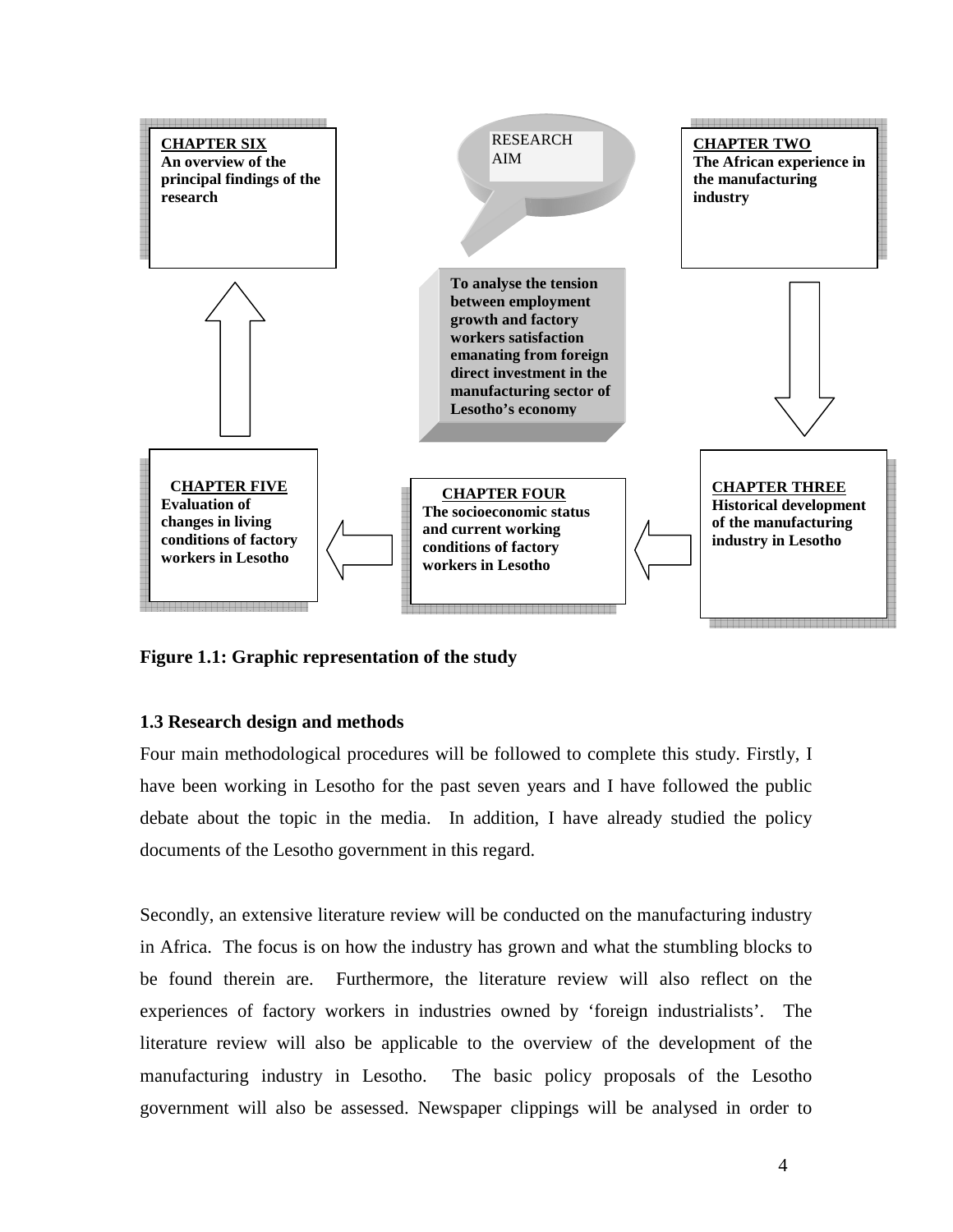facilitate understanding of the public debate about FDI in the Lesotho manufacturing industry.

Thirdly, individual interviews have been conducted with role players in the industry. These interviews included interviews with the Lesotho Industrial Corporation, the Lesotho Department of Trade and Industry, and the Maseru Local Authority.

Finally, a questionnaire survey of 400 interviews has been conducted with factory workers. A total of 400 questionnaires are sufficient to make generalised conclusion about the factory workers in Lesotho. This survey has been conducted among workers in the textile industry in Maseru and completed by trained fieldworkers at the factory gates. The focus of these questionnaires has been to determine the monetary benefits that factory workers receive as against their experiences of the working conditions.

In the data analysis of this research, the researcher coded the questionnaires which were computerized by the Computer Centre of the University of the Free State. All the data has been transformed into a quantitative form and analysis were done by using the Statistical Package for the Social Research Software (SPSS) and Microsoft programme.

## **1.4 Conceptualisation**

For purpose of clarity, it is important to define key concepts that are being used in this research with a view to avoiding misinterpretations. In this context, globalisation, industrialisation, manufacturing, FDI, perceptions, factory workers, benefits are the pertinent concepts that need to be defined.

**Globalisation** is the interaction and integration that is taking place among people, enterprises and governments of different regions driven by international trade and investment that is facilitated by information technology (retrieved online: http//www.globalisation101.org/what is globalization.html).

**Manufacturing** is the transformation through which raw materials are processed into finished goods for sale. In the context of this research, the definition of manufacturing focuses on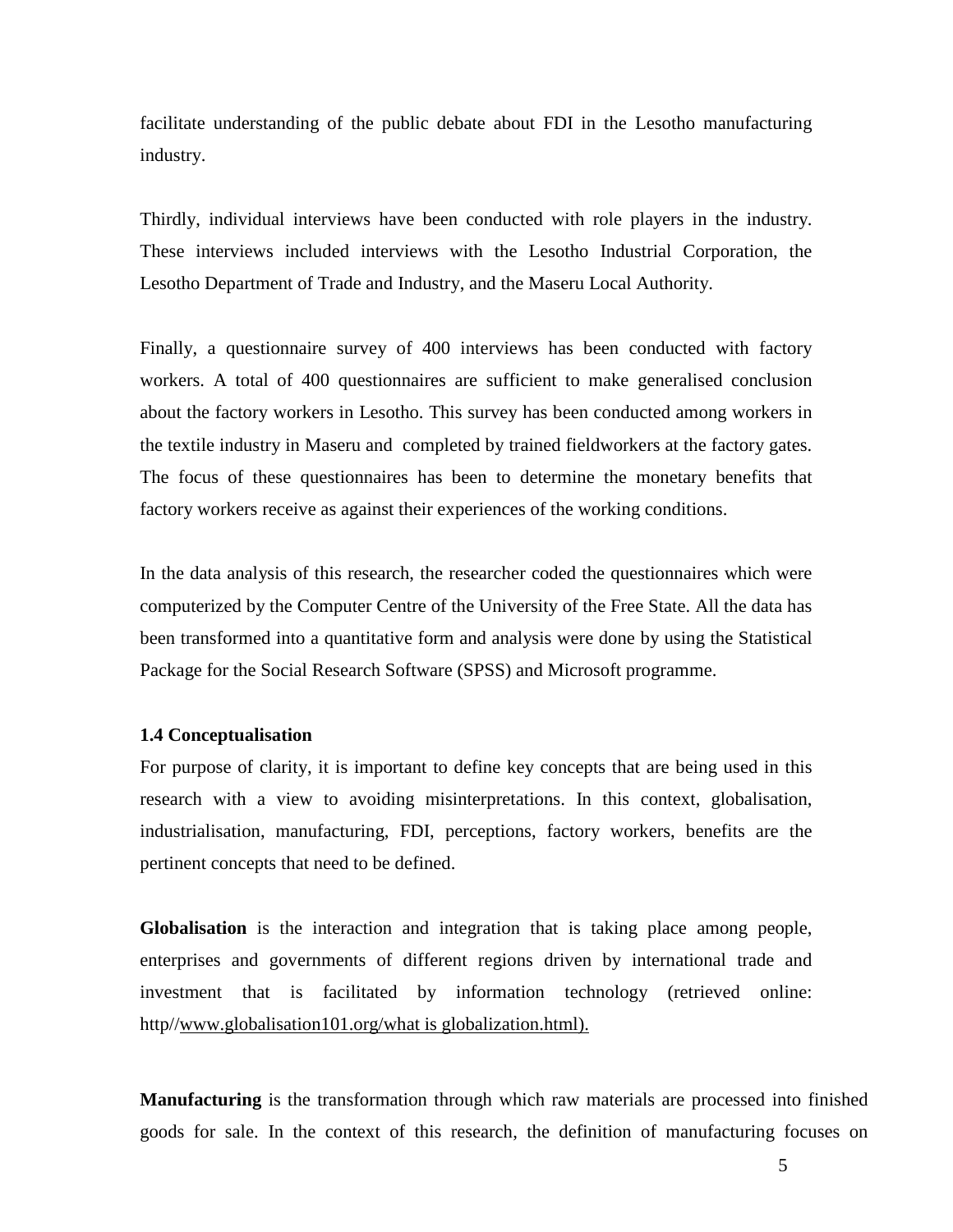factories in the textile industry that are dealing with the production of apparel for export to global markets.

**Industrialisation** is the process of social and economic change in which the transformation of people from pre-industrial to an industrial society takes place. The change in social and economic development forms part of a broader modernization process through which technological innovation can accelerate manufacturing production (Industrialisation, 2008).

**Foreign direct investment** in this regard refers to the transfer of capital (funds, machinery and expertise) to an overseas outlet for purposes of manufacturing production, as in the case of textile manufacturing in Lesotho (World Investment Report, 2002; Grunberg, 2001).

**Perceptions** according to Lindsay and Norman (1977) refer to the process by which organisms interpret and organize sensation to produce a meaningful experience of the world. In the context of this research perceptions mean public views and the views of factory workers regarding FDI and the conduct of the industrialists towards the factory workers in textile manufacturing in Lesotho. These views are prominent throughout this research (See Chapters Two and Three, Four and Five), more so in Chapter Five in which factory workers expressed different opinions about job satisfaction. A significant number of factory workers indicated that the jobs at the factories saved them from starvation and satisfy their needs and those of their families. However, other workers indicated that low salaries were a problem.

**Factory** workers in this research are the employees working in the textile manufacturing industry in Lesotho.

**Benefits** in this regard refer to the contributions that the textile manufacturing has brought to the economy and factory workers in Lesotho (See Chapter Three, Four and Five).

## **1.5 Brief chapter outline**

In order to address the research problem in this study, the following structure will be adopted and utilised: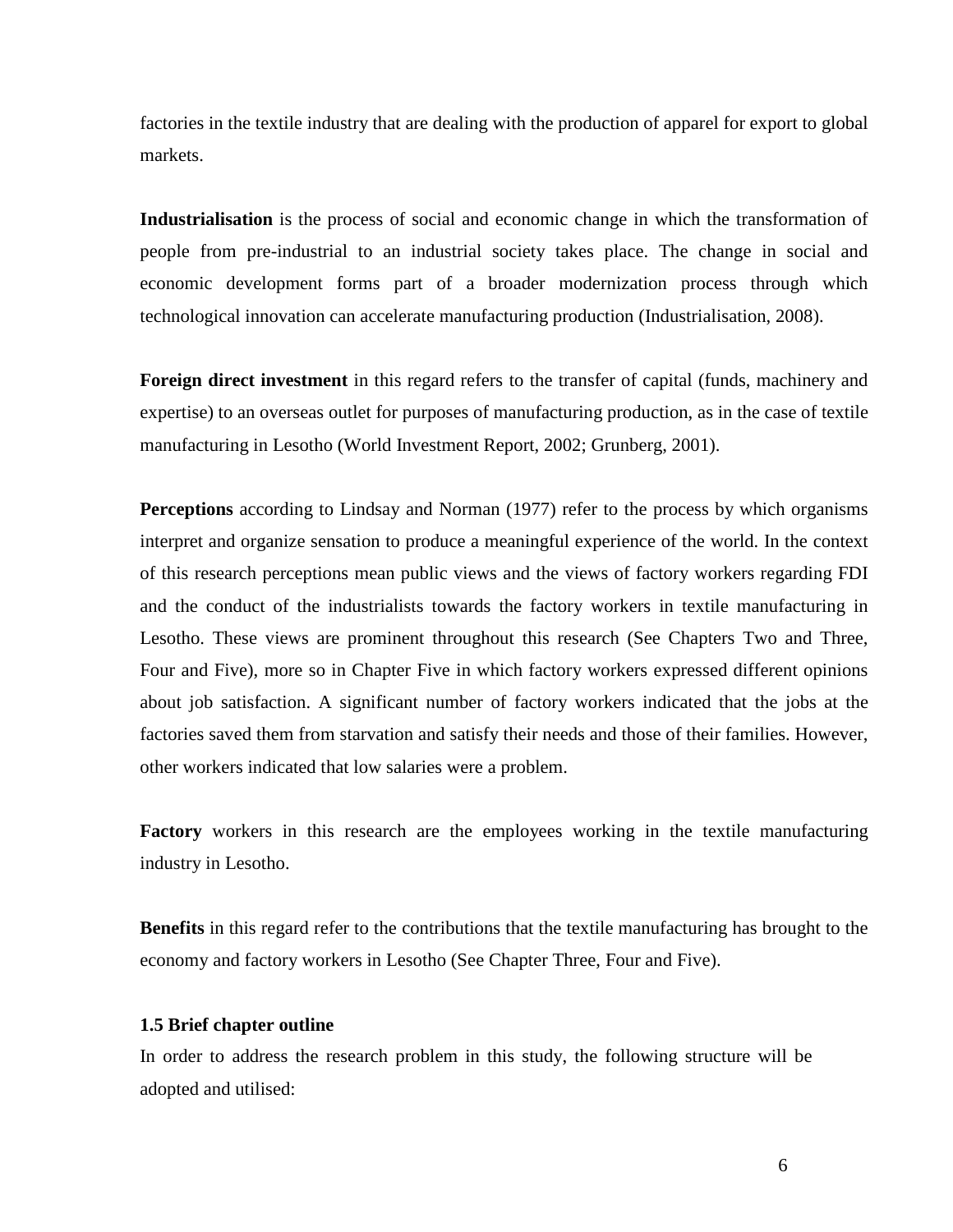**In Chapter Two (the Africa experience in the manufacturing industry since precolonial period)** the historical background of manufacturing production and its effects on the economic and development transformation in Africa will be highlighted, The chapter will firstly give an account of manufacturing trends in the world, followed by an analysis of the evolution of the manufacturing industry in Africa from pre-colonial to postcolonial times. An analysis of the textile manufacturing sub-sector and its contribution to export and economic growth in Africa will be presented, with trade agreements and their impacts on manufacturing exports in Africa also being examined. The chapter will further identify the role of FDI in the manufacturing industry and its impact on the economies of Africa, and concludes by highlighting the perceptions of people regarding FDI and manufacturing.

**In Chapter Three (historical development of the manufacturing industry in Lesotho),** in order to conceptualise the manufacturing industry in Lesotho, the chapter gives an overview of the economy in Lesotho in which specific economic indicators that contribute to the economic growth of the country are analysed. The chapter highlights the evolution of the manufacturing industry in Lesotho and discusses the origin and contribution of investment incentives to the textile manufacturing. The chapter will also assess manufacturing trends and their contribution to the economic growth and development in Lesotho, together with an analysis of the locational aspects of manufacturing firms in Lesotho. The current investment incentives and external trade relations and their impacts on the advancement of Lesotho's manufacturing industry will be highlighted. The current problems encountered by the textile and clothing industry and efforts made by the government of Lesotho to reverse the situation, will be discussed. The chapter will then highlight the perceptions and reactions of the Basotho (citizens of Lesotho) towards FDI in Lesotho.

**In Chapter Four (Socio-economic status and current working conditions of factory workers in Lesotho)**, an understanding of the real working situation is important before assessing factory workers' perceptions. The chapter presents an analysis of a survey on factory workers' current working conditions at factories in Lesotho. The chapter specifically analyses the socioeconomic characteristics of respondents (refers to factory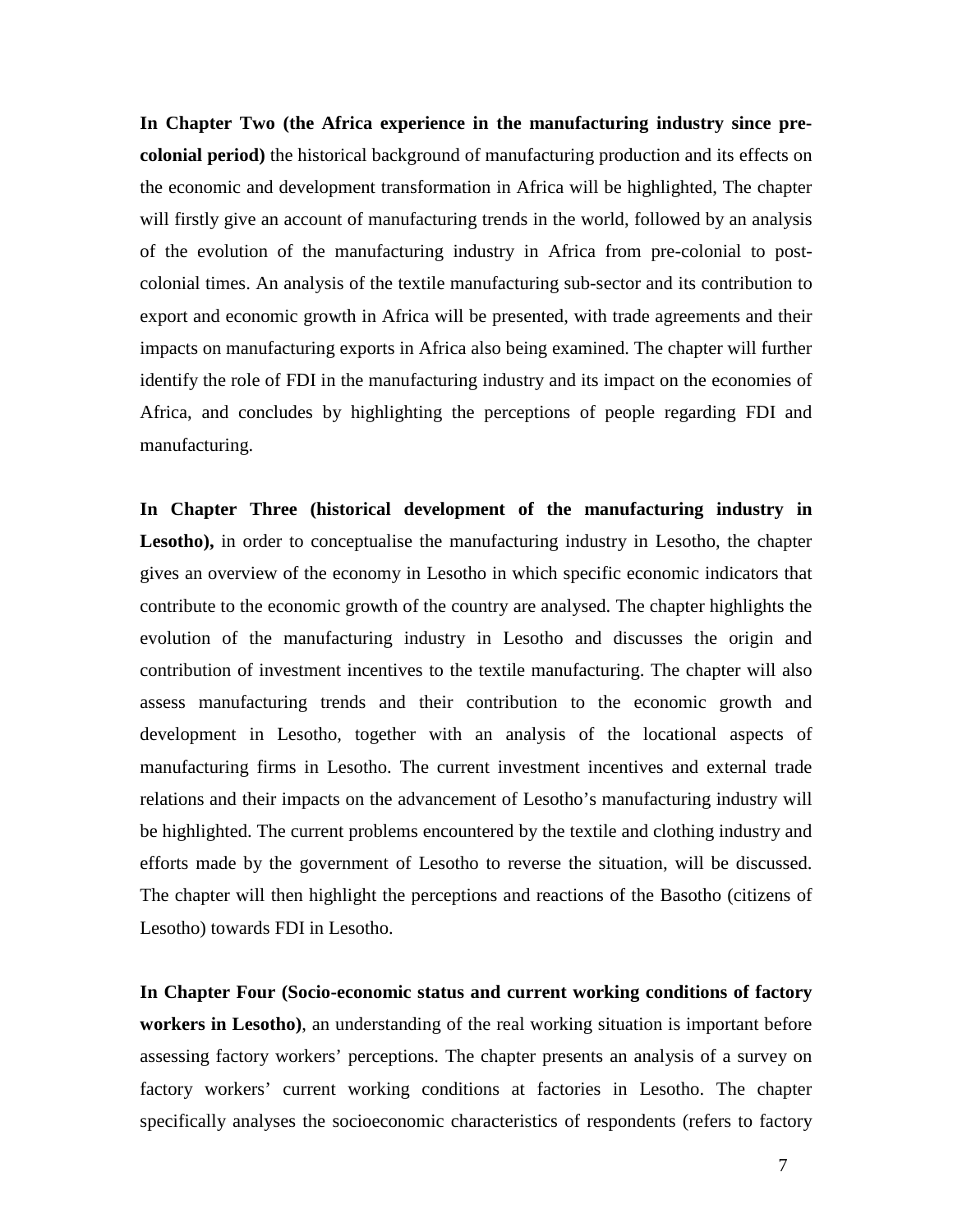workers), namely: their educational profiles, informal training received, average age, household size, other financial dependants and marital status. The chapter depicts the employment history and mobility of factory workers in Lesotho and further describes factory workers' second incomes and highlights their sources and categories. The chapter closes by highlighting the average monthly expenditure of factory workers and an indepth analysis of their current conditions in Lesotho.

**In Chapter 5 (Evaluation of changing living conditions of factory workers in**  Lesotho), an assessment of the degree to which factory workers' living conditions have changed since commencing work at the factories in the textile industry in Lesotho, will be presented by firstly analysing the socioeconomic changes in the lives of the factory workers, and then assessing the changes in living conditions of factory workers in Lesotho. The chapter closes with an analysis of factory workers' positive and negative perceptions of working at the factories in Lesotho.

**Chapter Six (Principal findings of the research and policy recommendations)**, gives an overview of the main findings in this research and makes specific recommendations that could be utilised by policy makers both in the public and private sectors in order to grow the manufacturing sector in Africa and Lesotho in particular.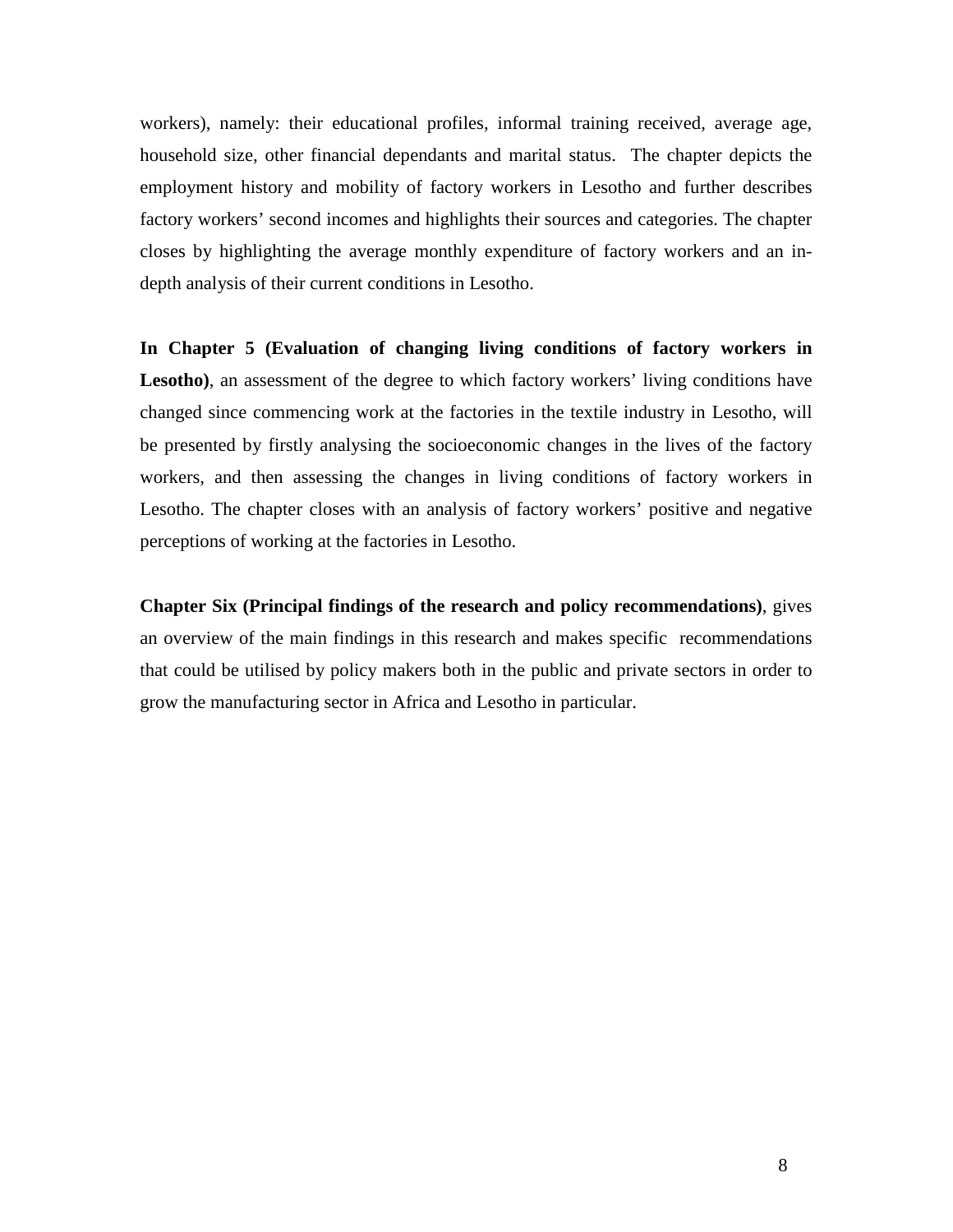# **CHAPTER TWO: THE AFRICAN EXPERIENCE IN THE MANUFACTURING INDUSTRY**

## **2.0 Introduction**

The aim of this chapter is to give a historical background of the manufacturing sector and its role in the African economy. Africa has an extremely small manufacturing economy hampered by a range of contributing factors. This chapter provides a platform for the rest of this study, against which the manufacturing economy in Lesotho should also be understood.

Against the above background the paper is structured as follows: Firstly, the chapter highlights world manufacturing trends. Secondly, it embarks on analysing the evolution of the manufacturing industry in Africa from a pre-colonial to a post-colonial era. Thirdly, this chapter presents an analysis of manufacturing trends in the textile sub-sector and highlights its contribution to export and economic growth in Africa. Next, it also highlights trade agreements and their impacts on manufacturing exports in Africa. The role of the FDI in the manufacturing industry and its impact on the economies of Africa are identified herein. Finally, it presents global experience of FDI and manufacturing.

## **2.1 Manufacturing trends in the world**

<u>.</u>

With the challenges of global industrialisation, manufacturing activities have progressed from their inflexible nature of the pre-1970s to a more adaptive approach. This larger degree of flexibility in respect of the location of manufacturing industries can be attributed to a number of factors, of which the most prominent was the New International Division of Labour.<sup>1</sup> This New International Division of Labour not only impacted on the location of enterprises, but also on corporate control, across-border linkages and activities and economic cooperation (Nel, Rogerson and Marais, 2006). It is within this context that Dicken (2003) argues:

… "that we are seeing the rise of a 'new economy' in which inter-linkage, flow and dynamism are hallmarks. Failure to integrate within this new system can lead to marginalisation". Within this

<sup>&</sup>lt;sup>1</sup> International Division of Labour in this context means that, for instance, a Chinese company in China could locate one or more of its production operations in another country or several such countries.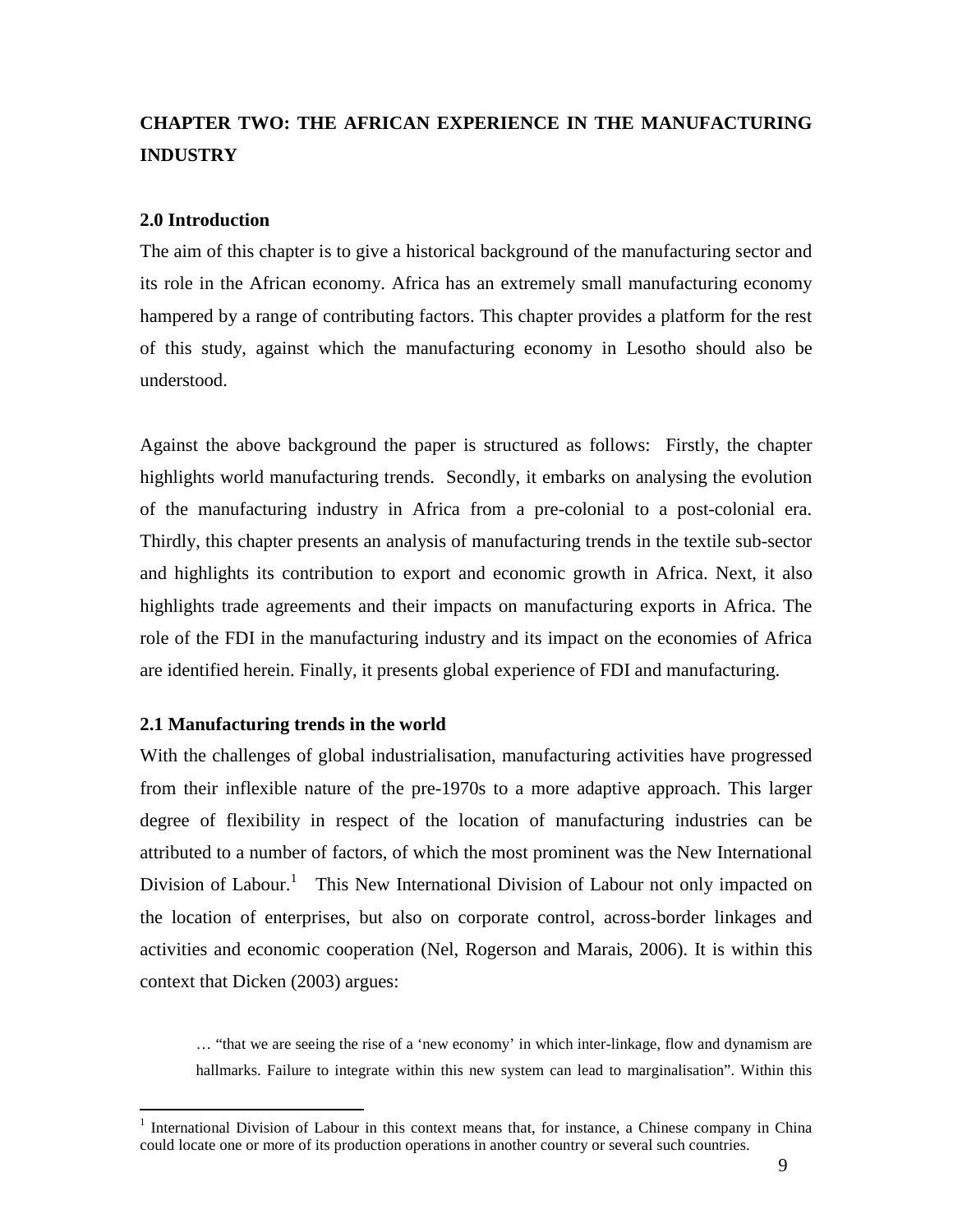context, places and regions more specifically have acquired new albeit vulnerable significance as 'the versatile hyperspace of flexible accumulation redefines the place of the locality' (Swyngedouw, 1989: 3; Lovering, 1999 in Nel *et al.*, 2006).

As a result of this increasing degree of flexibility, trade patterns have changed, leading to structural shifts in the manufacturing processes. The main contributing reasons for these structural shifts were the advent of new technologies, fresh demands, modern logistics, different ways of organising and locating production, innovative policies and recent international trade rules and preferences (Nel *et a*l., 2006; UNCTAD, 2002: 143). Regarding these changes in the global economy, a number of comments should be made about world trade and manufacturing. Firstly, there have been changes in those countries leading in international trade and international manufacturing. Secondly, these changes, especially those that have been influenced by the practice of International Division of Labour as explained in the above quotation, have brought a shift in the nature of the global manufacturing production with high technology manufacturing occupying a leading position.

Table 2.1 presents a picture of global production trends. According to the UNIDO (1995: 9), developing countries have gained renewed strength in the share of global manufacturing; conversely, the manufacturing share of the developed world is in decline (see Table 2.1).

| $\mu$ outer than $\mu$ , $\mu$ , $\sigma$ |      |      |      |      |  |  |  |
|-------------------------------------------|------|------|------|------|--|--|--|
| <b>Region</b>                             | 1970 | 1980 | 1990 | 1994 |  |  |  |
| Developed market economies                | 85.6 | 79.7 | 78.1 | 76.6 |  |  |  |
| Developing countries                      | 10.3 | 14.8 | 17.1 | 20.8 |  |  |  |
| Latin America & Caribbean                 | 5.0  | 6.5  | 4.8  | 5.1  |  |  |  |
| Sub-Saharan Africa                        |      | 0.3  | 0.3  | 0.3  |  |  |  |
| North Africa and Asia                     | 1.5  | 2.4  | 3.0  | 3.4  |  |  |  |
| Indian subcontinent                       | 0.8  | 0.9  | 1.3  | 1.4  |  |  |  |
| East and South-East Asia incl. China      |      | 4.2  | 7.3  | 10.3 |  |  |  |

**Table 2.1: The state of manufacturing value added (MVA) in world manufacturing production, 1970 – 1994 (%)** 

Source: Global Forum on Industry, 1995.

Table 2.1 indicates that the manufacturing value added (MVA) process in developing countries is growing proportionally while there is a proportionate decline in developed countries. When compared to developed countries, developing countries increased there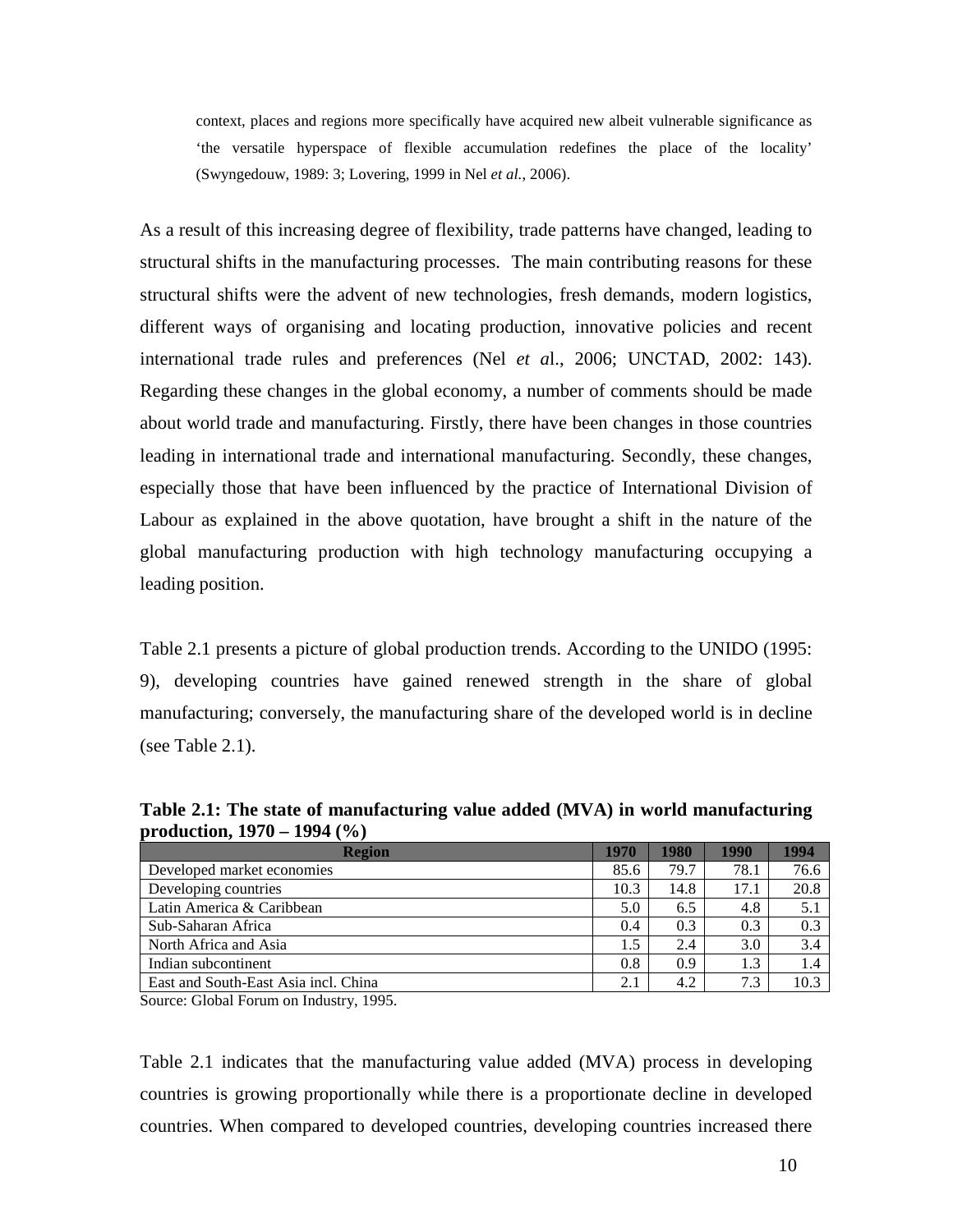share of world manufacturing from 10.3% in 1970 to 20.8% in 1994. The share of the developed economies dwindled from 85.6% in 1970 to 79.7% in 1980, and, by 1994, it had decreased to 76.6% (UNIDO, 1995 9; UNIDO, 2002/2003: 28). Noteworthy is the fact that manufacturing in Africa amounts to about 0.3% of world manufacturing and this figure has not increased over the past four decades.

Amongst the developing countries, the highest growth rates were recorded by South and East Asian countries. In 1970, the manufacturing production per capita of South and East Asian countries was \$40. By 1994, this Asian block attained a manufacturing production per capita of \$200 (UNIDO, 1995). In that same year (1994), both Latin America and West Asia recorded \$550 and \$710 respective (UNIDO, 1995). Comparatively, Africa's performance rated the lowest, with only \$60 per capita by 1994 (UNIDO, 1995: 9). Sub-Saharan Africa's (excluding South Africa) share in the world's manufacturing added value was recorded as 1.0% (UNIDO, 2002/2003: 28). By 1998, developing countries increased their share of global manufactured exports by 8.0% (UNIDO, 2002/2003: 28).

It is now apparent that high-technology exports are the largest source of foreign exchange for the developing world. In 2000, developing countries exported products of high technology to an amount of \$450 billion. In comparison, high technology exports from developing countries has a value of \$64 billion more than primary exports and \$45 million more than low-technology exports (UNCTAD, 2002: 145). This improvement in the export production of the developing countries can mainly be attributed to the rise of the manufacturing industry in China. In terms of manufacturing production and exports, East Asia has the highest growth rate among developing countries. East Asia has a formidable technological base, and from time to time focuses on rapidly improving all the key drivers of industrial performance, which put them in a commanding lead in skill creation, technological effort, inward FDI, royalty and technical payments abroad and modern infrastructure research and development, when compared with the rest of the developing countries (UNIDO, 2002/2003: 27). Countries such as Singapore, the Republic of Korea and the Taiwan Province of China have moved from their slow pace of production to more technologically intensive manufacturing and design. Local content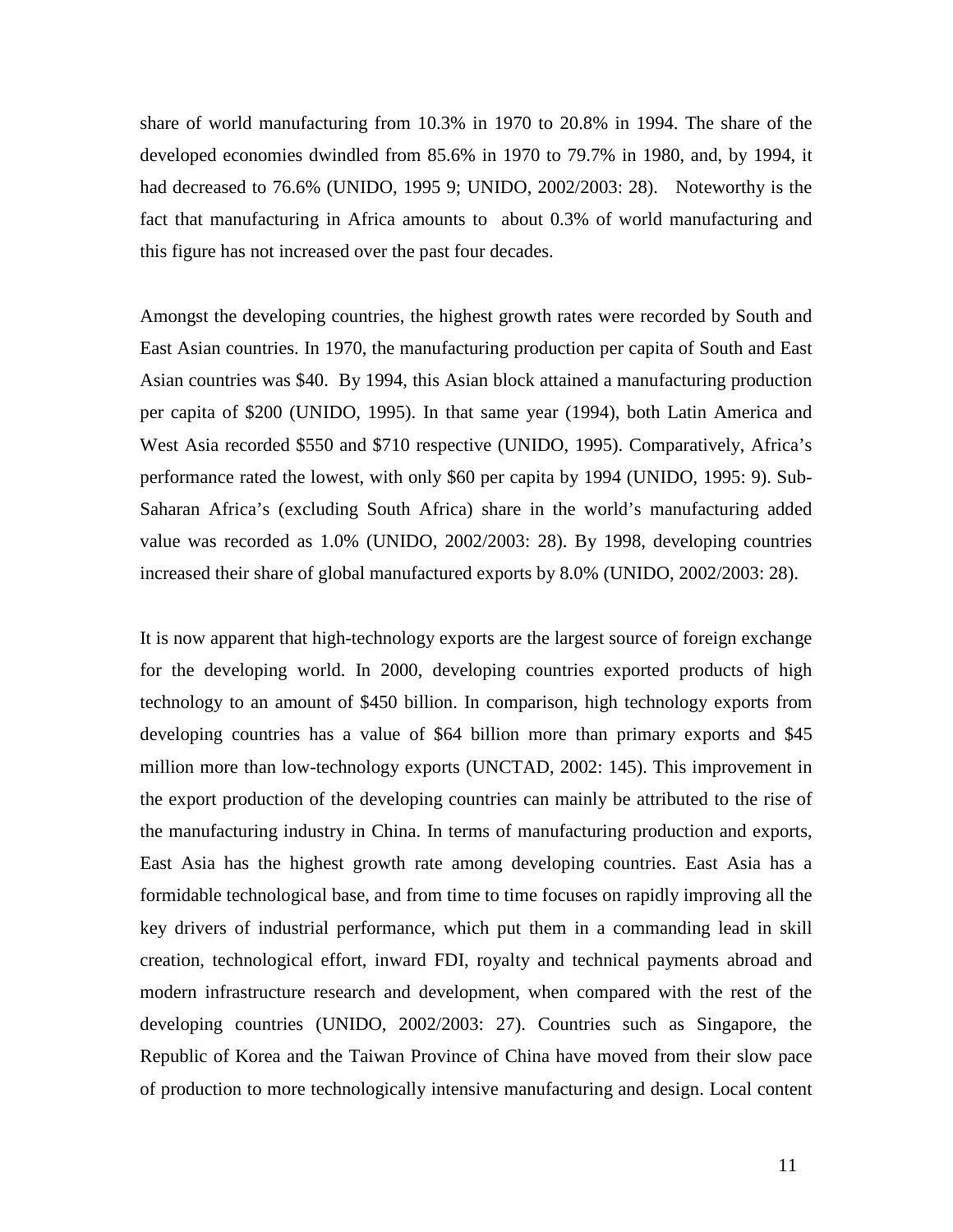of production is growing in many countries in which high-technology exports are prominent (UNCTAD, 2002).

However, in addition to the high levels of technology, a fair amount of exports by developing countries are still based on simple labour-intensive operations focusing on assembling mainly imported components as opposed to complex manufacturing or research and development (R&D) (UNCTAD, 2002).

While it is evident, on the one hand, that developing countries have succeeded in recording an increased share in world manufacturing value, the export of primary products and resource-based manufactured products is, at the same time, decreasing progressively (UNCTAD, 2002: 145). Although the structure of MVA within developing countries has remained the same in the last ten years in terms of production contents (UNCTAD, 2002), there have been exceptions. The share of electrical machinery and transport equipment has increased but the share of textiles and clothing has largely dwindled (UNCTAD, 2002). To take this analysis further it is worthwhile highlighting MVA and exports from 1995 to 2005. The table in the exposition below reflects the percentage growth versus manufacturing exports for the period indicated above.

World performance of manufacturing trends since 1995 to 2005 has grown significantly with China in the lead position, as illustrated in Table 2.2 below.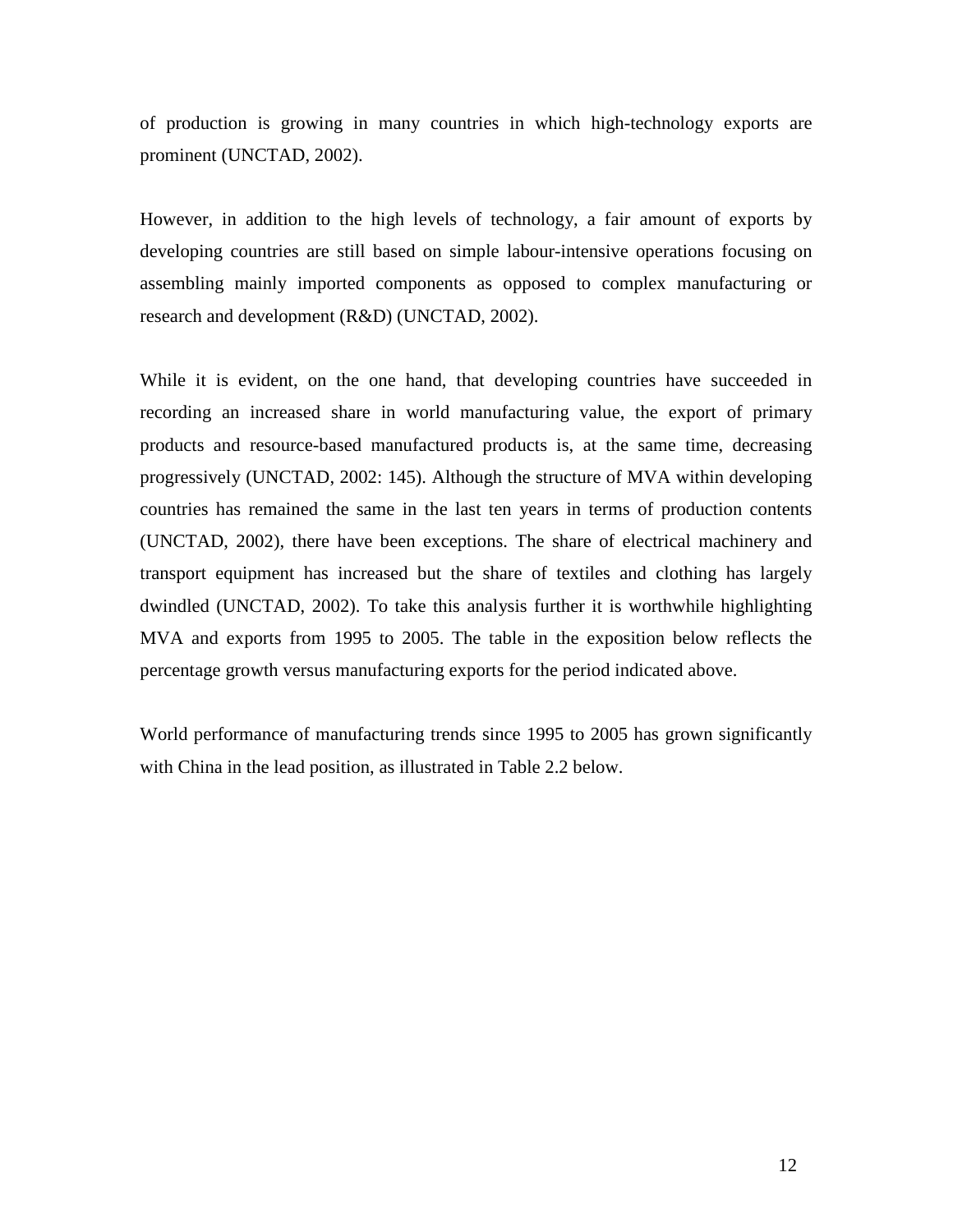| Region                 |         | <b>Manufacturing value added</b> |           | <b>Manufacturing exports</b> |           |           |
|------------------------|---------|----------------------------------|-----------|------------------------------|-----------|-----------|
|                        |         | <b>Percentage growth</b>         |           | <b>Percentage growth</b>     |           |           |
|                        | 1990-95 | 1995-2000                        | 2000-2005 | 1990-95                      | 1995-2000 | 2000-2005 |
| World                  | 1.7     | 3.1                              | 3.5       | 4.5                          | 4.5       | 4.9       |
| Developed countries    | 1.2     | 2.2                              | 2.0       | 3.4                          | 3.1       | 3.0       |
| Eastern Europe         | 12.6    | 0.1                              | 1.2       | 3.1                          | 3.7       | 1.0       |
| Developing countries   | 6.6     | 6.5                              | 7.4       | 8.5                          | 8.7       | 9.3       |
| Latin America          | 2.8     | 2.2                              | 2.6       | 2.0                          | 3.3       | 4.1       |
| <b>Tropical Africa</b> | 1.3     | 3.4                              | 3.7       | 2.6                          | 4.6       | 5.3       |
| North Africa & West    | 4.6     | 6.1                              | 6.2       | 3.9                          | 6.2       | 6.6       |
| Asia                   |         |                                  |           |                              |           |           |
| Indian subcontinent    | 4.1     | 5.5                              | 6.0       | 6.3                          | 7.4       | 7.9       |
| East & Southeast Asia  | 10.5    | 8.9                              | 9.6       | 10.8                         | 9.7       | 10.2      |
| incl. China            |         |                                  |           |                              |           |           |

**Table 2.2: Manufacturing value added (MVA) and export growth in the world, 1995 - 2005**

Source: UNIDO, 1995.

As presented in Table 2.2, world MVA grew from 1.7% in the 1990s to 3.5% between 2000 and 2005. Comparatively, world manufacturing exports grew from 4.5% in the 1990s to 4.9% between 2000 and 2005. In regional comparisons the percentages of MVA and manufacturing export growth for the developed economies between the 1990s and 2005 far less than the growth of developing economies. Between 2000 and 2005, developing economies recorded 7.4% of MVA growth, whereas the manufacturing export growth for developing economies progressively reached a peak of 9.3% during the same period. Within the developing economies, East and Southeast Asia's manufacturing growth record for both MVA and manufacturing exports between 1990 and 1995 were 10.5% and 10.8% respectively, as indicated by Table 2.2. Between 2000 and 2005, manufacturing exports of the Asian block dropped to 10.2%. In this analysis, the performance of tropical Africa was better than that of Eastern Europe and Latin America. The deduction that can be made in this analysis is that the progressive development of manufacturing trends of Asia was due to the extensive growth of manufacturing in China, which placed it in a recognisable position in world manufacturing. China's economic and export growth impact on the global production markets and trade flow is already being felt. A recent survey by the Organisation for Economic Corporation and Development (OECD) revealed that China (6.9%) is set to lead world exports by 2010 against the current largest shareholders of world industrial output, namely: United States (23.3%), Japan (18.2%) and Germany (7.4%) (Bendien, 2006).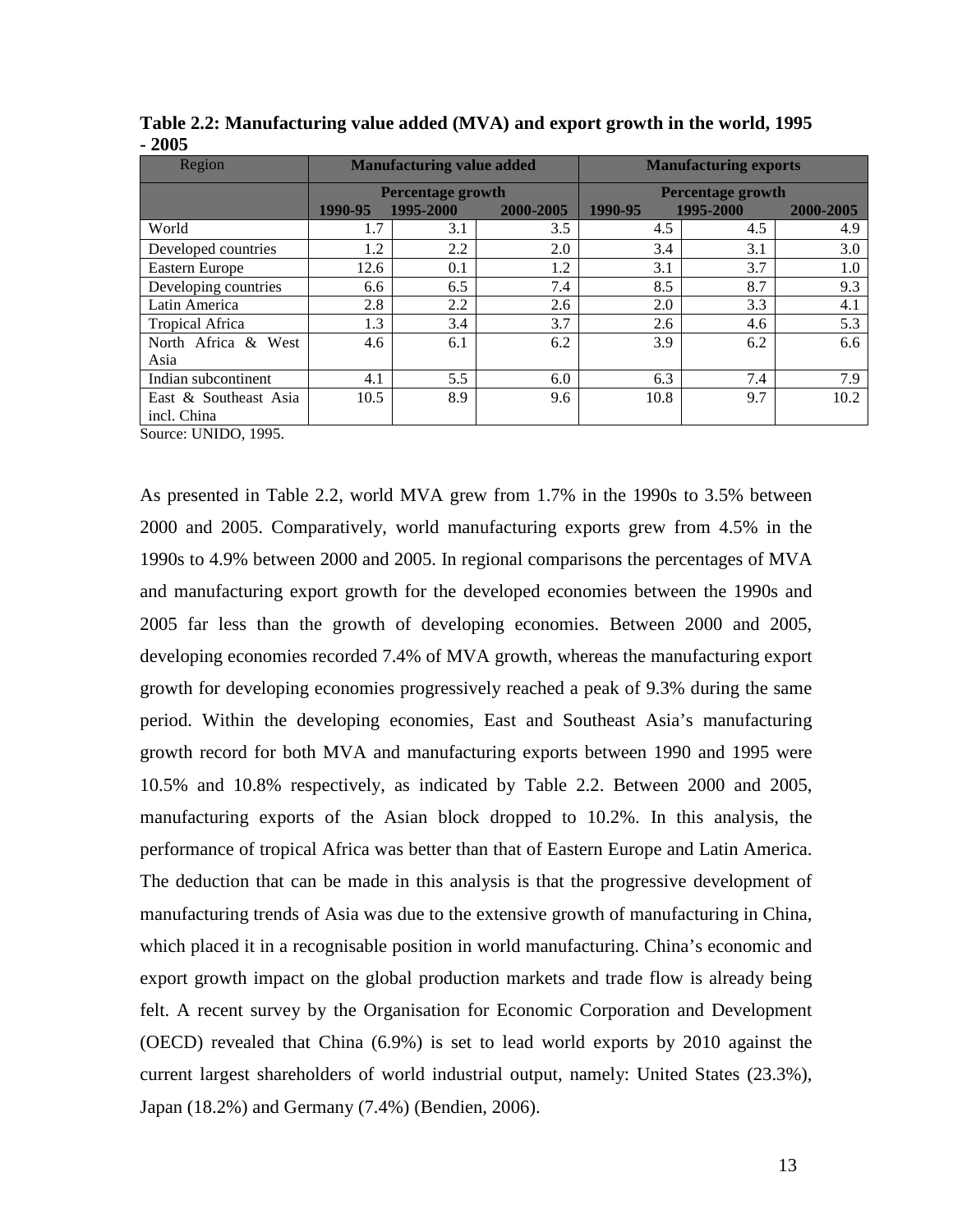Having attempted to highlight global manufacturing trends, the discussions now turn to a presentation of the evolution of manufacturing in Africa which has a small size of manufacturing sector.

## **2.2 The evolution of manufacturing in Africa**

While the preceding section deals with a broad overview of trends in global manufacturing, this section aims at analysing the various stages of Africa's experience in the manufacturing industry from the pre-colonial to post-colonial period. The current economic, social, political, and cultural affairs of Africa can hardly be understood without a thorough and adequate understanding of its historical background. Modern-day successes and failures of the continent are extensively rooted in the historical evolution of its countries. This section distinguishes between three phases in the development of manufacturing in Africa, namely, manufacturing in pre-colonial, colonial and postcolonial Africa.

## **2.2.1 Manufacturing in pre-colonial Africa**

An understanding of manufacturing in pre-colonial Africa is pivotal in order to reflect on the current reality. The fourteenth and fifteenth centuries marked historical events in Africa's civilisation. During these periods, manufacturing production was in its embryonic stage around Benin in Western Africa (Dumont, 1969). African blacksmiths were skilled in producing gold, copper, bronze, and even iron goods (Dumont, 1969). In addition, handicrafts and other primary goods in the form of cotton, vegetable oil, coffee and timber were the sum of production in pre-colonial Africa (Fieldhouse, 1983). According to Rakodi (1997), the content of manufacturing production in pre-colonial Africa was limited largely to clan and family tie arrangements. In this way a range of woven products, metal products, such as knives and metal farm tools, jewellery and chains, leather goods and complex pottery were among the numerous items that Africans produced (Rakodi, 1997). However African manufacturing production was mostly for domestic use.

During this period, Europe was far behind a country like Egypt in terms of manufacturing production, moved from feudalism to capitalism (Chandra, 1992). This concept gave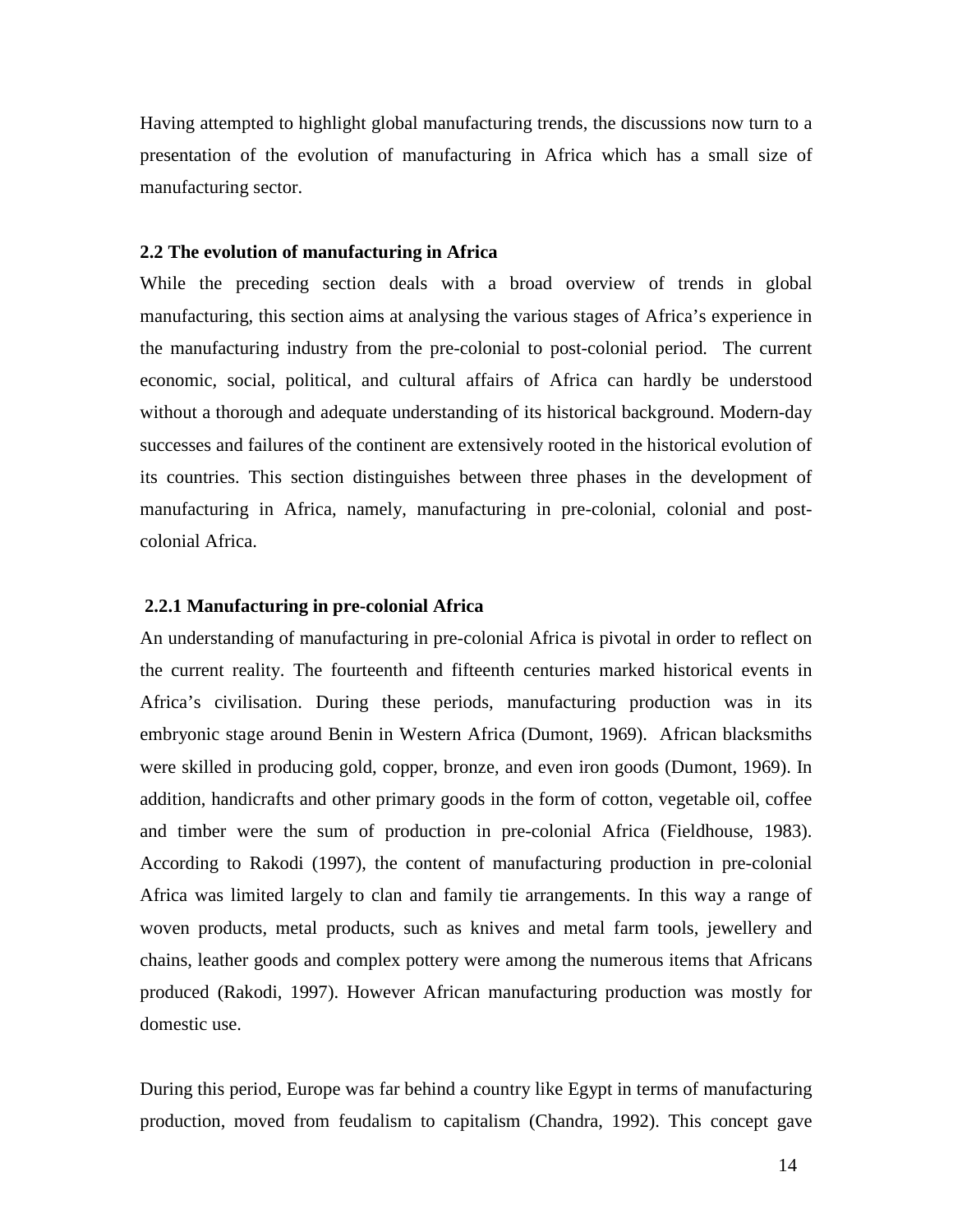birth to an industrial revolution in Europe based on technological advancement and knowledge in Europe dating back to the early eighteenth century. Britain was the cradle of this revolution. Other countries like France, Germany and the United States joined the industrial revolution and competed for the needed overseas outlets for investment, supplies of raw materials, and markets for manufactured goods (Chandra, 1992). It was during this period that overseas expansionism flourished and eventually led to colonialism (Chandra, 1992). The next section highlights an analysis of manufacturing in colonial Africa.

### **2.2.2 Manufacturing in colonial Africa**

The aim of this section is to provide information concerning the manufacturing status of Africa under colonial rule. It will be expanded further to give an account of the impact of colonialism on industrialisation in Africa by citing case studies.

During the advent of colonialism, Africa could only boast a minute presence of manufacturing activities. According to Fieldhouse (1983: 53), proprietorship and management of manufacturing activities in Africa were in the hands of foreign managers. During this period Africans were admired for their craftsmanship by Europeans who sometimes hired them as well (Chandra, 1992: 25). In an effort to sustain their control over manufacturing activities in Africa, the colonial masters put mechanisms and controls in place, such as external regulation on tariffs and monetary policies, in tandem with internal controls, which installed bureaucratic governance and a sense of exclusionism (Fieldhouse, 1983: 53). Tariffs in tandem with physical control on trade were common and to the benefit of colonial entrepreneurs. Fieldhouse (1983: 54) viewed this approach as a formidable means of promoting imperial economic policies that boosted colonial masters' share of trade with respect to trade directions and profit accumulation. One of the legal instruments, which augmented the British exploitation of colonial trade in Africa, was the English Navigation Acts. According to this Act, colonial trade goods could only be transported by British ships as all goods exported to Africa (where many countries were under the British rule) had either to be products of Britain or be transhipped to Britain with a view to pay duties in Britain. This situation in turn enabled the colonial masters to levy taxes on colonial trade and made them constantly monitor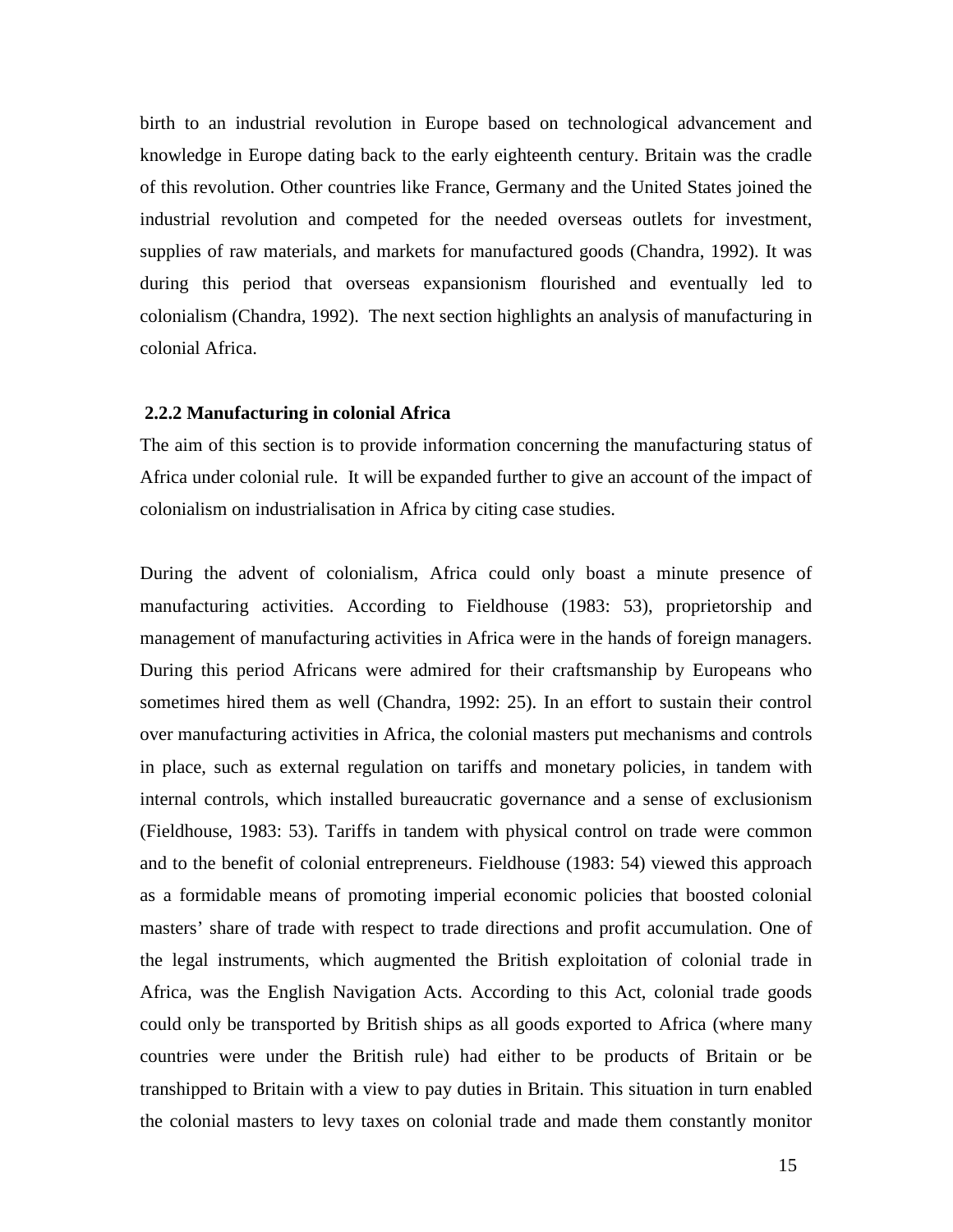and stop goods that were not permitted, from reaching the British colonies (Fieldhouse, 1983: 54). Similarly, internal controls were designed to exclude local people from participating in the decision-making processes of colonies.

In the case of Kenya, when the British settled there, the main concern of the colonial masters was to make the colony financially self-sufficient through the development of commercial agriculture. This project experienced the problem of acquisition of land and labour. This was due to two significant reasons. The first was that, during this period, the government solved the problem of land by declaring crown ownership of land, thereby giving white settlers long leases with initial entitlements of 99 years, which were at a later period converted to 999 years (Chandra, 1992). The second was that the most fertile lands for commercial agricultural practices meant for the production of export produce, were specifically apportioned to the Europeans. This situation was similar to those in most colonies in Africa (Chandra, 1992).

In a similar effort to solve the labour problem, during this period the Kenyan government limited the amount of land left to the Africans with the hope of forcing them to work for the European colonists. The colonial Kenyan government imposed taxes on the local people and foisted custom duties on imported goods, in an attempt to raise the cost of living in Kenya (Chandra, 1992; Amin, 1977). This attempt to compel local people to work for the Europeans caused the local people to manifest reactionary attitudes towards the then government. This intransigence towards the colonial Kenyan government emanated from the fact that indigenous Kenyans viewed the colonial system that was put in place as being aimed at reducing the production of primary exports. It was during this period that the pattern of development in Kenya was very much colonially oriented with its economy closely tied to that of Britain, and its linkages in general were externally influenced by this.

 As in the case of Kenya, and in some other places in Africa where indigenous men were refusing to work in foreign factories, they were subjected to various forms of pressure by the colonial masters to get them work for them (Chandra, 1992). For instance, the colonial masters imposed a head or hut tax in order to force people to go for paid jobs as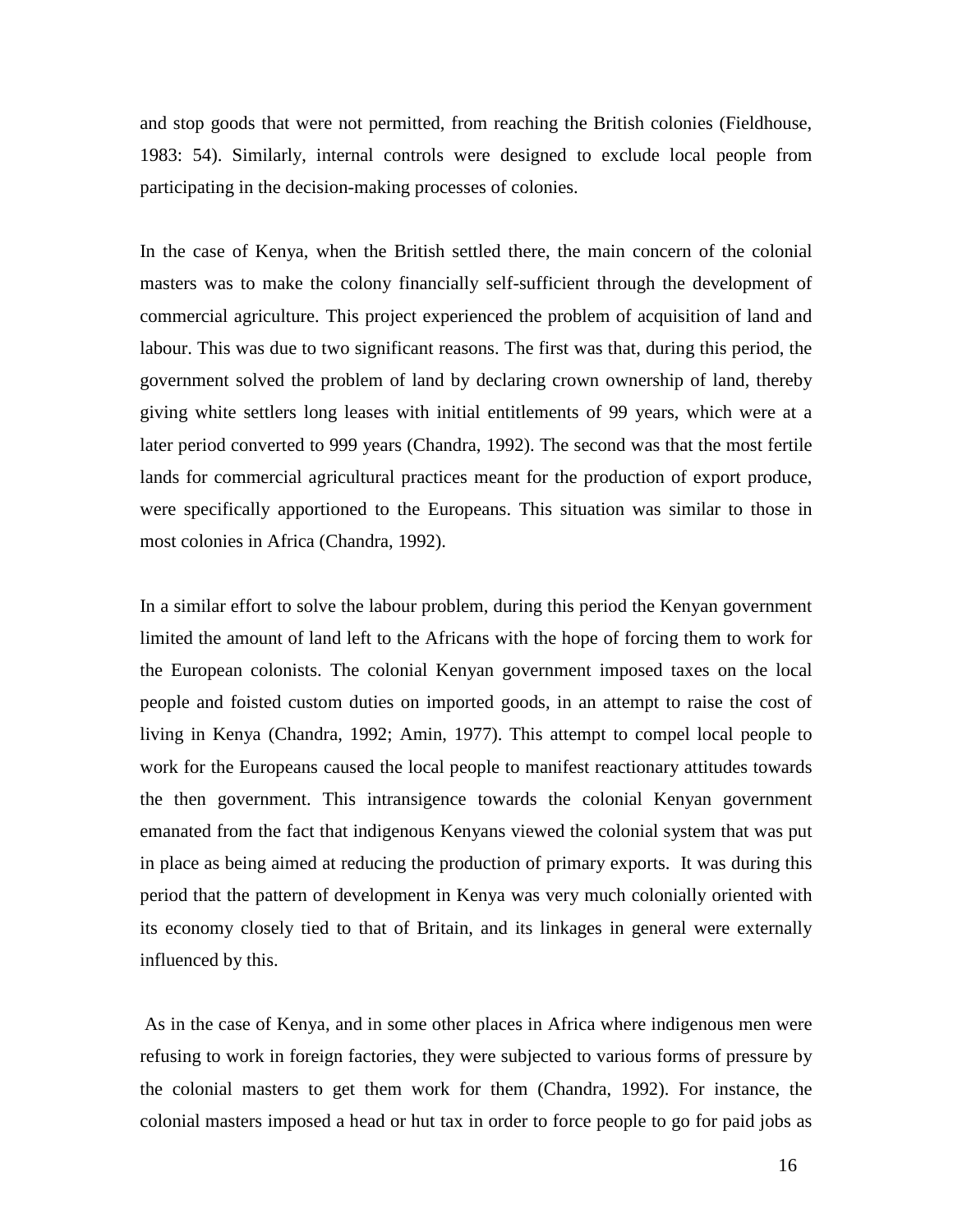these taxes were paid in cash. In Sierra Leone the local leadership headed by Bia Bureah Kablai who was later arrested, taken to Ghana and imprisoned until his death, revolted against the hut tax.

In as much as colonialism contributed to the backwardness of industrialisation in the Third World and Africa in particular, in some ways it prepared the ground for a more advanced industrial economy in Africa, whether intentionally or not. For example, Britain promoted the development of railways in order to intensify the exploitation of raw materials. Thus, despite the negative impacts of colonialism, many of the infrastructural developments, for whatever intention they were created, provided the basis on which industrial development in the post-colonial Africa took place.

## **2.2.3 Manufacturing in post-colonial Africa**

This section aims at explaining the background of Africa's post-colonial manufacturing economy and endeavours to highlight key factors that contributed to the slow development of its manufacturing sector and export performance, with South Africa cited as an exemption.

The period immediately after colonialism presented (post-colonial) governments in Africa with economies that were anaemic and had low levels of education. Few African entrepreneurs and a moderate technical change in agriculture were the attributes inherited by post-colonial African governments (Chandra, 1992). This period witnessed strings of economies that were undiversified with small manufacturing capability and a reliance on a few crops or minerals for export earnings, coupled with state structures and policies that were quite insidious (Stein, 2000). Stein (2000) points out that the rapid pace of independence, accompanied by little investment in the African colonial states and civil service were some of many reasons that contributed to the creation of a wider administrative and political abyss.

It was against these characteristics that many developing countries decided to adopt development planning as their launching pad to expedite economic development (Chandra, 1992). This approach saw developing countries embarking on a review of their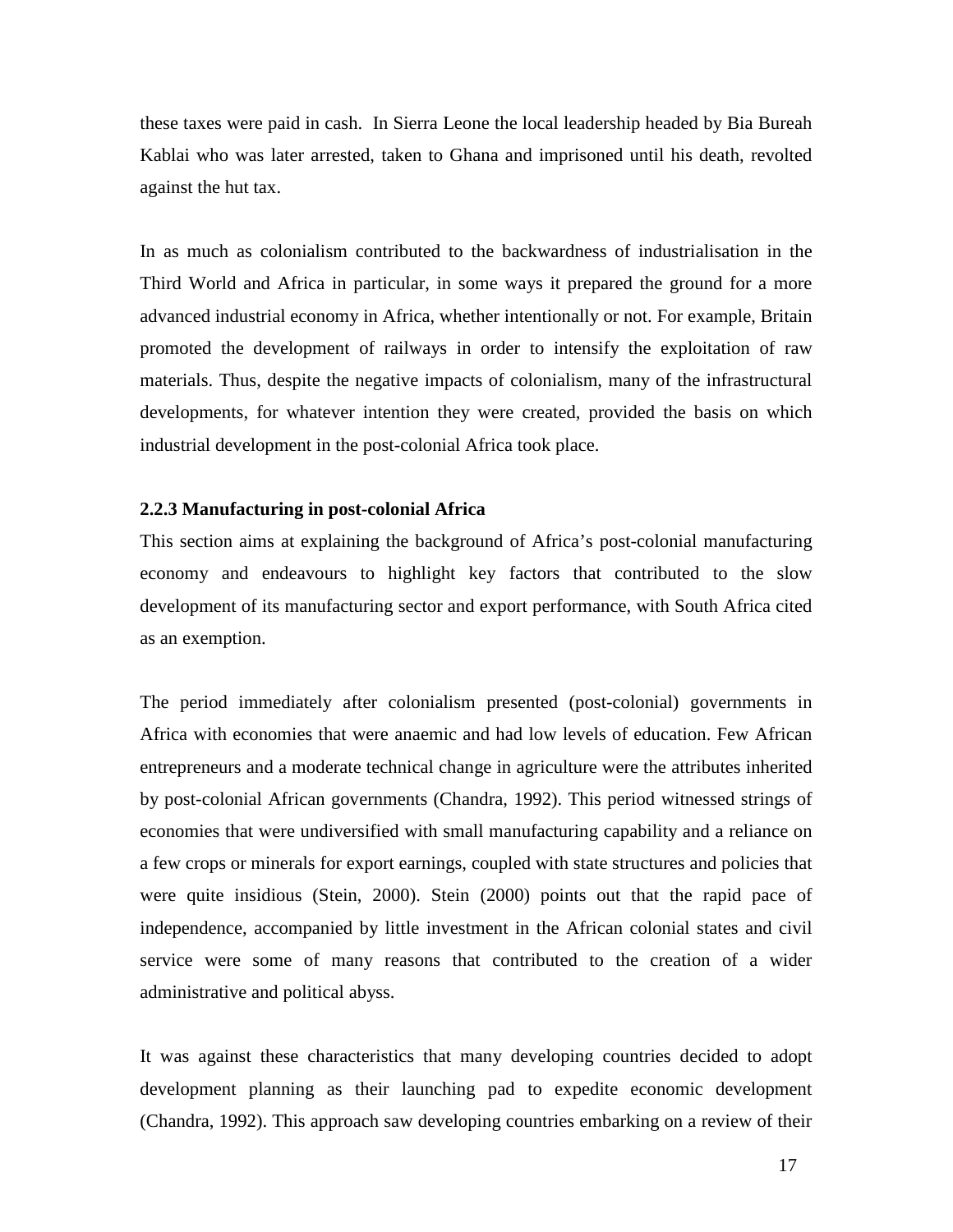industrial policies against their dependence on import-substitution industrialisation  $(SI)^2$ in the late 1960s, and 1970s. Yet this approach had a number of disadvantages. For instance, the spirit of competition was lacking which resulted to a lack of innovation and deficiency (Chandra, 1992). Consequently, this deficiency in manufacturing contributed to a shortage of African entrepreneurs with knowledge of the ownership and management of industries (Chandra, 1992).

At independence, there was hardly an African owned and operated manufacturing company employing more than ten people, in countries like Kenya, Uganda, and North Rhodesia (Stein, 2000), and the exception of only five such firms in Nyasaland and Tanganyika. Accordingly, a similar pattern was also found in countries such as Sierra Leone, Niger, and Togo. Only Nigeria, Ghana, and Senegal had some form of African ownership in manufacturing (Stein, 2000). Although many countries were lagging in terms of manufacturing advancement, the case of South Africa in many aspects was an exception.

Unlike other countries in Africa, South Africa has a manufacturing industry with a strong base, which placed it in a leading position when compared to many developing countries (Nel *et al.,* 2006). The decades of isolation, a weighty reliance on primary products and global competition are attributed to be the reasons for the inhibiting of further growth, in spite of the shift in global circumstances. However, it is important to note that there are sub-sectors which have strengthened their competitiveness and uplifted their market shares. In the context of South Africa, Bell and Madula (2002), cited in Nel *et al.* (2006) point out that manufacturing is crucial in creating employment and promoting economic growth. However, there are marked impediments to this envisaged growth as a result of a shortage of skills, technology and market access, which are some of the drivers of industrial advancement, as mentioned in Section 2.1 of this chapter. The contribution of manufacturing since 1971 has remained reasonably stable at between 27.1% and 29.5% of GDP in South Africa for a relatively long period (Nel *et al.*, 2006: 50). Similarly,

 $\overline{a}$ 

 $2^{2}$  Import substitution industrialisation is a trade and economic policy which postulates that a country should work towards reducing its foreign dependency through promoting local production of industrial products (Import Substitution Industrialisation, 09/16/08, accessed online: http://en.wikipedia.org/wiki/import\_substitution\_industrialisation).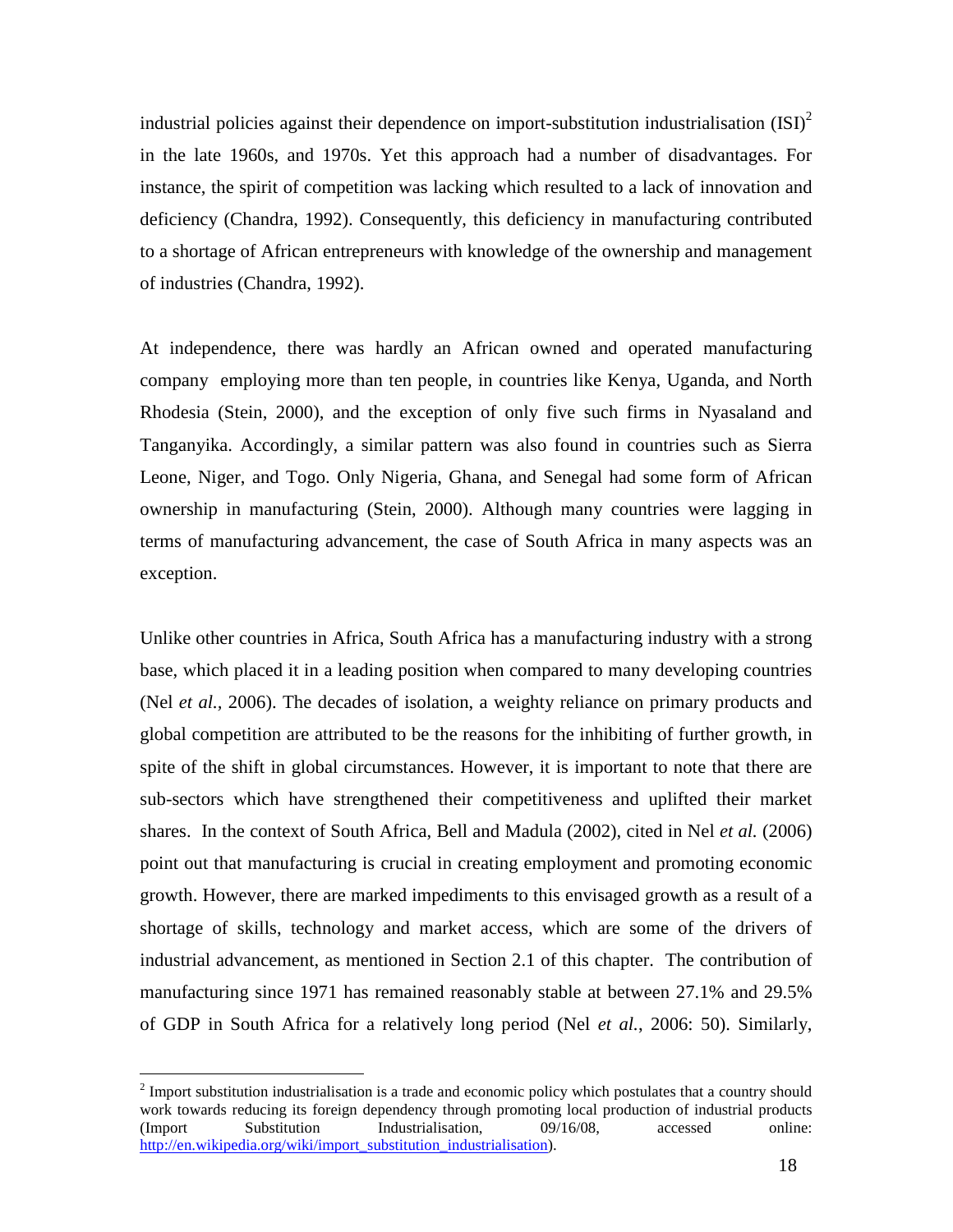manufacturing has increased in terms of exports, and by the early 2000s stood at 53.3% of total exports. This is partly because of the declining role played by mineral exports (Nel *et al.*, 2006: 50). As observed by Nel *et al.* (2006: 50), the share of manufacturing output showed a marked increase from 13.0% to 21.0%, which illustrates that South Africa is progressively becoming an export-oriented economy.

From the highlights of manufacturing production in post-colonial Africa, it is observed that the continent has made very little progress in advancing its production base when compared to the Asian block. However, it is indicated in this section that South Africa has made significant progress in developing its manufacturing industry and is far more advanced than many developing countries. It is therefore, important that African countries embark on a policy revision effort to attune manufacturing production. Such revision should take into account the promotion of manufacturing production drivers as in the case of the Asian block. This will ensure a favourable position for Africa in a highlycompetitive global export market (UNCTAD, 2002; UNIDO, 2004: 20).

## **2.3 Textile and Clothing Production**

The aim of this section is to analyse the status of textile and clothing production in Africa and its position in the global market. The main reason for this assessment is that the Lesotho manufacturing economy is mainly based on textiles (see Chapter Three), which has a strong bearing on this study. At the same time it has already been mentioned that textiles and clothing have declined proportionally in comparison to overall world manufacturing outputs. Thus, in order to contextualise the extraordinary growth of the manufacturing industry in Lesotho, the international picture of manufacturing needs to be understood.

The textile and clothing (T&C) industry in Africa is at present meeting with stiff competition in sustaining its position in the global market (Traub-Merz, 2006). The increasing competition in the textile industry faced by Africa can be attributed to the proliferation of imports, especially from Asian countries. Consequently, the impressive T&C sector which kept up its production rates during the phase of import substitution is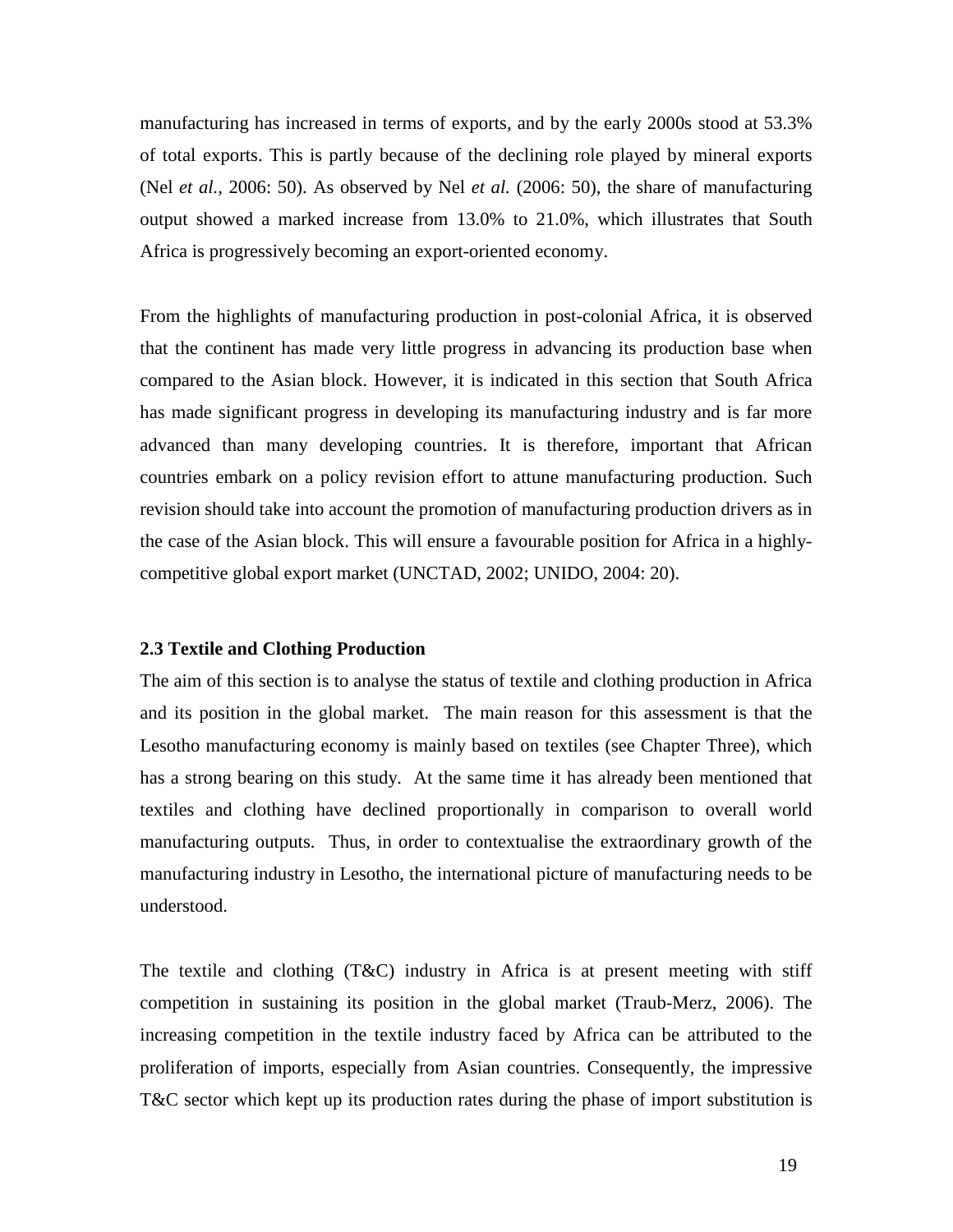declining on the African continent. Not only is this impacting on domestic production for domestic use, it is also threatening exports from Africa (Traub-Merz, 2006).

Despite the above-mentioned threat, serious global attempts have been made to try to revive the T&C sector in Africa. Yet the success of such attempts is dependent on two international processes. Firstly, there are the effects of the changes taking place on global T&C market after the expiry of the Agreement on Textiles and Clothing (ATC), which accorded preferential treatment to Africa's exports (Traub-Merz, 2006). Secondly, there is the restructuring of the multilateral trade system, being debated in the present World Trade Organisation (WTO) Doha round (Traub-Merz, 2006: 9), which has a strong bearing on the future outlook of Africa's textile and clothing industry. It is therefore worth noting that the devising of strategic actions for the survival of the T&C sector and the reviewing of domestic and global trade and industrial policies are of major relevance for the development prospects of many African countries. With the prevailing circumstance of the textile industry in Africa and for purposes of improving Africa's competitiveness in its export industry in general, perhaps the development patterns of successful countries in other regions in exporting textile and clothing are worth emulating in order to reposition and aggressively expand the export base in Africa.

According to Traub-Merz (2006), the shift from an agrarian to an industrial society saw practically all countries, with the exception of Russia and China, going through an initial period of expediting the development of the T&C sector (Traub-Merz, 2006). During this period Russia and China promoted an approach of heavy industries in their first development stages, which resulted in failure that eventually influenced them to introduce different dimensions into their growth pattern in later years (Traub-Merz, 2006). This initial emphasis on the T&C sector in developing countries is also reflected in the available statistics. For example, the exports of developing countries in the mid 1960s stood at around 15.0% of world exports. Comparatively, world textile exports at the same time were just below 25.0% (Traub-Merz, 2006). Asian countries such as Korea and Taiwan dominated the developing countries in the production of T&C and became the leading suppliers in the beginning of the 1980s, followed by China as leading economy in the second half of the 1980s. Since 1984, developing countries increased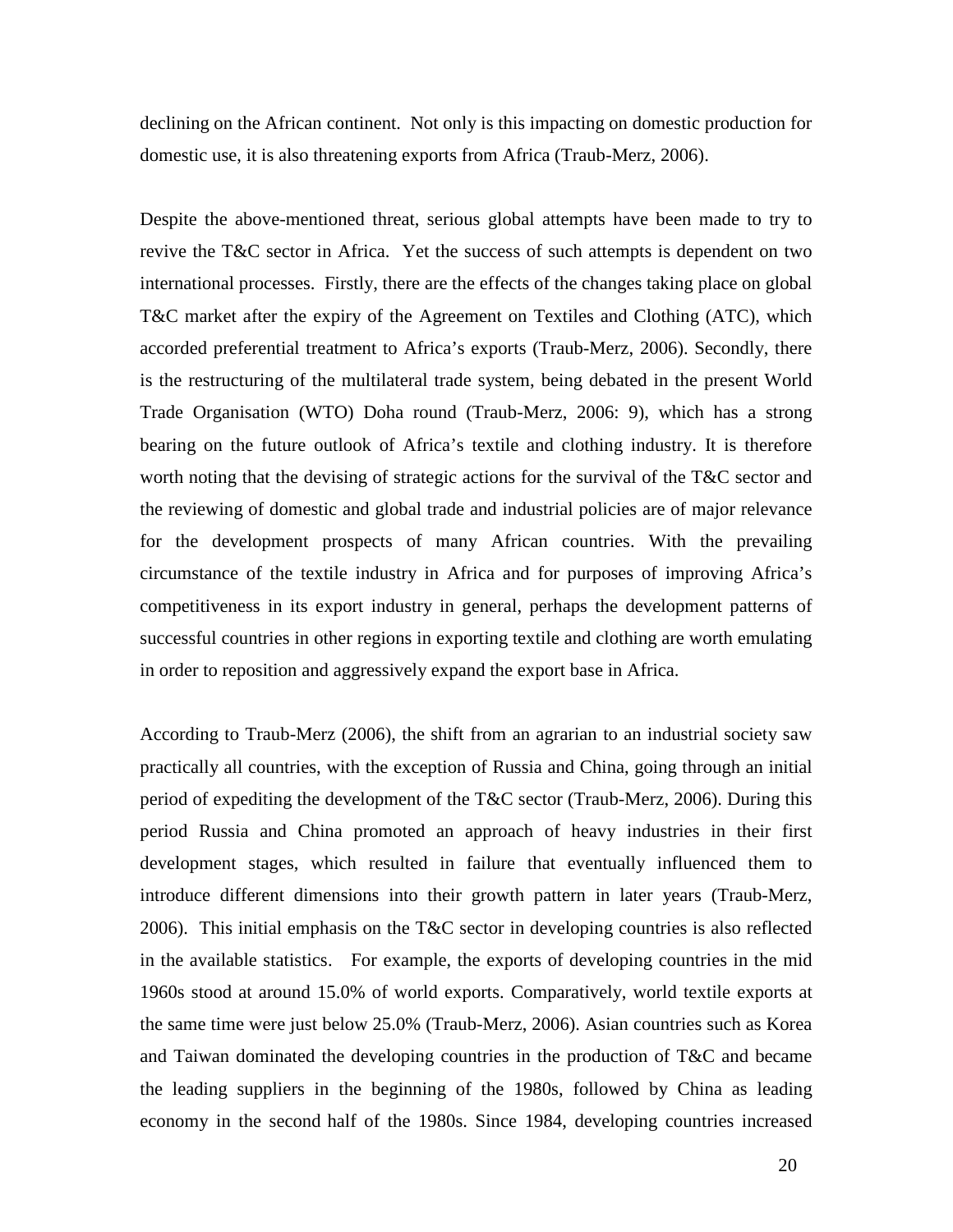their share in global production of textile and clothing by more than 8.0% (UNIDO, 1995: 24). In 2000, these Asian countries (Korea and Taiwan) as mentioned in these highlights, had shares in the T&C, which exceeded 50.0% and 70.0%, respectively.

In the light of the above increasing disparities within developing countries, there is a need to further qualify and distinguish between advanced developing countries and least developing countries (LDCs). Between 1995 and 2003, the LDCs' global exports output from T&C increased from 2.0% to 5.0%, complemented by an annualised average growth rate of 15.7% (Traub-Merz, 2006). As part of a labour-intensive manufacturing sector, the textile, and more so the clothing industry, may be well regarded as the first step towards industrialisation. In the light of this rhetoric, Traub-Merz (2006) mentioned three points that are worth noting. Firstly, historically, no industry could survive the test of open competition both on domestic and foreign markets before it reached a stage of maturity in which protectionism was the order of the day. Secondly, it is worth noting that the core aim of levying customs duties and other protective measures was to equalise productivity differentials. Thirdly, most countries applied a full import ban with the purpose of protecting their own industry, as in the case of a ban against Indian textiles to Britain and goods from Lesotho to South Africa (see Chandra, 1992; Wellings, 1984).

The core deduction from the lessons of successful countries in textile production is that using the T&C path may still be a promising venture for African countries that are interested in promoting export production. It allows comparatively easy entry; it is labour intensive and may provide African countries with a 'competitive advantage' owing to, amongst other factors, relatively low wage levels – factors which will be discussed in more detail in Chapter Three. Yet, the development of a T&C sector in Africa will be less dependent on domestic trade regulations but more related to international trade relations. The next section deals with the current situation regarding trade preferences and their implications for Africa's development.

### **2.4 Africa and its trade relations**

In a period when budgetary restrictions have become tighter and the amount of foreign development aid to developing countries has declined, the importance of preferential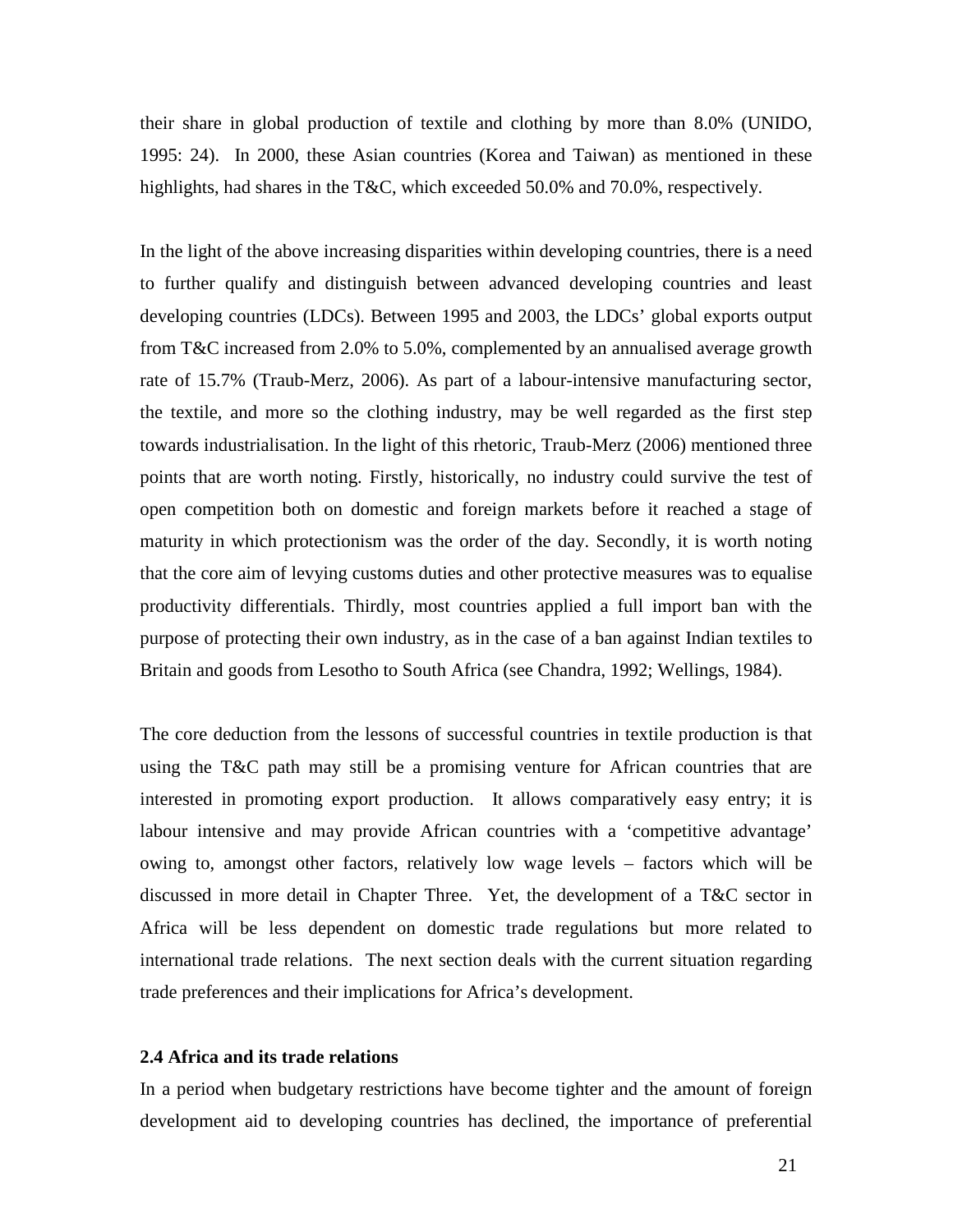market access agreements is prominent. These agreements are established to help the poorest countries in Africa to develop. To appreciate the importance of the trade relations that have resulted from the preferential access agreements, an analysis of the effectiveness of these trade relations is necessary. To this end, this section aims at analysing the status of Africa's trade relations and their impact on Africa's global manufacturing exports by reviewing the evidence on the effectiveness of the four most significant trade regimes, namely: the General System of Preferences (GSP), the Cotonou Accord, the European Union's (EUs) EBA agreement and the US's AGOA.

### **2.4.1 The General System of Preference (GSP)**

In 1968, a recommendation for the creation of the GSPs was made by UNCTAD, which specified that industrialised countries would award trade preferences to all developing countries (Shaffer and Apea, 2005:3). This in essence permits developed countries to establish individual GSP Schemes.

Since UNCTAD made this recommendation as indicated earlier in this section, a number of developed countries have put the GSPs into practice. In this regard, the European Community became the cradle of the GSP scheme in 1971 along side the US and Japan (European Commission, 2006:1). The EU's GSP scheme awards beneficiary countries to import their products on either duty – free access or on a tariff reduction (Shaffer and Apea, 2005).

 According to Cooper (2006:1), the primary purpose of establishing the GSP is to promote economic growth in developing countries and countries in transition by rousing their exports in the industrialised markets.

Since the establishment of the GSP, more than 4, 600 products from over 140 beneficiary developing countries are eligible for duty-free treatment under GSP and another 1, 783 product categories eligible for duty-free treatment to least developed countries. In 2005, the United States imported \$24.5 billion under the GSP scheme (Cooper, 2006: 2).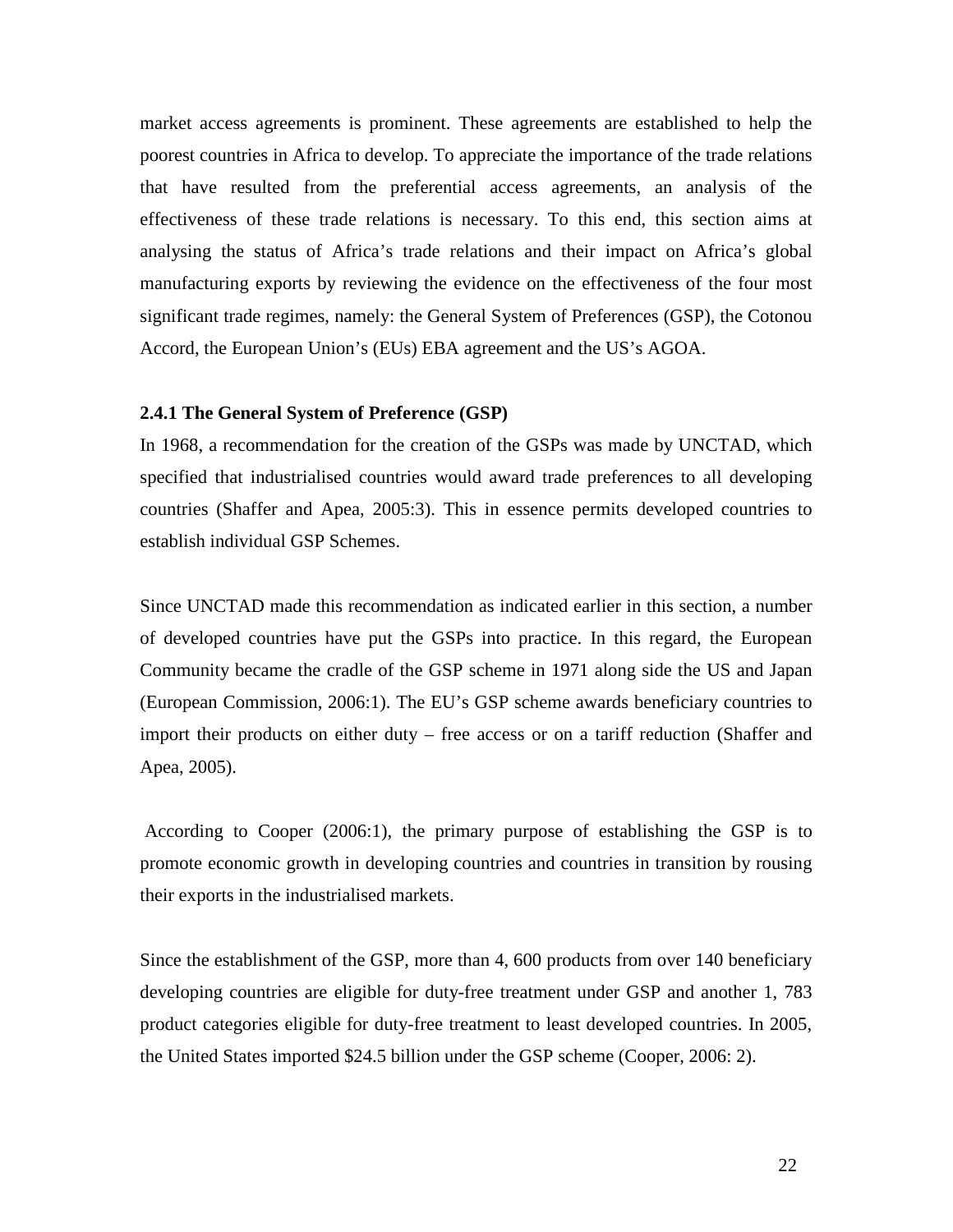It is important to note that the relevance of the GSP system for Africa is limited to Sub-Saharan Africa, with South Africa being the principal beneficiary of the scheme, and in fact, that was at the end of apartheid. To be exact, only 3.2% of African exports enter under the European GSP (OECD, 2004:53).

Cline (2003:66) already noted that, despite the seeming appropriateness of the GSP, in practice it tended to be relatively restrictive. One of the major weaknesses of the GSP is that it has always been a purely concessionary scheme on the part of the industrial countries and is in no way contractual. This means that it is never based on mutual agreement. Cooper (2006:1); Curry, (1972:286) further observed that the nature of the GSP is a one-sided grant of tariff concessions in that developing countries are not obliged to extend equal tariff reductions.

The words of Harry G. Johnson cited in (Curry, 1972) also echoed this trade imbalance as he had this to say…

"The effectiveness of the policy of initiating the tariff structure of the developed countries [was] … to produce a self-limiting type of growth, based on import-substitution in consumer goods for the home market, discriminating against the production of capital goods and exportable manufactures, and entailing increasingly severe dependence on imported capital equipment and materials and parts and consequently increasingly vulnerability of growth programme to balance of payment crises".

 In light of this trade imbalance necessitated by the GSP, until the mid 1960s, developing countries reacted to this situation, which eventually led them to impose similar tariff structures (Curry, 1972: 285).

While on the one hand the effectiveness and success of the GSP from the perspective of the developing countries is mixed, on the other hand, most developed countries have complied with the responsibility to generalise their schemes by presenting benefits to a significant number of beneficiaries nearly every non-OECD countries (Wikipedia, 2008). However, by design most GSP schemes are not entirely generalised with regard to products, at least most products of export interest to developing countries. For instance,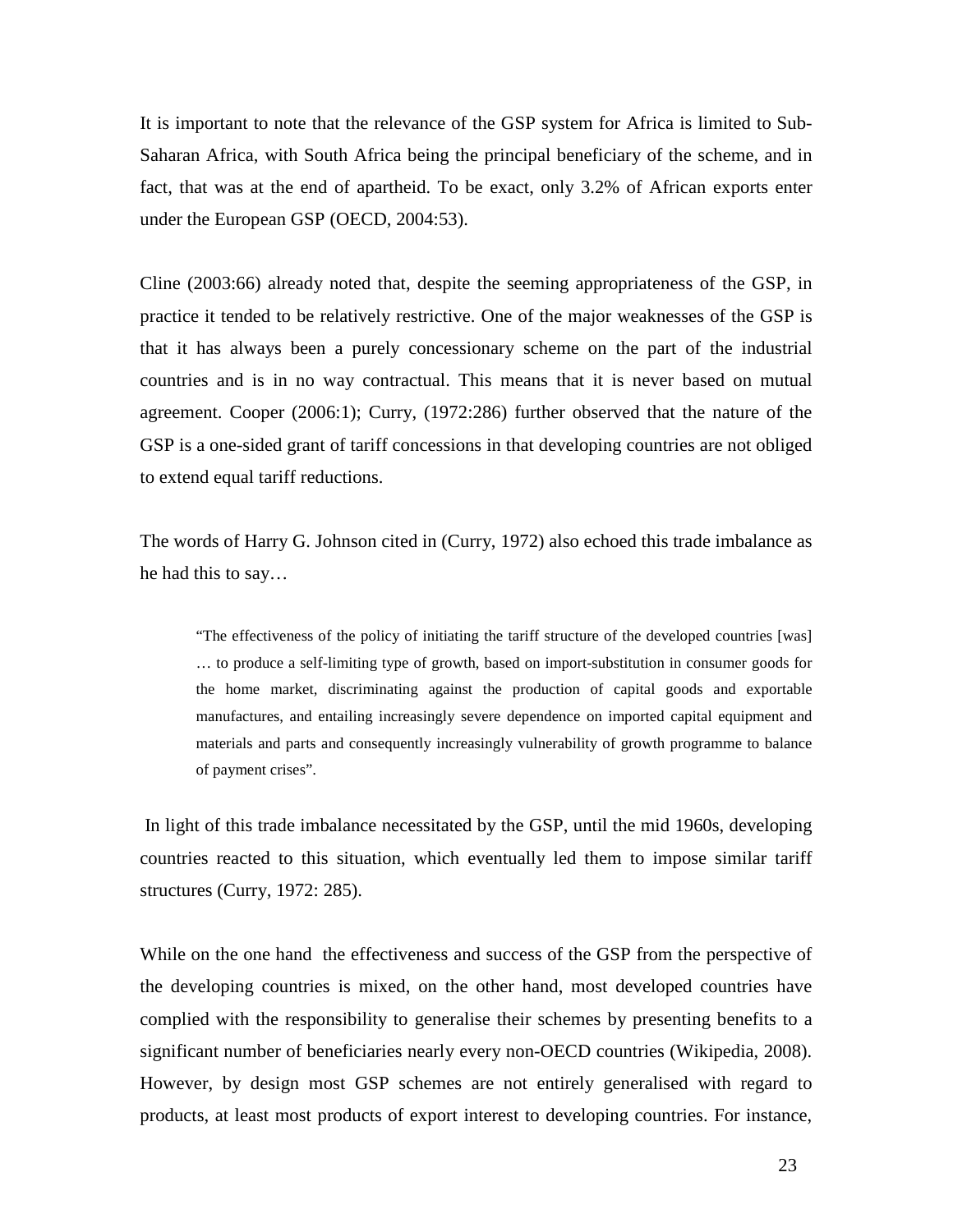the United States and a reasonable number of advanced industrialised countries, local manufacturers of "simple" goods, such as textiles, leather goods, ceramics, glass and steel, have long indicated that they entertain competition of large quantities of imports (Wikipedia, 2008). Thus such manufactures have been excluded from the GSP coverage under the U.S, so as many other GSP schemes.

The deduction to be made is that the GSP system only benefited South Africa, though it was introduced to many countries in Africa with the principal aim of helping poorest countries to achieve development objectives. It is perceived to be one-sided in favour of its pioneers. The EU's GSP is the most generous compared to the others, but to rouse up exports from developing countries further, there is a serious need to improve on the rule of origin as Kersjes and Yu1, (2008;1) observed. The next trade regime worth discussing is the Cotonou agreement.

### **2.4.2 The African Caribbean Pacific (ACP)/Cotonou agreement**

 Trade cooperation under the Lome convention, which was later renamed as the Cotonou agreement was fundamentally based on preferential tariffs. The Cotonou agreement came into being in 2000. It serves as a replacement to the Lome convention and focuses on promoting the progressive integration of the ACP countries into the world economy. The broad objective of the Cotonou agreement is to ensure the continuation of Euro-African economic cooperation, cultural and social development of the ACP states, with the intent of enhancing peace and security and accelerating stable democratic political governance. Overall 77 countries, of which 48 were from Africa, signed the agreement. This is a similarity that the agreement shares with the GSP. The aim of this agreement is achieved through enhancing production and the capacity to attract investment in conformity with the WTO rules. This approach emphasises five basic components according to the Africa Development Bank (2006): i) trade liberalisation; ii) the adoption of a transparent competitive policy; iii) the protection of intellectual property rights; iv) standardisation and certification, and v) financial cooperation based on the assessment of need and policy performance which will cover debt (and support for debt relief), together with structural adjustment support.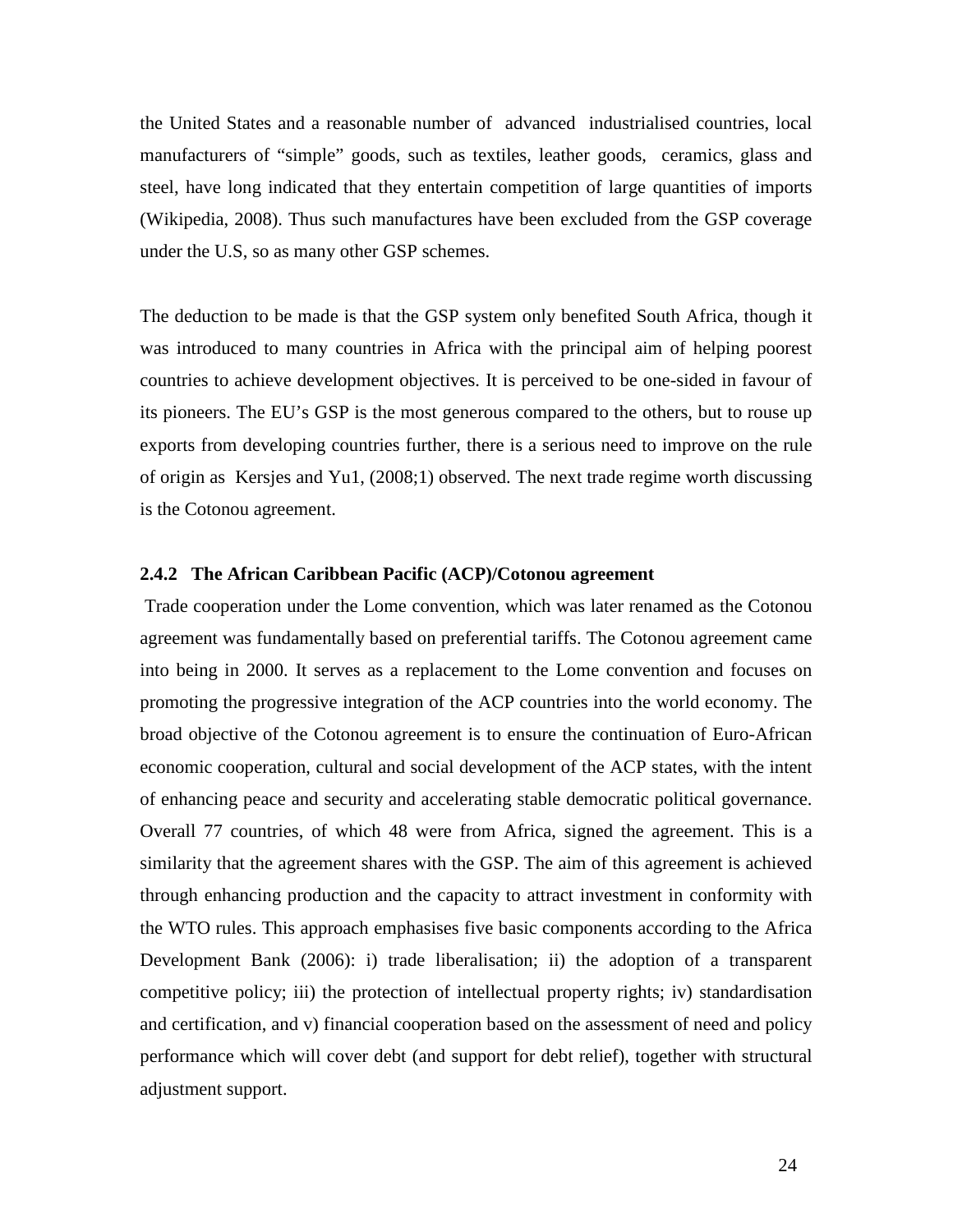It is crucial to evaluate the impact of this trade preference on Africa's exports in order to appreciate the agreement as such. It seems as if the impacts of this agreement were minimal. According to (Kennan and Stevens, 1997) there is a wide variation between different countries in the usage of the Cotonou tariffs, with countries like Mozambique, Swaziland and Malawi benefiting significantly from the tariffs. On the other hand, countries like Angola and the Democratic Republic of Congo hardly benefited at all. Kennan and Stevens (1997) attempted to quantify the loss of preferences, if beneficiary countries had been transferred to the Standard GSP after the termination of Lome IV in 2000. They indicated that there would have been widespread effects from any preference loss. Every single non-LDC ACP country would have been affected by the loss of relative preference if it had been transferred from Lome to GSP. They explained that it would have resulted in countries like Côte d'Ivoire and Nigeria suffering the largest losses. However, other non-LDCs such as Mauritius, Ghana, Senegal, Cameroon and Kenya would also have been seriously affected. On a positive note, the Cotonou agreement is more relevant to the promotion of export trade in Africa than what would have happened if the Lome agreement, at the end of its life span, had been transferred to the standard GSP system. In a continuing effort to integrate developing countries into their markets, the EU created the EBA agreement. This agreement is discussed in the next section.

## **2.4.3 Africa and the Everything But Arms (EBA) Agreement**

The EBA grants LDCs non-reciprocal, duty-free access to their markets and opens up the EU markets ostensibly to all products from participating countries including those in Africa. In the EBA arrangement, beneficiaries from the LDCs require formal recognition from the United Nations. Many Sub-Saharan countries have been advocating for dutyfree access to the European markets, and many have already achieved this aim. However, as a result of its composition, EBA has serious repercussions for the seven Sub-Saharan Africa countries, which are not LDCs, and have thus been left outside the list of beneficiaries of EBA, namely: South Africa, Kenya, Botswana, Zimbabwe, Namibia, Nigeria and Côte d'Ivoire (Oxfam, 2002). Currently, approximately 2100 products already enter the EU market duty-free. Under these arrangements, practically all other products are covered by EBA and are granted duty-free access (zero duty rate) to the EU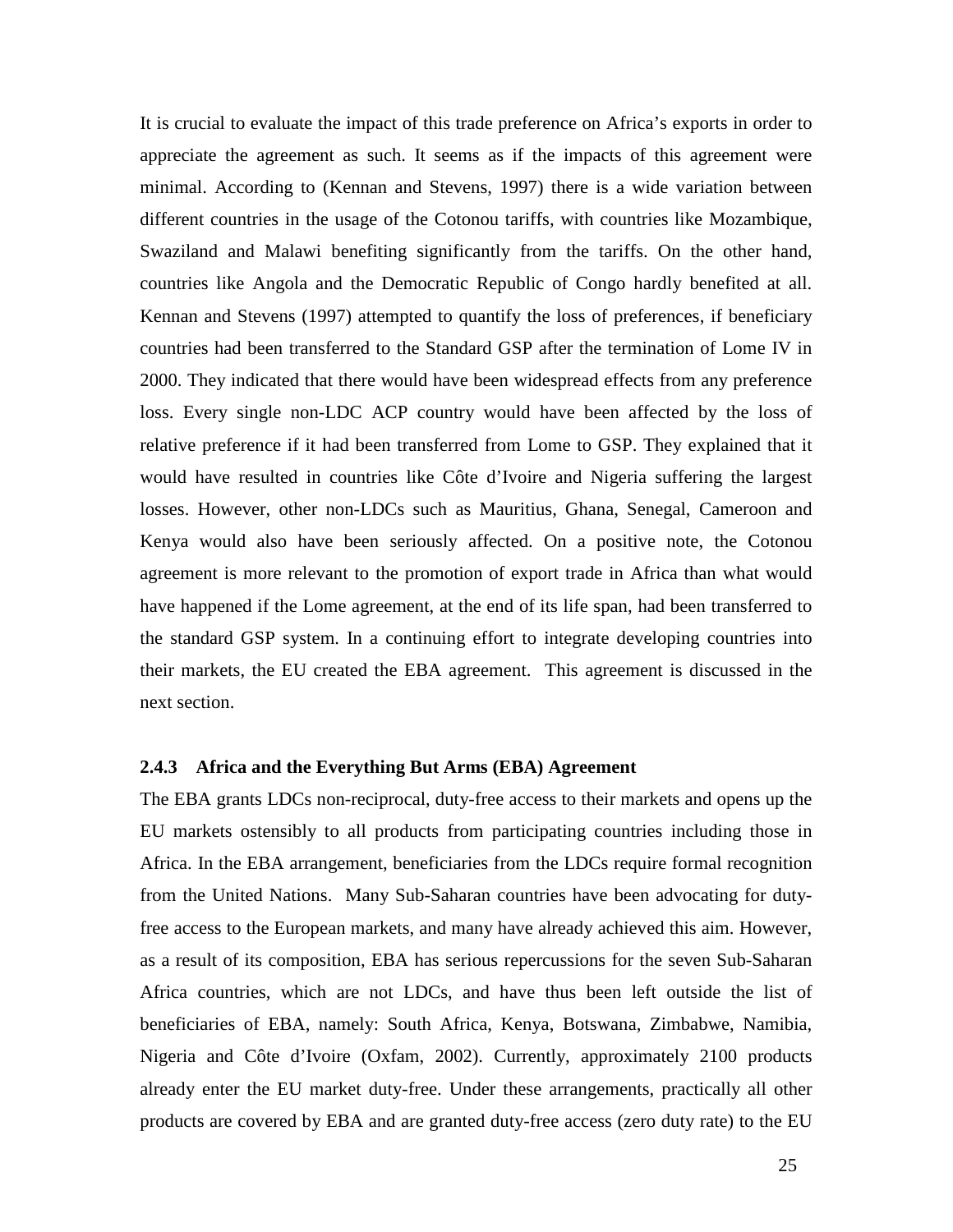markets on the condition that participating countries fulfil the rules of origin requirements (Oxfam, 2002: 101). With the introduction of the EBA, a number of examples of benefiting African countries began to emerge. Included in this number is Mozambique, which has access (though quota-limited) to the EU over an eight-year transition period running to 2009 (Oxfam, 2002: 102).

To date, Brenton (2003) has produced, as evidence, one of the most methodical reviews on the impact of EBA. He presents this review by analysing and comparing trade data for the years 2000 and 2001, and shows that the changes introduced by EBA in 2001 were relatively minor for the currently exported products, because over 90.0% of EU imports from the LDCs were in products which the EU had already liberalised and from which barriers had been removed. Brenton's opinion is also shared by Wusheng and Jensen (2004) who carried out a simulation exercise which indicated that total welfare of the EBA was less than \$300 million for all the LDCs. As evident from these reviews, EBA alone is not expected to have a significant impact on the exports of African LDCs. Furthermore, there is a problem of capacity to exploit the benefits from these preferences; the UNCTAD Report (2004: 250) indicates that the low utilisation ratio is basically explained in the context of its challenges which include: "insignificant magnitude of the potential commercial benefits, the lack of technical knowledge, human resources and the institutional capacity to take advantage of preferential agreements. According to the report, in-depth knowledge of national tariff systems in various preference-giving countries, and conditions attached to the realisation of the potential benefits of the preferences is required. This requirement is pertinent because effective benefits of market access preference provided by Quad countries<sup>3</sup> are being significantly limited also by their unpredictability and by non-tariff barriers, notably rules of origin and product standards". EBA made the EU become the world's first major trading power to commit itself to opening its markets fully to the world's poorest countries, and thereby improved trading opportunities for LDCs. However, there are concerns regarding its immediate impact. In a similar effort to help improve on the accessibility of Africa's exports to global markets, the United States government established the AGOA, highlights of which are presented in the subsequent section.

 $\overline{a}$ 

<sup>&</sup>lt;sup>3</sup> The Quad countries are Canada, EU, Japan and the United States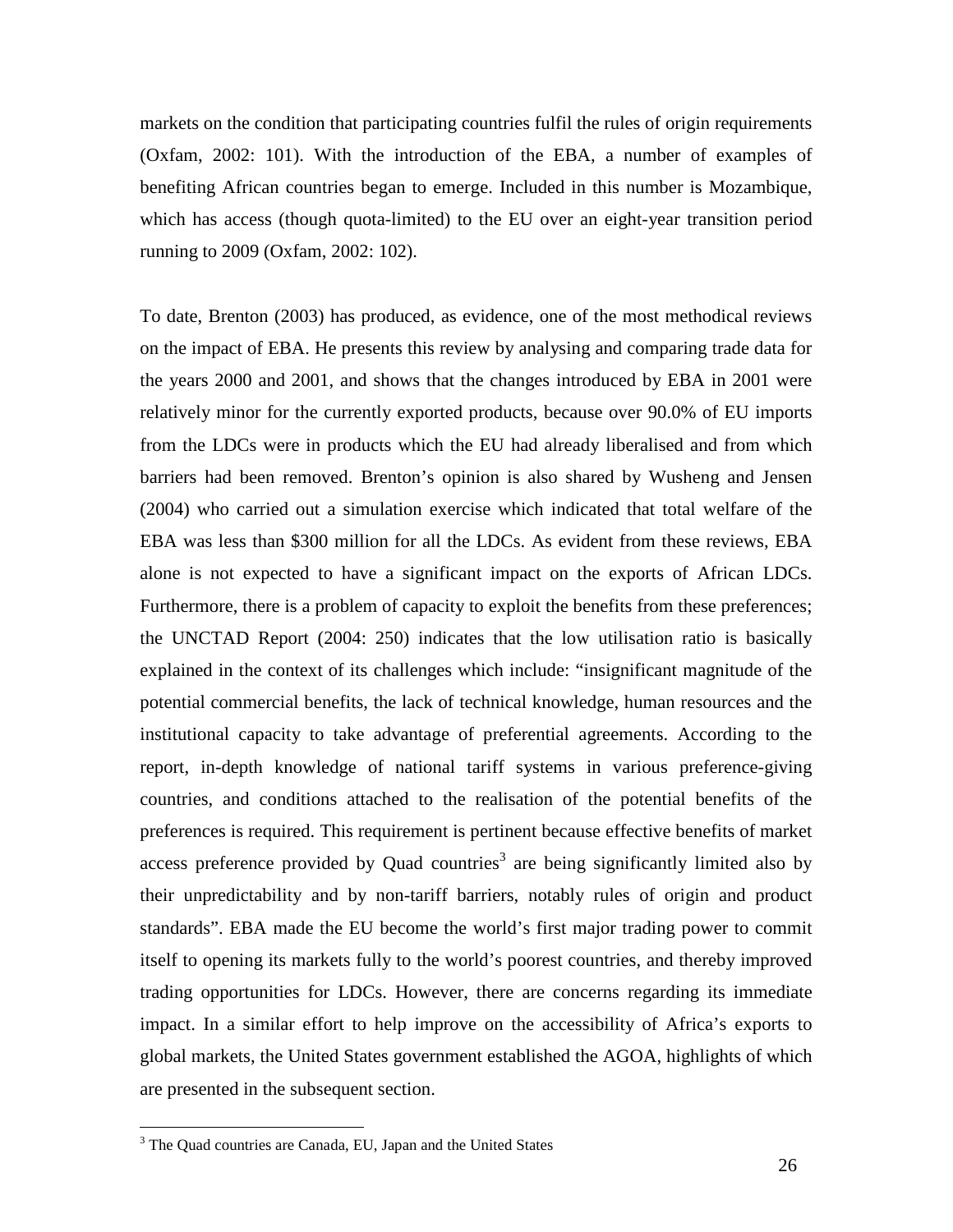## **2.4.4 Africa and the African Growth and Opportunity Act (AGOA)**

Established in 2000, AGOA, also known as the US-Africa Trade and investment initiative, has a slightly different aim from other agreements and conventions discussed previously. It is an Act promulgated in the US to enhance trade relations between the US and Africa. It offers a new opportunity to strengthen US-Africa trade and economic relations. This trade and investment initiative recognises the achievements of many countries in Africa in pursuing economic and political reforms (African Development Bank, 2004). AGOA has as its mandate, the promotion of exports from beneficiary African countries. To give effect to such a mandate, the Act provides duty-free access to US markets of products originating from beneficiary African countries (African Development Bank, 2004). However, the eligibility to duty-free access is conditional in that beneficiary countries must demonstrate a sense of establishing, or making progress towards the following: i) market-based economies; ii) the rule of law and political pluralism; iii) elimination of barriers to US trade and investment; iv) protection of intellectual property; v) efforts to combat corruption; vi) policies to reduce poverty; vii) increased availability of healthcare and educational opportunities; viii) protection of human rights and worker rights, and ix) elimination of certain child labour practices (African Development Bank, 2004).

Since the establishment of AGOA, evidence suggests that some African countries have benefited from the AGOA agreements. For example, South African exports under AGOA to the United States of America (USA) were 45.0% higher in 2002 than in the preceding year (UNCTAD, 2002). Nigeria accounted for more than 60.0% of all AGOA exports to the USA (the bulk of this trade is related to the oil industry). There is also evidence to show that beneficiary countries have seen an increase in export-oriented FDI linked to AGOA; companies from Taiwan Province of China are the main investors in Lesotho's garment industry (UNCTAD, 2002: 199).

It can therefore be deduced that trade agreements that are being utilised by the developing African countries are restrictive in the sense that their coverage is limited to particular sensitive products. The pertinent question at this point is: 'if trade preferences are meant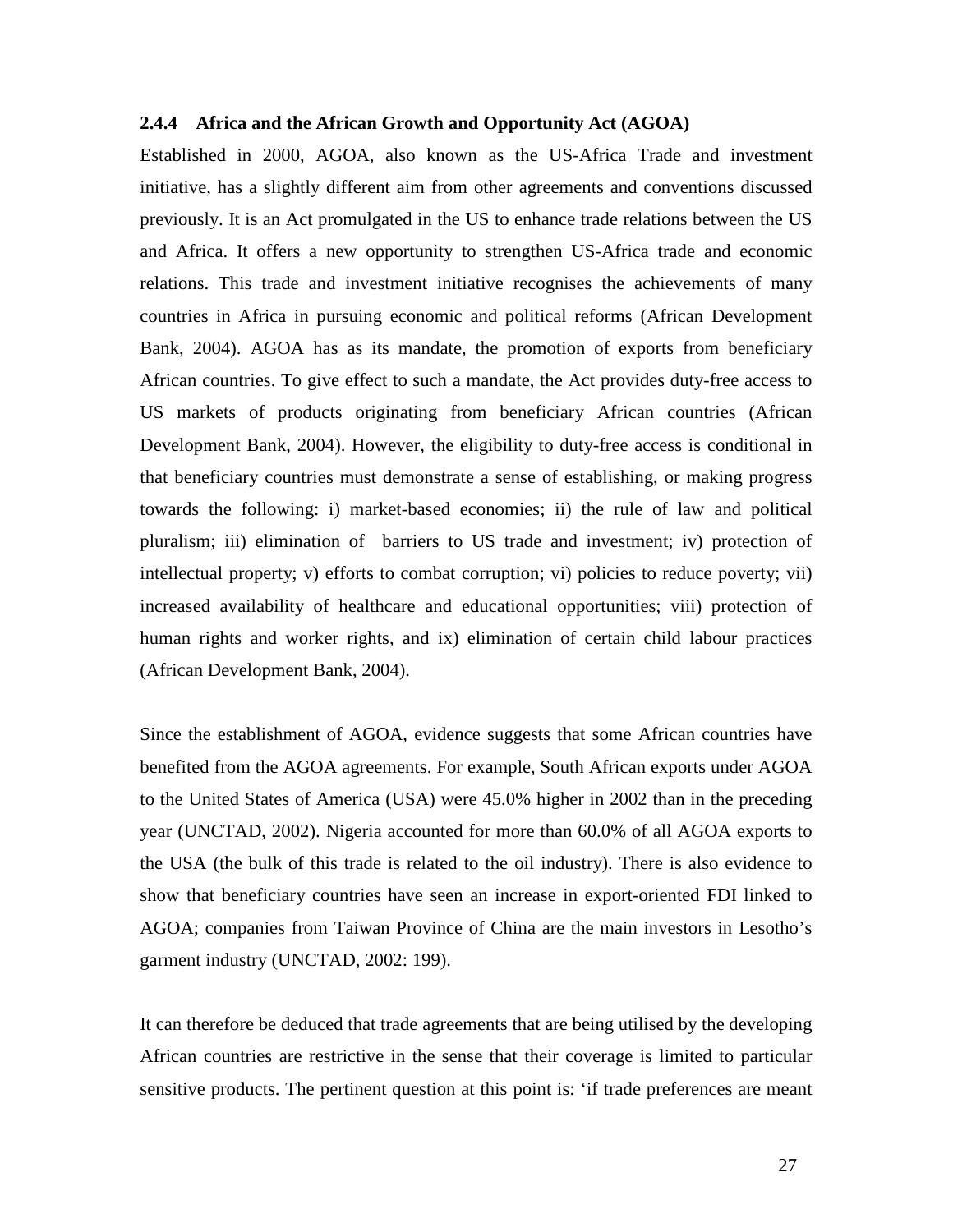to help poorest economies, why will they be structured so one-sidedly and not be based on contractual premise?'

In summary, it is submitted that, although these trade agreements have facilitated the integration of Africa's exports into global markets, these arrangements limit Africa's export expansion to global markets. This is because these trade agreements are restrictive to the rules of origin and concessionary in nature and not on contractual basis. Because of the characteristics of these trade agreements, the process of attaining the envisaged development objectives for the continent for which these agreements are established is inhibited. Table 2.3 below presents a comparison of these trade preference agreements for African states.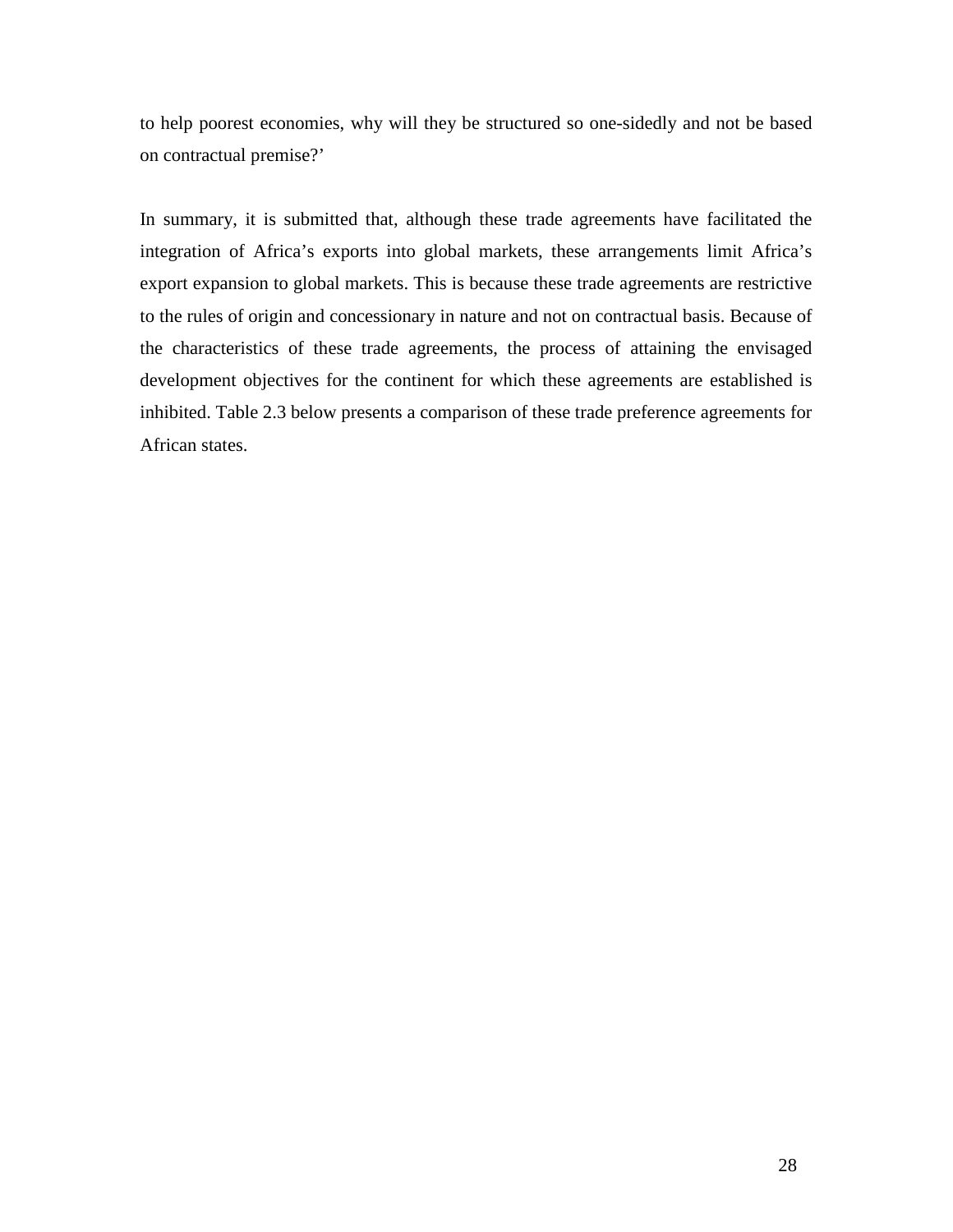| <b>Regime</b> | Year<br><b>of</b> | <b>Significance</b>                                                                                                                                                                                                                                                                                                                                                                                                                                                                                                                                                                                                                                 | <b>Limitation</b>                                                                                                                                                                                                                                                                                                                                                                                                                                                       |
|---------------|-------------------|-----------------------------------------------------------------------------------------------------------------------------------------------------------------------------------------------------------------------------------------------------------------------------------------------------------------------------------------------------------------------------------------------------------------------------------------------------------------------------------------------------------------------------------------------------------------------------------------------------------------------------------------------------|-------------------------------------------------------------------------------------------------------------------------------------------------------------------------------------------------------------------------------------------------------------------------------------------------------------------------------------------------------------------------------------------------------------------------------------------------------------------------|
|               | inception         |                                                                                                                                                                                                                                                                                                                                                                                                                                                                                                                                                                                                                                                     |                                                                                                                                                                                                                                                                                                                                                                                                                                                                         |
| GSP           | 1971              | GSP was established to help poorest<br>countries to achieve their development<br>objectives through preferential concessions<br>given to exports from Africa and other<br>developing countries.<br>South Africa was the principal beneficiary<br>of the GSP.                                                                                                                                                                                                                                                                                                                                                                                        | The GPS was viewed by participating<br>countries as one-sided - based on<br>concessionary and not on contractual<br>premise. Preferences were given to<br>goods that were not favoured by the<br>exporters.<br>Modification to the GSP system was<br>which<br>undermined<br>arbitrary,<br>the<br>achievement of development objectives<br>so-called<br>beneficiaries.<br>οf<br>Many<br>African countries did not benefit from<br>the GSP system. Advocated for a strong |
| Cotonou       | 2000              | The focus here was progressive integration<br>of ACP countries into the global economy<br>for improved economic, cultural and social<br>development of the ACP states with the<br>intent to enhance peace and security and<br>accelerate stable political democratic<br>governance.<br>The Cotonou agreement offers duty-free<br>concessions for Africa's exports.<br>The Cotonou agreement promoted Africa's<br>exports to the EU markets more than the<br>GSP did.<br>Amongst other things, the agreement<br>promotes trade liberalisation, the adoption<br>of transparent competitive policy, the<br>protection of intellectual property rights, | observation of the rule of origins.<br>There were variables in the utilisation<br>of the Cotonou agreement, which saw<br>countries like Mozambique, Swaziland,<br>and Malawi benefited significantly.<br>Countries like Angola, Democratic<br>Republic of Congo hardly benefited.<br>The agreement calls for adherence to<br>the rules of origin in Africa.                                                                                                             |
| EBA           | 2001              | standardisation and certification.<br>EBA gives non-reciprocal, duty-free access<br>and opens up EU markets to all products<br>from participating countries.<br>The Agreement ensures a broader coverage.<br>of Africa's exports to the EU markets.<br>EBA made the EU the first region to open<br>its markets to poorest countries.<br>EBA facilitated 2100 products to enter the<br>EU markets.                                                                                                                                                                                                                                                   | Only covered products that are already<br>liberalised by the EU. EBA posed<br>serious repercussion for seven Sub-SSA<br>countries, which are not LDCs namely:<br>South<br>Africa,<br>Kenya, Botswana,<br>Zimbabwe, Namibia, Nigeria and Cote<br>d'Ivoire already left out of the list. EBA<br>is also restrictive.                                                                                                                                                      |
| <b>AGOA</b>   | 2000              | The focus is to promote exports from<br>beneficiary African countries.<br>AGOA provides duty-free access to the US<br>markets to products from beneficiary<br>countries observing the rules of origin.<br>African countries have recorded some<br>benefits from AGOA. Countries like South<br>Africa, Nigeria, and Lesotho being the<br>largest exporters of textile to the USA,<br>have benefited under the AGOA agreement                                                                                                                                                                                                                         | AGOA,<br>like<br>other<br>trade<br>any<br>agreements, is restrictive. African rules<br>of origins regulations as a condition for<br>market access into the USA, thus<br>scope<br>reducing<br>for<br>international<br>sourcing of inputs.                                                                                                                                                                                                                                |

**Table 2.3: A comparison of Africa's trade agreements, 1971 – 2001**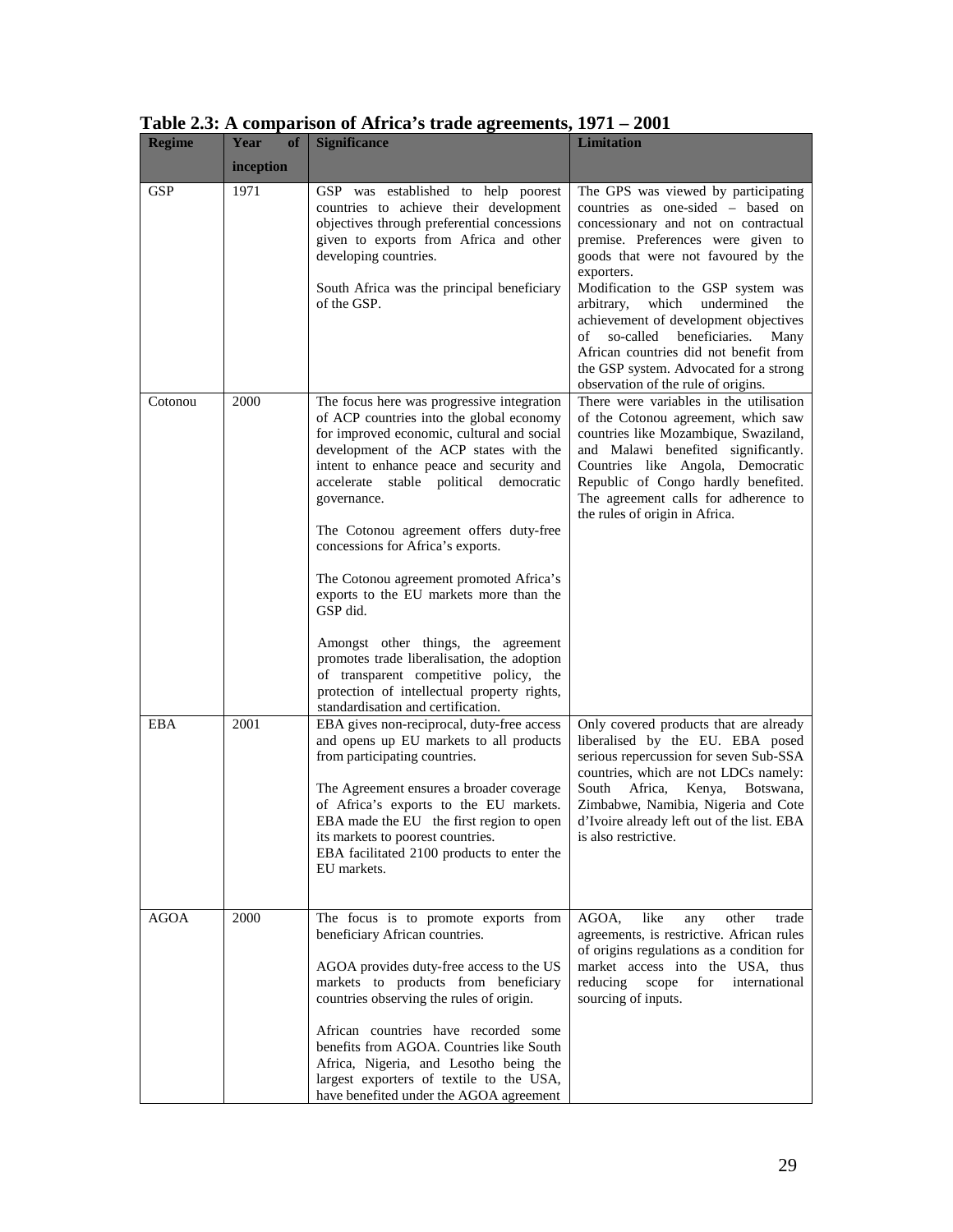It is a general notion that FDI has a major role to play in improving or expanding manufacturing exports. Against this notion, this analysis turns to a narrative review of the trends of FDI flows in the world.

## **2.5 Foreign direct investment (FDI) and manufacturing in Africa**

It has already been mentioned that the new International Division of Labour played a crucial role in creating industrial flexibility (see Section 2.1). At the same time globalisation had also led to increasing FDI. The aim of this section is to review the general development regarding FDI flows worldwide with a view to determining the FDI role in investment promotion, especially in Africa, where FDI is seriously needed to promote development through export production. This section starts with a review of FDI trends in the developed economies and is followed by a review of FDI trends in Africa.

# **2.5.1 Overview of world's foreign direct investment (FDI)**

The estimates of the United Nations (2004 - 2007) indicated that total FDI flows reached new record levels in nearly every year of the 1990s and increased investment flows were taken for granted in a number of countries. However, in 2001, FDI plunged, and a marked decline in the global flow of FDI occurred in subsequent years (see United Nations, 2004 - 2007). This decline in FDI resulted to a number of Transnational Corporations (TNCs) in many countries scaling down their investment plans or reducing their operations in their home countries (United Nations, 2004 - 2007). The consequent repercussions were that this situation forced many companies to sell their foreign assets to pay off debts they had accrued earlier when trying to speed up overseas expansion that was based on expensive mergers and acquisitions (M&A) deals (United Nations, 2004 - 2007: 1).

In the light of the above developments, a future increase in the global FDI flows depends on a number of macro and micro reviews and policy revitalisations, as well as an improvement of specific events in investors' plans. The next section provides an analysis of FDI flows in the developed world.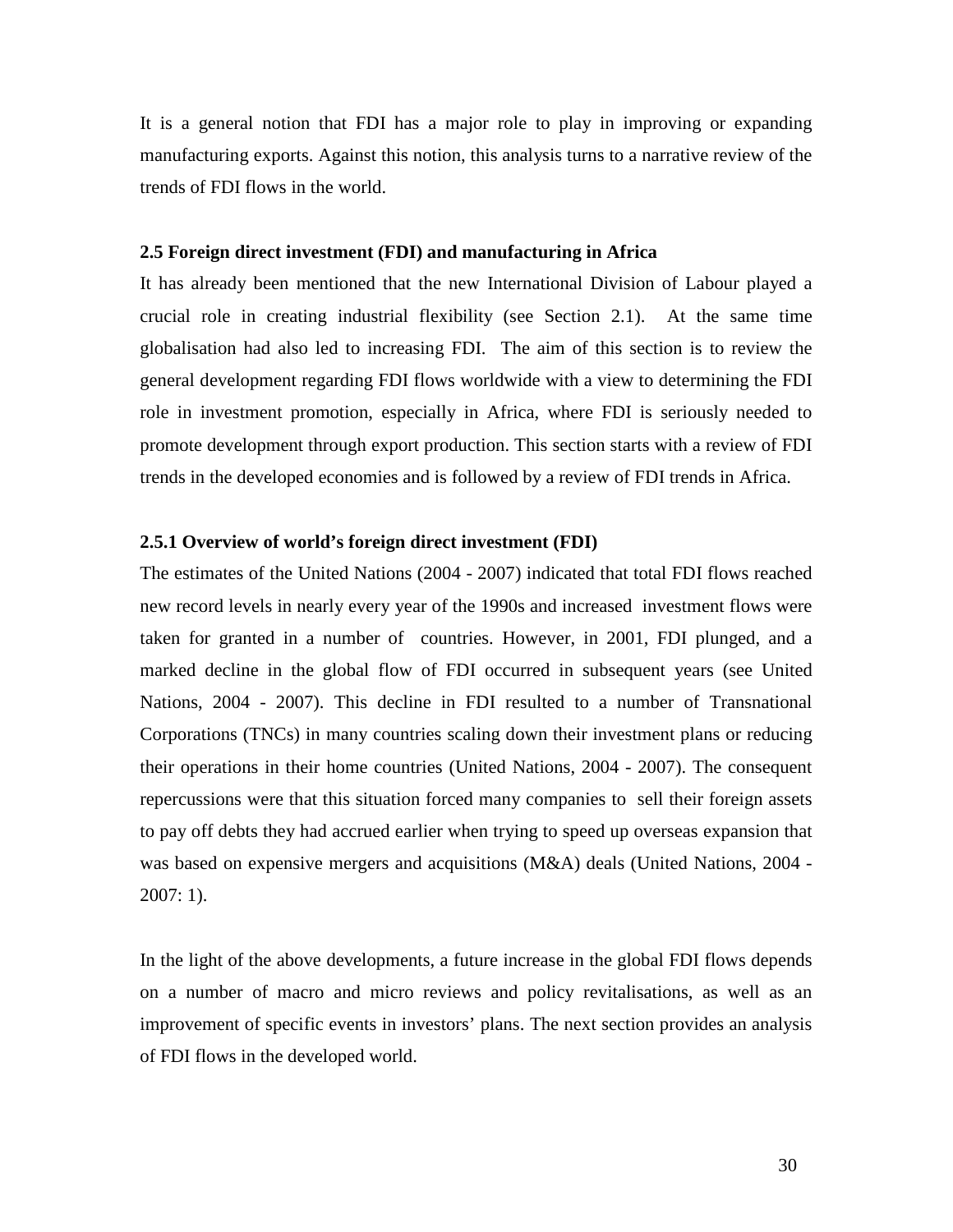### **2.5.2 Foreign direct investment (FDI) trends in the developed world**

In 2003, the developed countries experienced a 25.0% fall in FDI flows. A case in point is the North Americas where the main reason for the drop in the inflow was a decrease in FDI flowing into the US (-53.0%). This decline came about mainly as a result of the repayment of intra-company loans by foreign affiliates to their parent firms. FDI inflows declined by 19.0% in the EU. This decline was attributed to slow economic growth in tandem with a fall in equity investment (United Nations, 2004 - 2007). Despite the decline in FDI flows, macroeconomic and microeconomic indicators suggest an upturn in FDI. It is expected that GDP growth in the USA, Japan, and the EU should increase to some degree, and this is expected to have a wider coverage that incorporates some countries that experienced low or negative growth rates in the past (United Nations, 2004 - 2007: 20). This review now shifts to FDI trends in Africa.

# **2.5.3 Foreign direct investment (FDI) trends in Africa**

While FDI flows remain a boon for poor countries, it has not always benefited countries despite extensive efforts to attract FDI. This section aims at reviewing the extent to which Africa attracted FDI inflows.

According to Asiedu (2002), from 1980 to 1998, SSA FDI increased by 59.0% compared to an increase of 5200.0% for Europe and Central Asia. East Asia and the Pacific accounted for 92.0%, and South Asia recorded 740.0%. Latin America and the Caribbean registered 455.0% and 672.0% respectively for the totality of all developing countries. In 1996/97, South Africa, Nigeria, Angola and Côte d'voire attracted close to 65.0% of total FDI flows in Africa (UNCTAD, 1999). These flows came to about two-thirds of the continent's GDP during the same period. Table 2.4 below shows FDI inflows and the GDP rating of some African countries.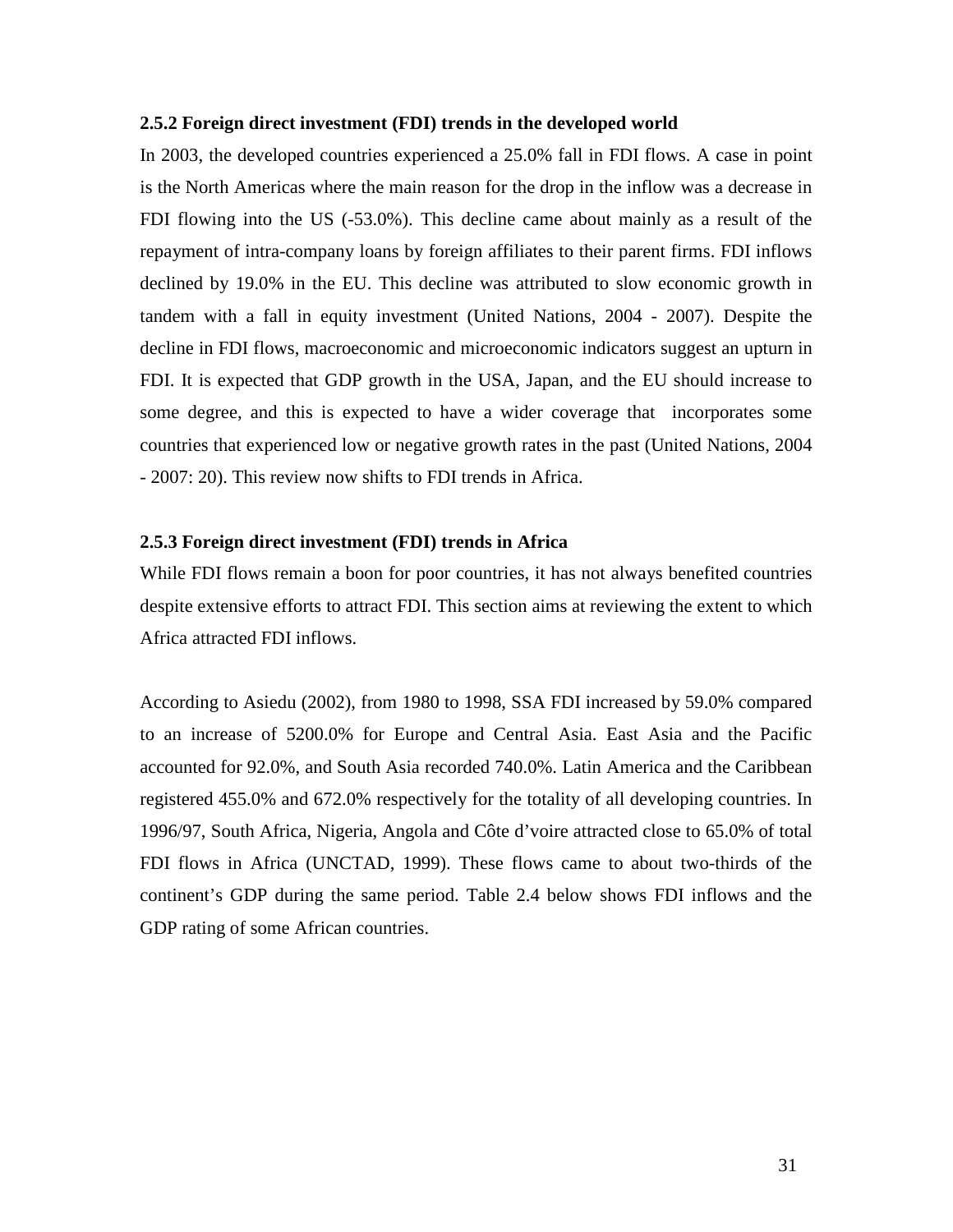| <b>Country</b>             | <b>Net FDI inflows</b> | <b>GDP</b> |
|----------------------------|------------------------|------------|
|                            |                        |            |
| South Africa               | 2313.5                 | 129 094    |
| Nigeria                    | 1566.0                 | 36 540     |
| Côte d'Ivoire              | 305.1                  | 10 251     |
| Angola                     | 265.5                  | 7396       |
| Tanzania                   | 154.0                  | 6707       |
| Uganda                     | 148.0                  | 6555       |
| Namibia                    | 109.9                  | 3453       |
| Ghana                      | 101.3                  | 6762       |
| Senegal                    | 92.2                   | 4542       |
| Mozambique                 | 68.3                   | 1944       |
| Zimbabwe                   | 66.5                   | 8512       |
| Zambia                     | 64.0                   | 4051       |
| Mali                       | 61.6                   | 2532       |
| Mauritius                  | 46.7                   | 4151       |
| Cameroon                   | 40.0                   | 9115       |
| Benin                      | 31.5                   | 2137       |
| Guinea                     | 20.6                   | 3998       |
| Chad                       | 16.5                   | 1603       |
| Kenya                      | 16.2                   | 9899       |
| Madagascar                 | 12.1                   | 3552       |
| Congo, Republic            | 8.5                    | 2298       |
| Central African Republic   | 5.5                    | 954        |
| Ethiopia                   | 5.0                    | 6330       |
| Rwanda                     | 2.4                    | 1771       |
| Congo, Democratic Republic | 1.5                    | 6904       |
| Malawi                     | 1.5                    | 2424       |
| Burundi                    | 1.0                    | 1137       |

**Table 2.4: FDI inflows and GDP: Ranking of 29 African Countries, 1996 – 1997 (Million Dollars)** 

Source: Morisset, 2001: 6

According to the World Bank (2001) FDI increased from \$24 billion (24.0% of the total foreign investment) to \$178 billion (61.0%) of total foreign investment respectively between 1990 and 2000. This increase was largely because of an increase in FDI into South Africa. This development emanated from cross-share holdings of London-listed Anglo American and De Beers of South Africa (UNCTAD, 2002: 49). Furthermore, this increase in FDI inflows can be attributed to the fact that Anglo American purchased the De Beers share by paying mainly South African-based owners with Anglo American shares. The other increase of FDI resulted from the sale of a 36.0% stake of Moroc-Telecom to foreign investors, which complemented inflows into Morocco to nearly \$2.7 billion in 2001 (UNCTAD, 2002: 49). Most countries in Africa were unable to benefit from the FDI boom despite efforts made to attract FDI. In short, this is because Africa is far behind Asian countries, for instance, in establishing key drivers that will attract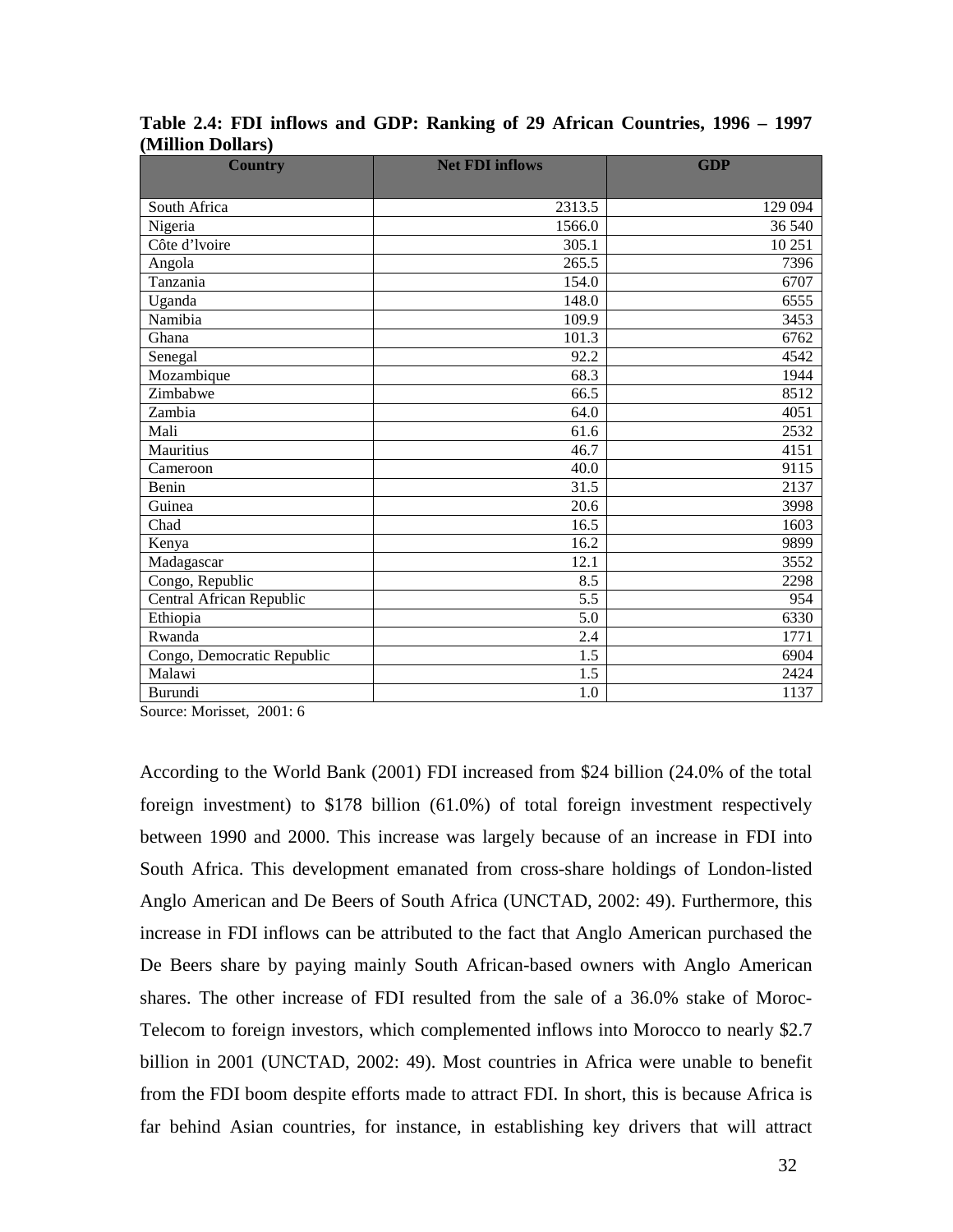foreign investors to relocate their operations to Africa - South Africa being an exception to this. Undoubtedly, FDI's role as a source of capital has become increasingly important to Sub-Saharan Africa (SSA). This stems from the fact that income levels and domestic savings in the region are very low. As Asiedu (2002) comments, "external capital as a result, is needed to supplement domestic savings in order to spur investment and growth". Reasons for the trends in FDI in Africa are discussed below.

## **2.5.4 Key reasons for foreign direct investment (FDI) trends in Africa**

The aim of this section is to highlight factors that influence the inflows of FDI to recipient countries. International investment, notably FDI, is seen as crucial for the advancement of developing countries in view of their industrial expansion.

According to (Wheeler and Mody, 1992), FDI flows have been scrutinised by a range of analytical and empirical studies. Scholars have not all agreed on the factors that play a role (Wheeler and Mody, 1992). However, natural resources and market size are critical reasons in TNCs relocation decisions. This view was reiterated by Morisset (2001), who said that African countries that succeeded in attracting more FDI have been those with substantial assets such as natural and mineral resources as well as large domestic markets. This list of reasons is extended by (Blomstrom and Kokko, 2003: 4), who state that the fundamental interest, apart from market size and natural resources, lies in the level of real income, skills levels in the host economies, the availability of infrastructure and other resources that complement efficient specialisation of production, trade policies, and political and macroeconomic stability.

The UNCTAD (2005) brings to light the intensity of FDI in oil-producing states such as Nigeria, Equatorial Guinea and Angola (UNCTAD, 2005 [a]). According to UNCTAD (2002), between 1996 and 2000, 54.6% of accumulated FDI into SSA flowed into the primary sector with manufacturing accounting for 20.6% while 24.8% went into the service sector (UNIDO, 2005: 14). In the context of Africa in general, countries which can offer large domestic markets or natural resources, are efficiency driven by the search for cost-saving and maintenance, and have assets driven by the enlargement of existing assets through joint ventures in order to sustain a competitive position, have attracted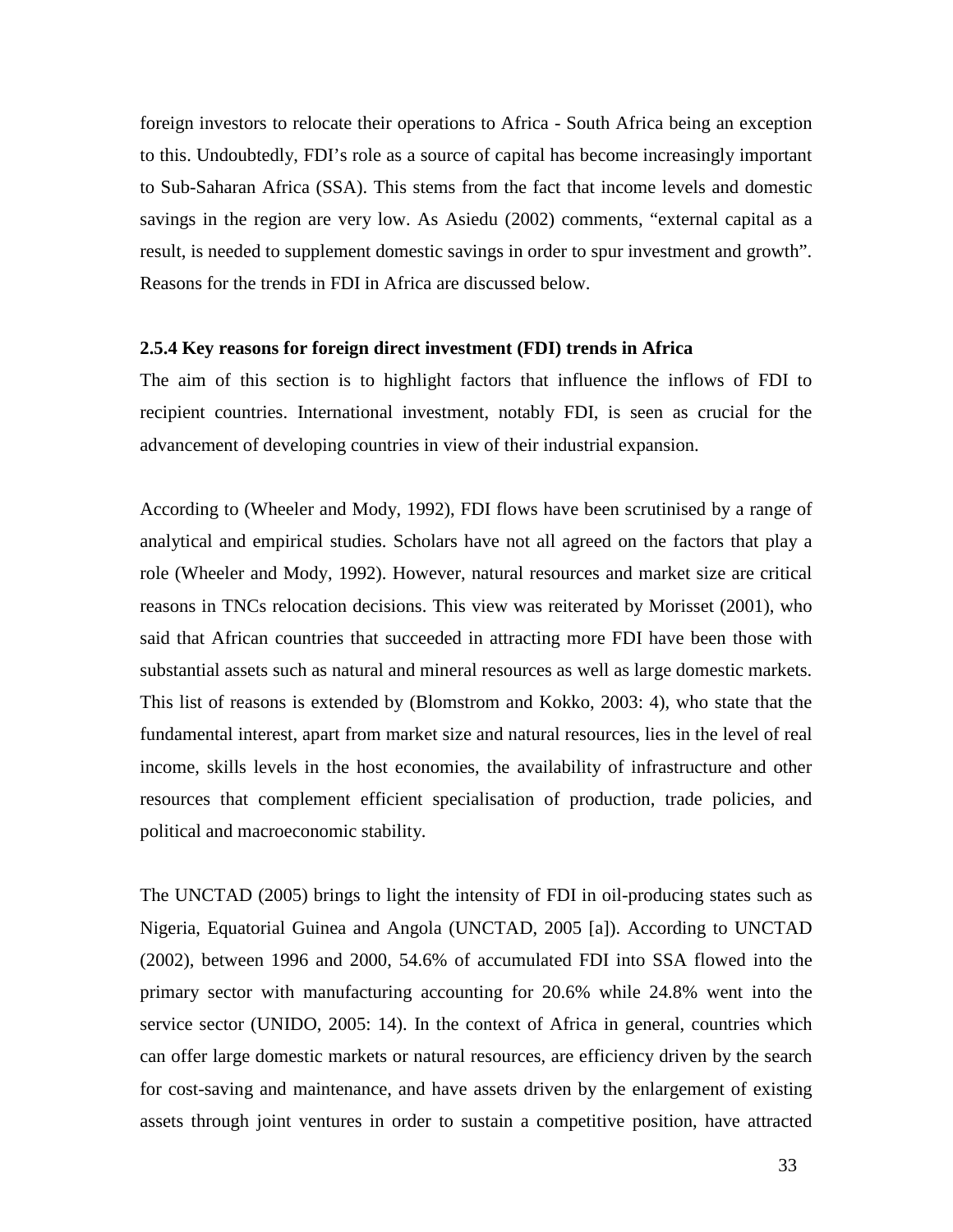more FDI (UNIDO, 2005: 1). As earlier noted in this section, South Africa, Nigeria, Côte d'Ivoire and Angola have traditionally been the main recipients of FDI within the region. In 1997, it was found that Mozambique, Namibia, Senegal and Mali were perceived as the countries with the most attractive investment environments as compared to countries with bigger domestic markets (Kenya, Cameroon and Congo).

In summary, FDI for many developing countries is the most direct path along which to start industrialisation and enter international markets. However, foreign investors may only come to host countries if minimum requisite investment drivers that will inspire the interest and confidence of the business communities are provided (UNIDO, 2005: 1).

#### **2.6 Global experience of foreign direct investment (FDI) and manufacturing**

A number of objections raised by Third World countries regarding TNCs and their business conduct such as production of inappropriate products, use of their economic power to influence government policies as well as destruction of the economies of host nations, are all examined. This section gives a broad account of global experience in FDI and manufacturing.

There have been numerous concerns raised by many Third World countries, especially those in Africa, about how TNCs conduct their businesses within these countries (Todaro, 1987). According to Streeten (1973), the activities of TNCs fortify dualistic economic structures and widen income disparities. Because of this blurred business milieu, the impact of TNCs' operations on the host economies is uneven. The focus of the TNCs tends to promote and protect a small number of well-paid advanced sector workers as opposed to the interests of the rest, by widening the wage gap differentials. Another concern regarding TNCs is that they are perceived to be diverting resources away from much needed food production to the manufacturing of high-tech products that are primarily targeting the needs of the local elite. On the whole, they tend to increase the imbalance between the rural and urban economic opportunities. This is done by TNCs locating their firms in urban areas, thus contributing to the accelerated flows of ruralurban migration, which has shattering effects that cannot be overemphasised (Todaro, 1987). TNCs are capable of creating inappropriate consumption patterns through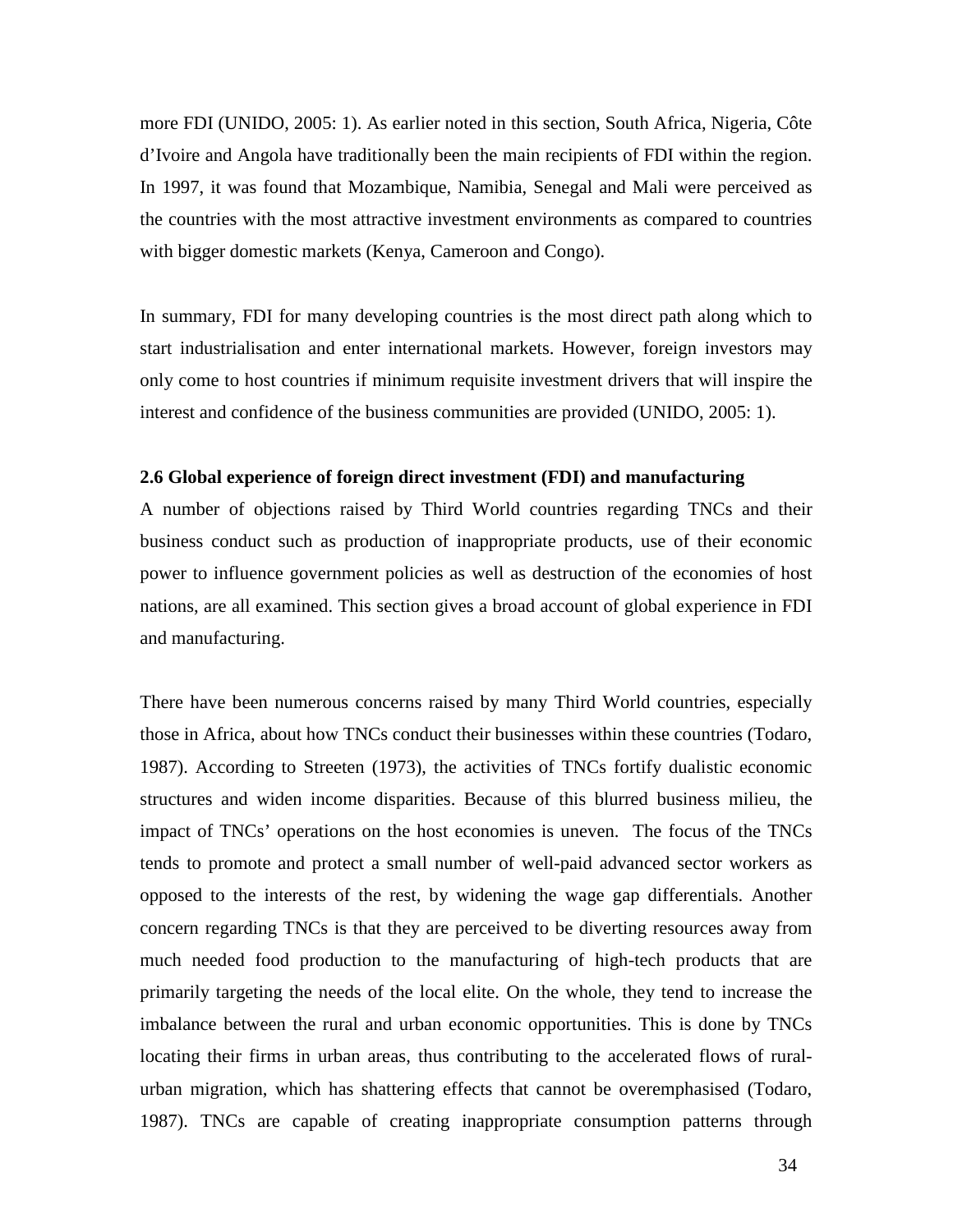advertising and their monopolistic market power. The local resources, as a result, tend to be allocated to society's undesirable projects (Todaro, 1987). It is worth noting that TNCs use their economic power to influence government policies in directions that are not propitious for development. TNCs have the capability of virtually extorting sizeable economic and political concessions from competing LDCs' governments. TNCs do this by lobbying for excessive protection, tax rebates, investment incentives and access cheap provision of factory sites/shells and essential social services. TNCs' private profits, therefore, in most cases may exceed social benefits.

In spite of TNCs' contributions to the developing countries, the fact remains that TNCs may use their superiority, global networks, advertising skills and a spectrum of support services to severely damage economies of host countries through restraining domestic entrepreneurs and local competitors. In many ways this inhibits the range of small-scale local enterprises. The problem, however, can be overcome if most governments in the LDCs are willing to accept the challenge of supporting small-scale local enterprises with a view to promoting the culture of national control over domestic economic activities (Todaro, 1987). Politically, TNCs can gain control over local assets and jobs, thereby considerably influencing the direction of political decisions at all levels within the host country. Todaro (1987) remarks that, in extreme cases, TNCs could even undermine the very political process of the host nation by directly offering kickbacks to corrupt public officials who are in positions of authority.

TNCs are also capable of paving their ways through making indirect generous contributions to political parties that are in control of state power, with the ultimate hope of getting lucrative concessions. According to Gichira (2003), FDI must thus be strategically directed to industries that will impact positively on the host country on both a short- and long-term basis. Some transnational companies are conducting activities that pollute the environment in developing countries, taking advantage of the low environmental policies/standards that exist in the host countries. The exploitative traits demonstrated by TNCs have also raised a lot of concerns about international companies devaluing the work of local labourers (Gichira, 2003). One of the countries in the world that can boast about FDI is Singapore. Long-term direct foreign investment has played a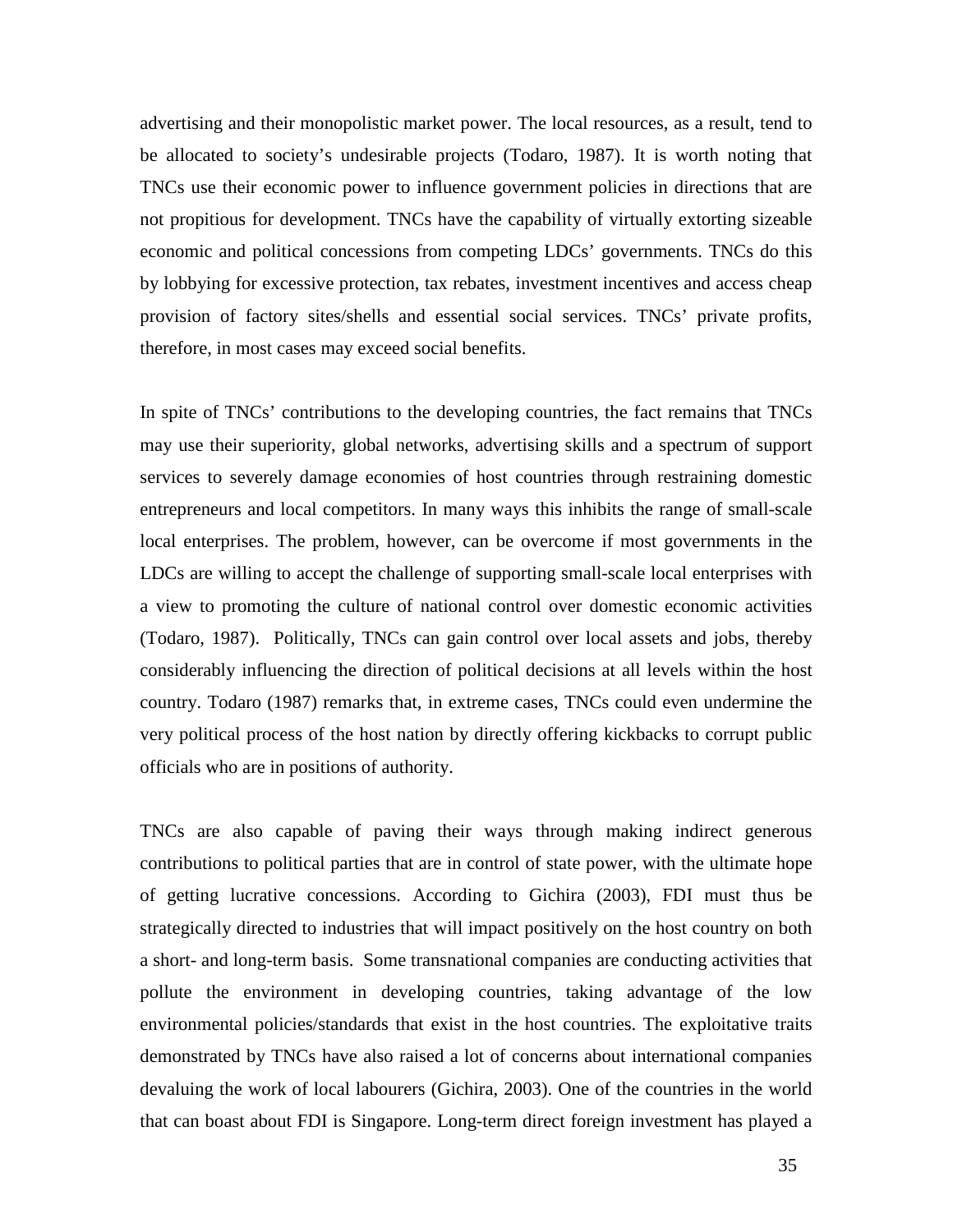significant role in promoting economic development and growth in Singapore (Donghyun, n.d.). The expansion of an export-oriented manufacturing sector, which contributed to building the foundation for the city-state's transformation, was facilitated by foreign multinational corporations  $(MNCs)^4$ .

While TNCs can contribute to public revenue through cooperate taxes, there is probably a possibility that such contributions are considerably less than what is expected because of a number of factors. For instance, in liberal tax concessions, excessive investment allowances, hidden public subventions and tariff protection provided by the host government all point to justifying this claim. In the light of the foregoing argument, it would seem pertinent to delve into the reason why developing countries, (including African countries) do not benefit much from the global trade facilitated by FDI. The answer might be related to the fact that TNCs tend to dominate the local markets and the resultant effect is stifling the growth of local or indigenous entrepreneurship. Gichira (2003) indicated that the management entrepreneurship skills, technology and overseas contacts provided by TNCs have little or no impact on developing sources of these scarce skills and resources. Gichira (2003) also observes that this compounds the negative impacts of TNCs on sustainable growth in developing countries leaving the host countries with many costs to face. Low wages in FDI manufacturing has featured prominently in economic and sociological literature. Vijaya and Kaltani, (2007: 83) observed that FDIflows are associated with a negative impact on manufacturing wages for men and women. Vijaya and Kaltani, (2007: 86) also argue that as foreign investments stimulate a destructive focus on the global exporting industry, a close society of elite employment is manifested which simultaneously makes many workers redundant by adopting and utilising capital intensive technology. This in turn will promote inequalities. Furthermore, while work contracts can indicate the number of hours worked, they cannot adequately ensure the actual level of work effort during those hours. This tendency is a source of exploitation of manufacturing workers, as observed by (Vijaya and Kaltani, 2007: 86).

<u>.</u>

<sup>&</sup>lt;sup>4</sup> The information on the positive contribution of FDI in Singapore was extracted from a report on foreign Direct Investment and Corporate Taxation: Overview of Singapore Experience by associate Professor Donghyun Park, Economic Division, School of Humanities and Social sciences, Nanyang Technological University, Singapore.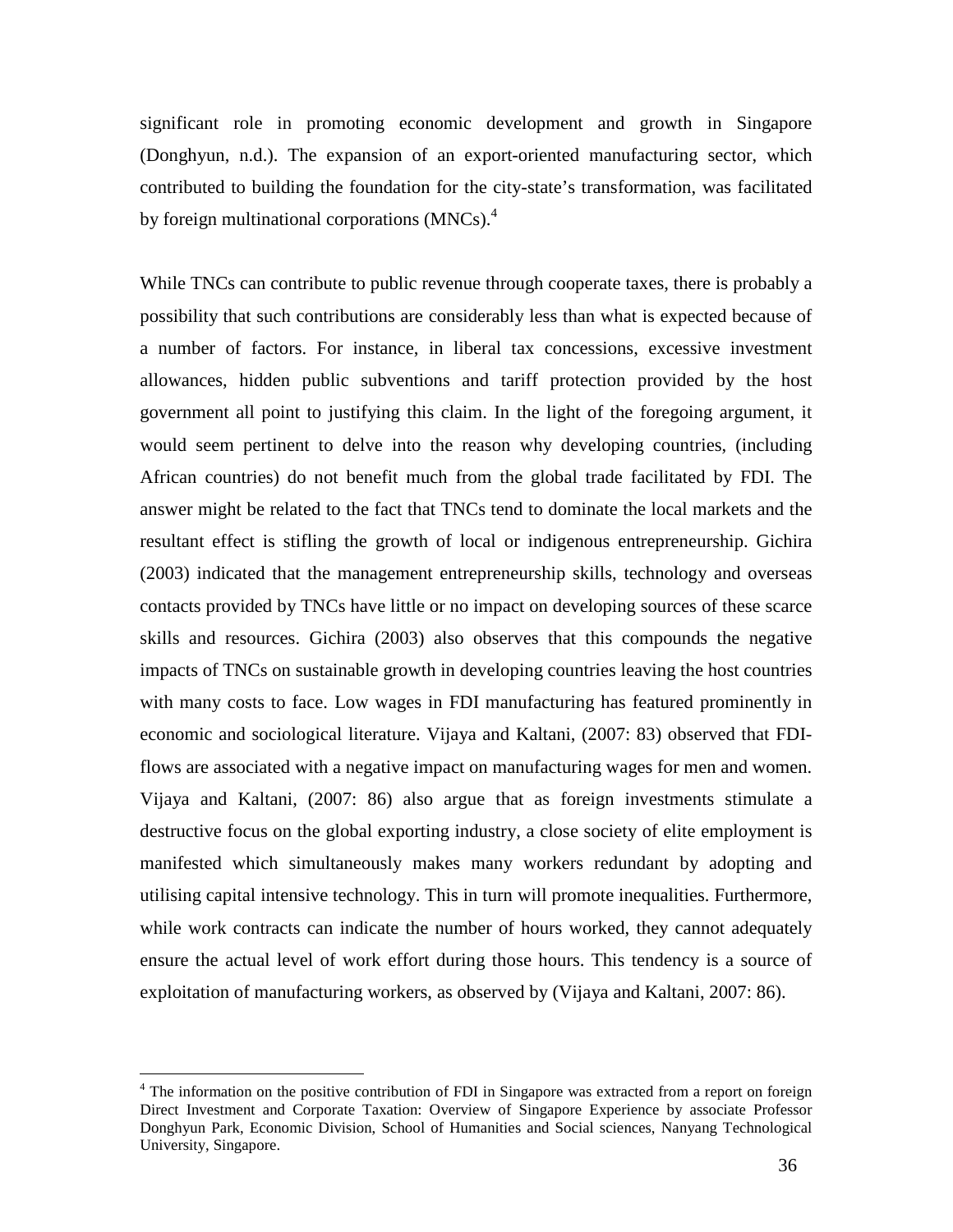# **2.7 Conclusion**

This chapter has given a historical background of industrialisation and its influence on the trends of world manufacturing, and highlighted its effects on the changing economic and development transformation of Africa. The chapter also endeavoured to set the platform for the rest of this study. It is evident that world manufacturing trends have generally changed in both method and volume, and its lines of operation have increased in the past decades when compared with the early period of industrialisation. This is attributed to the fact that World manufacturing is now structured to suit the demands of global economic intentions, which necessitates stiff competition to access global markets and high levels of technology. In this prevailing situation, most developing countries, with particular reference to Africa, have not been able to catch up with the rest of the world in manufacturing outputs. There is therefore a need for policy makers to pay much attention to strategising actions that ensure the promotion of key drivers if the continent is to catch up with Asian manufacturers. There are exceptions, as in the case of South Africa, which is far more advanced in manufacturing than many African countries. This chapter has illustrated that trade preferences given to Africa's exports have vital roles to play in integrating exports from Africa in global markets. Although these trade agreements have had positive impacts they have mostly been designed from the host country's perspective.

To summarise, it is pertinent to say that the prevailing circumstance in world manufacturing serves as a wake-up call for African countries to be more read to promote industrial activities to catch up with the rest of the world and to put structures in place to compete globally. Having discussed the evolution of global manufacturing, the next chapter will be devoted to highlighting the historical development of manufacturing in Lesotho which has benefited from many of the agreements, but also experienced extensive FDI flow.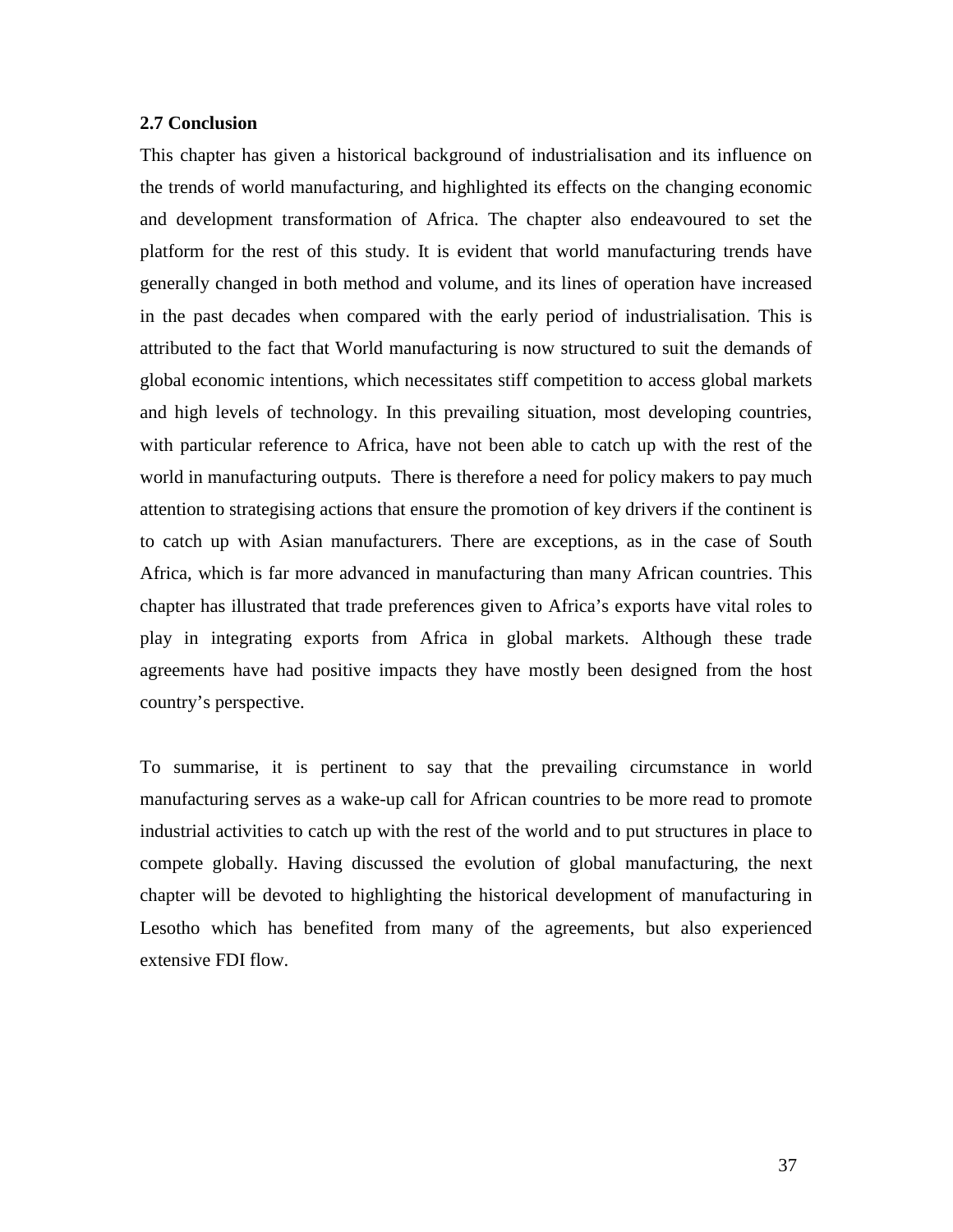# **CHAPTER THREE: HISTORICAL DEVELOPMENT OF THE MANUFACTURING INDUSTRY IN LESOTHO**

#### **3.0 Introduction**

In Chapter Two of this study, international manufacturing trends were discussed. Reference was also made to the contribution of FDI in the manufacturing industry in Africa. In this chapter, the focus turns to the development of the manufacturing industry in Lesotho. Despite the problems encountered by the manufacturing sector in Africa, Lesotho has seen an extraordinary growth in its manufacturing sector. The question now arises as to how Lesotho has managed to grow its manufacturing sector.

 The aim of this chapter is to give an account of manufacturing development in Lesotho and its decisive contribution to the economic growth and development of the country. Firstly, in order to conceptualise the manufacturing industry, the chapter considers an overview of Lesotho's economy in which specific economic sectors that contribute to the economic growth of the country are analysed. Secondly, it turns to the evolution of the manufacturing industry in Lesotho, including an analysis of the origin of investment incentives, which served as supporting pillars to expand manufacturing activities. Thirdly, the chapter focuses on assessing manufacturing trends and contributions to economic growth and development in Lesotho. This section also analyses locational aspects of manufacturing firms in Lesotho. Fourthly, the chapter presents an analysis of Lesotho's current investment incentives and trade relations, culminating in comparisons between them in order to highlight their specific contributions to the advancement of Lesotho's manufacturing industry. Next, the chapter discusses the current problems encountered by the textile and clothing industry and highlights efforts made by the Lesotho government to reverse the situation. Finally, it highlights the perceptions and reactions of the Basotho (citizens of Lesotho) towards foreign investment in Lesotho and identifies key points that are discussed in this chapter.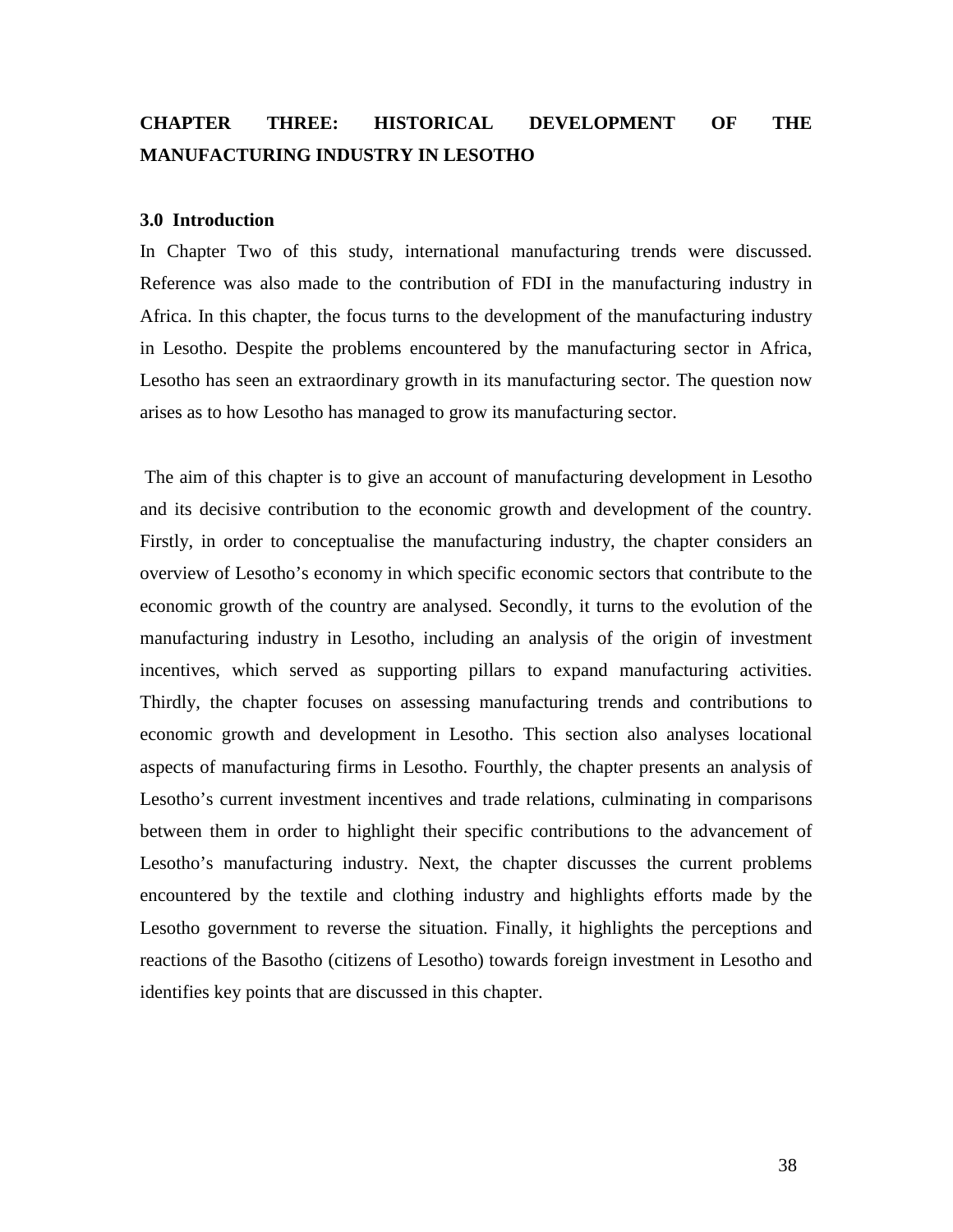## **3.1 The Lesotho economy**

This section aims at analysing the performance of the economy of Lesotho. It starts off with an overall picture of the economy, epitomising its core indicators. The section also highlights Lesotho's foreign trade and its contribution to economic growth.

# **3.1.1 Historical overview**

Lesotho, a largely mountainous and landlocked country, has a population of less than two million people (Burea of Statistics, 2006). Historically, agriculture has played a significant role in the economic development of Lesotho. Since the 1950s, however, fixed-length contracts for employees working in the gold and diamond mines in South Africa have been the most important source of income for Lesotho citizens. These earnings support families back home (World Bank Independent Evaluation Group, 2007) but have decreased substantially over the past fifteen years.

According to Sandrey, Matlanyane, Maleka and Van Seventer (2005), the end of the 1980s saw a marked structural and economic policy transition in Lesotho, which was attributed to three factors. Firstly, one can attribute it to the commencement of the Lesotho Highlands Water Project in 1986, which resulted in the building of the Katse Dam (Horning, 2007:43). Through this project, water and electricity are supplied to South Africa's vital Vaal industrial area in return for about US \$24 million a year. This further resulted in the creation of jobs and improving infrastructure in the form of upgrading roads, the construction of clinics, and the erection of electric power lines and substations (Horning, 2007: 43).

Secondly, the implementation of the structural adjustment programme in the 1988/89 fiscal year brought about considerable changes in the country. It triggered increased employment opportunities and there was vibrant economic growth, which was attributed to sound macroeconomic management. Thirdly, a further structural change stemmed from the speedy development of the textile and garment industry that attracted large foreign investments mainly from South Africa and Asia. This was made possible by intensive campaigns mounted by the government of Lesotho to attract foreign investment (Sandrey *et al.,* 2005).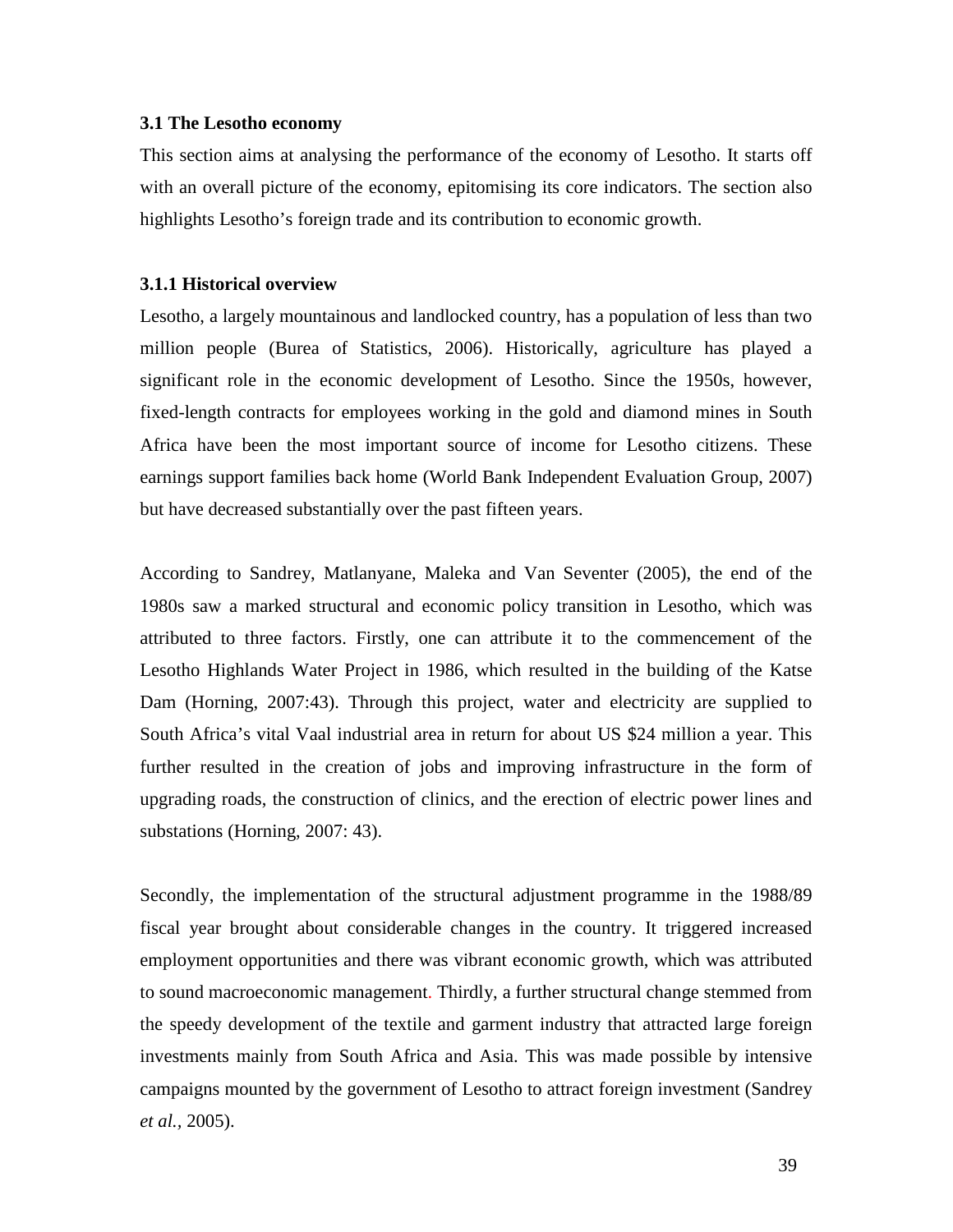# **3.1.2 Economic performance**

Having contextualised Lesotho's economy in Section 3.1, the focus now turns to a more detailed assessment of current economic performance. Lesotho has recorded an improved growth rate since 1990 because of the contributions of key sub-sectors (Sandrey *et al.,* 2005). This improved performance is highlighted in Table 3.1, which sets out selected macroeconomic indicators.

|                                            | Actual            |                   | <b>Estimate Projected</b> |                   |                  |                                                        |         |
|--------------------------------------------|-------------------|-------------------|---------------------------|-------------------|------------------|--------------------------------------------------------|---------|
|                                            | 2002/3            | 2003/4            | 2004/5                    | 2005/6            | 2006/7           | 2007/8                                                 | 2008/9  |
|                                            |                   |                   |                           |                   |                  | (Annual percentage change, unless otherwise specified) |         |
| Gross domestic product                     | 3.2               | 3.3               | 2.0                       | 1.3               | 1.9              | 2.4                                                    | 2.5     |
| Gross national product                     | 3.4               | 3.6               | 2.3                       | 1.7               | 2.1              | 2.2                                                    | 1.7     |
| Exports, f.o.b                             | 29.8              | $\overline{32.0}$ | 36.4                      | $\overline{4.8}$  | $\overline{3.5}$ | $-2.3$                                                 | 1.0     |
| Imports, f.o.b                             | $\overline{22.6}$ | 27.2              | 24.9                      | 1.0               | 1.5              | 0.6                                                    | 2.7     |
| Consumer price index (period               | 9.6               | 6.4               | 4.3                       | 5.0               | 5.0              | 5.0                                                    | 5.0     |
| average)                                   |                   |                   |                           |                   |                  |                                                        |         |
|                                            |                   |                   |                           |                   |                  | (As percentage of GDP, unless otherwise specified)     |         |
| Investment and saving                      |                   |                   |                           |                   |                  |                                                        |         |
| Gross domestic investment                  | 42.9              | 40.5              | 34.9                      | 35.4              | 35.8             | 36                                                     | 36      |
| Gross national savings (including          | 24.3              | 29.8              | 32.1                      | $\overline{28.9}$ | 26.7             | 26.8                                                   | 25.6    |
| remittances)                               |                   |                   |                           |                   |                  |                                                        |         |
| Government budget                          | 40.1              | 41.7              | 44.6                      | 47.8              | 53.5             | 52.3                                                   | 45.3    |
| Revenue                                    | $\overline{3.9}$  | 2.2               | 2.6                       | 1.6               | $\overline{2.9}$ | $\overline{2.8}$                                       | 2.7     |
| Total grants                               |                   |                   |                           |                   |                  |                                                        |         |
| Total expenditure and net lending          | 48.4              | 43.1              | 43.5                      | 45.2              | 53.6             | 51.8                                                   | 50.4    |
| Overall balance (excluding grants)         | $-8.3$            | $-1.4$            | 6.5                       | 2.6               | $-0.1$           | 0.5                                                    | $-5.1$  |
| Overall balance (including grants)         | $-4.3$            | 0.8               | 9.1                       | 4.2               | 2.8              | 3.3                                                    | $-2.4$  |
| Government debt                            | 99.4              | 76                | 60.6                      | 64.9              | 61.4             | 57.1                                                   | 53.3    |
| Domestic debt, net of deposits             | 0.8               | $-2.2$            | $-3.7$                    | $-3.8$            | $-2.3$           | $-1.2$                                                 | $-0.2$  |
| External debt-service ratio (as            | $\overline{11.8}$ | $\overline{9.1}$  | $\overline{7.3}$          | 12.5              | 7.9              | 7.7                                                    | 6.9     |
| percentage of exports of goods and         |                   |                   |                           |                   |                  |                                                        |         |
| services)                                  |                   |                   |                           |                   |                  |                                                        |         |
| Current account balance                    | $-35.1$           | $-25.7$           | $-22.2$                   | $-25$             | $-26.1$          | $-26.1$                                                | $-26.3$ |
| <b>Excluding official transfers</b>        | $-18.6$           | $-10.8$           | $-2.8$                    | $-3.2$            | $-6.1$           | $-7.1$                                                 | $-10.4$ |
| Including official transfers               |                   |                   |                           |                   |                  |                                                        |         |
| Gross official reserves (end of<br>period) | 408.4             | 436.9             | 507.7                     | 474.4             | 442.6            | 418.7                                                  | 384.3   |
| (in millions of U.S. dollars)              |                   |                   |                           |                   |                  |                                                        |         |
| (In months of imports of goods and         | 4.3               | 3.8               | 4.5                       | 4.1               | 3.8              | 3.5                                                    | 3.2     |
| services)                                  |                   |                   |                           |                   |                  |                                                        |         |
| Memorandum items:                          | 7541              | 8 2 4 9           | 8935                      | 9 3 8 8           | 10 008           | 10763                                                  | 11 587  |
| GDP at current prices (millions of         |                   |                   |                           |                   |                  |                                                        |         |
| maloti)                                    |                   |                   |                           |                   |                  |                                                        |         |

**Table 3.1: Core economic performance indicators in Lesotho, 2002 - 2008** 

Source: Sandrey *et al.,* 2005.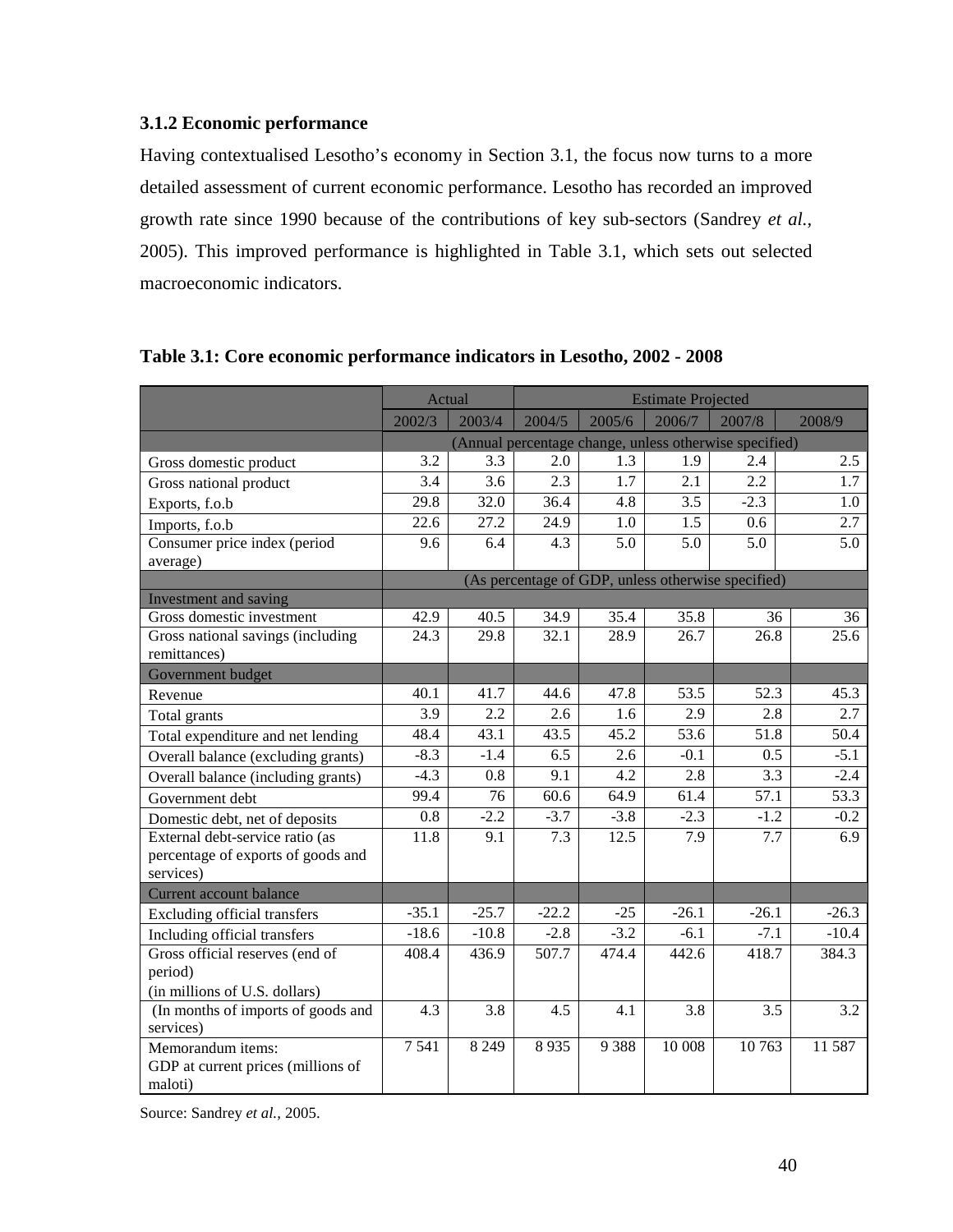A number of key observations should be made in respect of the above table:

- The table indicates that the growth in GDP stood at 3.2% in 2002/03 and increased by 0.1% between 2003 and 2004. GDP growth was 2.0% between 2004 and 2005, but picked up to 2.4% between 2007 and 2008. It is predicted in the analysis that, during the course of 2008 and 2009, GDP growth will rise to 2.5%.
- According to Table 3.1, however the Gross National Product (GNP) grew by 3.4% and 3.6% between 2002 and 2004 respectively but dropped to 2.2% between 2007 and 2008. A further drop of 1.7% is predicted for 2008 and 2009.
- The investment and savings as a percentage of GDP performed significantly, with a recorded percentage of 42.9 between 2002 and 2003 and constant fluctuations experienced right through to 2007 and 2009. It is, however, predicted that it will reach 36.0% during the course of 2008 and 2009. Revenue in the government budget registered 40.1% and increased by 1.6% between 2003 and 2004, as reflected in Table 3.1. It is expected to reach a peak of 45.3% by 2008/09.
- Government debt as a percentage of GDP has also declined steadily over the past years and this can be attributed to effective macroeconomic management.

The broader picture of Lesotho's economy is that, when compared to the regional average, it has done well in uplifting the standards of living for its people, and it has strong potential to do even better. Its per capita income, as for 2004, stood at only \$550, with 43.0% of its population living below the poverty line of one US dollar a day (Pawlowska, 2004: 3).

At an annualised growth rate of about 3.5%, the per capita GDP will grow slowly, reaching \$712 in the 2022. Pawlowska (2004) observed that, if the growth rate could be augmented to an annualised 5.5%, the end result will be exponentially different as the per capita income will rise to \$1053 by 2022. According to Pawlowska (2004), this trend will put Lesotho among middle income countries.

To summarise, the reality on the ground is that, although the economy improved in factual terms over the years, it continues to experience major challenges. It has a meagre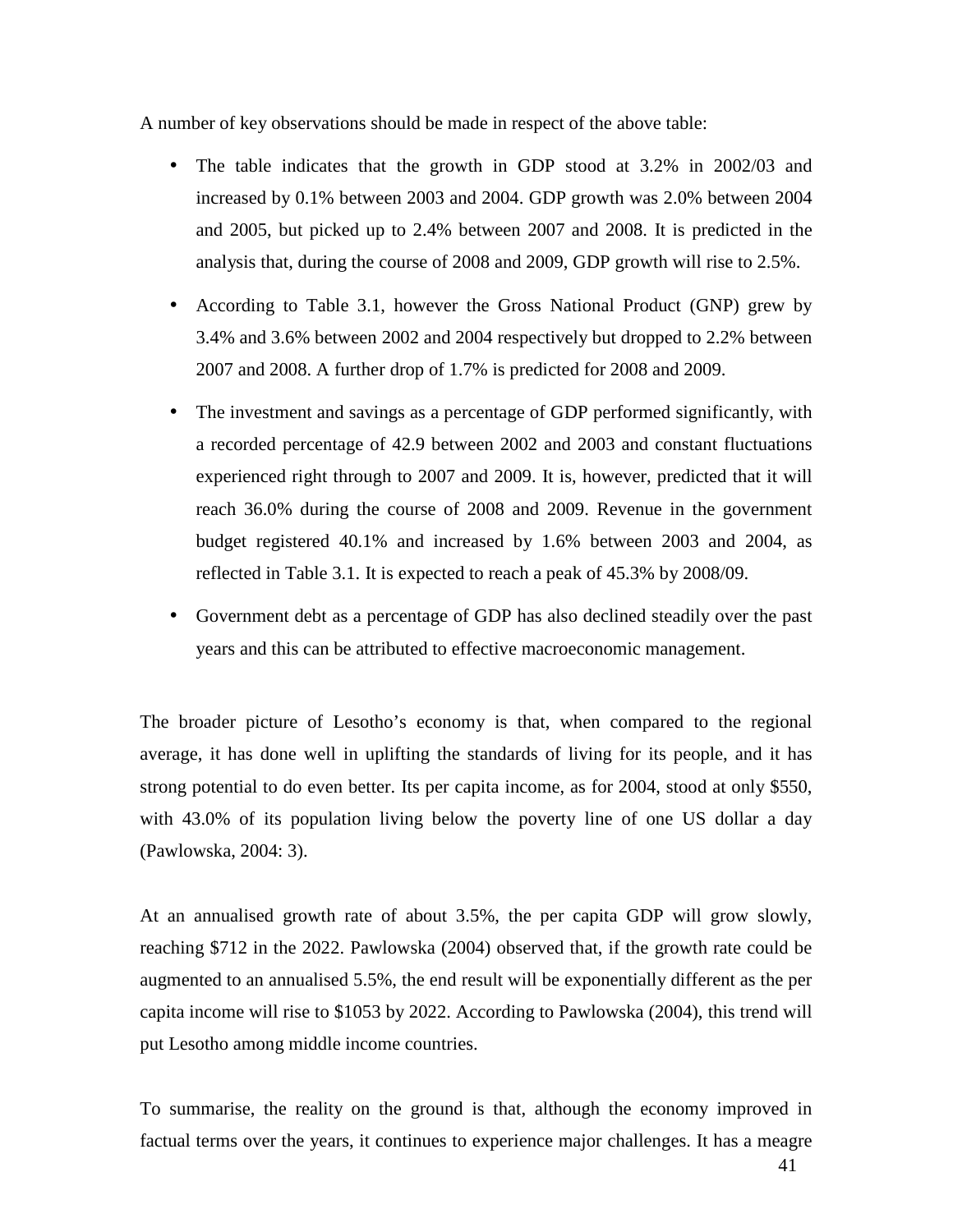resource base and land terrain, as well as a climate that is not propitious for extensive agricultural production, with a surplus workforce of largely unskilled labour. In many ways, the performance of Lesotho remains largely reliant on the performance of the neighbouring South Africa's economic development in international markets (Sandrey *et al.,* 2005: 12). This dependence on South Africa is reinforced by the Southern Africa Customs Union (SACU) arrangement with Lesotho, as highlighted below.

## **3.1.3 Foreign trade**

<u>.</u>

This section aims at analysing Lesotho's trade trends with its partners in the early 2000s. Lesotho has a structural imbalance in external trade, with its imports far exceeding its exports (Central Bank of Lesotho, 2007). However, in 2001, Lesotho's balance of payments position registered a surplus for the second consecutive year (Central Bank of Lesotho, 2007). The overall balance registered a surplus of Maloti (M) 1, 637.2 million. Without the effect of the depreciation of the loti against major currencies in 2001, $5$  the position improved significantly from a deficit of M234.79 million to a surplus of M203.4 million. At end of 2001, the level of reserve stood at 11.4 months of import cover (Central Bank of Lesotho, 2007). In that same year, the value of export rose from 39.3% to 65.2%. Again, in 2001, export goods became the largest source of foreign exchange for the first time and continued so into the new millennium (Central Bank of Lesotho, 2007). The main reason for the above reality is the growth of the manufacturing economy.

Having discussed the broader economic background of Lesotho in this section, it is important now to focus on analysing the trends in the manufacturing industry in Lesotho in the next section, as manufacturing has been instrumental in the trends discussed in Section 3.1. The intention is to highlight how manufacturing evolved in Lesotho and articulate its role in the economy.

# **3.2 The evolution of the manufacturing industry in Lesotho**

The preceding sections provided an overview of the economy of Lesotho in that selected sectors that contribute to its economic advancement were highlighted while the dominance of the manufacturing sector was noted. The aim of this section is to give a

<sup>&</sup>lt;sup>5</sup> It should be noted that the loti is directly linked to the South African rand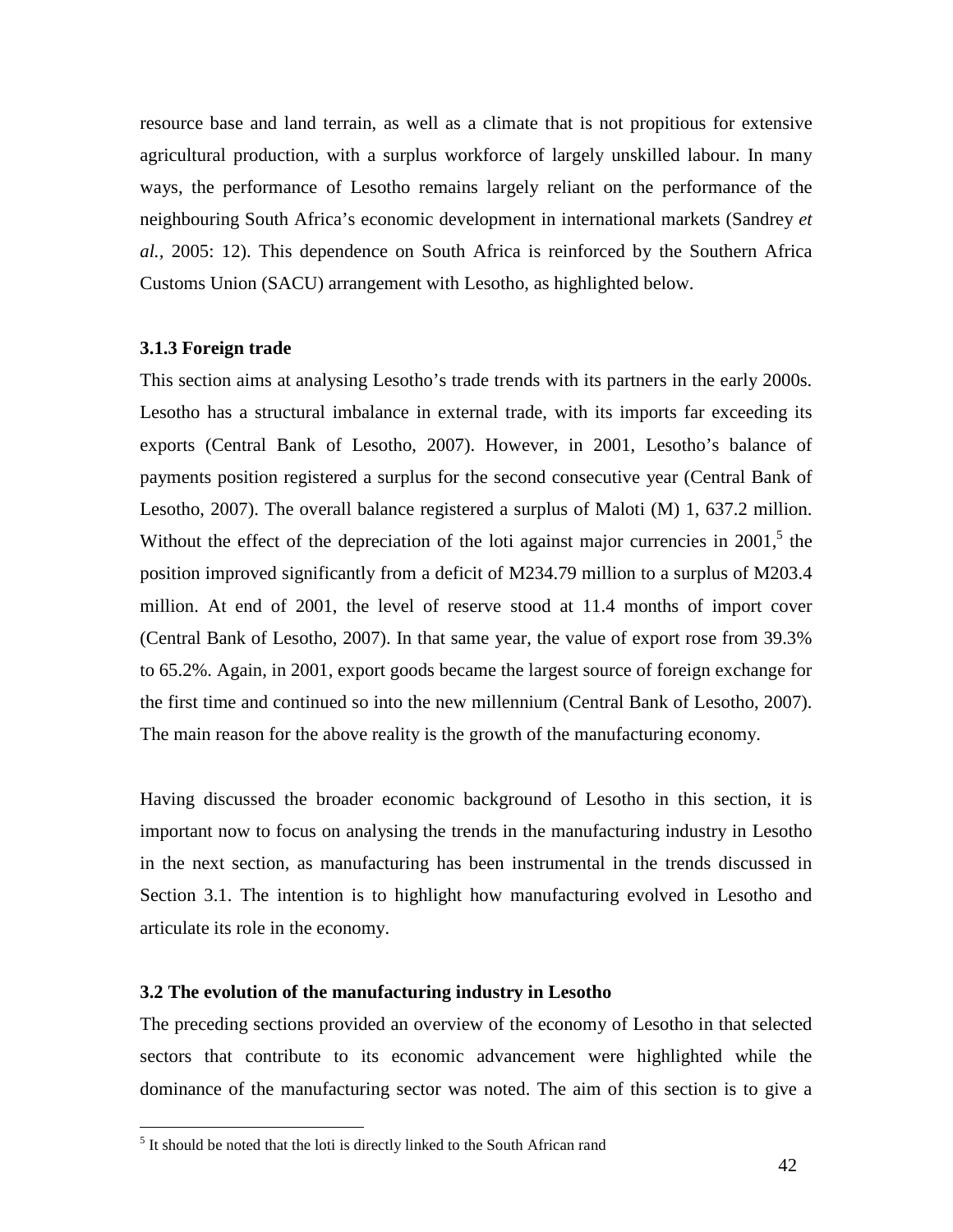historical exposition of the trend of manufacturing development in Lesotho and its contribution to the overall economy. The section will cover four stages of Lesotho's manufacturing industry, namely, pre-independence, post-independence, the political impasse period, and the development during a post-political impasse period. This is done to analyse major events that took place in the process of expanding manufacturing production in Lesotho.

#### **3.2.1 Pre-independence**

Historically, the majority of the Basotho were known to be hunters and gatherers. As indicated in Chapter Two of this research, like many other African nations, Lesotho had some form of manufacturing activities prior to independence (Dumont, 1969; Fieldhouse, 1983; Rakodi, 1997; Lebaka, 2006). A few cottage industries, traditional beer brewing establishments, and livestock farming served as means of generating money for survival and livelihoods. Not much emphasis was placed on efforts to promote manufacturing activities compared to the support given to subsistence agricultural farming, which was organised in tandem with kinship orientation. It was only during the post-independence period in Lesotho that significant progress was made in respect of developing a manufacturing industry in Lesotho (Lebaka, 2006).

#### **3.2.2 Post-independence**

During 1967, Lesotho only had two small printing workshops, which had been established by the missionaries at Morija and Mazenod respectively. These establishments employed about two hundred people (Dardagan, 1989).

Robertson (1986) claims that, during the advent of African independence, specifically during the 1950s and 1960s, industrialisation was believed to be the means to determine economic and political independence. Lesotho, a landlocked country, was one of the countries that favoured this ideology and promoted it. Since then, a new device and approach have been put into place to ameliorate and promote the manufacturing industry in Lesotho with a view to attracting FDI. It is against this background that the Lesotho National Development Corporation (LNDC) was established in 1967 by an act of parliament (Act no 20 of 1967) (Wellings, 1984). The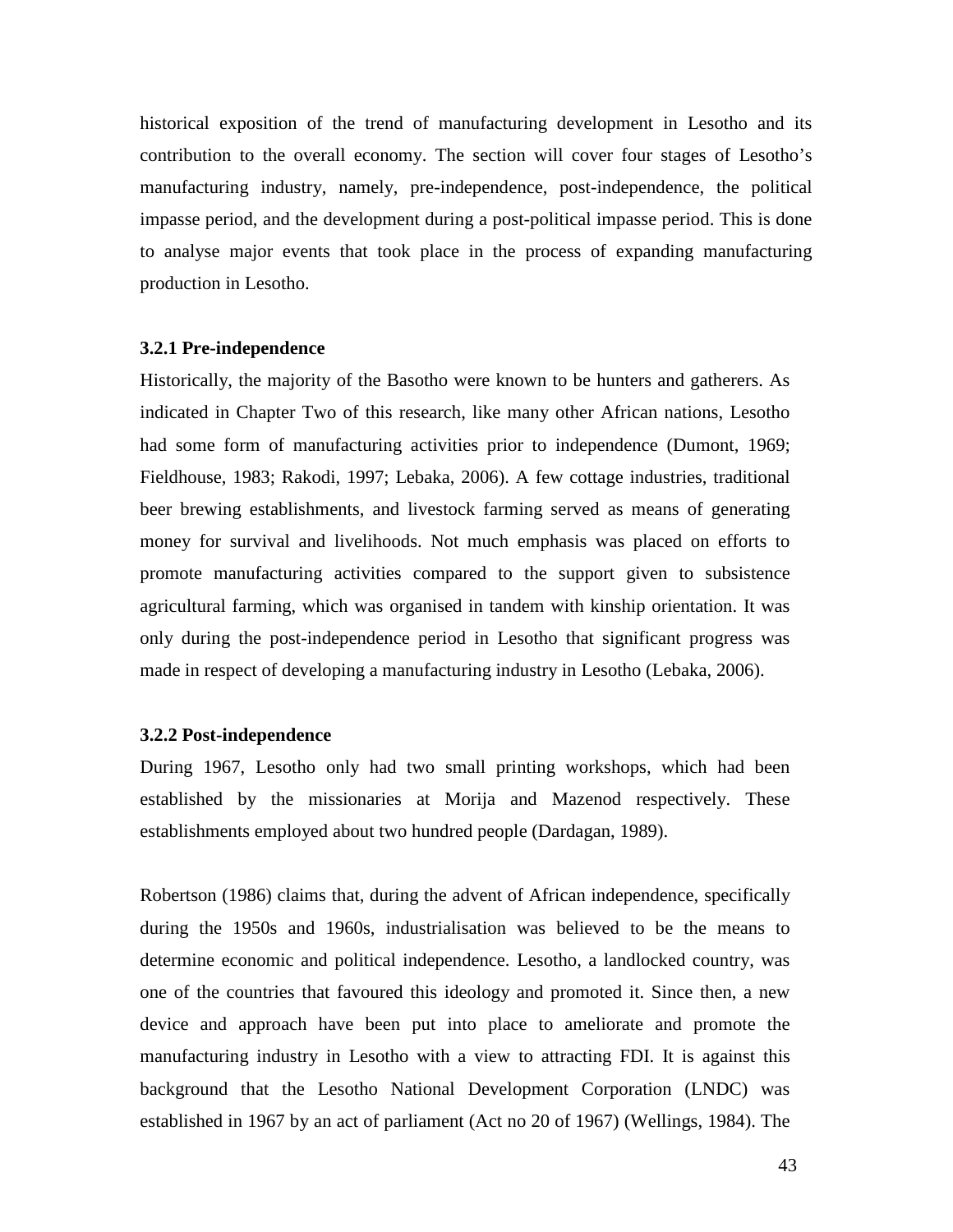aim of the LNDC was to initiate, promote, and facilitate the development of manufacturing, processing, and mining industries and commerce in a manner intended to improve the level of income and employment in Lesotho (Wellings, 1984: 9; Dardagan, 1989).

In addition to the LNDC, the Basotho Enterprise Development Corporation (BEDCO) was launched as a subsidiary of LNDC in 1975. As a parastatal, the overall aim of BEDCO is to stimulate the growth of local businesses (Wellings, 1984: 10). This pronouncement led the LNDC to devote its effort and energy maximally to the task of attracting foreign investment in Lesotho (Wellings, 1984). In respect of this task, the LNDC saw the need to focus on South Africa hence its former Managing Director had this to say:

"it is on our doorstep… and has many aggressive entrepreneurs who are already operating in this market. It makes sense to approach the parent companies through their subsidiaries in the region. The economic and financial arrangements existing between Lesotho and South Africa makes it worthwhile for South African companies to set up operations in Lesotho. LNDC has been very successful in this market – most companies which have responded positively to our call have come from this arena" (Wellings, 1984: 10).

The LNDC, through the Pioneer Industries Encouragements Act of 1967 and its subsequent amendments, brought about the introduction of a number of investment incentives to attract foreign investors to invest in Lesotho. The incentives ensured the following (Wellings, 1984):

- the extension of concessions vis-à-vis financial transfers;
- financial transactions and advantages in terms of accessibility to markets outside Lesotho;
- a tax holiday of up to six years (or tax allowances);
- training grants of up to 75.0% for approved programmes;
- loans (of up to fifteen years at 12.0-13.0% annual interest);
- loan guarantees (from international 'Line of Credit' sources such as the World Bank);
- custom-built factories for rent at three industrial sites (Maseru, Maputsoe, and Ha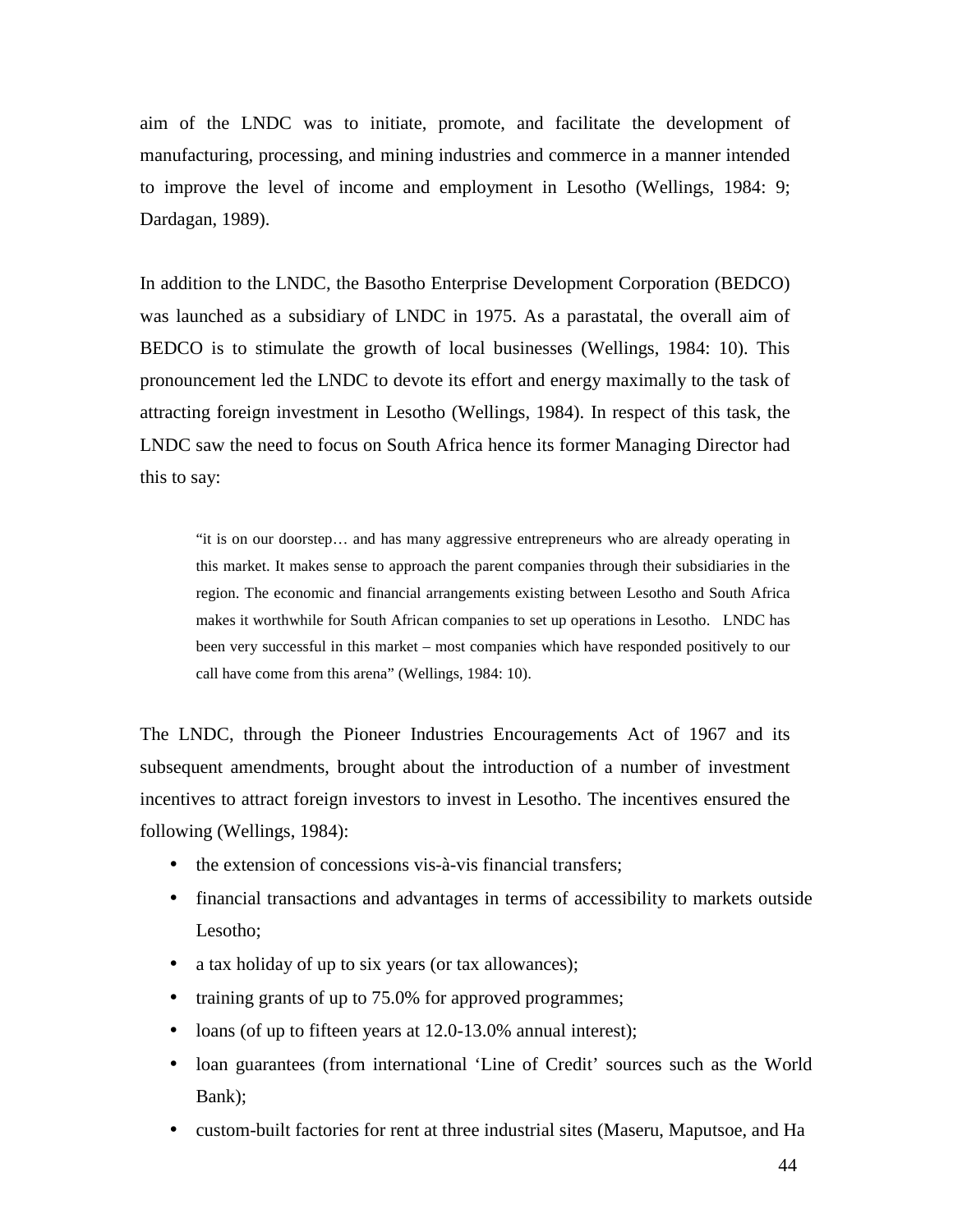Thetsane);

- equity participation if required;
- industrial estate layout and maintenance;
- administrative assistance as regards permits;
- labour recruitment and disputes, project appraisal, and;
- the assignment of a supervisory project officer.

Perhaps of most significance to investors is that Lesotho has aggressively earned the privilege to access a variety of global markets (Wellings, 1984). This statement was reiterated in 1982 by the then Minister of Planning, Employment and Economic Affairs in Lesotho when he said:

"Our forte lies in the acceptability of our products internationally, in most cases on concessionary terms" (LNDC Annual Report, 1985: 5).

The investment incentives and subsequent campaigns resulted in a number of footloose companies in South Africa and Asia investing in Lesotho. In a bid to strengthen and expand manufacturing production in Lesotho, the government of Lesotho, through its ancillary (LNDC), revisited the then investment incentives package with a view to positioning its export production competitively in the global market.

In the period between 1976 and 1987, manufacturing output recorded about M78 million. The tertiary sector's contribution of value added to GDP in 1987 stood at M184.2 million. Again, in that same period, the secondary sector's contribution to real gross value added rose remarkably by 45.0% to a total of M64.1 million, with the primary sector's contribution dropping by 19.5% (LNDC Report, 2006a).

In 1980 and 1985, the number of jobs created by LNDC supported companies in the manufacturing sector increased by over 100.0% from 3 000 to 6 600. This was because fourteen new manufacturing industries had been established during the period. In addition, the LNDC also supported the establishment of thirty-seven new industries between 1986 and 1993. This development necessitated the creation of 11 000 new jobs (LNDC, 2006a).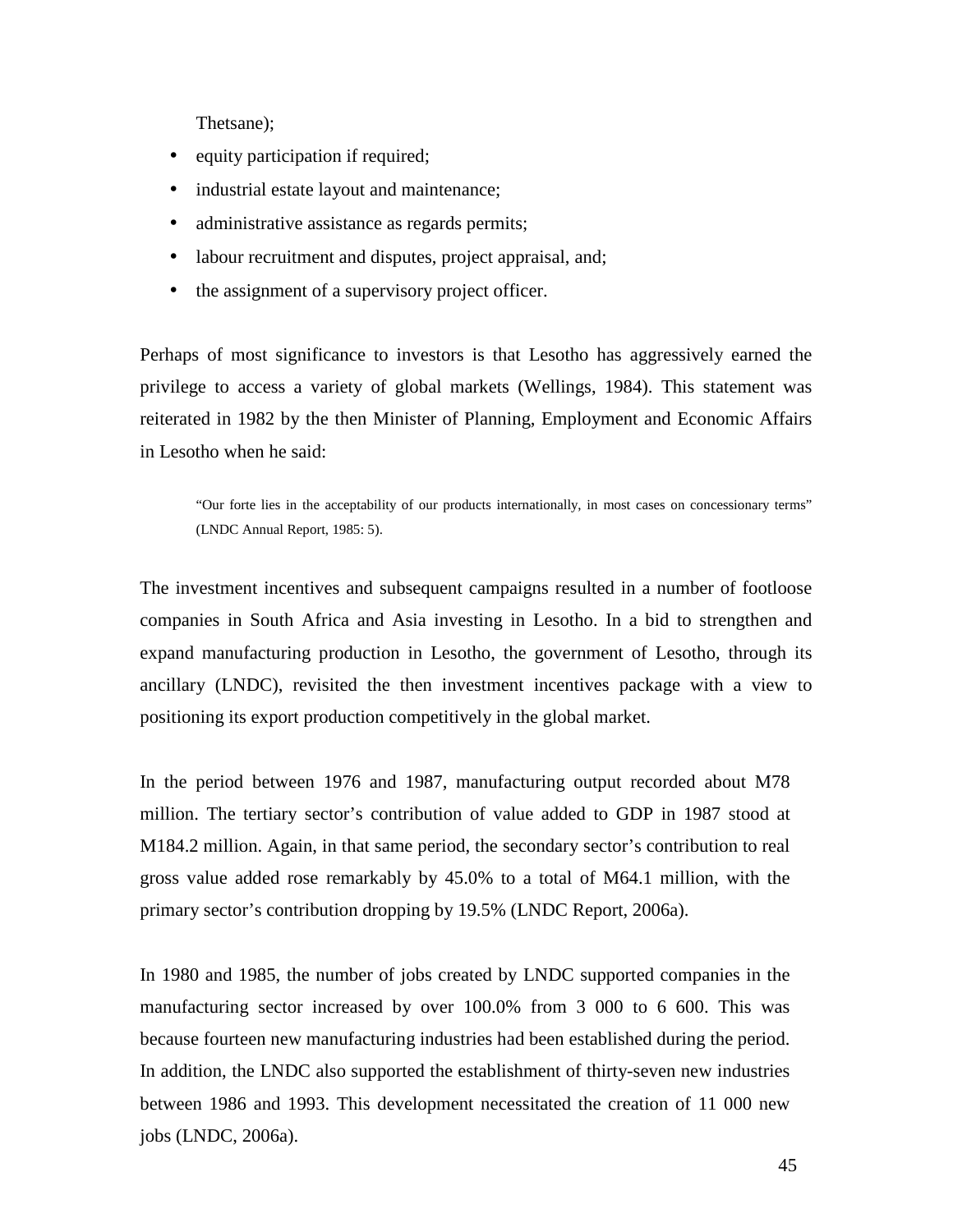According to Sechaba Consultants (2000), the activities of the manufacturing sector in Lesotho experienced significant growth between 1994 and 1997, and this development was credited to the expansion in number and size of manufacturing factories. The biggest amongst them were the textile and footwear industries. The sector recorded a significant increase of jobs of up to 17 700. However, these recorded developments in the manufacturing sector were put on hold in 1998 because of the political impasse during the period, as highlighted in the Section 3.2.3.

### **3.2.3 The 1998 political impasse**

The 1998 political episode adversely affected the sustainability of growth of the manufacturing sector in Lesotho. This setback in respect of the growth and expansion of the manufacturing industry was caused by the outcome of the 1998 National Assembly elections, which resulted in discontents manifested by opposition parties. Consequently, the situation triggered riots, looting and burning down of buildings, especially foreign-owned ones (Sechaba Consultant, 2000: 39 as referenced in Lebaka, 2006). This political impasse led investors to shut down their businesses, and they became sceptical about possible further investment in Lesotho. The next section will be devoted to analysing manufacturing production after the political impasse in Lesotho had been resolved.

#### **3.2.4 Post-political impasse period**

During the period after the political unrest, the government of Lesotho, with its ancillary arm (LNDC), engaged in massive negotiations with foreign investors with the aim of reassuring investors about a stable business climate in the country. These negotiations led to various trade agreements, which eventually enabled Lesotho to gain membership of AGOA and the Cotonou systems. These arrangements contributed to the reversal of the deplorable condition of the manufacturing industry, because increased foreign investment flow, which led to increased export production was recorded. A detailed discussion of the rise and attributes of manufacturing in Lesotho after 1998 are provided in Section 3.3, while a discussion of the current incentives is explained in Section 3.4.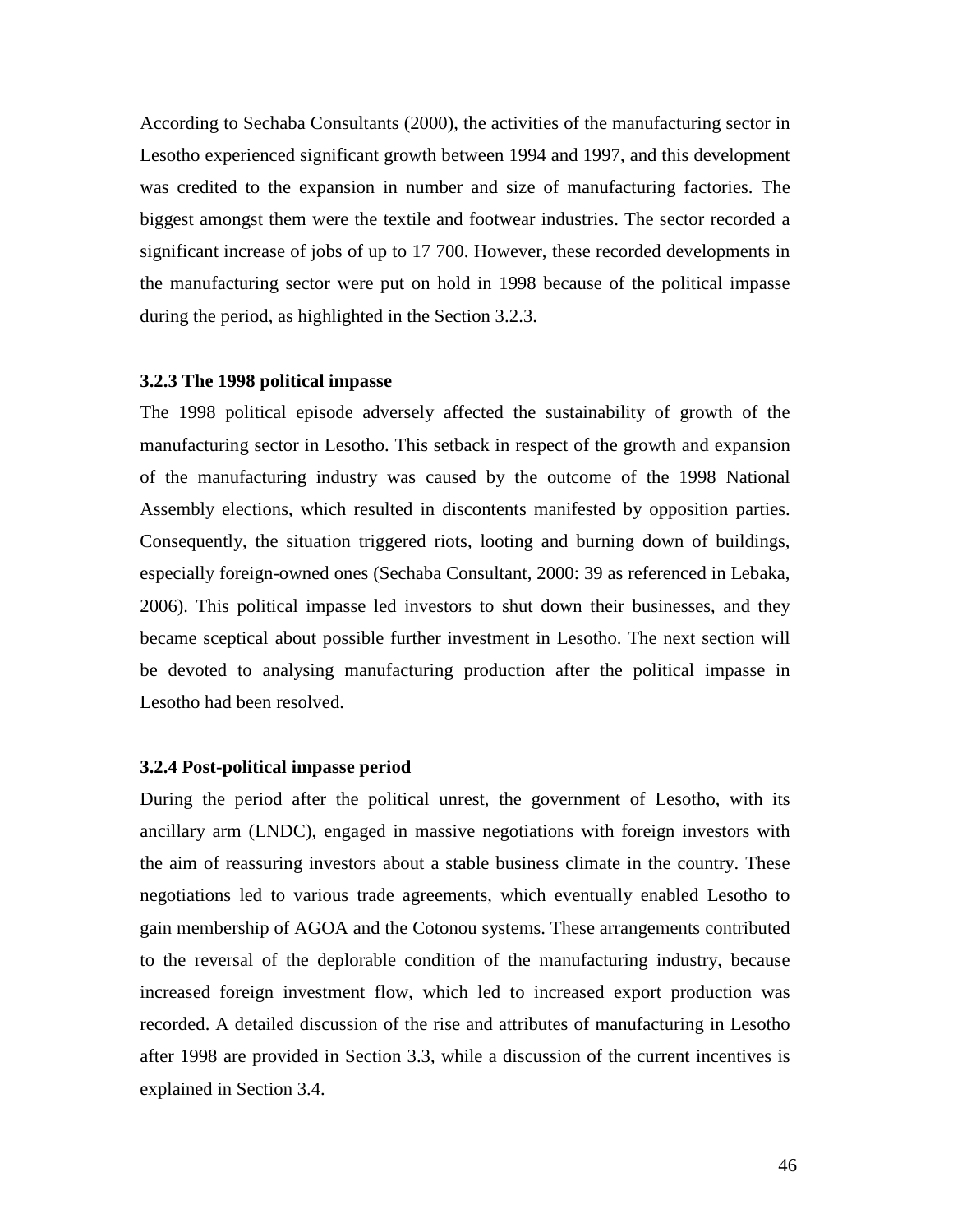#### **3.3 A profile of the manufacturing sector after 1998**

In this section, the following aspects are addressed: employment trends, number of industries per sub-sector, the location of manufacturing industries, and, finally, a more detailed assessment of the garment industry.

### **3.3.1 Employment trends**

This section analyses aspects relating to employment in the manufacturing sector in Lesotho. In this analysis, three aspects are considered, namely, wages, number of firms in the sub-sector, and the profile of employment in the manufacturing sub-sectors.

One of the attractive features of Lesotho's business environment is the competitiveness of its labour price. An average wage for a factory worker can range from M800 to M1000 per month, which translates to \$4.90 to \$6.13 per day. When comparing these workers with similar ones in Kenya, it is evident that workers in Kenya would receive approximately \$9.39 per day (Global Development Solutions, 2004: 17). A closer look at the Integrated Value Chain Analysis of selected Strategic Sectors (IVCA) in Lesotho (2004) suggests that, in both sewing/assembly and finishing/washing, labour is a prominent factor as 72.3% of the value for sewing/assembly and 66.7% of the value for finishing/washing are derived from labour. Labour input per T-shirt in Lesotho is estimated at \$0.12 while in Kenya it is estimated at \$0.18 for the export market and \$0.11 for the domestic market (Global Development Solutions, 2004: 17).

In 2003, a decrease in the number of people employed in manufacturing was recorded, from about 25,400 during the first quarter of 2002 to about 23,400 during the first quarter of 2003. This trend was followed by a strong increase of about 33,700 during the first quarter of 2004 (Bureau of Statistics, Statistical Report, 2004. No. 10).

According to Bennet (2006: 166), at its peak, the industry employed about 54 000 workers in July 2004. Out of that number, 51 000 were on a full time-basis and approximately 3000 on a part-time/casual basis. Table 3.2 illustrates the growth of employment in the sub-industry.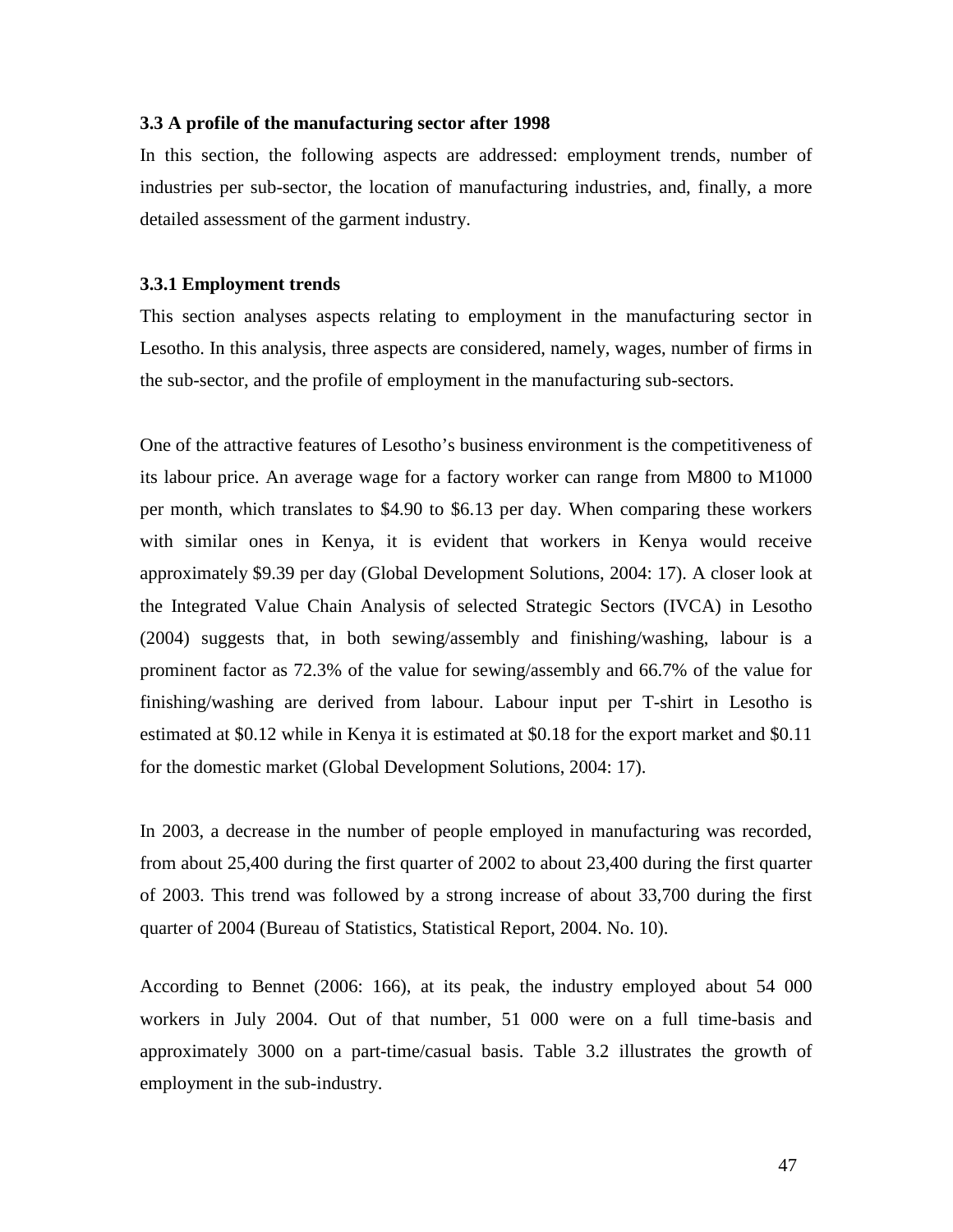| Year                | <b>July 99</b> | <b>July 00</b> | <b>July 01</b> | July 02 | July 03 | July 04 | July 05 |
|---------------------|----------------|----------------|----------------|---------|---------|---------|---------|
| Employment          | 9847           | 16417          | 23 5 18        | 33 140  | 44 345  | 53 087  | 40 364  |
| Source: Rennet 2006 |                |                |                |         |         |         |         |

|  |  |  | Table 3.2: Growth of employment in the textile industry in Lesotho, 1999-2005 |
|--|--|--|-------------------------------------------------------------------------------|
|--|--|--|-------------------------------------------------------------------------------|

Source: Bennet, 2006.

The statistics presented in Table 3.2 show that the employment rate in the sub-industry experienced a drop. This happened due to a fair number of firms shutting down their operations, which saw thousands of factory workers losing their jobs. In 2000, employment rose to 23 518 as depicted in Table 3.2 above. The increase in employment in the industry continued to rise, reaching a peak of 53 087. In 2005, it dropped to 40 364. The decline in employment numbers in the industry can be attributed to the end of the Multi-Fibre agreement, which protected Lesotho's exports against countries such as China.

Nevertheless, Lesotho's textile and garment industry as it stands today employs a significant proportion of the country's population (Bennet, 2006: 166). In spite of the knocks that the industry has experienced, there are more people employed by the garment and textile manufacturers than people employed by the Government of Lesotho (Bennet, 2006: 166).

Figure 3.3 below illustrates the trend of employment proportionally to the sub-sectors of the manufacturing sector in Lesotho.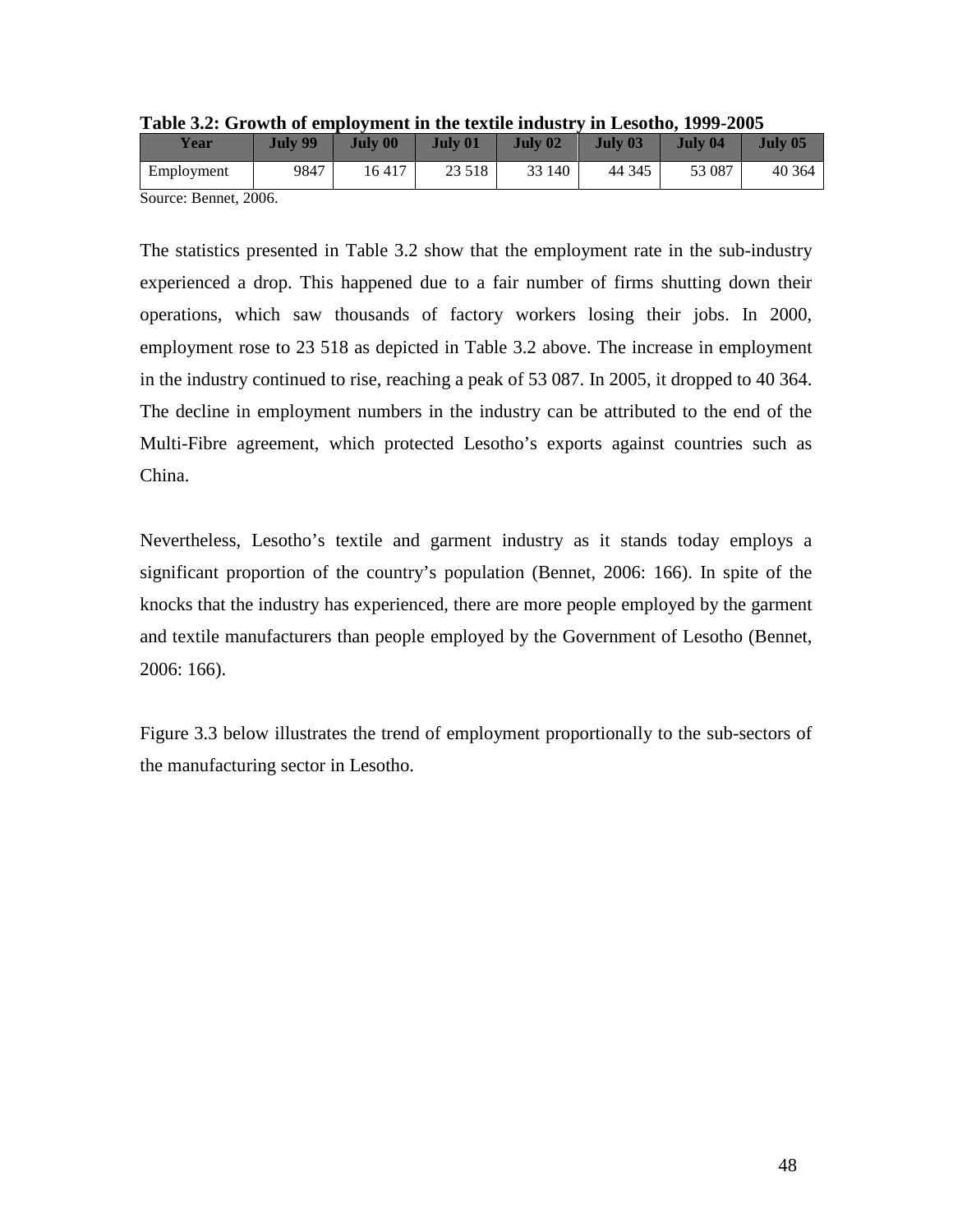

**Figure 3.1: Distribution of employment in Lesotho manufacturing, 1997 and 2004 (%)** (Source: Bureau of Statistics, Statistical Report, 2004).

It is recorded in Figure 3.3 that the share of manufacturing employment in textiles and clothing increased from 59.0% in 1997 to 86.0% during 2004, whereas the leather and footwear sub-sector fell from 21.0% in 1997 to 7.0% during 2004 (Bureau of Statistics, Lesotho Statistical Report No. 10, 2004).

# **3.3.2 The location of the manufacturing industries in Lesotho**

Having provided an overview of the employment profile, the aim of this section is to highlight the spatial trend of manufacturing industries in Lesotho with a view to pointing out the location that hosts the majority of these industries. The manufacturing industries in Lesotho are mostly located in the industrial estates of Maseru and other urban towns. This trend is very common in many other African countries, as Kleinpenning and Reitsma (1989) observed.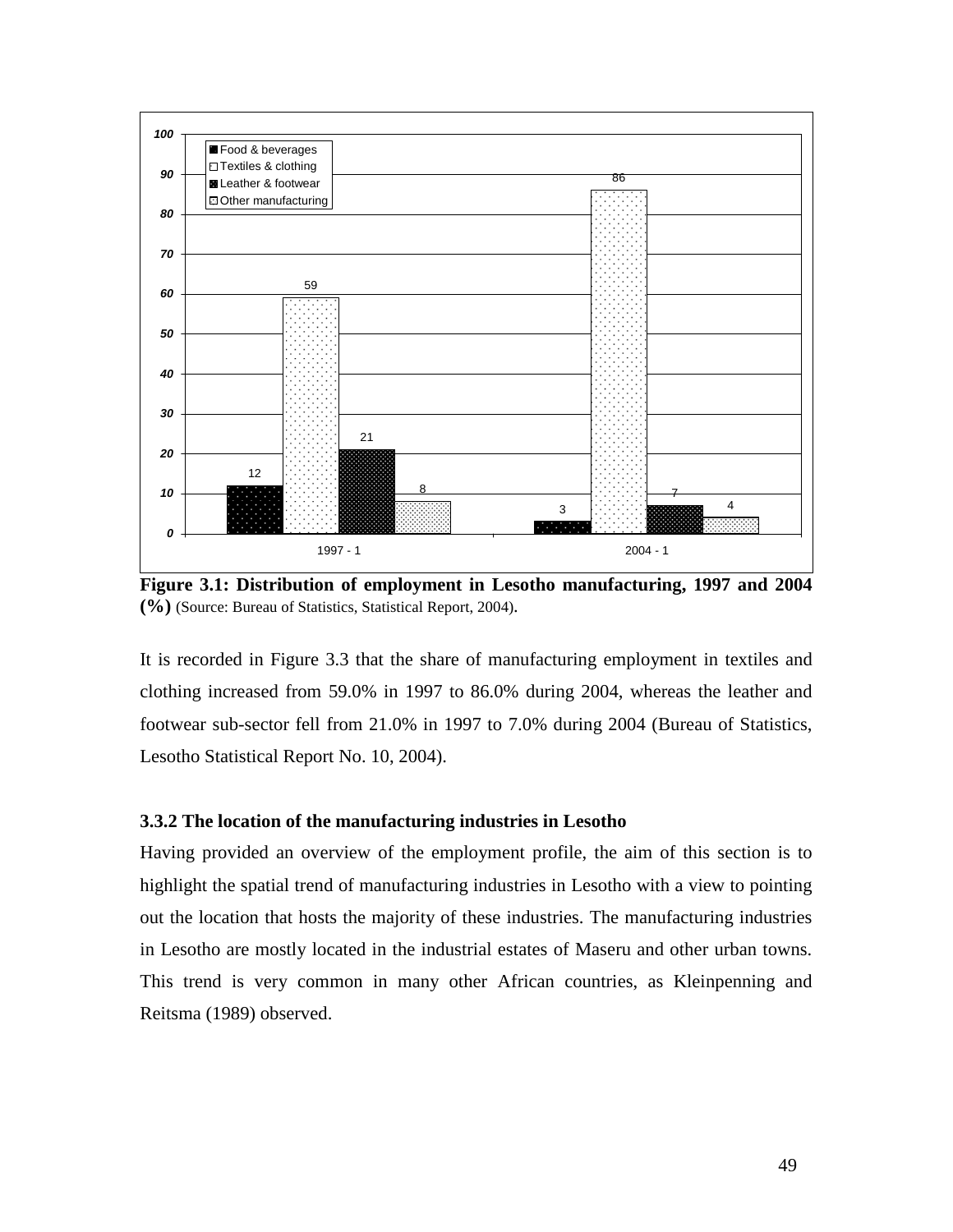In Lesotho, major industrial estates are found at Ha Thetsane and the Maseru Industrial Areas in the Maseru district. The other industrial sites are located at Ha Nyenye in Maputsoe, 80 km north of Maseru. Other smaller sites which are developing are located in Maputsoe, Mafeteng, and Mohale's Hoek districts.



Figure 3.4 shows a wider location distribution of manufacturing industries in Lesotho.

**Figure 3.2: The spatial distribution of manufacturing firms in Lesotho, 2006 (n)**  (Source: Lebaka, 2006).

As illustrated by Figure 3.4, these spatial distributions of manufacturing firms are based on the ten districts of Lesotho, with Maseru accounting for two industrial estates, which recorded the largest number of manufacturing firms in Lesotho between 1996 and 2003. At present, Maseru is still the home of the majority of firms in Lesotho, followed by Leribe and Maputsoe respectively. Manufacturing enterprises outside these two core areas are fairly restricted.

#### **3.3.3 The origin, profile, and ownership of the garment sector in Lesotho**

The reason for concentrating on analysing the garment sector is the dominance of this sector in manufacturing in Lesotho. In the early decades of industrialisation, most foreign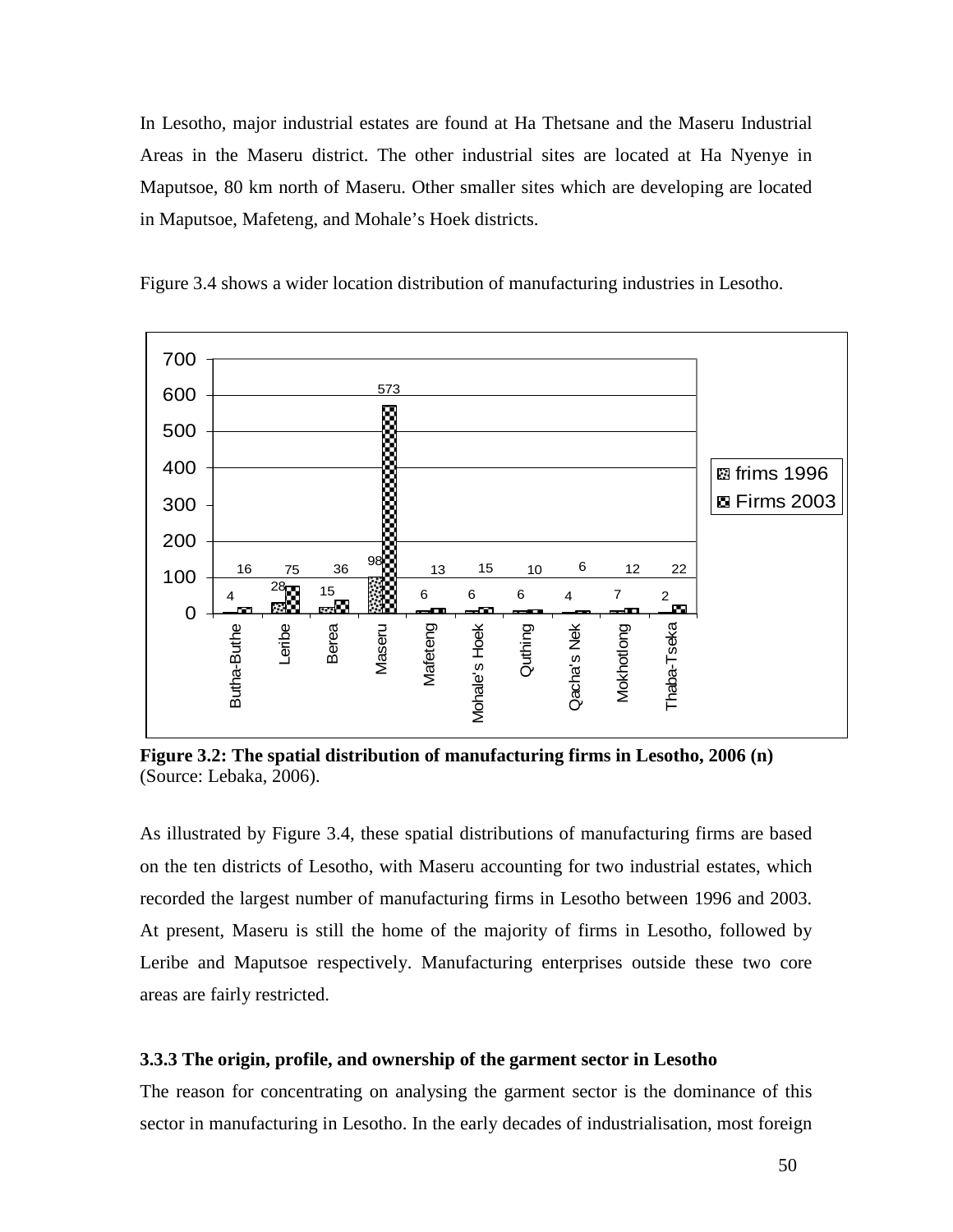affiliates in Lesotho originated from South Africa and Taiwan, in part attempting to escape international sanctions against the apartheid regime in South Africa (Global Development Solutions (2004: 12). While South Africa is still a significant investor in Lesotho, East-Asian investors have played a more extensive role over the past decade in expanding the Garment industry (Investment Policy Review Lesotho, 2003/4: 11; The Official SADC Trade and Investment Review, 2002). This attraction of foreign investors was also attributed to favourable trade and other regional conditions, which benefited the industry. In addition, recent trade regimes like the EBA and US AGOA opened doors for Lesotho's exports to the EU and USA markets.

Table 3.3 below provides an overview of the nature of the textile and clothing industry in Lesotho.

| <b>Market Size</b>                      | US\$296 million (78 million $m^2$ equivalent) |                    |                         |  |
|-----------------------------------------|-----------------------------------------------|--------------------|-------------------------|--|
| <b>Number of Factories in Operation</b> |                                               |                    | 35                      |  |
| <b>Ownership Structure</b>              | Taiwan:                                       |                    | 65.0%                   |  |
|                                         | Hong Kong:                                    |                    | 13.0%                   |  |
|                                         | Lesotho:                                      |                    | 11.0%                   |  |
|                                         | South Africa:                                 |                    | 5.0%                    |  |
|                                         | Israel:                                       |                    | 3.0%                    |  |
|                                         | Singapore:                                    |                    | 3.0%                    |  |
| <b>Principal Markets</b>                | USA:                                          |                    | 93.0%                   |  |
|                                         | Others:                                       |                    | 7.0%                    |  |
| <b>Production Characteristics</b>       | 100% Cut, Make & Trim (CMT)                   |                    |                         |  |
| <b>Principal Market Driver</b>          | AGOA:                                         |                    |                         |  |
|                                         | ❖<br>Total tariff quota (TRQ) available       |                    | $956568715 \text{ m}^2$ |  |
|                                         |                                               |                    | equivalent              |  |
|                                         | % of total AGOA allotment filled by<br>❖      |                    |                         |  |
|                                         | Lesotho                                       |                    | 7.6%                    |  |
| <b>Principal Input Source</b>           | China, South Korea, Taiwan                    |                    |                         |  |
| <b>Employment Impact</b>                | Estimated local workers:                      | 32 233 (Year 2002) |                         |  |
|                                         | ❖<br>Knitwear:                                |                    | 57.0%                   |  |
|                                         | ❖<br>Denim Jeans:                             |                    | 35.0%                   |  |
|                                         | ❖<br>Woven/Knit Mix:                          |                    | 8.0%                    |  |
|                                         |                                               |                    |                         |  |
|                                         | Expatriate:                                   |                    | 1 0 7 6                 |  |
|                                         | ❖<br>Senior Managers:                         |                    | 211                     |  |
|                                         | ❖<br>Supervisors:                             |                    | 763                     |  |
|                                         | ❖<br>Clerical:                                |                    | 102                     |  |

**Table 3.3: Lesotho garment sector profile, 2004** 

Source: Global Development Solution, 2004: 13.

Table 3.3 illustrates that the market size for the garment industry in 2004 stood at a value of US \$296 million. It can also be deduced that exports to the USA made up 93.0% of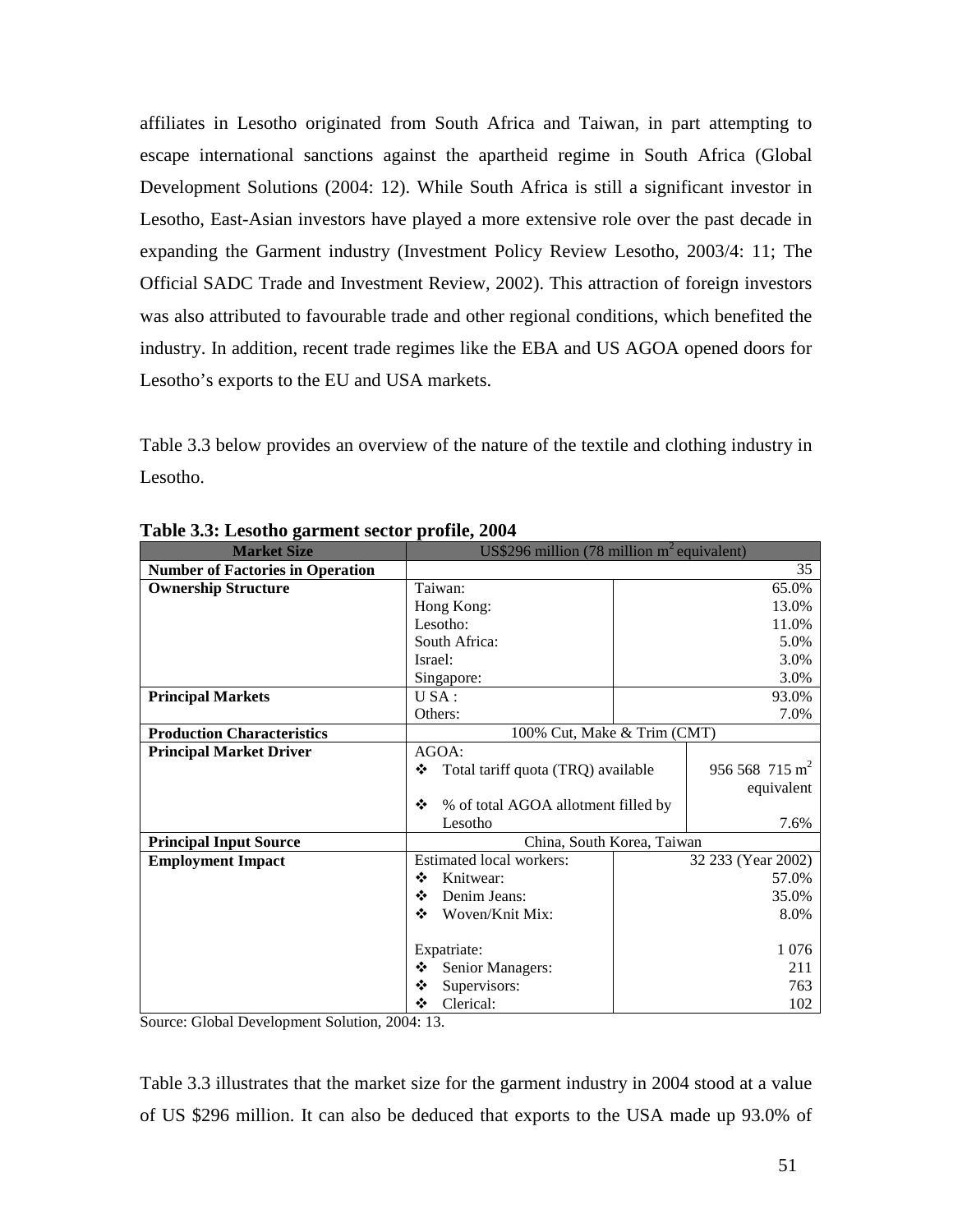total Lesotho exports of textiles and clothing driven by AGOA (see Section 3.4) preferential treatment accorded to the country. This makes AGOA singularly responsible for the unprecedented growth the industry has enjoyed in the past several years. Against this background, Salm, Grant, Green, Haycock and Raimondo (2002) argued that the 35 large companies in the textile and garment industry are operating in Lesotho, producing some 78 million  $m<sup>2</sup>$  equivalent of goods for export, which created employment for over 32 000 local people in 2002.

In 2003, clothing manufacturers in Lesotho were able to export apparel worth US \$393 million (the equivalent of 104 million square metres) to the US. Again according to Bennet (2006), in 2004, regardless the importunate weakness of the US dollar, these manufacturers exported goods to the value of US \$456 million. At present, Lesotho produces about 26 million pairs of denim jeans per year in eight factories (Bennet, 2006). Lesotho has a vertically integrated denim manufacturing mill; the Formosa Mill produces its own yarn and more than 7000 tons of denim fabric annually. Almost 98.0% of all Lesotho-made jeans are sold in the USA; smaller volumes are sold into EU, Canadian, and SACU (Southern African Customs Union) market places. It is estimated that Lesotho's garment industry also produces approximately 70 million knitted garments annually and a wide range of (mainly cotton) knitted garments are produced from single/double jersey, pique, interlock, and rib fabrics. A number of factories are now beginning to make fleece knitwear from synthetics. According to the Lesotho Manufacturing Portfolio (2005), these garments are produced by 39 factories, only some of which are mentioned here (LNDC, 2005). Much of the above growth can be related to investment incentives and trade agreements.

#### **3.4 Current investment incentives and trade agreements**

The development of the manufacturing industry in Lesotho was triggered largely by the introduction of new investment incentives and trade agreements that attracted foreign investors to the manufacturing industry in Lesotho. It is therefore important to give an account of these incentives and highlight trade regimes and their contributions to Lesotho's economy. Investment incentives in Lesotho are meant to induce the minds and hearts of foreign investors to invest in Lesotho. The aim of this section is to give an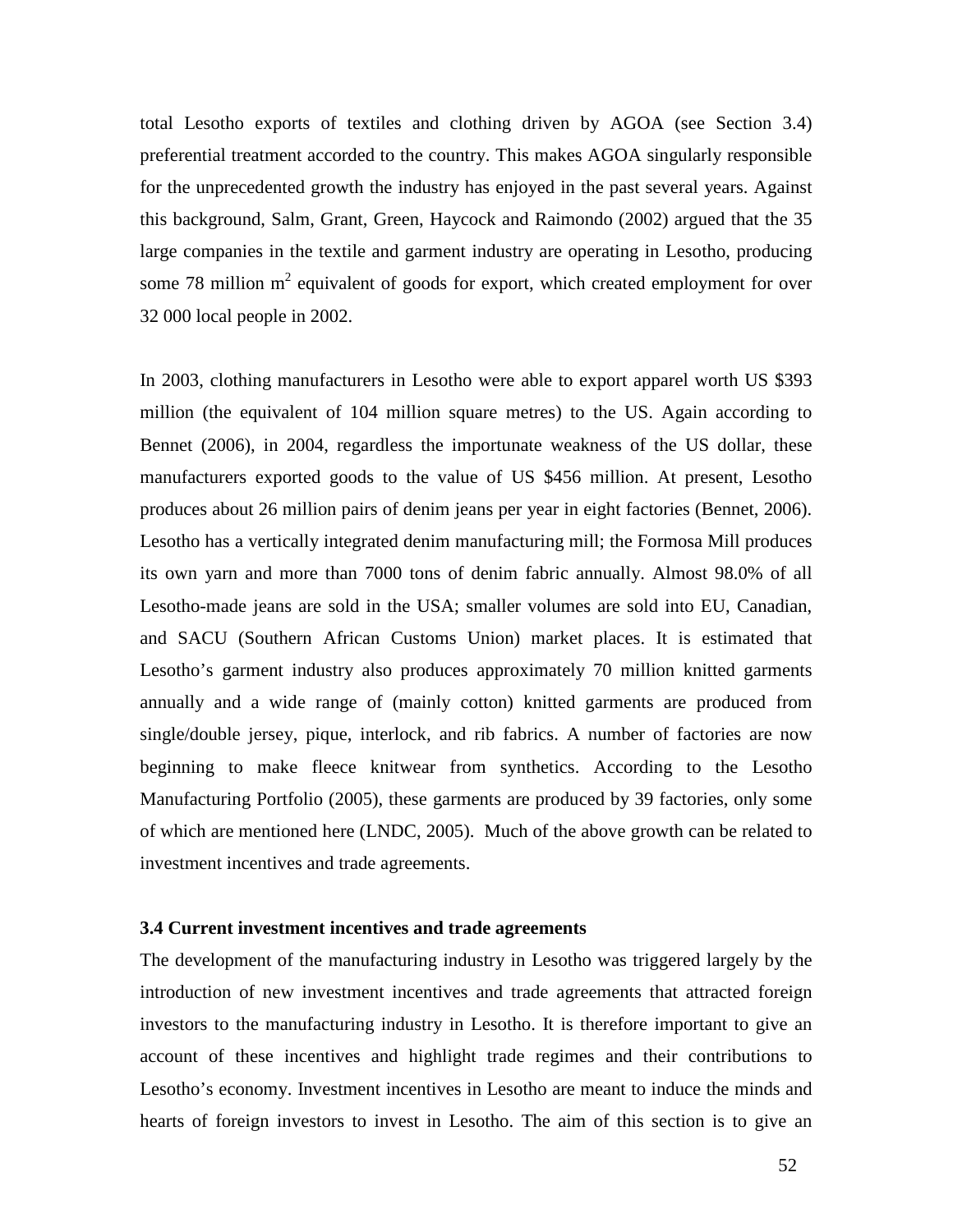account of the investment incentive packages in Lesotho. Firstly, it highlights the current incentives package and its contribution to the development of the manufacturing industry. Secondly, it discusses trade agreements that Lesotho entered into and their contribution in attracting foreign investment, hence the expansion of manufacturing production in Lesotho.

# **3.4.1 Current investment incentives in Lesotho**

The Government of Lesotho took the initiative to revisit the investment incentives package that it offers investors. Tax levies, if well managed, are crucial for the economic development of any country and this is more so in the case of Lesotho.

# **Taxation**

The following tax incentives were provided:

- In Lesotho, there is a permanent maximum manufacturing tax rate of 15.0% on profits. There is no withholding of tax on dividends distributed by manufacturing firms to local or foreign shareholders.
- No advanced corporate taxes are paid by companies on the distribution of manufacturing profits.
- Training costs are permissible at 125.0% for tax purposes.
- Payments made in respect of external management, skills, and royalties related to manufacturing operations are subject to withholding tax of 15.0%.
- There is easy repatriation of manufacturing profits (SADC Review, 2002).
- The Value Added Tax (VAT) rate is 14.0% (ensuring harmonisation with South Africa). Furthermore, the Lesotho Revenue Authority has introduced flexible VAT payment systems to tax compliant firms in order to ease cash flow.

# Tariff rebates and duty free access to global markets

In respect of tariff rebates, the following should be mentioned:

• As a member of the SACU, Lesotho's textiles and garment firms are able to access almost the entire range of SACU rebates. Currently, firms make extensive use of the R470.03 rebate in terms of which firms are able to import, free of duty, inputs that are used to make products for export outside of the SACU. A company that sells some of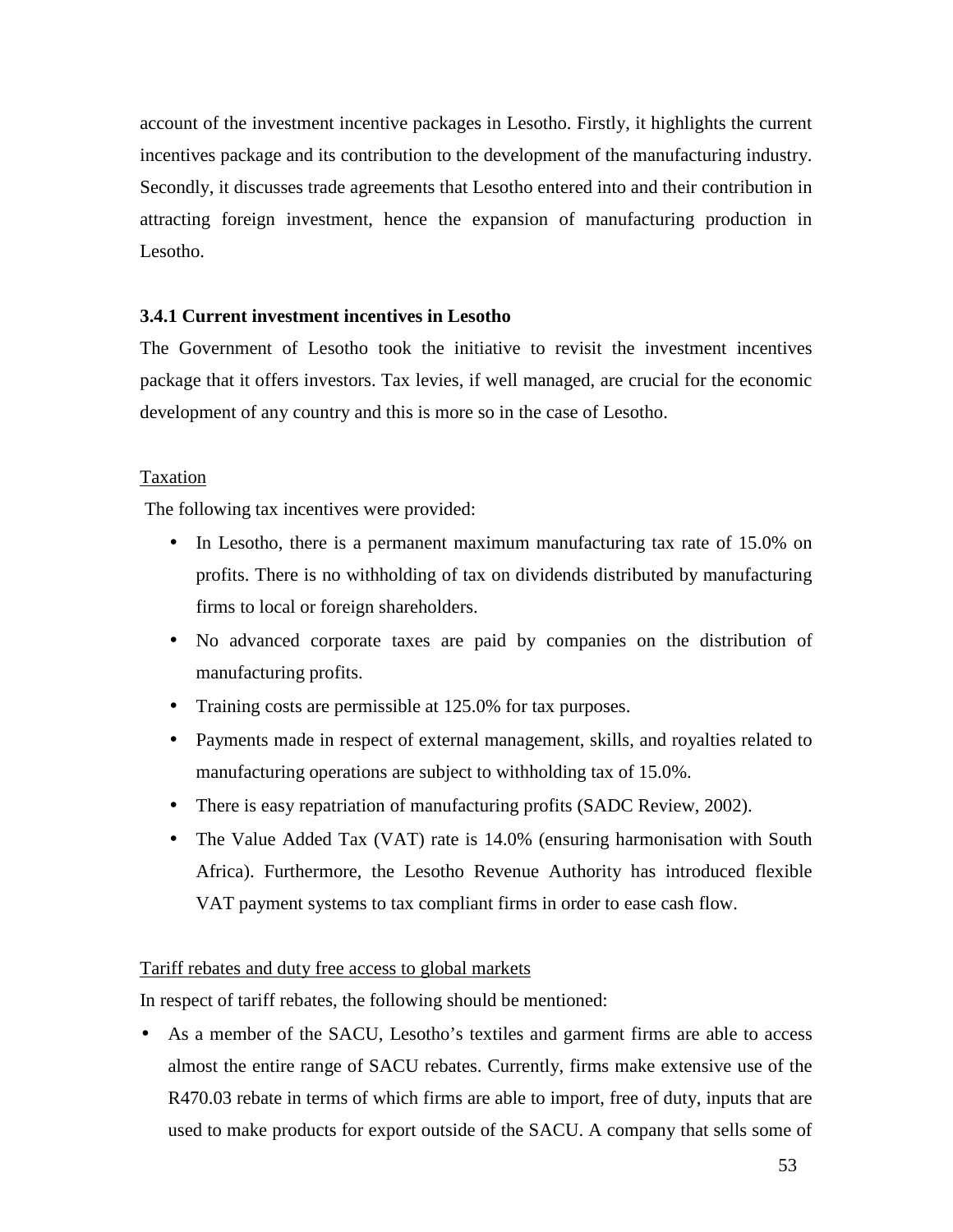its produce in the SACU will only pay duty on the imported raw materials used to make goods that are sold within the SACU.

- Lesotho manufacturers, by being located in a LDC, obtain duty and quota free access to the following trading blocks and states:
	- o SACU (50 million consumers);
	- o USA (295 million consumers); Lesotho firms can use fabrics made anywhere in the world in their garments destined for the US market; and
	- o EU (400 million consumers); producers can benefit from the Cotonou trade agreement.
- Lesotho producers also have preferential access to the SADC, the Mercosur (South America) trade block, certain Scandinavian states, and Japan, Canada, Australia, and New Zealand.

# Other Incentives

According to Bennet (2006: 177), Lesotho's textile and garment manufacturers can earn Duty Credit Certificates (DCC). DCC are tradable instruments which can be used to offset the duty on fabric and garment imports. DCC earned in Lesotho can be sold in South Africa. Firms earning DCC must spend 3.0% of their total payroll on training (Lesotho has no other training taxes/levies). The LNDC may loan funds to finance projects or take equity investments in projects. The Central Bank of Lesotho provides credit guarantee assistance for exports (Bennet, 2006; SADC Investment Review, 2002). Table 3.4 below draws a comparison between the early and current investment incentive packages in Lesotho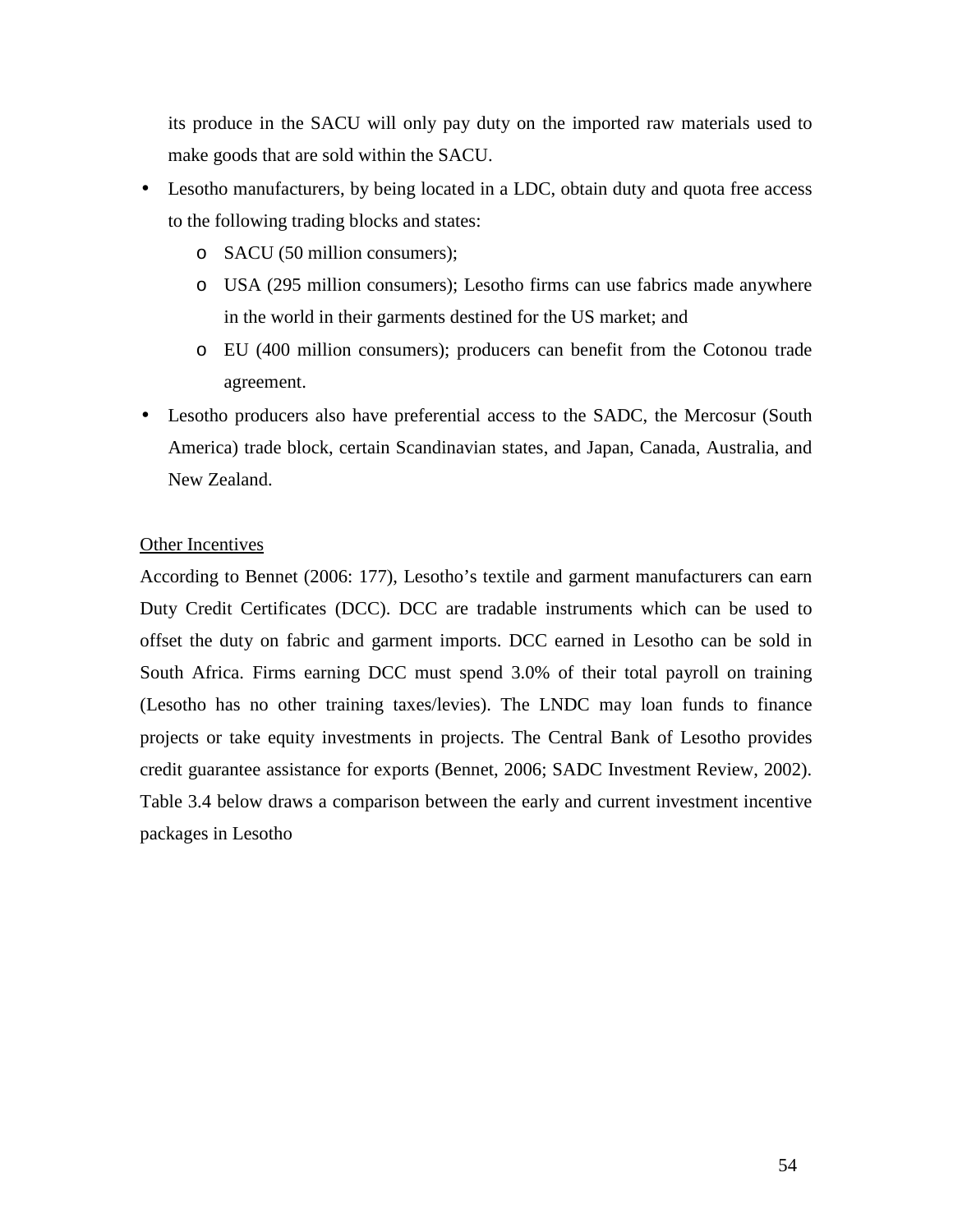| <b>Early Incentives</b>                                                                                        | <b>Current Incentives</b>                                                                                                                                                                                        |
|----------------------------------------------------------------------------------------------------------------|------------------------------------------------------------------------------------------------------------------------------------------------------------------------------------------------------------------|
| Attracted a number of footloose companies in<br>South Africa and Asia.                                         | Attracted more foreign investors beyond South Africa<br>and Asia.                                                                                                                                                |
| Manufacturers were allowed to transfer any<br>amount of money into Lesotho for manufacturing<br>purposes.      | No restriction of money transferred from any<br>Lesotho<br>destination<br>into<br>for<br>manufacturing<br>production and manufacturers can freely shift profits<br>to their preferred destinations.              |
|                                                                                                                | There is a permanent maximum tax rate of 15% on<br>profits and no withholding of tax on dividends<br>distributed by manufacturing firms to local or foreign<br>shareholders.                                     |
|                                                                                                                | No advanced corporate taxes are paid by companies<br>on the distribution of manufacturing profits, etc.                                                                                                          |
| Manufacturing activities created more employment<br>for the Basotho than ever before in the private<br>sector. | The manufacturing industry has created more job<br>opportunities, close to 40 000 at present, for the<br>Basotho.                                                                                                |
| Manufacturers<br>had<br>from<br>loan<br>guarantees<br>international line credit.                               | The Bank of Lesotho offers credit guarantee<br>assistance to manufacturers.                                                                                                                                      |
| Only three factory shells were built at that time to<br>house garment production.                              | Manufacturing production dominated by the textile<br>and clothing sub-sector is housed in four districts in<br>Lesotho (Maseru, Leribe, Mafeteng, and Maputsoe)<br>with more than 30 established factory shells. |
|                                                                                                                | Manufacturers are free to repatriate their profits<br>which are non taxable.                                                                                                                                     |
|                                                                                                                | Manufacturers in Lesotho earn Duty Free Certificates,<br>which enable them to offset duty on fabric and<br>garment imports.                                                                                      |

**Table 3.4: A comparison between early and current investment incentives in Lesotho, 1980s – 2000s** 

From the analysis in Table 3.4, it is observed that investment incentives in Lesotho have contributed significantly to the expansion of the textile and clothing industry, contributing meaningfully to the growth of Lesotho's economy. Since the evolution of industrial production in Lesotho, the country has entered into major trade agreements. Below are some of Lesotho's key trade agreements.

# **3.4.2 Lesotho and its trade relations**

Over the years, trade relationships with Lesotho have contributed remarkably to the advancement of the manufacturing industry in Lesotho with clothing and textile exports to global markets on the increase. The aim of this section is to highlight the impact of trade agreements on the manufacturing industry and economic growth in Lesotho.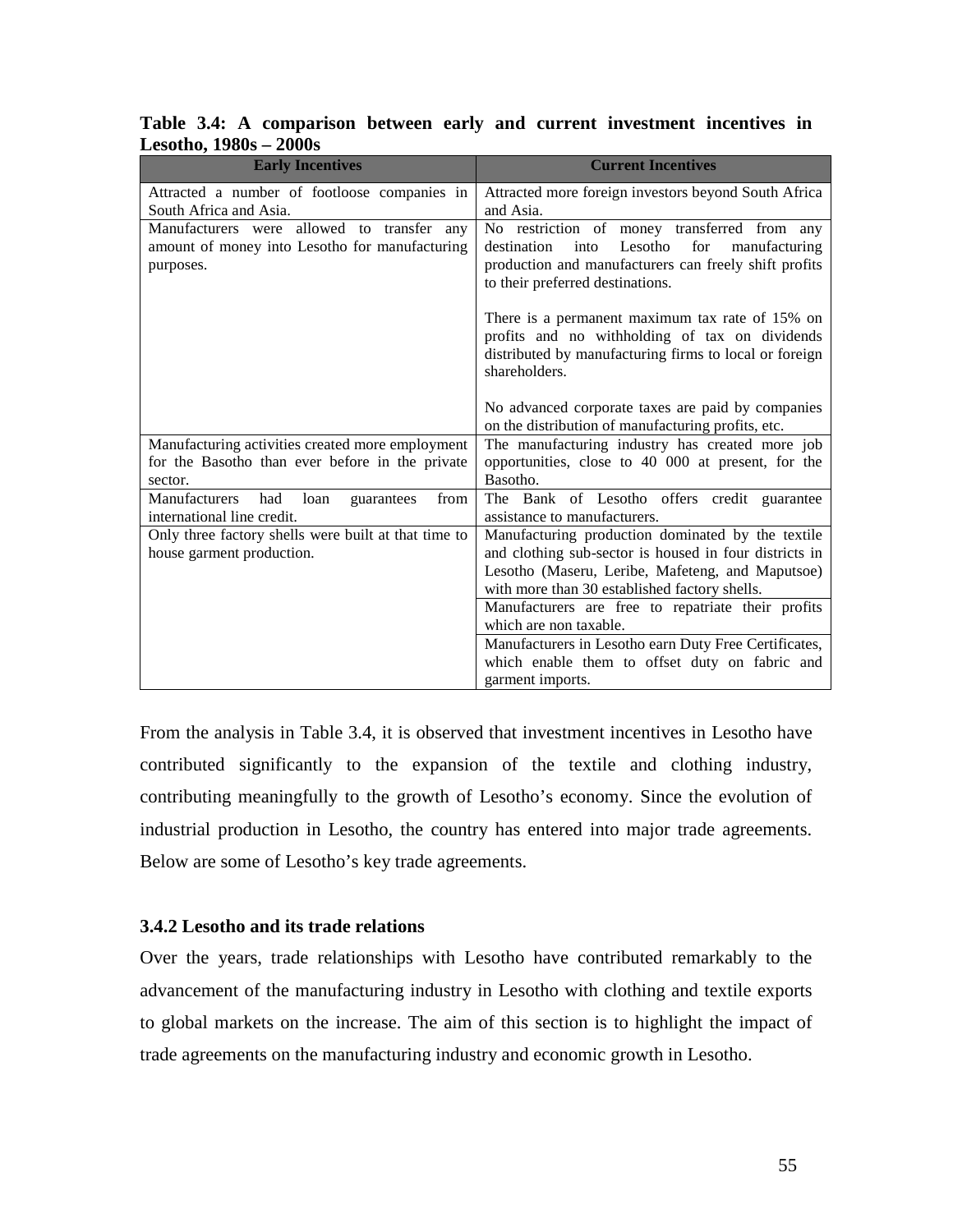#### **3.4.2.1 The Customs Union Agreement**

A customs union has existed between South Africa and the three peripheral countries (Botswana, Lesotho, and Swaziland) since 1910. The agreement provided for free movement of goods between the four countries, the adoption of South African customs and excise duties throughout the area, and the division of revenue from customs and excise duties among parties. This agreement was reached on the basis of a formula, which was supposed to reflect the proportion of each country's imports from outside the area against the total of such imports (Selwyn, 1975).

Via the SACU arrangement, Lesotho loses sovereignty in fiscal control through the common tariff, where the latter renders very little monetary policy options. While the SACU indeed protects its member states against vulnerability to the vagaries of the world economy, the Common Monetary Area (CMA) has arguably undermined the value of the economies of its smaller members like Lesotho. Because South Africa represents the member states' economies, indigenous companies within the SACU member states are not able to compete independently in international markets without access through South Africa (Transformation Resource Centre, n.d.). Nevertheless, membership of SACU is essential to the economy of Lesotho as it obtains a substantial part of its revenue from this source (Sandrey *et al.,* 2005).

In 2002, a new SACU agreement on trade was signed in Gaborone, Botswana. The objective of the new agreement was free movement of goods within the SACU area. This is meant to enhance economic development, fair competition and substantial investment, diversification, industrialisation, and competitiveness of member states, all in the common custom area (Trans – Country notes – Kingdom of Lesotho, 2006).

Since the signing of the new SACU Agreement, the South African market has produced marketing possibilities for manufacturers in Lesotho. This is demonstrated by the fact that Lesotho's garment manufacturers exported a total of M127 million to South Africa in 2002. In addition, a significant number of the smaller garment factories produce exclusively for the South African market (Salm *et al.,* 2002: 19).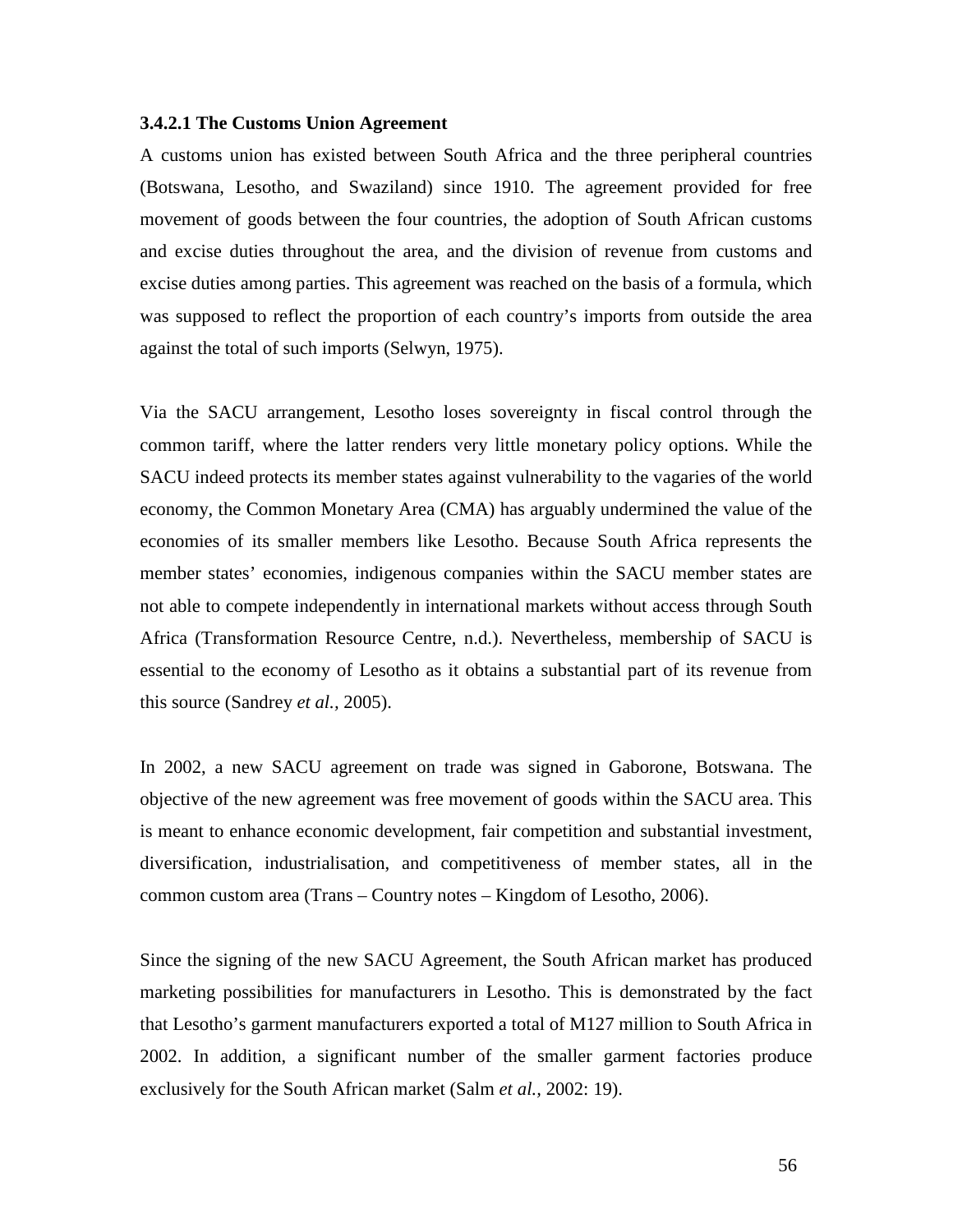The EU trade regime, on the other hand, has facilitated the possibility of Lesotho gaining access to EU markets. Below are highlights of the EU trade regime.

#### **3.4.2.2 The Lome/Cotonou agreement**

In 1975, ACP nations, of which Lesotho is a member, signed a co-operation agreement in Lome (it became commonly known as the Lome Convention). By 1980, Lesotho had duty-free access to the EU market through the Lome Convention (Integrated Framework, 2003: 26; EU-SADC Economic Partnership agreement, 2005: 3). After four such Lome Conventions, a broader partnership agreement was designed in Cotonou, Benin, in June 2000. This is known as the Cotonou agreement, which eventually replaced the Lome Convention. This agreement offers price advantages that render Lesotho's exports competitive. This agreement encourages manufacturers in Lesotho to use South African fabric for garment manufacture and for duty-free access to EU markets (Salm *et al.,* 2002).

By 2000, Lesotho's exports of all goods to the European market were no more than one million euros (Salm *et al.,* 2002). In 2004, the value of total EU imports was about 4.5 million pounds Sterling. In that same year, total EU exports came to 2.8 billion Euros. This yields a positive trade balance not only for the sub-region but also for Lesotho (EU-SADC Economic Partnership, 2005: 4).

In these exports, Botswana has made significant inroads into the EU markets when compared to Lesotho and Swaziland respectively. This also suggests that Swaziland and Lesotho should move more aggressively to exploit the benefits of the EU trade regime and catch up with the pace of exports of other SADC countries. This leads to the analysis of the next trade agreement (AGOA), which stands as the most important influence in the expansion of export production in Lesotho (EU-SADC Economic Partnership, 2005: 4).

## **3.4.2.3 African Growth and Opportunity Act (AGOA)**

The United States Government established AGOA in 2000. The aim of AGOA is to assist countries in SSA through offering quota free access to the US market. The intention is to contribute to developing the beneficiaries' economies. The elimination of trade fences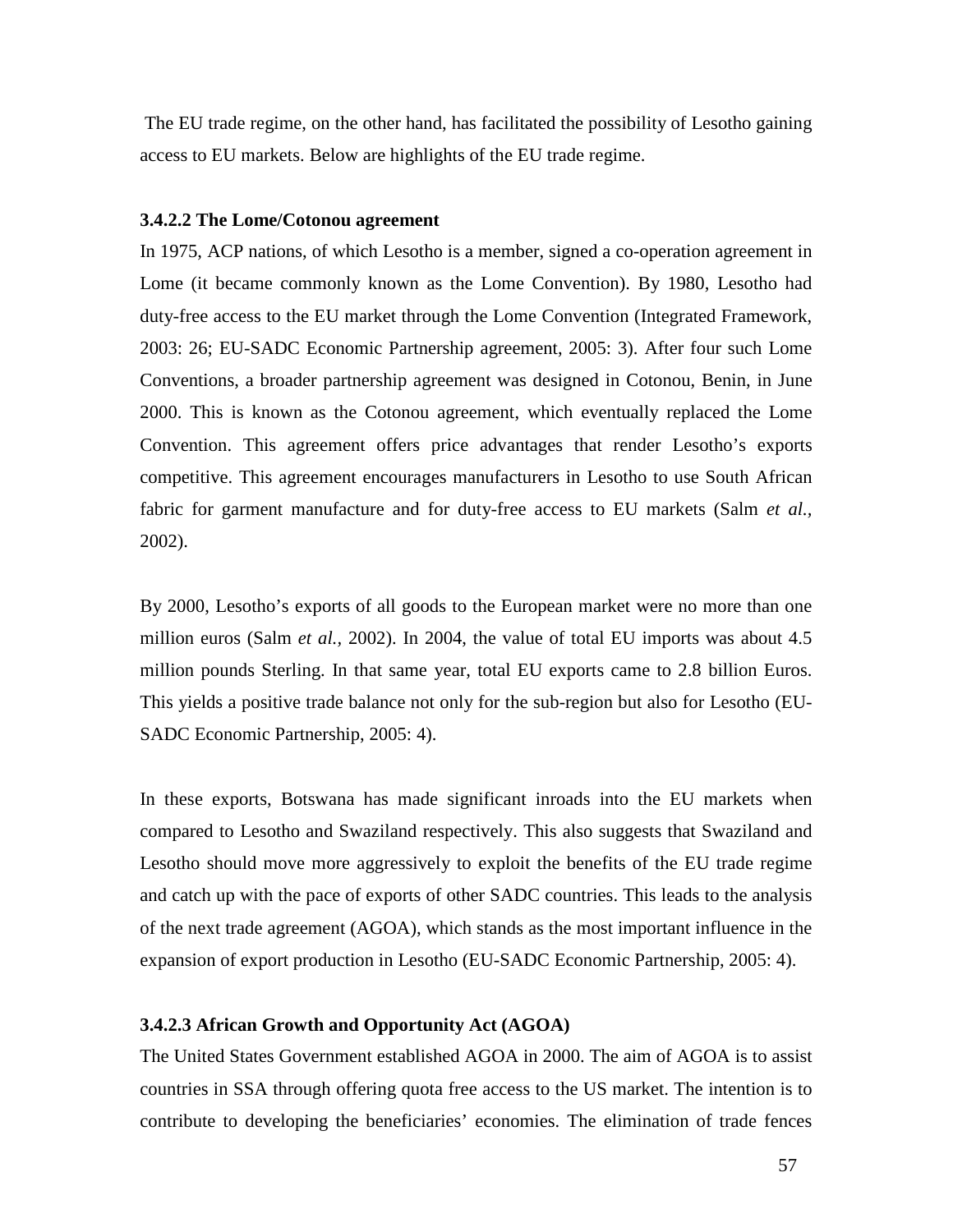presents a propitious advantage to goods manufacturers in qualifying countries, thereby enhancing the growth of exports (Salm *et al.,* 2002).

The effect of AGOA has been to put downward pressure on the prices of garments. In this case, it is the buyers that benefit from the duty-free access in that they can achieve lower prices. The benefits for Lesotho as an exporter to the US are based on bigger orders resulting in the establishment of bigger factories, hence greater employment creation for the Basotho.

Therefore, the current boom in Lesotho's clothing industry can be attributed directly to the advantages it derives from AGOA (Salm *et al.,* 2002). Table 3.5 highlights the benefits derived from AGOA II.

**Table 3.5: Benefits derived from AGOA II, 2002 - 2004** 

| <b>Benefits</b>       | $2002 - 2003$ (sme) | 2003-2004 (sme) | % Change |
|-----------------------|---------------------|-----------------|----------|
| Tariff Rate Ouota     | 735 907 928         | 956 568 715     | 29.9%    |
| (TRO)                 |                     |                 |          |
| Reserved for Third-   | 359 399 147         | 470 411 241     | 30.1%    |
| <b>Country Fabric</b> |                     |                 |          |
| Reserved for African  | 376 506 781         | 486 157 474     | 29.1%    |
| Fabric                |                     |                 |          |

Source: Bureau of Statistics (Lesotho), 2004.

\*Sme: square metre equivalent

It is illustrated in Table 3.5 that, between 2003 and 2004, the tariff rate quota (TRQ) was set at 956 568 715m² equivalent. Of this amount, 49.0% (or the equivalent of 470 411 241 m²) goes to apparel made in the LDCs. The equivalent of 51.0% is reserved for apparel whose fabrics are from qualified African countries. In this arrangement, Lesotho became the biggest exporter of apparel to the US under AGOA. However, Lesotho fills a mere 7.6 % of the overall TRQ allotment (Global Development Solutions, LLCTM, 2004: 13).

In spite of these developments, it is perhaps possible that, by 2008, Lesotho will encounter stiff competition from competitors in the global markets, but firms will once more be able to source inputs freely. Lesotho's competitive position will then depend on the relative efficiency of the process performed within the country with regards to labour costs, skills and productivity, logistics, and organisational efficiency (Salm, *et, al*, 2002;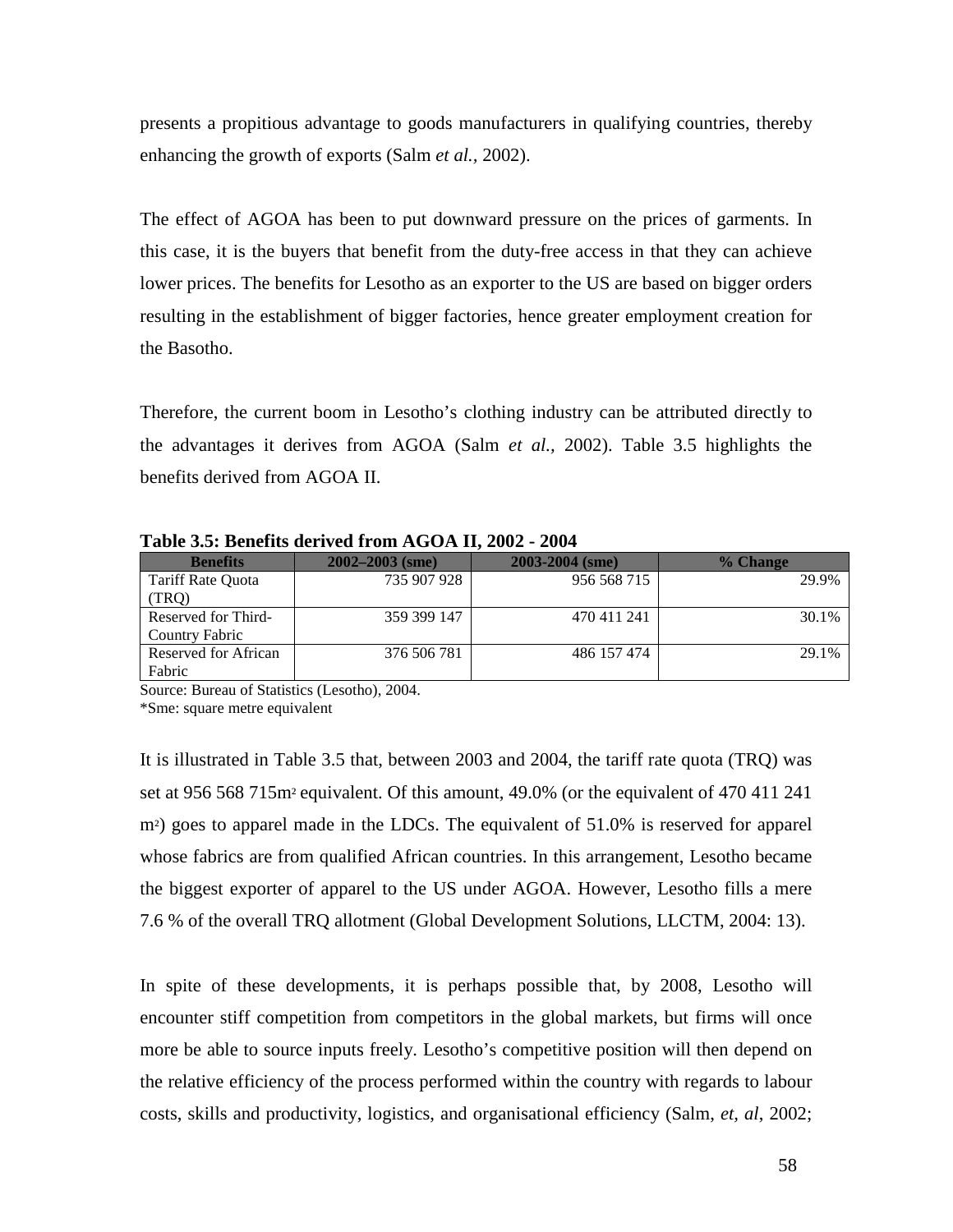Investment Policy Review Lesotho, 2003/04: 55). Table 3.6 summarises the various trade regimes since 1910.

| <b>Regime</b>    | <b>Year of Entry</b>       | <b>Significance</b>                           |
|------------------|----------------------------|-----------------------------------------------|
|                  |                            | Lesotho's exports have free access to South   |
| <b>SACU</b>      | 1910 and Agreement in 2002 | African markets and beyond.                   |
|                  |                            | Lesotho receives significant revenue from     |
|                  |                            | SACU arrangement on customs and excise        |
|                  |                            | duties.                                       |
|                  |                            | Since 2002, Lesotho' exports have been to the |
|                  |                            | value of M127 million.                        |
|                  |                            | Lesotho won duty free access to EU markets    |
| EU: Lome/Cotonou | 1975 and 2000              | EU trade regime offers price advantages,      |
|                  |                            | which places Lesotho's exports competitively. |
|                  |                            | Lesotho's exports to the EU markets           |
|                  |                            | amounted to about one million Euros.          |
|                  |                            | Because of AGOA, Lesotho's manufacturers      |
| <b>AGOA</b>      | 2000                       | of textiles are able to secure bigger orders  |
|                  |                            | from big companies in the US.                 |
|                  |                            | Lesotho became the biggest single supplier of |
|                  |                            | apparel in the US market.                     |

**Table 3.6: A summary profile of the trade regimes in Lesotho articulating their significance, 1910 - 2000** 

In general, manufacturing in Lesotho has been dominated by garment production activities. It has attracted more FDI than the rest of the sub-sectors in manufacturing induced by other factors, such as AGOA trade preferential treatment. For purposes of this research, concentration on an analysis of the textile and clothing trend is of paramount importance.

# **3.5 Current problems and responses**

The section is devoted to analyse the problems uncounted by the textile industry in Lesotho and the actions taken by the Lesotho government.

# **3.5.1 The problems encountered in the textile and garment industry during the last five years**

Although there are other subsectors in the manufacturing industry, the garment industry is undoubtedly the dominant one in respect of earning foreign exchange and contributing significantly to the economy of Lesotho. Over the years, this subsector has experienced significant challenges in its survival. The aim of this section is to explain the problems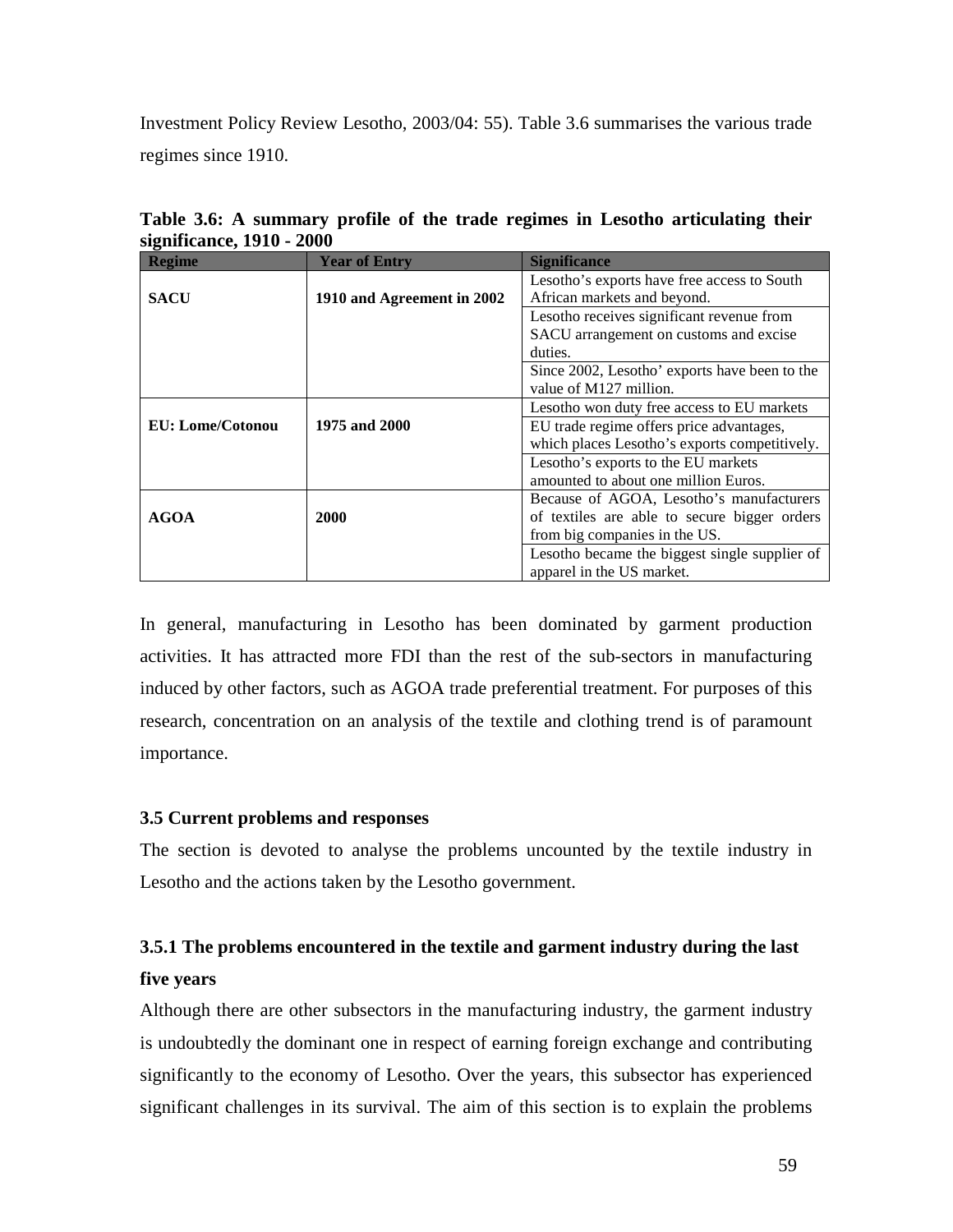encountered by the garment subsector and moves taken by the government of Lesotho to restore its functional position. In this regard, two specific points should be made.

Firstly, Lesotho's textile and garment industry has experienced severe setbacks in the last three years. In January 2005, about 5800 workers were left unemployed when six factories closed their operations. The affected factories were: "Precious Six", which employed 300 workers; "Leisure Garments", which had 300 workers; "Modern Textiles", with 500 workers; "TW Garments", with 2205 staff members; "Lesotho Haps" with 1305, and "Vogue Landmark", which employed 1240 workers (Bennet, 2006: 171). A little later in 2005, Hong Kong International Knitters closed their factory doors resulting in about another 1000 workers losing their jobs. All these factories were involved in the production of knitted garments. In all, about 1100 jobs were lost in Maseru while 5750 jobs were lost in the Maputsoe and Ha Nyenye industrial estates. The closure of these factories can be largely attributed to the strength of the Loti vis-à-vis the US dollar (Bennet, 2006). In addition, it is quite possible that the decision by some owners to shut their factory gates was also in some way influenced by the expiry of the WTOs ATC (Bennet, 2006).

Secondly, factories that have continued manufacturing operations have not been unaffected. Most firms, especially those that are engaged in the manufacture of knitted garments, have been forced to retrench staff; short-time work is now a widespread phenomenon (Bennet, 2006).

## **3.5.2 Efforts to mitigate the effects**

Considering the problems outlined in the preceding section, this section aims at highlighting efforts made by the Lesotho Government and other organisations to reverse the challenges faced by the garment sub-sector.

### Inter-Ministerial Textile and Apparel Industry Task Team

In late June 2004, the textile and apparel sector raised a number of concerns with the Government. The problems raised led to high-level discussions involving the Lesotho Prime Minister, Mr. Pakalitha Mosisili. Because of these discussions, an Inter-Ministerial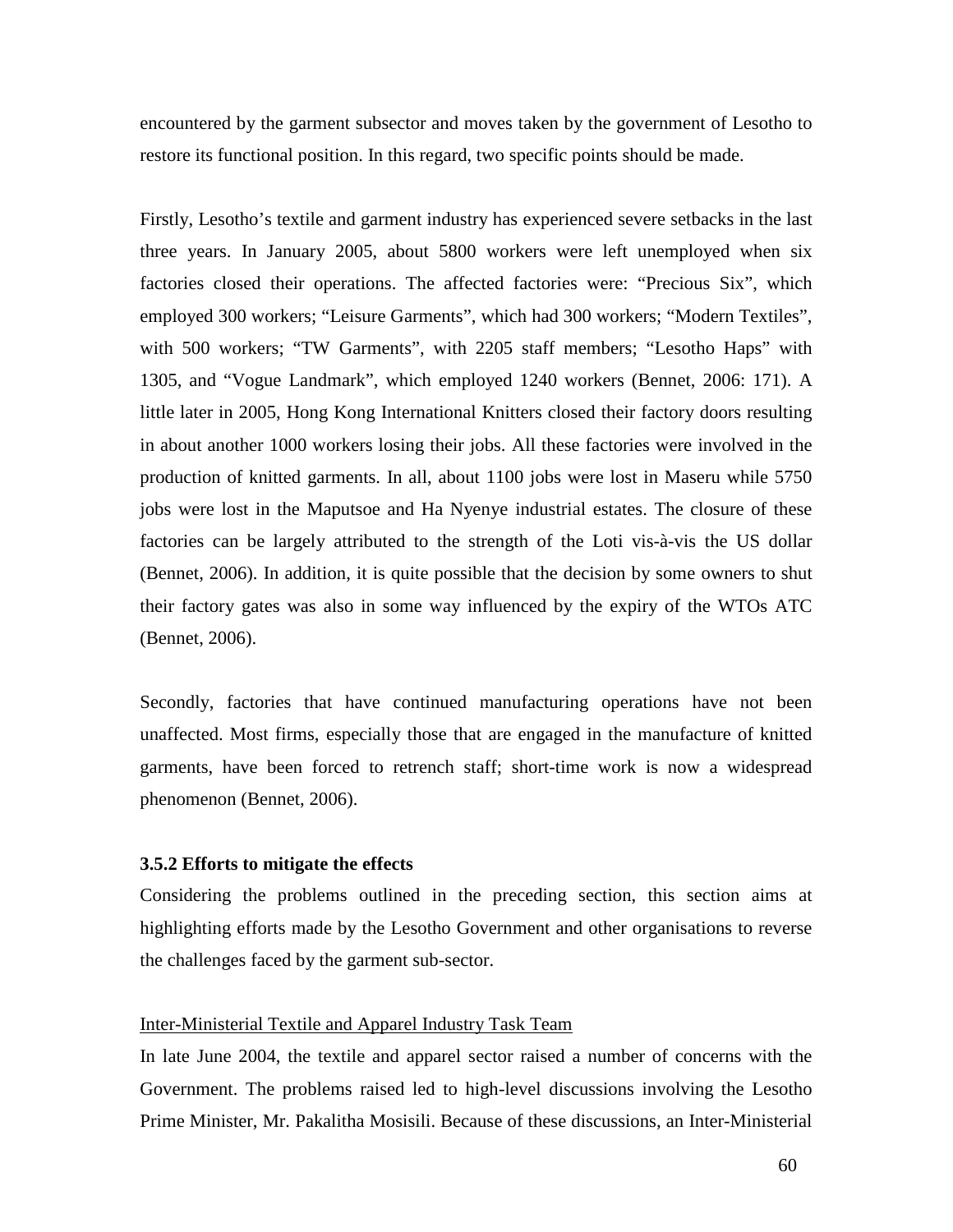Textile and Apparel Industry Task Team was established. This Inter-Ministerial Task Team analysed problems raised and suggested solutions. It prepared a report which was then adopted by Cabinet on 21 September 2004 as a Government working document. The report dealt with matters related to foreign exchange, taxation, industrial incentives, import and export clearance issues, and the need for Lesotho to have a fabric mill after September 2007. Work and residence permits, security matters, and a range of other matters related to improving infrastructure were raised. As a result of these efforts a delegation was sent to the USA in order to reverse the situation, as is described below (Bennet, 2006; 174).

#### Lesotho Government-led Delegation Trip to USA in January/February 2005

Firstly, to ensure that Lesotho's garment export drive to the USA remained strong, a multi-stakeholder delegation, involving the Minister of Trade, staff of the trade ministry, the LNDC, members of the private sector, and leaders of the trade union movements visited the USA in late January 2005. The USA Ambassador to Lesotho also accompanied the delegation. The delegation held a number of meetings with the US government – both with its Congress and its Administration. In addition, the delegation held round table discussions with representatives of the major garment brands, i.e. Gap and Levis Strauss. The trip was an overwhelming success as it raised the profile of Lesotho's textile and garment industry (Bennet, 2006: 174).

#### Improving Firm Competitiveness

Lesotho's garment firms have now started to invest in the training of their staff and some training programmes have had spectacular results. One ComMark programme has resulted in some firms improving output by up to 35.0% (Bennet, 2006). Without sustained investment in training Lesotho, garment companies will find themselves increasingly less competitive and this will result in many of them losing orders. In addition, increased productivity should also result in workers being able to earn higher incomes as their firms become more profitable (Bennet, 2006: 174).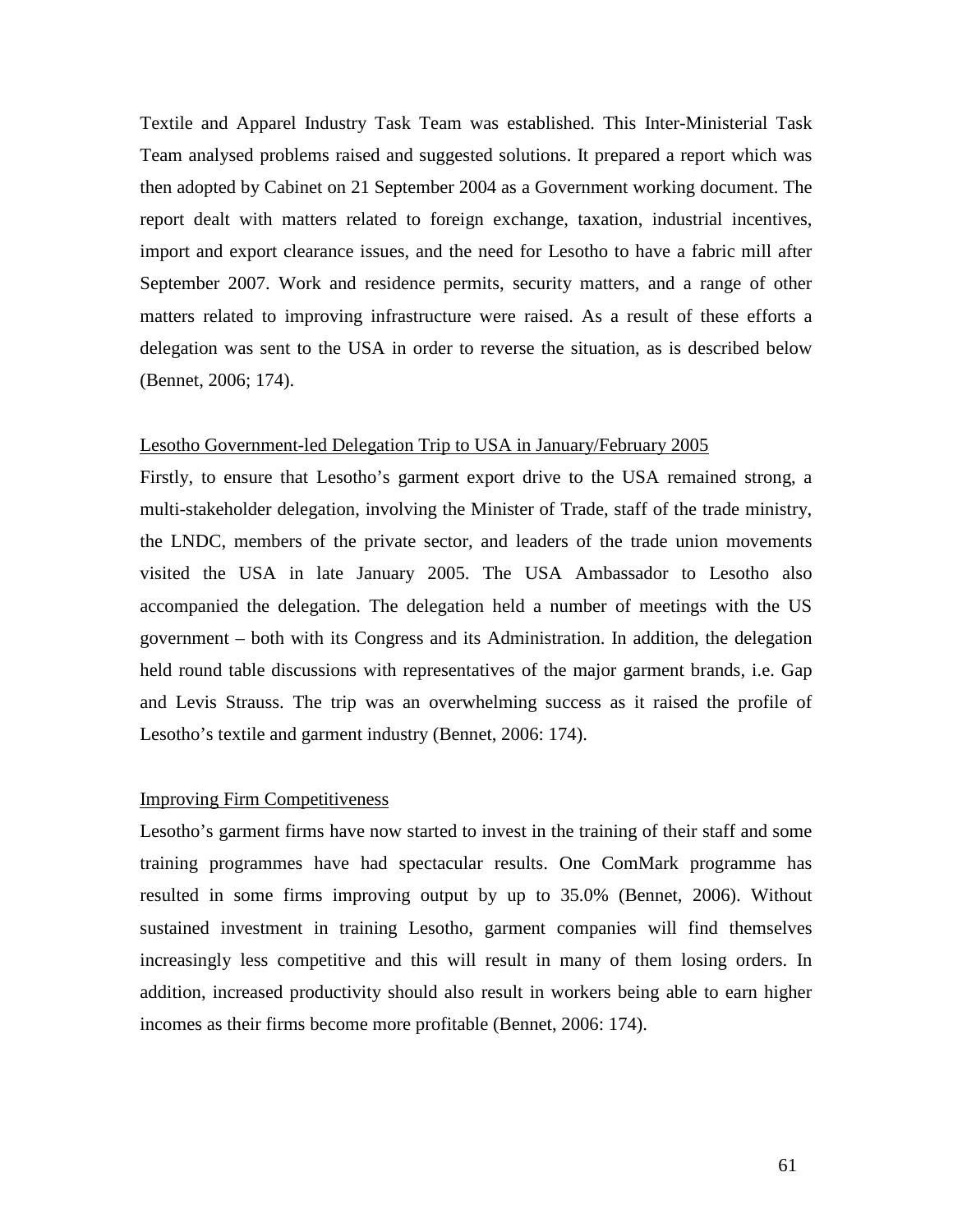#### Investment Promotion

The LNDC has now also initiated plans to attract further textile and garment investment to Lesotho. In this regard, LNDC is looking for additional investment in the denim value chain and for firms that produce knitted fabrics. In addition, Lesotho is also trying to link Lesotho manufacturers with regional manufacturers. Links with regional manufacturers will give Lesotho firms greater flexibility. Currently, they import most of their garment inputs (fabrics and garment trims) from China (Bennet, 2006: 175). The Section 3.6 gives an account of how Basotho perceive textile manufacturing industry in Lesotho.

#### **3.6 Foreign direct investment (FDI) and the perceptions of the basotho people**

The preceding sections sketched out the development of manufacturing in the Lesotho context. Yet, the question is: how are factory workers treated and what are their experiences? The aim of this section is to give an account of the Basotho's perceptions of and reactions towards industrialists in Lesotho.

In general, the textile and clothing industry in Lesotho is one that has a large number of foreign investors in the manufacturing sector. However, other subsectors are coming into being, contributing to the economic growth of the country. Therefore, perceptions and reactions of the Basotho are largely directed at investment in the textile and clothing industry, which at present, employs 90.0% of the manufacturing workforce.

In January 2001, the Centre for Research on MNC's, based in the Netherlands, conducted a survey on the impact of the manufacturing industry (garment sub-sector) in Lesotho and in particular of the people living around the industrial estates. This includes the employees, and the workers' organisations. The team of researchers visited ten factories in which interviews were done with management, trade unions, and Non-Governmental Organistion (NGO) representatives, as well as factory workers. The results of the interviews revealed abysmal labour conditions, including long working hours with overtime foisted on workers, low salaries, unlawful dismissals, job insecurity, and trade union repression (Cleancloths, 2001; Lebaka, 2006).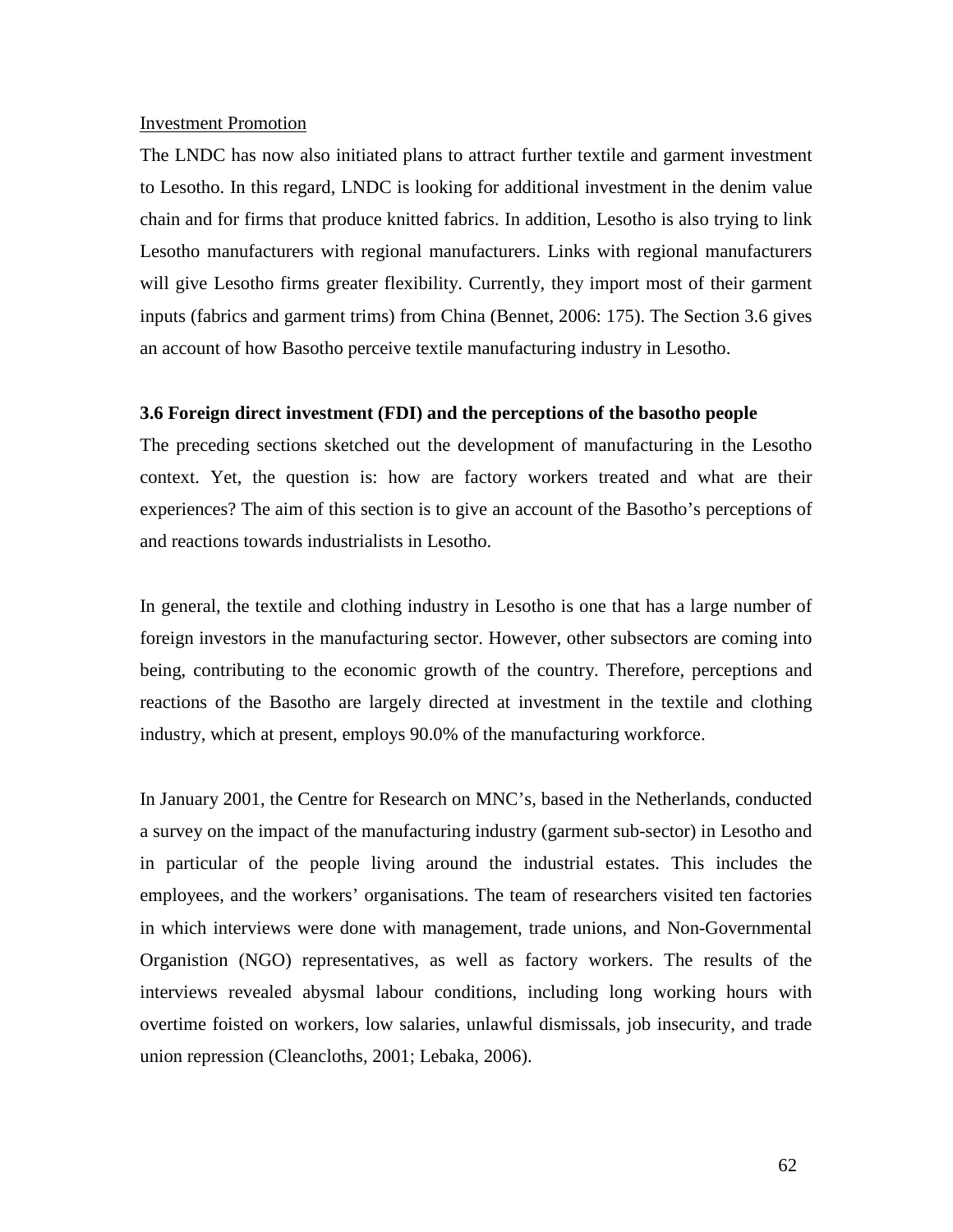This dissatisfaction in the sub-industry resulted in a public picket on 10 November 2003 by 20 000 textile workers in Lesotho, who came from Asian-owned textile factories in the Maseru, Leribe, and Mafeteng districts. The marchers, who were on a one-day picket, were on their way to the offices of the Employers' Association of Lesotho to submit a petition against the 5.5% wage offer made by the employers. The 5.5% was an attempted response to the 15.0% increase proposed by the textile workers. The Lesotho Mounted Police Service (LMPS) intercepted the march and opened fire, killing two of the factory workers and injuring more than 100 (Protesting Textile Workers Killed by Lesotho Police, 14 November 2003).

In August 2006, the Public Eye newspaper carried a headline, which read: "Inhuman and unbearable! Survey condemns textile industry working conditions". In that same view, the Lesotho Council of Non-governmental Organisations (LCN), together with the Lesotho Allied Workers Union (LECAWU) surveys, pointed out that many female workers complained that their salaries were often reduced. This happened when they were on sick leave despite providing their employers with certificates of incapacity. In addition, a large number of employees in the clothing and textile factories had seen their salaries deducted in spite of producing medical certificates of incapacity (Public Eye, 28 July-3 Aug 2006: 1, in Lebaka, 2006).

According to an article carried by Lesotho Today (May 2006), a LECAWU representative specified that, while deliberating on issues regarding improving conditions at the factories, there was also a need for a memorandum of understanding to create a non-violent situation. Such a memorandum of understanding should take the benefits of factory workers into consideration. The representative noted that most of the factory workers were employed on short-term contracts and that the Multi fibre Agreement forum should consider looking at health and safety precautions. In addition, training of ordinary workers to enable them to run factories when skilled persons left the country should be fostered (Lesotho Today, 31 May 2006: 325, in Lebaka, 2006).

Adding to the problem is the soaring level of secrecy and hatred of interference that pervades most of the industry in Lesotho. Many of the industrialists have developed the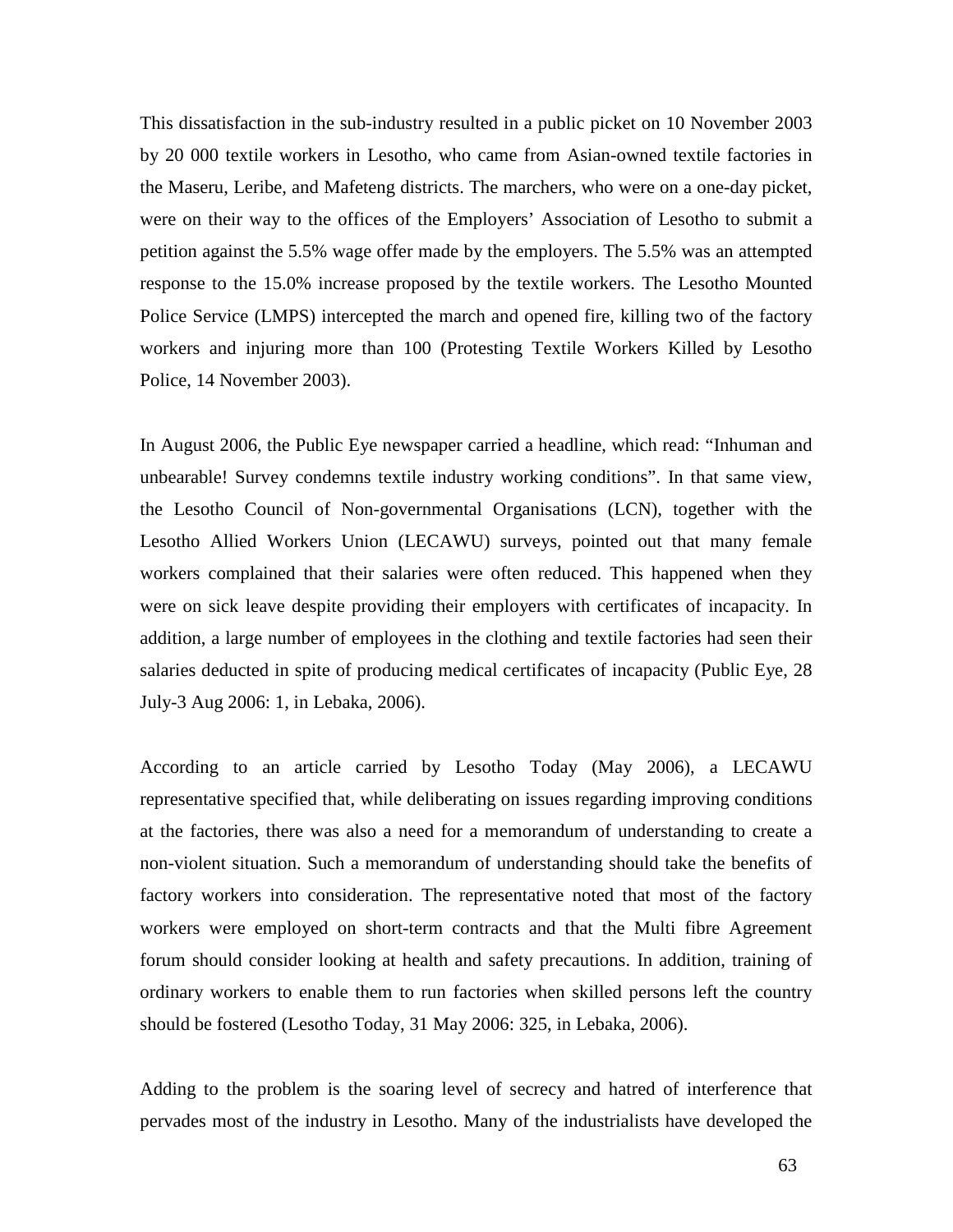attitude that they wish to work without interference. They are claiming that they create and provide jobs for Basotho who are heavily affected by the unemployment crisis, and, therefore, they should be left alone. This attitude has caused the Basotho to develop negative perceptions of industrialists (Salm *et al.,* 2002).

To summarise, the manufacturing industry in Lesotho is viewed by the Lesotho media as exploitative and dehumanising, and the envisaged benefits to the Basotho and the country's economy are not realised. In the next two chapters, a thorough assessment will be made of the experiences of factory workers.

#### **3.7 Conclusion**

The manufacturing industry in Lesotho has undergone a series of developments since its inception, as reflected in Section 3.1 of this chapter. Over the years, the industry has played a pivotal role in driving the economic growth of Lesotho. From the analysis presented earlier on in this chapter, it can be specified that much of this growth has been brought about by the contribution of the textile and clothing sub-sector.

Despite the problems encountered by the textile and clothing industry between 1998 and 2004, as explained, this subs-sector stood the test of time and expanded to become Africa's biggest supplier of apparel to the US markets. In Lesotho, it is the largest private sector employer.

These developments can be attributed to two core factors. Firstly, the government of Lesotho embarked on a campaign to attract foreign investors, through which it revisited its investment incentives, which attracted a reasonable number of foreign enterprise establishments in Lesotho. Secondly, export goods from Lesotho are given preferential treatment by the USA (AGOA), the EU, and SACU more than ever before. This preferential treatment led to a proliferation of foreign investment in Lesotho as export goods from Lesotho enjoys tariff-free concessions in the global markets. Lesotho should now work harder to sustain the expansion of industrial production by constantly reviewing its investment policy in order to competitively position its exports globally. Table 3.7 below summarises the stages of manufacturing development in Lesotho.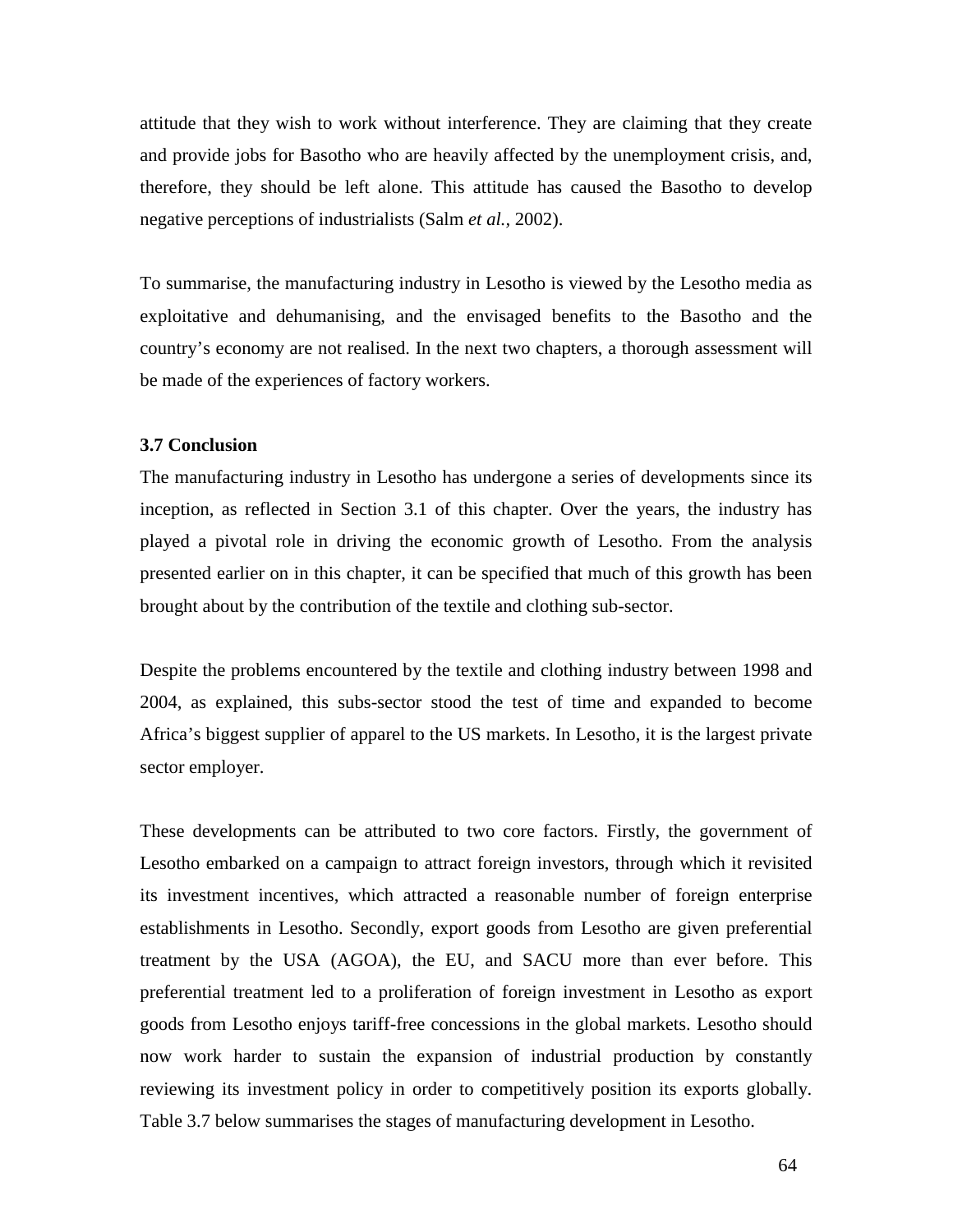This chapter presented the development of the manufacturing industry in Lesotho and its contribution to the economic growth of the country with particular reference to its trade regimes (see Table 3.6). The following chapter will concentrate on analysing the empirical information that describes the working conditions of factory workers in Lesotho.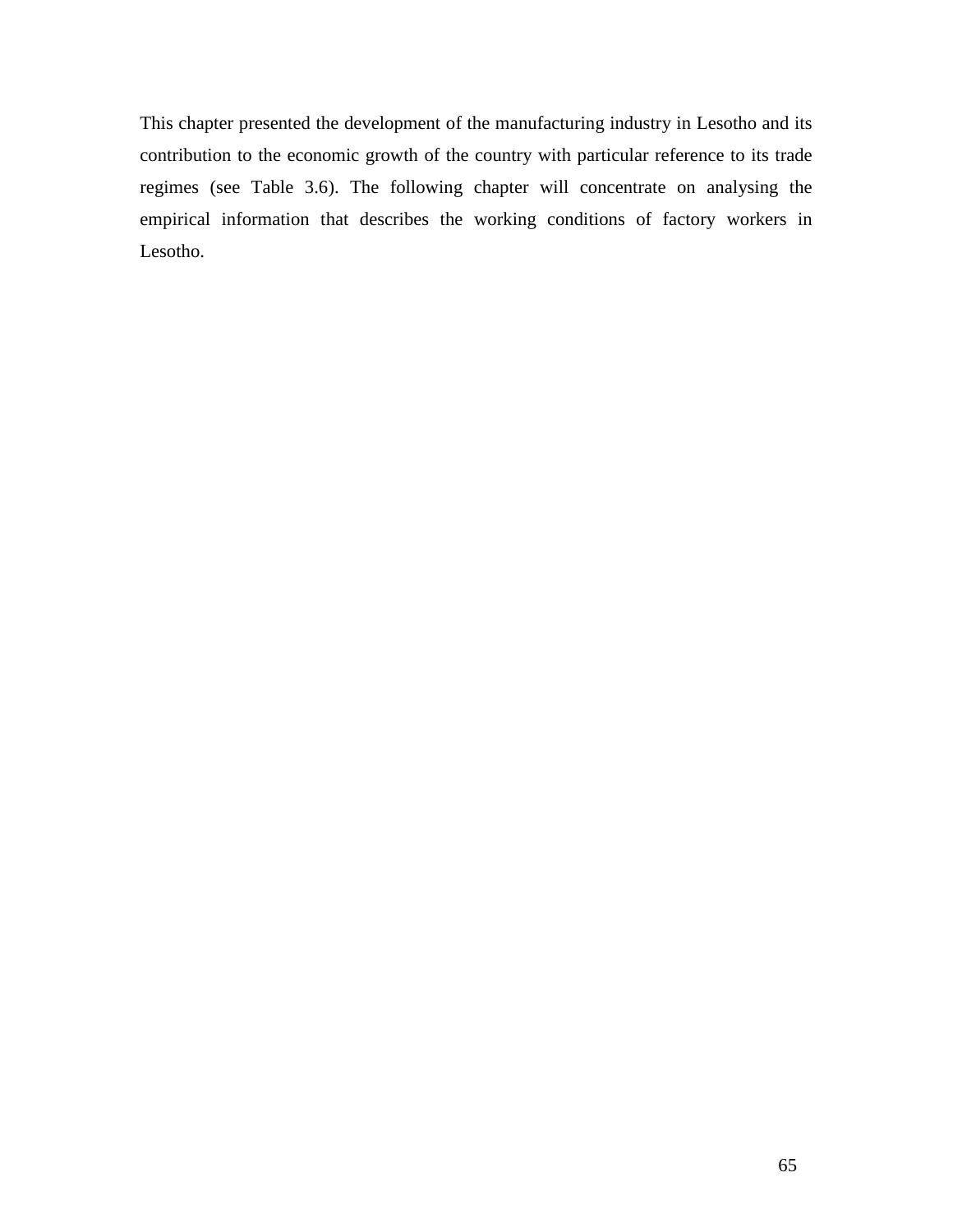| <b>Category</b>  | Pre-independence                                | <b>Post-independence</b>                                                                                                                                                                                                                                                                                                                                           | <b>Political impasse period</b>                                                                                                                                                                                | <b>Post political impasse period</b>                                                                                                                                                                                                                                                                                                                        |
|------------------|-------------------------------------------------|--------------------------------------------------------------------------------------------------------------------------------------------------------------------------------------------------------------------------------------------------------------------------------------------------------------------------------------------------------------------|----------------------------------------------------------------------------------------------------------------------------------------------------------------------------------------------------------------|-------------------------------------------------------------------------------------------------------------------------------------------------------------------------------------------------------------------------------------------------------------------------------------------------------------------------------------------------------------|
| <b>Status</b>    | Traditionally<br>inclined<br>- non-export base. | Very few cottage industries in the<br>beginning and later embarked on<br>export-led growth economy.<br>Manufacturing production<br>experienced significant problems<br>with South Africa because of fear<br>of competition.<br>Created many job opportunities for<br>the Basotho.<br>The sector gradually grew because<br>of concessions given by South<br>Africa. | The once buoyant sector<br>experienced a downward<br>trend.<br>Many factories shut down<br>$\overline{\phantom{a}}$<br>with heavy job losses.<br>Due to this trend, the<br>economy experienced a<br>slow-down. | The sector gained momentum and became<br>one of the leading exporters of apparel in the<br>world.<br>Vibrant contributor to the economy of<br>Lesotho.<br>The subsector is the largest private-sector<br>employer in Lesotho.<br>Investors' confidence was ensured, which<br>eventually saw a good number of foreign<br>investor establishments in Lesotho. |
| <b>FDI Flows</b> | Almost non-existent.                            | There were few cottage industries<br>in the beginning and they had a<br>modest impact on the economy.<br>The 1970s saw an upward growth<br>of manufacturing production<br>because of the establishment of<br>foreign enterprises.                                                                                                                                  | Established foreign<br>enterprises were burnt<br>down and many closed<br>down.<br>Foreign investors were<br>sceptical of re-investing<br>and new attractions were<br>almost impossible.                        | FDI flows were attracted because of the<br>support of trade regimes, more so with EU<br>and AGOA.                                                                                                                                                                                                                                                           |

## **Table 3.7: A summary profile comparing the different stages of the development of the manufacturing sector in Lesotho**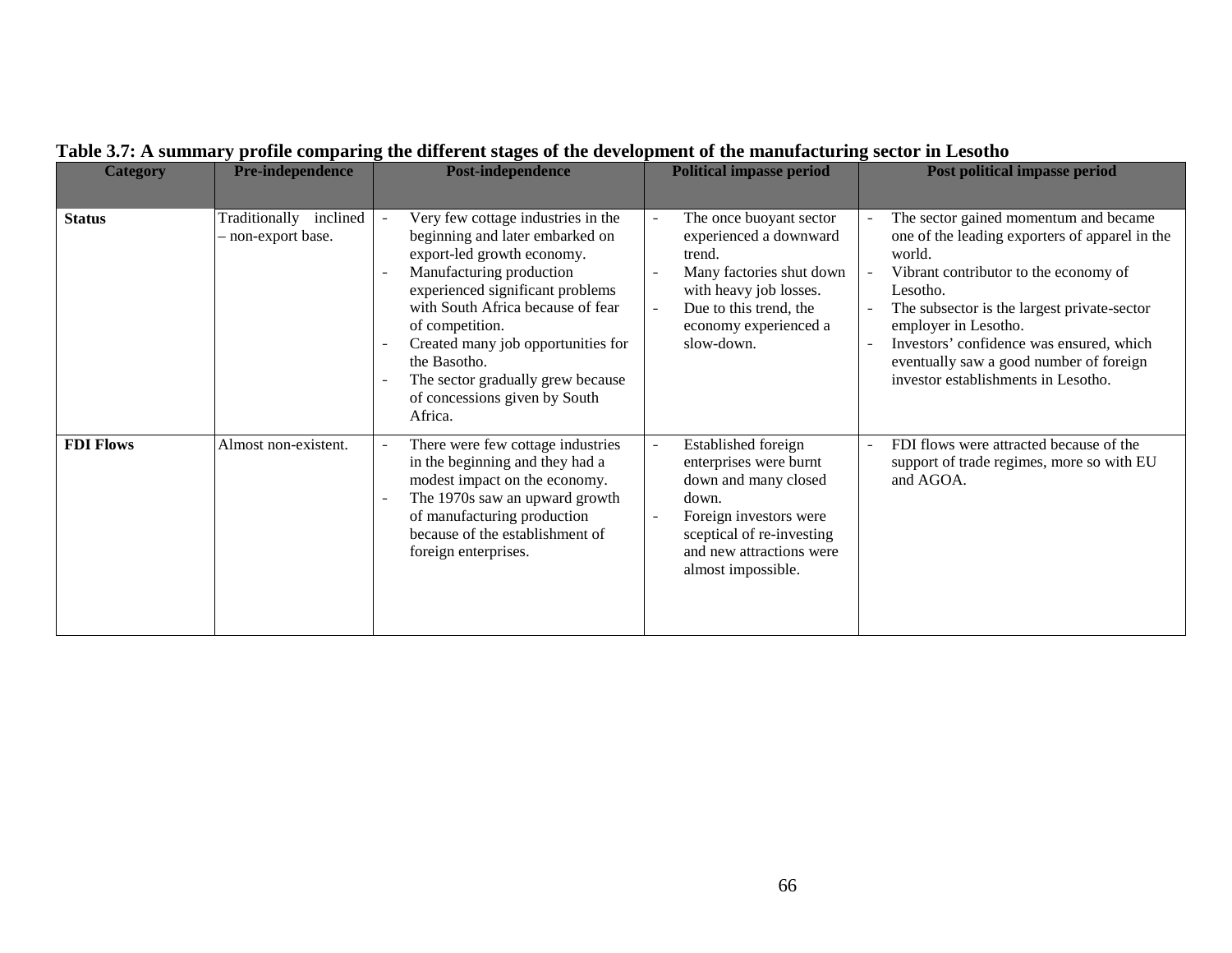# **CHAPTER FOUR: THE SOCIO-ECONOMIC STATUS AND CURRENT WORKING CONDITIONS OF FACTORY WORKERS IN LESOTHO**

#### **4.0 Introduction**

In Chapter Three, the evolution, general trends, and impact of manufacturing in Lesotho were highlighted. The aim of this chapter is to highlight and assess the current working conditions at the factories in Lesotho, and the impact such working conditions have on factory workers. An understanding of the real working situation is important before an assessment of workers' perceptions can be done. This chapter is based on the empirical evidence gathered through a survey conducted (as described in Chapter One of this study). To begin with, this chapter analyses the socio-economic characteristics of respondents, namely, their educational profiles, informal training received, average age, household size, other financial dependants, and marital status. Respondents are herein referred to as interviewees or factory workers. Secondly, it depicts the employment history and mobility of factory workers in Lesotho. The chapter further covers a description of factory workers' second income, which then highlights its sources and categories. The chapter closes with details about the average monthly expenditure of factory workers and an in-depth analysis of their current working conditions in Lesotho.

#### **4.1 Basic socio-economic overview of respondents**

This section aims to analyse the socio-economic characteristics of respondents, such as their educational profiles, informal training received, average age, household size, other financial dependants, and marital status. The reason for highlighting this section is to provide first-hand information on the variance in the socio-economic profiles of factory workers in Lesotho. Table 4.1 below presents details about the educational profiles of factory workers in Lesotho.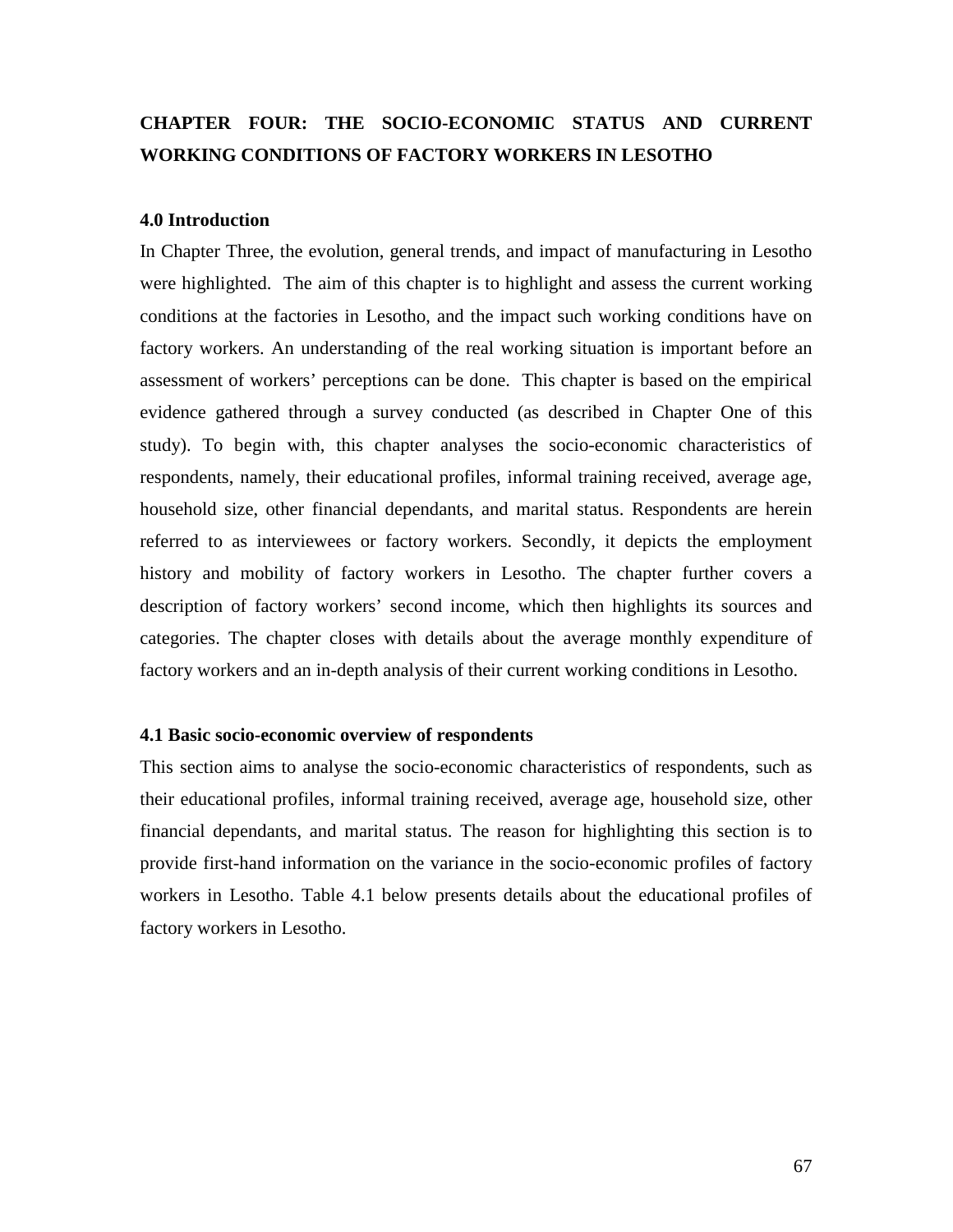| <b>Educational status</b>          |     | $\frac{1}{2}$ |
|------------------------------------|-----|---------------|
| Completed secondary education      | 207 | 51.8          |
| Completed primary education        | 93  | 23.3          |
| Some primary education             | 54  | 13.5          |
| Post secondary certificate/diploma | 34  | 8.5           |
| Never went to school               |     | 2.2           |
| Technical                          |     | 0.5           |
| <b>Total</b>                       | 399 | 100           |

**Table 4.1: Educational profile of factory workers in Lesotho, 2007** 

Based on the data in Table 4.1 above, 51.8% of respondents completed their secondary school followed by those who completed primary education (23.5%). Factory workers who have some primary education amounted to a total of 13.4%. A further 8.5% of the respondents had post-secondary certificate and/or diploma education with the 'never went to school' category registering 2.3% during the interview. Those with technical education, which is perhaps relevant to manufacturing production, accounted for a minimal percentage of 0.5. These statistics stand to raise a question as to whether the Lesotho educational system has been able to produce learners who could be employable in the manufacturing industry. However, the low level of skills required in many of the factories makes employment possible for many Basotho (citizens of Lesotho) who, because of their low levels of education, cannot be other wise employed in the formal sector. Such persons now benefit from the job opportunities available at these factories and confirm the ability of the T&C sector to absorb lower skilled workers (see Chapter Two).

A significant percentage of respondents indicated that they received informal training (see Figure 4.1).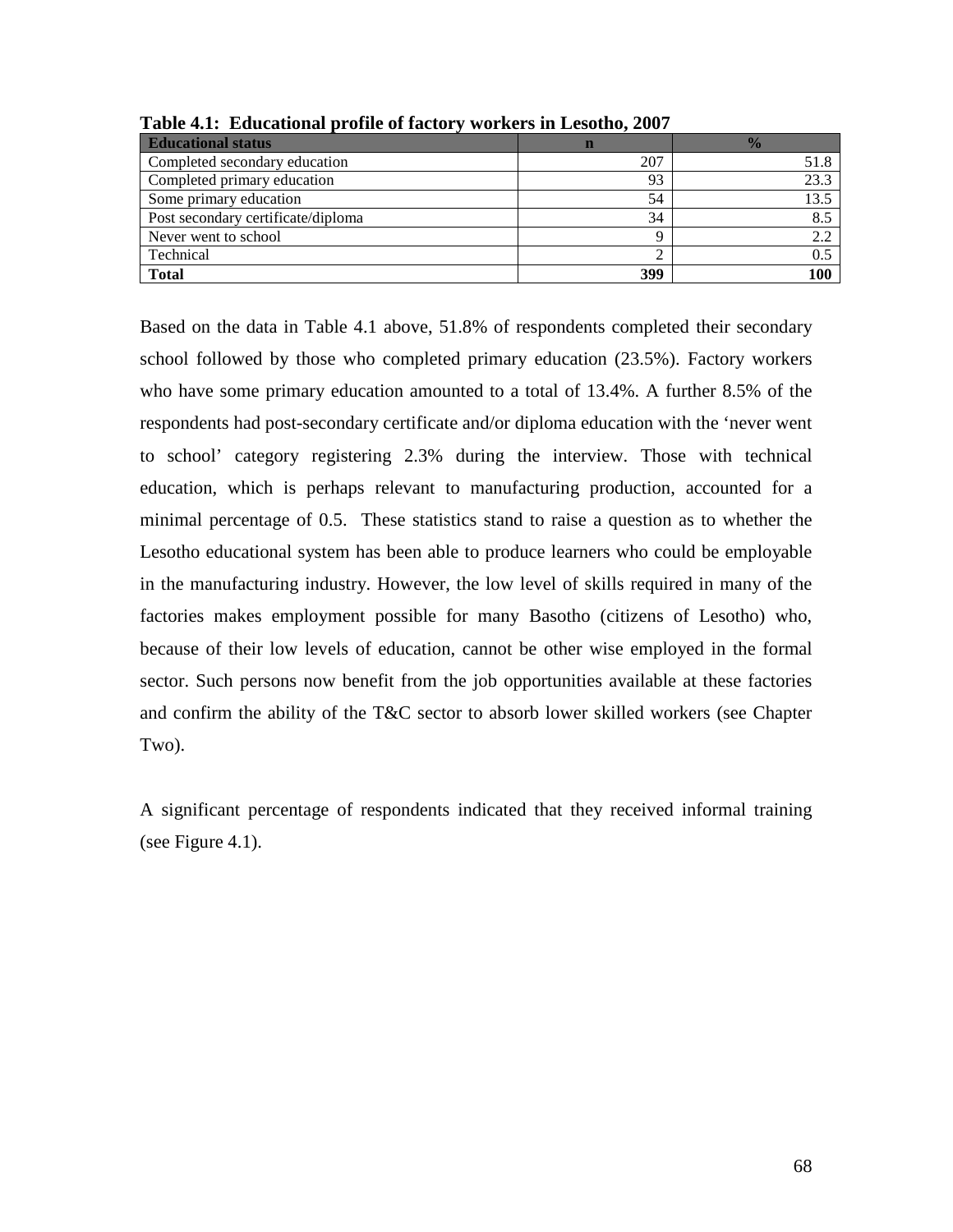

**Figure 4.1: Percentage of factory workers who received informal training in Lesotho, 2007**

In Figure 4.1, it is indicated that respondents who, at the time of the interview, had received informal training accounted for 81.2% as opposed to 18.8% who had no informal training. If this trend is sustained, the percentage of textile production training will be significantly increased, thus creating a body of locally based skills obtained as a result of the manufacturing sector. Should the industrialists decide to leave Lesotho, the already existing locally based skills could be meaningful in expanding and sustaining textile production in Lesotho. Yet, an education system which could provide skilled people for the garment industry could constitute an increased incentive for investment in Lesotho.

An analysis of the age distribution of factory workers is now presented (see Figure 4.2).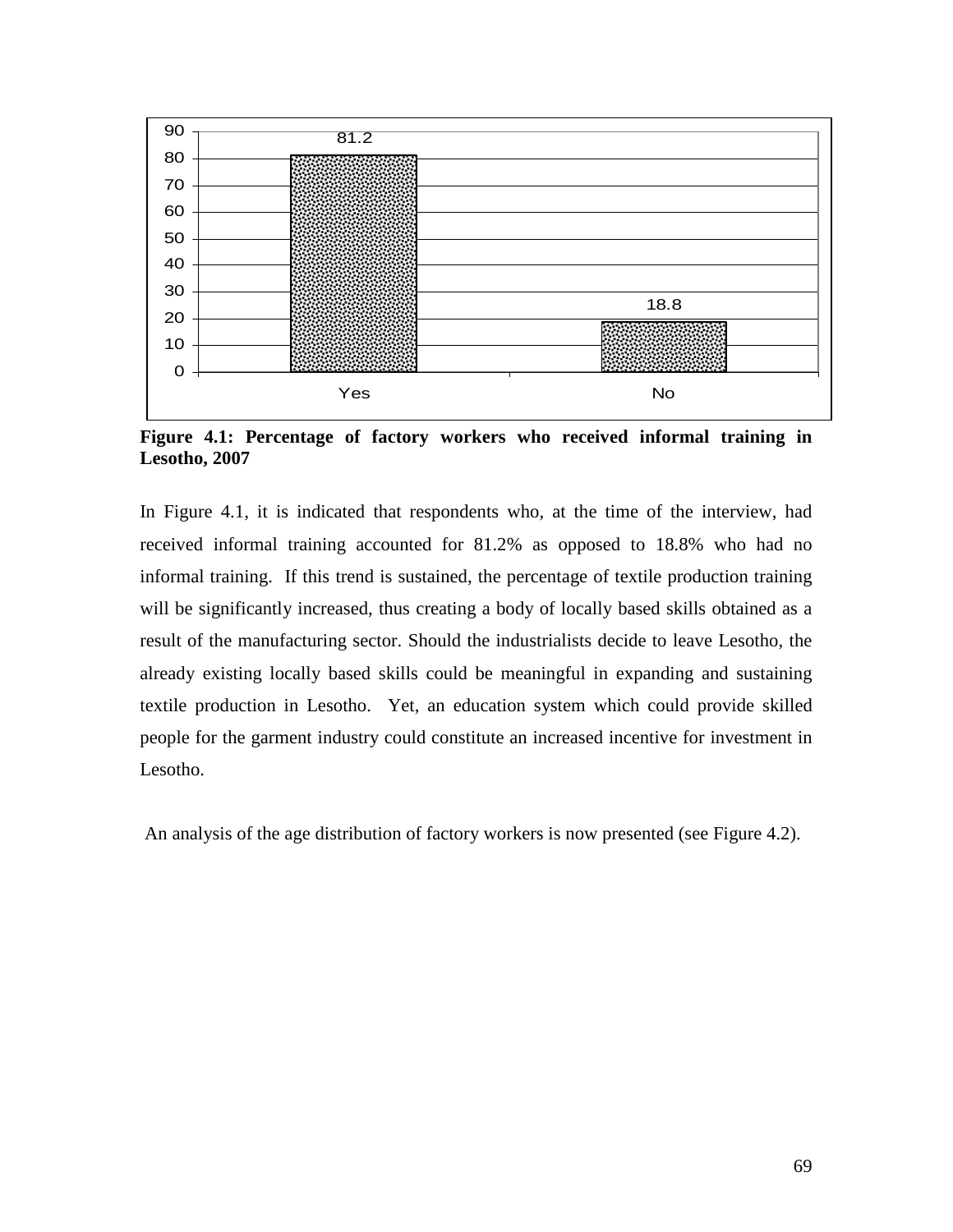

**Figure 4.2: Average age of respondents working at factories in Lesotho, 2007**

Figure 4.2 shows that the majority (69.4%) of factory workers in Lesotho are thirty years of age or younger. Comparatively, the age category of thirty-one to forty years constitutes 25.3%. Respondents who were older than forty years of age accounted for 5.3% of the interviewed population. The average age was calculated at 28.6 years. Considering the educational background and the age profile, one could probably conclude that employment in the factories plays a significant role in employing less skilled youths. Figure 4.3 analyses the average size of households in detail.



**Figure 4.3: The age distribution of respondents working at the factories in Lesotho, 2007**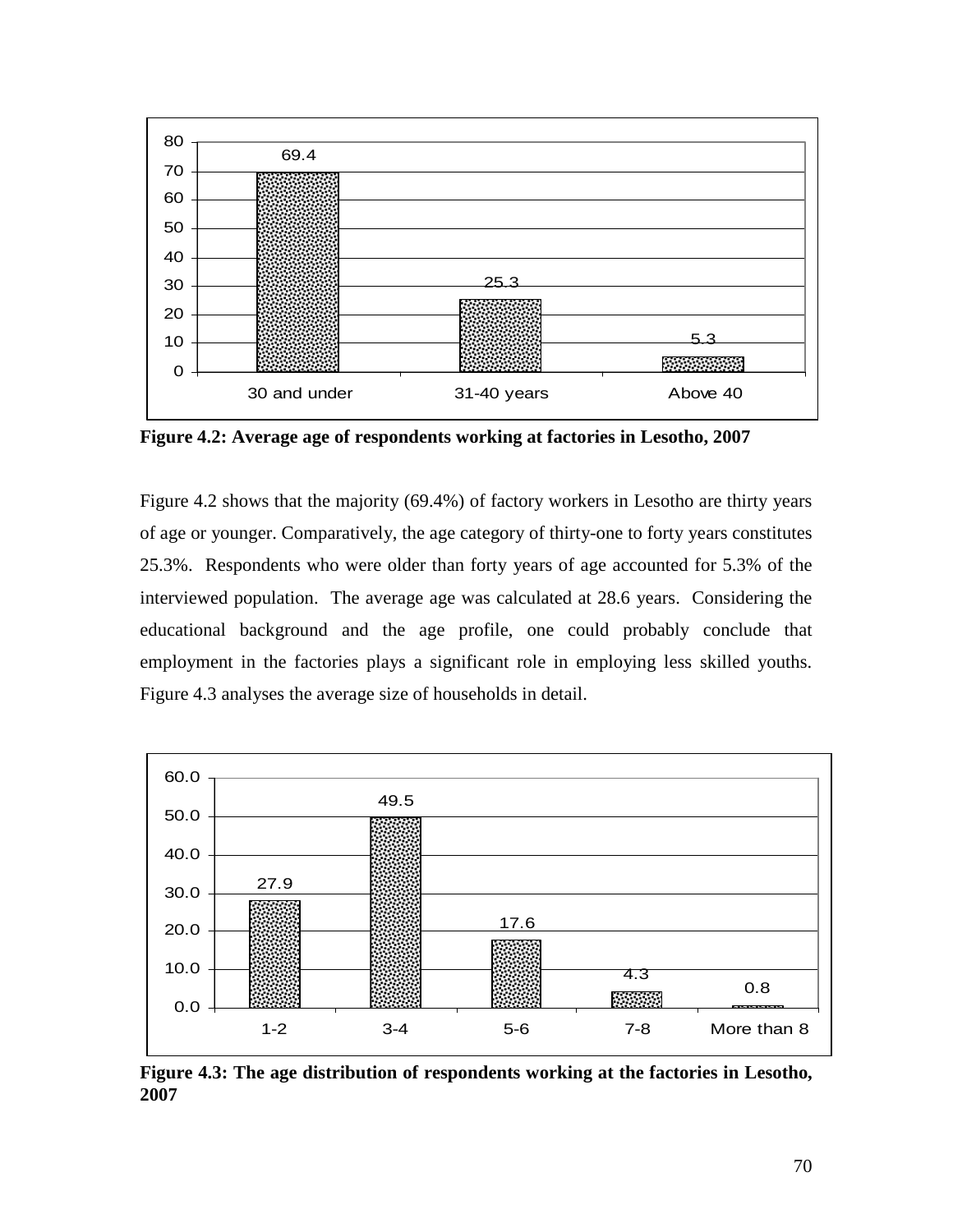The data in Figure 4.3 illustrate that the respondents with one to two dependents represent 27.9% of the population, with those having three to four dependents accounting for 49.5%. Respondents with five to six and seven to eight dependents accounted for 17.6% and 4.3% respectively. As seen from Figure 4.3, the average-sized household of respondents stands at 3.49. The household size confirms that these factory workers are young and at an early stage of their careers and family life cycles.

Household dependence sometimes stretches beyond direct family household size. Respondents were asked whether they have other financial dependants who are not residing with them or whom they had not mentioned when answering the question on household size. This data is presented in Table 4.2 below.

| <b>Number of dependants</b> | $\mathbf n$ | $\frac{0}{0}$ |
|-----------------------------|-------------|---------------|
|                             |             |               |
|                             | 38          | 19.7          |
| $\overline{2}$              | 72          | 37.5          |
| 3                           | 30          | 15.6          |
| $\overline{4}$              | 21          | 10.9          |
| 5                           | 15          | 7.8           |
| 6                           | 10          | 5.3           |
| $\mathcal{I}$               | 3           | 1.7           |
| 8                           |             | 0.5           |
| 9                           |             | 0.5           |
| 13                          |             | 0.5           |
| <b>Total</b>                | 192         | 100.0         |

**Table 4.2: The number of other people who are financially dependent on the household of the factory workers in Lesotho, 2007** 

Nearly half of the respondents (192/399) indicated that they had individuals other than their immediate family members who financially depend on them. Overall, it means that, except for the immediate family size of 3.49, factory workers also, on average, contribute financially to a further 1.35 people. An assessment of the results in this section reveals that 19.7% of respondents had one additional financial dependant. This analysis further shows that those with two and three other dependants accounted for 37.5% and 15.6% respectively. A further 10.9% and 7.8% are depicted for those with four and five additional dependants. Respondents with six and seven other dependants recorded 5.3%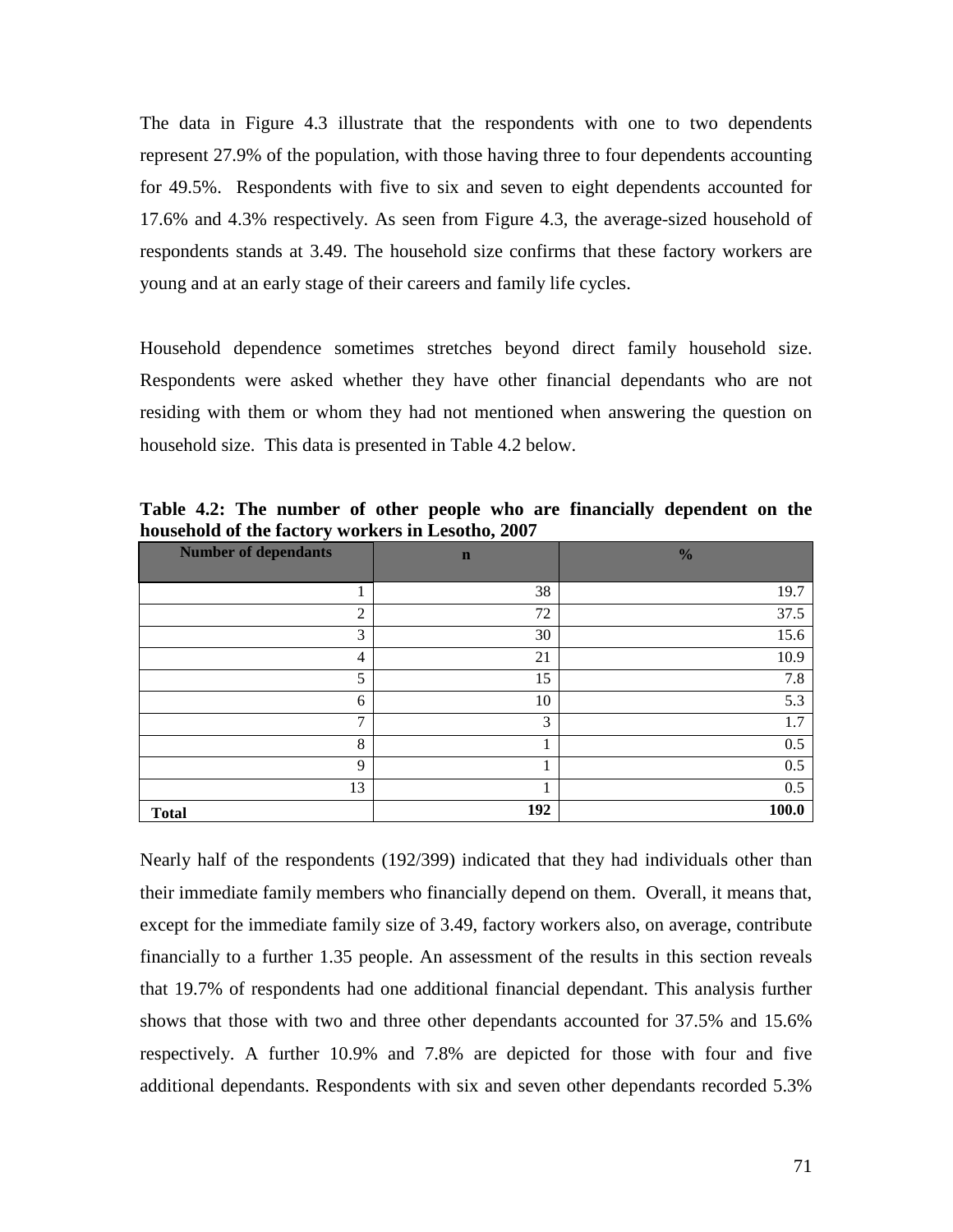and 1.7%. An equal percentage of 0.5 is shared between those with eight and nine, and more dependants sequentially as indicated in Table 4.2.

The data in Table 4.2 draws to attention to similar conclusive remarks made in Figure 4.3, implying that those extra financial dependants are liable to drain the individual factory worker's earnings. At the same time, the analysis suggests that, for each factory worker, 3.9 additional people are financially dependent on such a worker's salary. If one then assumes that approximately 50 000 people work in this industry, it implies that approximately 195 000 individuals (approximately 10.0% of Lesotho's population) are dependent on factory worker's earnings.

An analysis of the gender profile of factory workers shows that females dominate employment in these industries. The percentage of females is calculated at 81.5%, while males constitute the remainder (18.5%). A further investigation is made of the marital status of respondents at the time of the interview with the intent of further determining their socio-economic status. These results are presented in Table 4.3 below.

| <b>Marital status</b> | n   | $\frac{1}{2}$ |
|-----------------------|-----|---------------|
| Single/never married  | 135 | 33.8          |
| Married               | 239 | 59.9          |
| Widowed/divorced      | 23  | 5.8           |
| Other                 | ∠   | 0.5           |
| Total                 | 399 | 100.0         |

**Table 4.3: Marital status of respondents working at the factory in Lesotho, 2007** 

According to Table 4.3, respondents who are single and/or have never married amounted to one hundred and thirty-five, a percentage of 33.8. Those who were married during the period of the interviews were two hundred and thirty-nine in number, (59.9%). The widowed and/or divorced were twenty-three in number, amounted to a percentage of 5.8. And those in the category 'other' have a moderate number of two, accounted for 0.5% (see Table 4.3).

Having provided an overview of the biographic attributes of respondents, the analysis now focuses on a description of the employment history of respondents.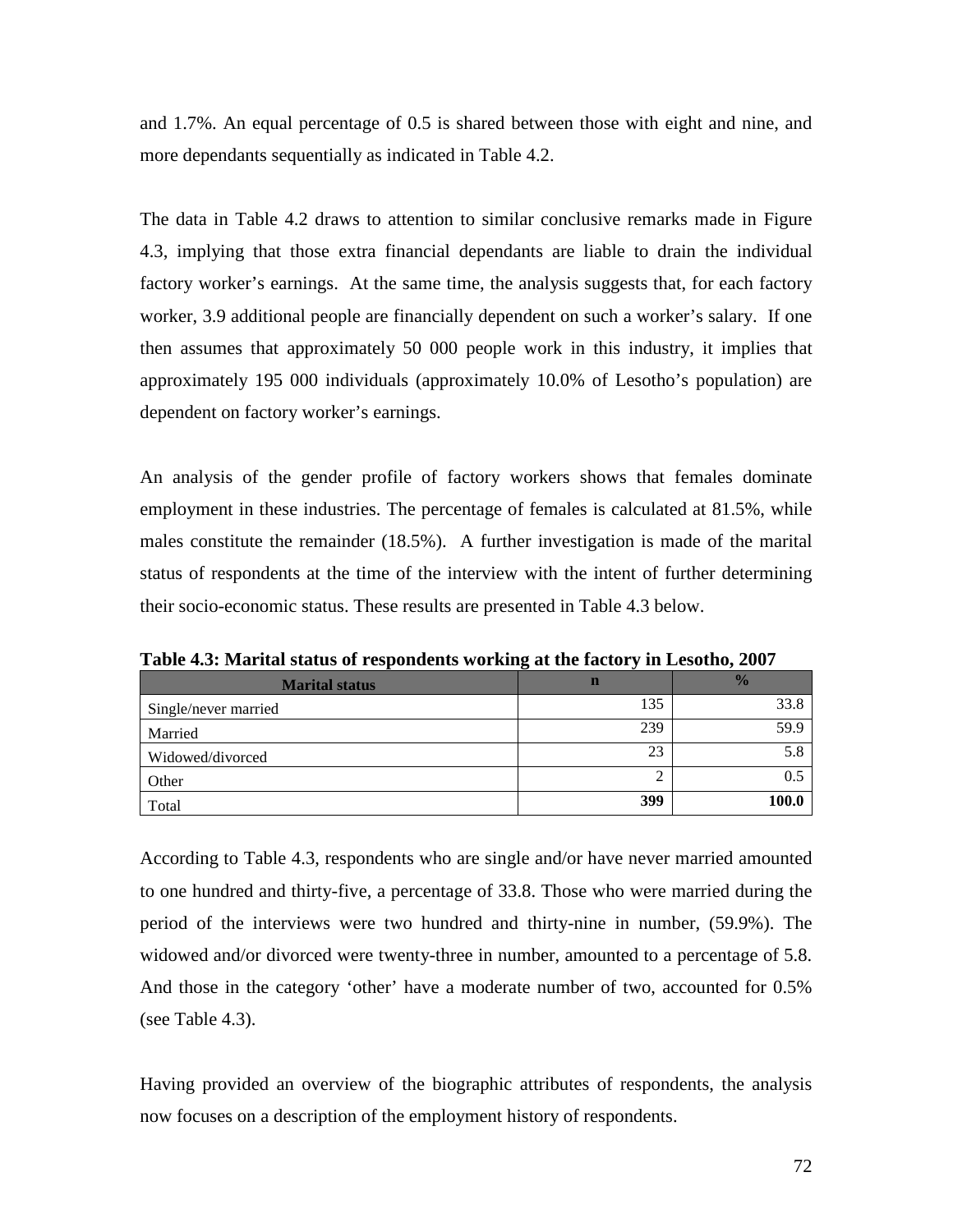#### **4.2 Employment history**

This section is devoted to highlighting the employment history and mobility of factory workers in Lesotho's textile industry. In order to record employment history, the questionnaire used in the interviews categorised three phases of factory workers' employment history, namely, job one, job two, and current employment. The current job refers to their employment during the interview. Job one refers to the job prior to respondents' current employment, while job two refers to the respondent's employment before being employed in job one. The data in Table 4.4 indicates that 7.8% of respondents were employed in job two and 31.8% in job one. This means that 61.0% of respondents were in their first job, which also connotes the relatively young age of factory workers.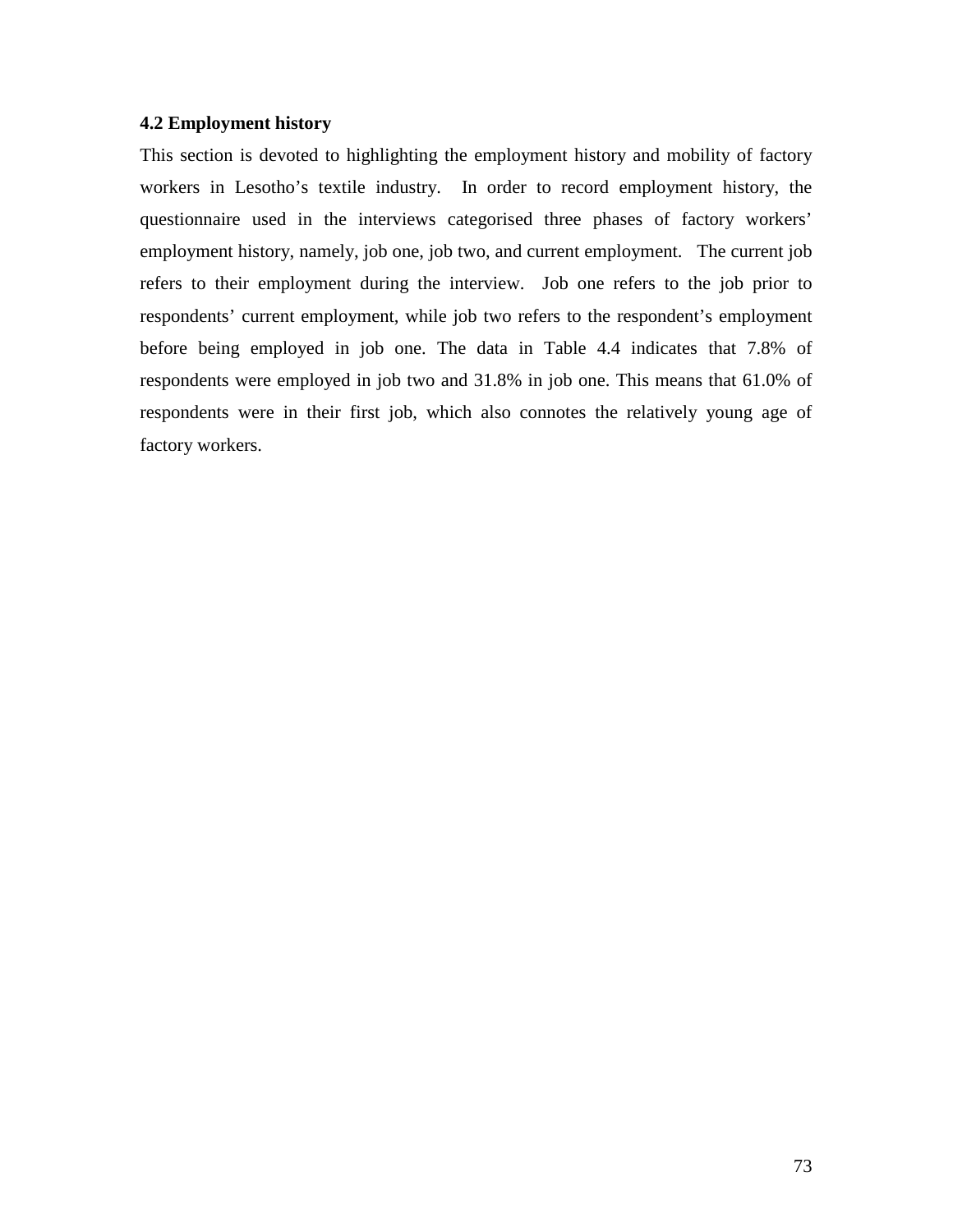| JOB <sub>2</sub>                                                                                                  |  | JOB <sub>1</sub>                                                                                                                                                                                                                                                                                                                                                                   |  | <b>CURRENT</b><br><b>EMPLOYMENT</b>                                                                                                        |
|-------------------------------------------------------------------------------------------------------------------|--|------------------------------------------------------------------------------------------------------------------------------------------------------------------------------------------------------------------------------------------------------------------------------------------------------------------------------------------------------------------------------------|--|--------------------------------------------------------------------------------------------------------------------------------------------|
| Percentage of respondents:<br>7.8%                                                                                |  | Percentage of respondents:<br>31.8%                                                                                                                                                                                                                                                                                                                                                |  | Percentage of respondents:<br>100% (68.2% are first time<br>employees)                                                                     |
| Main sectors employed in:<br>51.6% in textiles<br>26.2%<br>in<br>sales/merchandise<br>6.5% in accounting,<br>etc. |  | Main sectors employed in:<br>39.7% in textiles<br>15.2%<br>sales/merchandise<br>14.3% in accounting,<br>etc.<br>5.6% in transport                                                                                                                                                                                                                                                  |  | Type of factory work in<br>factory:<br>58.1% in textiles<br>$\bullet$<br>8.1% quality control<br>5.6%<br>cleaning<br>$\bullet$<br>services |
| Average number of months in<br>this job:<br>33.6                                                                  |  | Average number of months in<br>this job:<br>35.3                                                                                                                                                                                                                                                                                                                                   |  | Average number of months<br>in this job:<br>(Not applicable)                                                                               |
| Average monthly salary:<br>R774                                                                                   |  | <b>Average monthly salary:</b><br>R685                                                                                                                                                                                                                                                                                                                                             |  | Average monthly salary:<br>R696                                                                                                            |
| Main reasons for leaving this<br>employment: (not asked)                                                          |  | Main reasons for leaving this<br>employment:<br>27.3%<br>closure/new<br>$\bullet$<br>management<br>conflict<br>19.4%<br>at<br>of<br>previous<br>place<br>employment<br>15.8%<br>financial<br>$\bullet$<br>reasons/salary too low<br>13% health reasons<br>$\bullet$<br>7.2% did not like<br>$\bullet$<br>previous job<br>6.8% relocated<br>4.2%<br>conflict<br>at<br>previous work |  | for<br><b>Reasons</b><br>seeking<br>employment at this factory:<br>(Not applicable)<br>financial<br>98.0%<br>$\bullet$<br>reasons          |

**Table 4.4: Presentation of employment history and mobility of factory workers in Lesotho's textile industry, 2007** 

The data in Table 4.4 indicates that 51.6% of respondents who were employed in job two had employment in the textile manufacturing industry. These workers spent, on average, 33.6 months in job two, with an average salary of M774 per month. Comparatively, respondents who had been employed prior to their current job had a lower percentage of employment in the textile industry (nearly 40.0%). In job one, respondents spent, on average, 35.3 months and received an average monthly salary of M685. This implies that respondents in job one received a lower average monthly salary than those in job two, as illustrated in Table 4.4 above.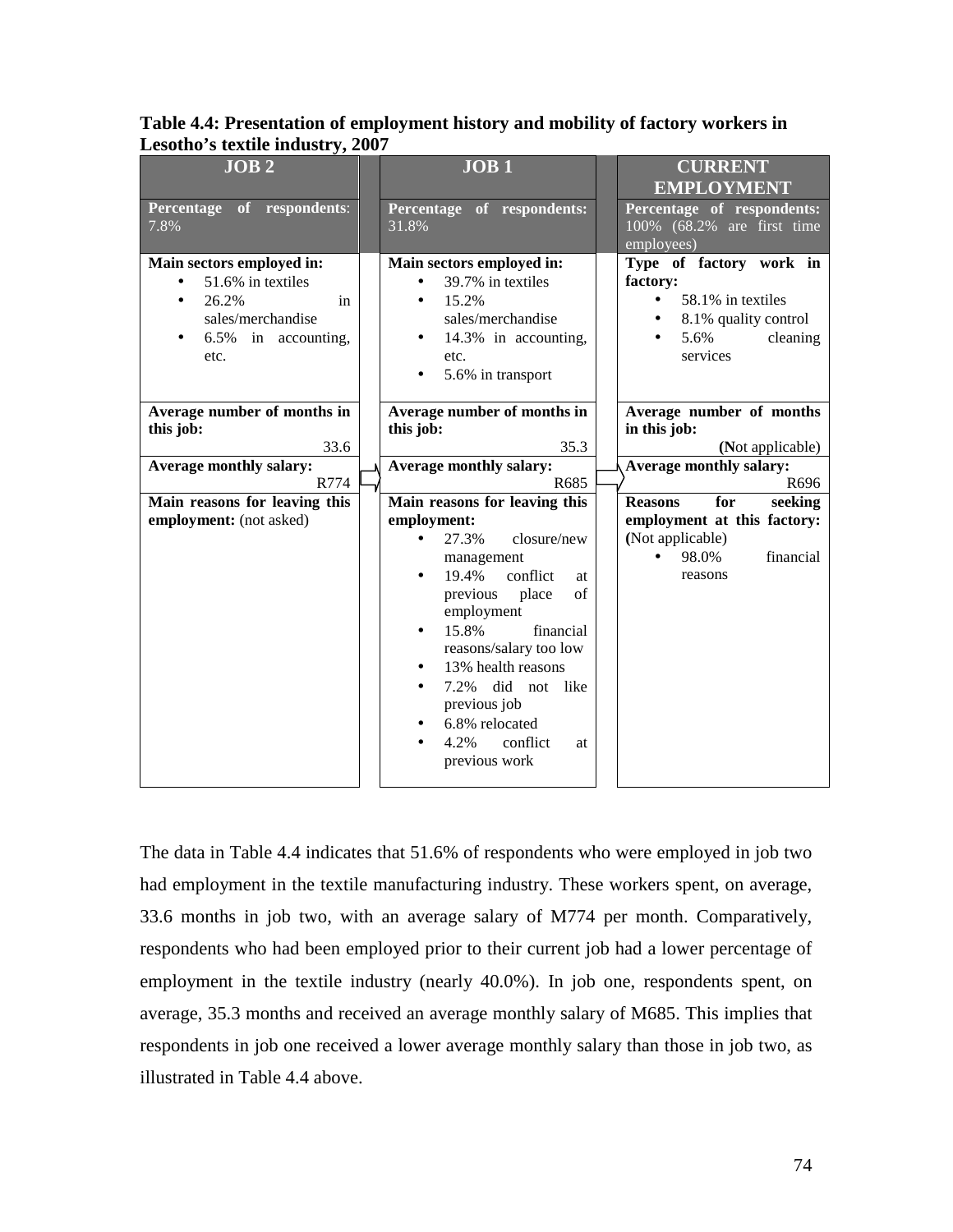Regarding job one, respondents were asked to provide main reasons for leaving the job. Responding to this question, 27.3% indicated that their work places closed down and/or have new management in place. A further 19.4% said they left their previous employment because of conflict and 15.8% for financial reasons as they claimed that the salaries paid to them were too low. Table 4.4 also indicated that 13.0% left the job because of health reasons, 7.2% did not like their previous job, and those who were relocated recorded 6.8%.

In their current job, 58.1% of the respondents are doing cutting, sewing, and knitting (textile-related work). Respondents who engaged in quality-control tasks registered 8.1% while cleaners only accounted for 5.6%. In general, the majority (98.0%) sought employment in their current job for financial reasons. In other words, the need to take care of themselves and families influenced their seeking employment in their current jobs (a more detailed assessment of what respondents find to be positive and negative in respect of their employment is provided in Chapter Five).

What is noteworthy from the above analysis is the fact that the average salary in respect of current employment is lower than in job one and job two. Although a range of methodological reasons, such as the memory of respondents, could have contributed to this, it does, at least not show an increase. To a large degree, the lack of increase in the average salary obtained from previous employment could well be one of the reasons for people feeling marginalised.

## **4.3 Second income of factory workers in Lesotho**

This section provides evidence of respondents' sources of a second income other than their basic monthly earnings from the factories (outlined in Section 4.2 above). The extent of this income is highlighted herein. Table 4.5 below presents the sources of second income of factory workers in Lesotho.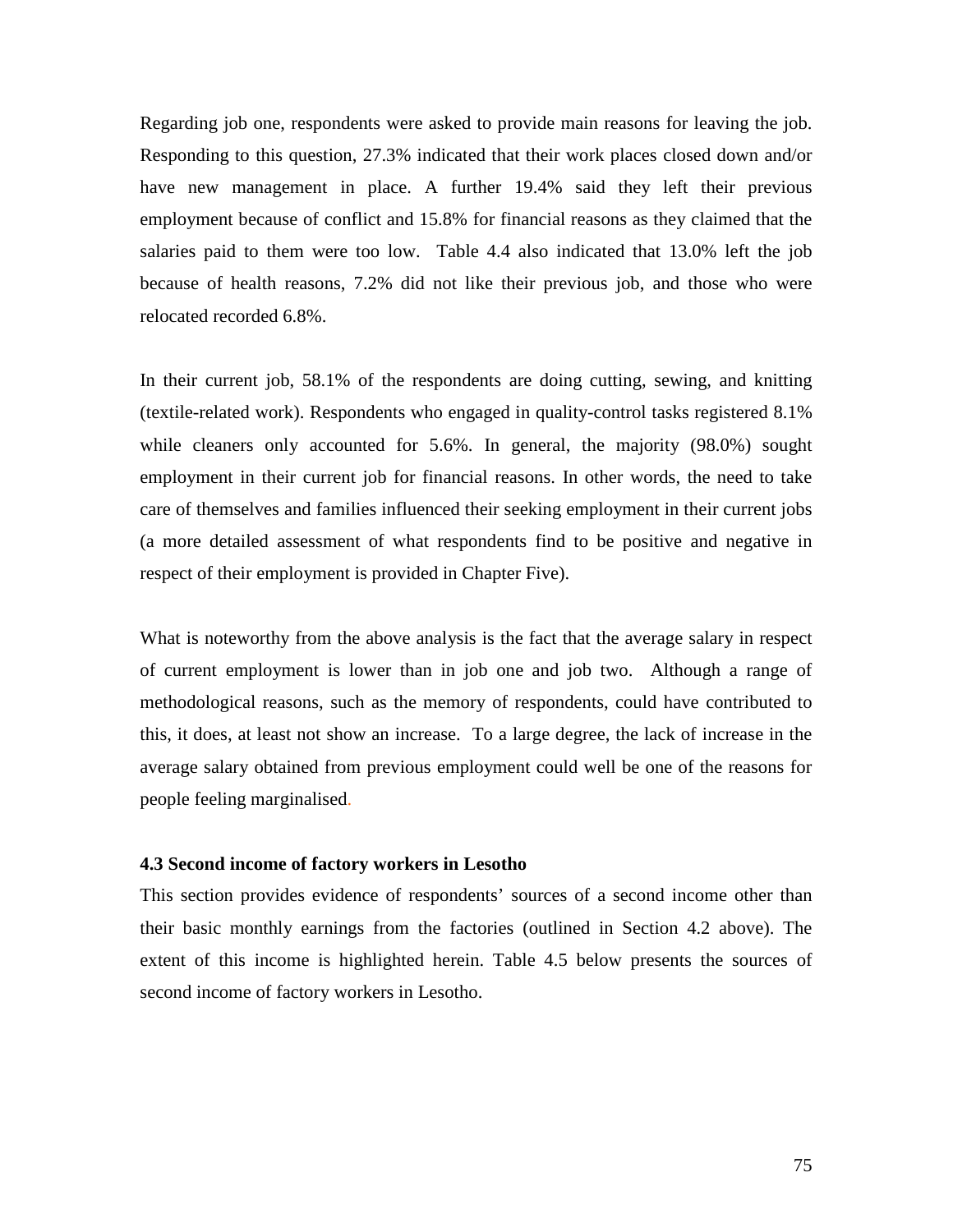| <b>Source</b>                      | n   | $\frac{1}{2}$ |
|------------------------------------|-----|---------------|
| Family or friend                   | 50  | 46.8          |
| Formal loans                       | 40  | 37.4          |
| Extra selling of items and hawking | 9   | 8.4           |
| Loan from society                  | 4   | 3.8           |
| Other                              | 2   | 1.8           |
| Agriculture                        |     | 0.9           |
| Private business                   |     | 0.9           |
| <b>Total</b>                       | 107 | 100           |

**Table 4.5: Sources of second income of factory workers in Lesotho, 2007** 

Just more than one quarter (26.0%) of respondents noted that they obtain an income from sources other than their formal employment at the factory. The responses in Table 4.5 signify that 46.8% of the respondents who answered the question, "Do you have any other source of income?" are obtaining extra money from their families and friends. A further 37.4% indicated that their second source of income is from a formal loan. Obviously, these loans need to be repaid, in most cases at interest rates that double the actual loan. Respondents who are obtaining extra income from selling various items and hawking and loans from society accounted for 8.4% and 3.8% respectively: whereas, 1.8% and 0.9% of respondents sourced their extra income from the categories "other" and "agriculture" respectively, as illustrated in Table 4.5 above. In addition, 0.9% also earns extra income from conducting private businesses. The actual income is reflected in Table 4.6 below.

**Table 4.6: Second income category of factory workers in Lesotho, 2007** 

| <b>Second income category</b>                      | $\mathbf n$ | $\frac{0}{0}$     |
|----------------------------------------------------|-------------|-------------------|
| $M1 - M250$                                        | 27          | 25.7              |
| M251 - M500                                        | 34          | 32.4              |
| M501 - M750                                        | 10          | 9.5               |
| M751 - M1000                                       | ⇁           | 6.7               |
| More than M1000                                    | 27          | 25.7              |
| Total                                              | 105         | 100.0             |
| Average for households who do have a second income |             | <b>R833</b>       |
| Average for total population                       |             | R <sub>2</sub> 19 |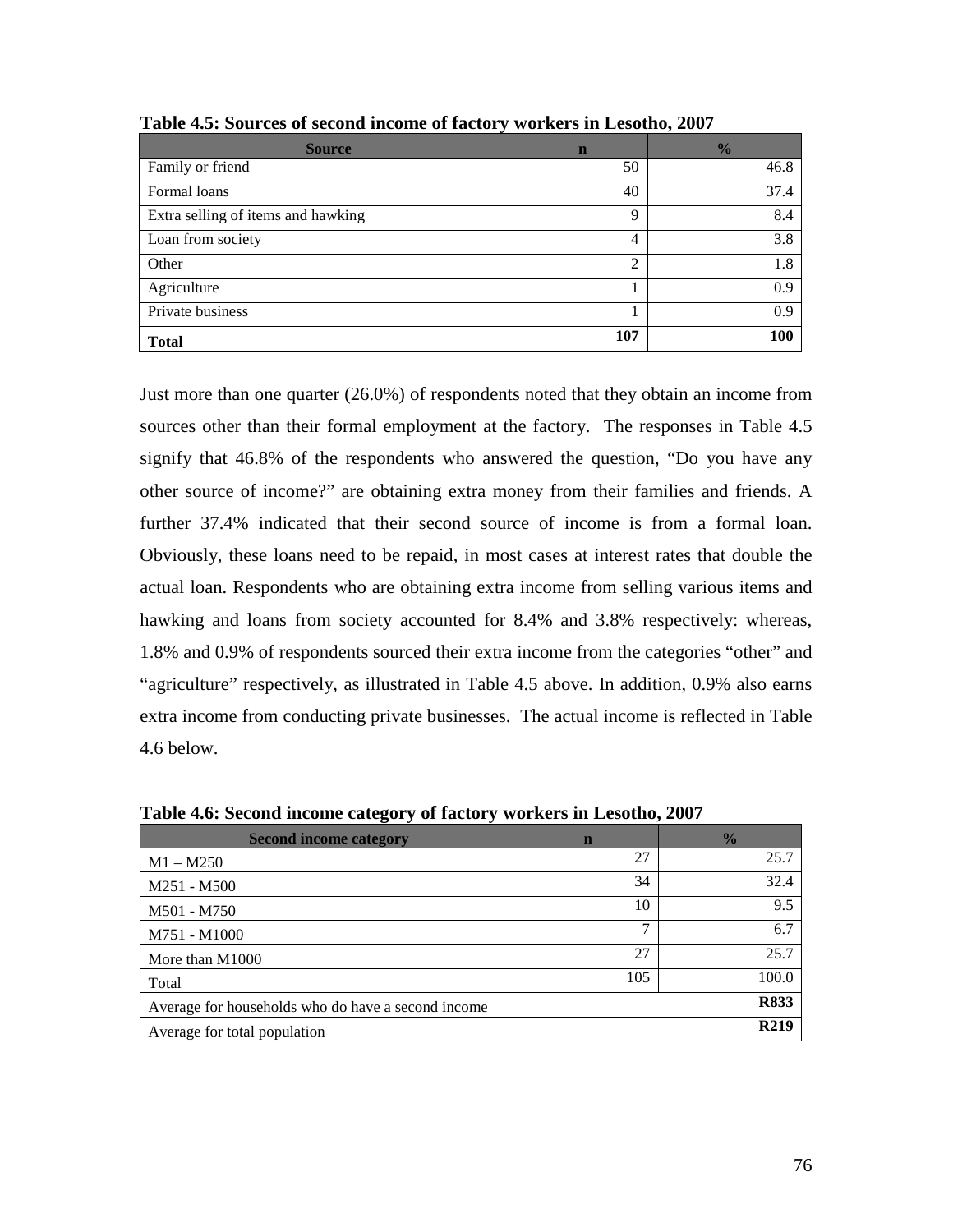In Table 4.6, it is revealed that 25.7% of respondents earn between R1 and R250 from their second income. Thirty-two point four percent of respondents earn between R251 and R500. Table 5.6 also denotes that 9.5% of the respondents earn between R501 and R750. Oddly enough, just more than one quarter earned more than a M1000 per month from additional sources. This is strange in the sense that M1000 is a fairly high sum considering variances in Table 4.6. The average extra monthly income per household is R833 for those claiming to have additional income. If this is transposed to the total sample, it means that, on average, households earn M219 additional to their salaries from employment at the textile factories. It could well be asked whether a factory income could assist a small percentage of people to start their own enterprises, which will provide them with additional income.

#### **4.4 Average expenditure**

The assessment in Table 4.6 focused on the income side. An assessment of factory workers' monthly expenditure is now pertinent. Such an assessment broadens the debate about adequate income in which the expenditure patterns provide an indication of poverty in terms of how respondents expend their income. One indicator which is often used is the percentage of expenditure spent on food. Details of this data are presented in Table 4.7 below.

| <b>Item</b>                   | <b>Average amount</b> | $\frac{0}{0}$ |
|-------------------------------|-----------------------|---------------|
| Food                          | 266.04                | 35.7          |
| Transport                     | 131.30                | 17.6          |
| Clothing                      | 91.34                 | 12.2          |
| Housing                       | 90.70                 | 12.1          |
| Education                     | 51.25                 | 6.8           |
| Water                         | 30.14                 | 4.0           |
| Household goods and furniture | 24.21                 | 3.2           |
| Medical                       | 20.75                 | 2.8           |
| Repay loan                    | 21.29                 | 2.8           |
| Communication                 | 17.49                 | 2.3           |
| Other                         | 3.88                  | 0.5           |
| <b>Total</b>                  | 748.39                | 100.0         |

**Table 4.7: Average expenditure of factory workers in Lesotho, 2007**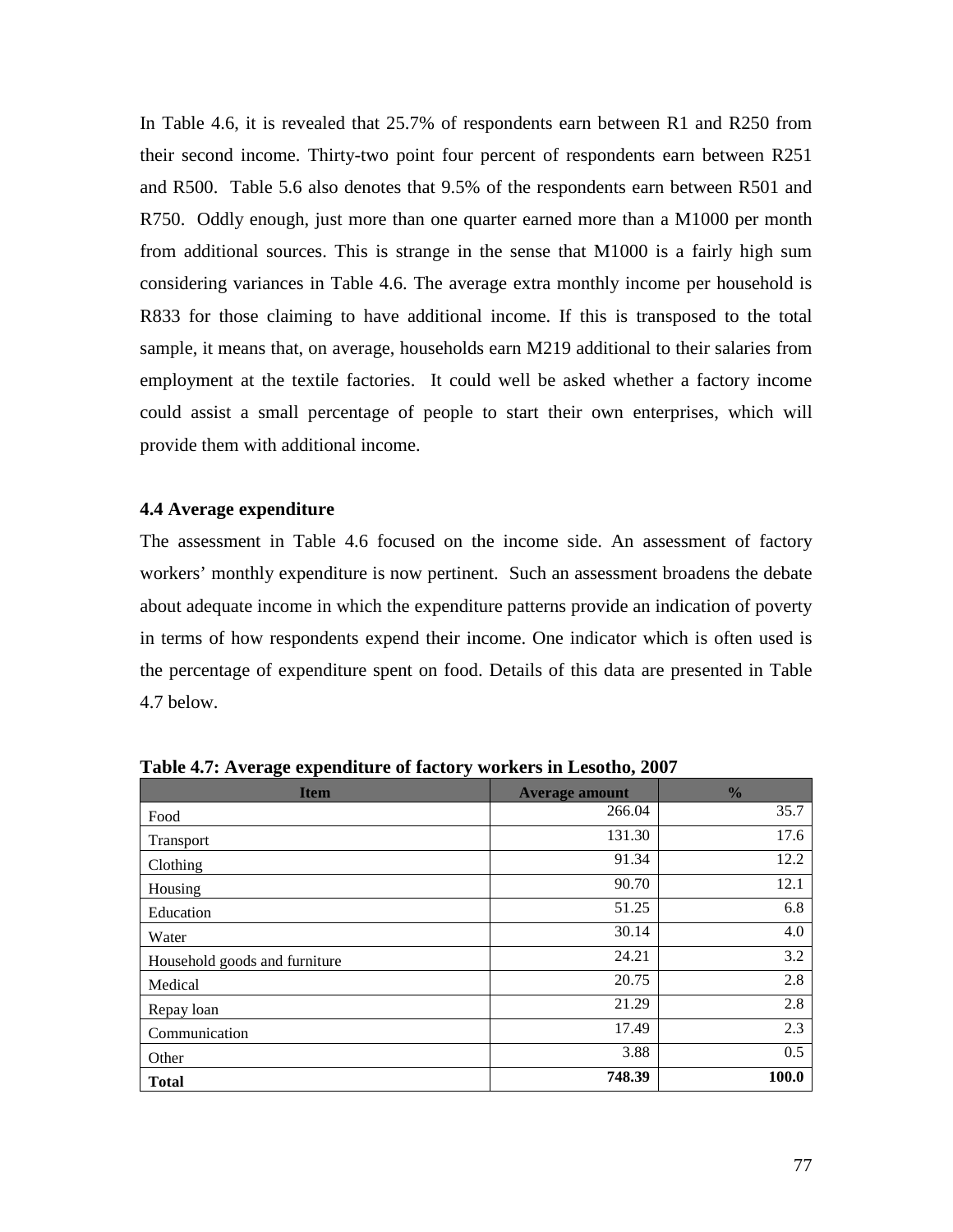Table 4.7 above shows that respondents' average monthly expenditure on food stands at 266.04 Maloti, or 35.7%. The average monthly expenditure on transport is M131.30 or 17.6%. As evident in Table 4.7, respondents expend 12.2% of their income on clothing and 12.1% on housing. The analysis also portrays that respondents expend M51.25i on education, which is 6.8% of their monthly expenditure. On water, the monthly expenditure for respondents is M30.14 or 4.0%. On household goods and furniture, M24.21 are spent monthly, which is a percentage of 3.2. The data in Table 4.7 further illustrates that respondents' monthly disbursement on medical care is M20.75 or 2.8%, and loan repayment is M21.29 or 2.8%. The average monthly amount spent on communication is M17.49 or 2.3% and a further M3.88 (0.5%) is for the category 'other.'

In this analysis, two concluding comments need to be made at this point. Firstly, the expenditure recorded in the above table is about 7.0% more than the income recorded in Section 4.3. This probably suggests that factory workers are paid significantly less than what they should be paid. Secondly, the percentage spent on food  $(35.0\%)$  does not indicate any serious hunger problems amongst factory workers. If this percentage is calculated in respect of income, it increases to above 38.0%.

In concluding this section, one can deduce that usually there are serious problems of hunger once households spend more than 50.0% of their household income on food. If one can relate this to the indication of hunger problems, it does not hold in the case of Lesotho where factory workers spend, on average, less than 50.0% of their monthly income on food. In the next section, an investigation of the working conditions of factory workers is done.

#### **4.5 Working Conditions**

Working conditions in terms of this research relate to the time work is commenced, period of breaks in between working hours, and closing time. Having presented the above statistical analysis in this chapter, from the socio-economic background to the average monthly expenditure of respondents, a description of factory workers' working conditions is of the essence.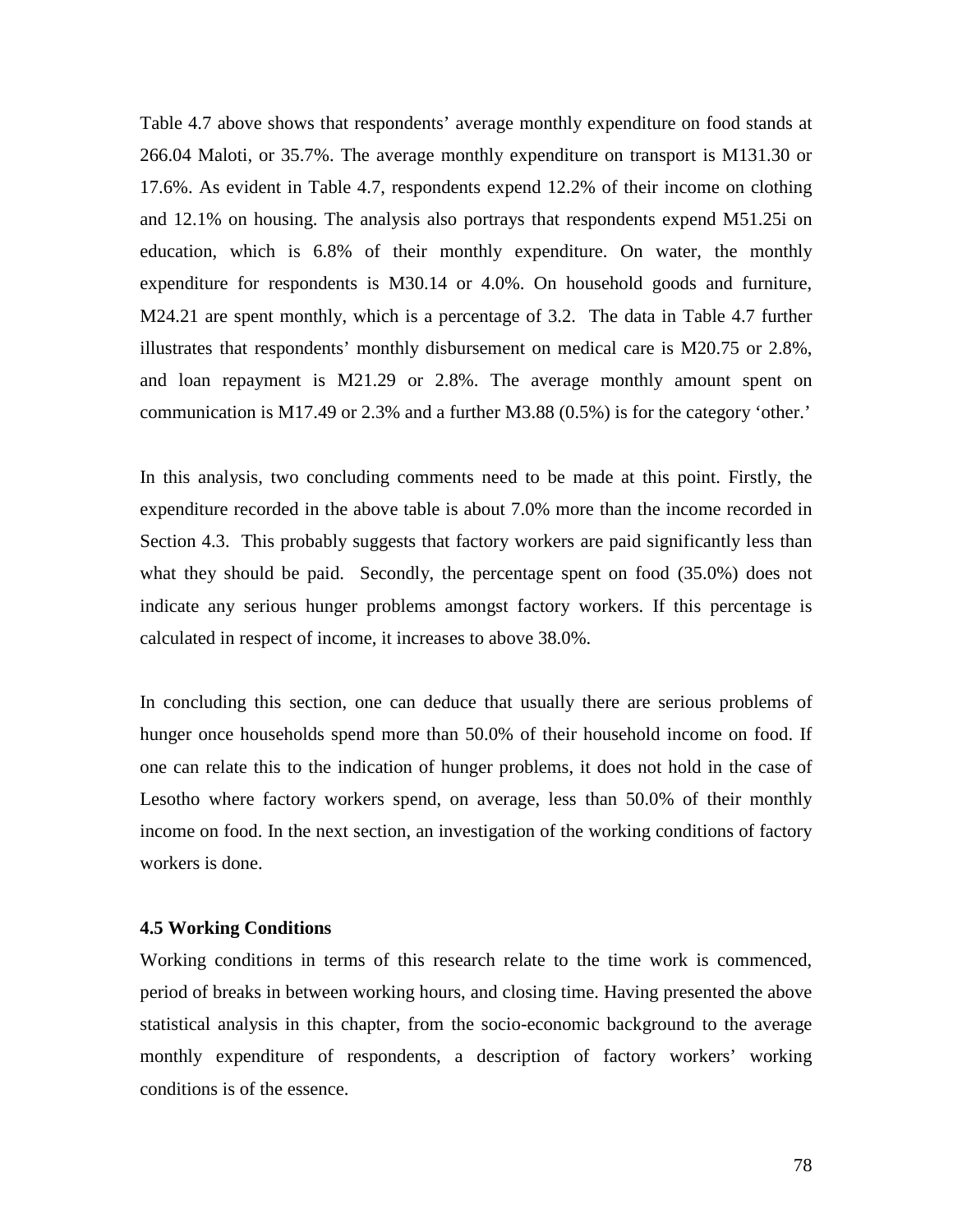It is indicated in the analysis in Table 4.8 that the majority of factory workers in Lesotho will start working at 07:00 and stop at 17:00. The average working day was calculated at ten hours and six minutes, including an average time of 1 hour for breaks. The aim of this section is to highlight the time differences between starting and ending work per day, the break in between, overtime, and the value the workers receive as a reward for work done.

**Period hr %**  Time to start work(am) 6 1 7 97 8 2 Time to stop work(pm) 5 95.4 6 3.8 7 0.8 Breaks Yes 98.5 No 1.5 Break Time in minutes  $30 \t\t 0.8$ 60 99.2

**Table 4.8: Percentage distribution of respondents working time at the factories in Lesotho, 2007**

Of the respondents who answered the question about working conditions, 98.0% start their work before 08:00; while 95.4% finish at 17:00 (see Table 4.8). Table 4.8 further shows that 3.8% stop at 18:00. Only 2.0% reported that they start work at 08:00. A further 99.2% of the three hundred and ninety-one workers had a one hour break for lunch.

With regard to overtime, out of three hundred and ninety-seven respondents, 80.4% worked overtime, and from this number, 76.7% of these who responded got paid for it, whereas over 90.0% were getting an hourly rate that is less than ten Maloti on weekdays, weekends, and holidays (see Figure 4.4 and Figure 4.5).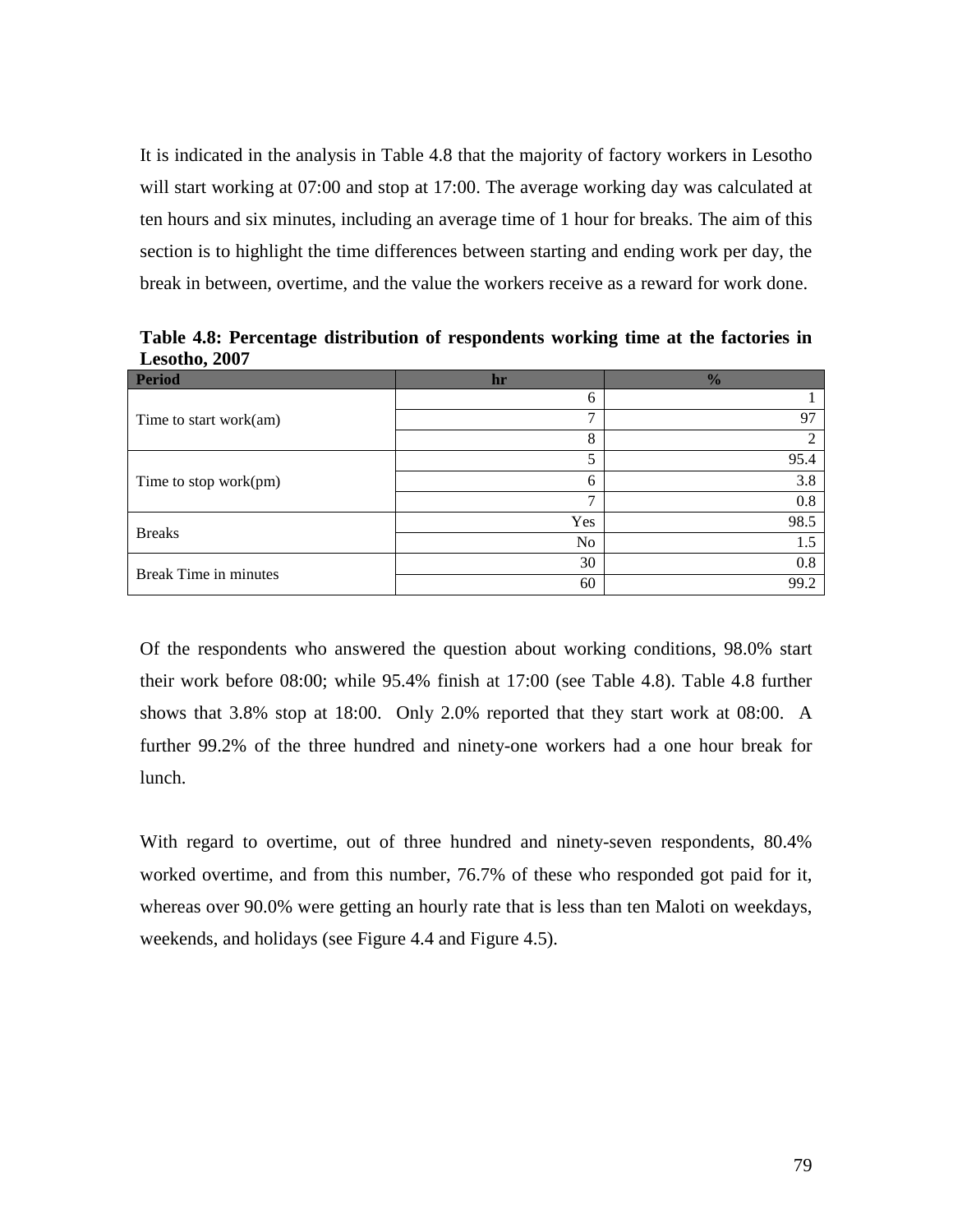

**Hourly Rate**



Although 80.0% of respondents stated that they work overtime to increase their salaries, only 2.0% of factory workers get more than 10 Maloti per hour. This, therefore, implies that only a small percentage manages to achieve their envisaged salary increase.

Based on Table 4.8 above, it can be concluded that factory-working conditions in Lesotho are mostly not conducive to productivity as there are some workers who do not have breaks while some break for only thirty minutes. Yet, in all other areas of work in Lesotho, people break for a minimum of an hour. Workers in the factories work for long hours, as reflected in Figure 4.5.

## **4.6 Conclusion**

**Lesotho, 2007** 

The working conditions of factory workers in Lesotho have triggered various perceptions (mostly negative) in the minds of the Basotho (citizens of Lesotho), some of which are mentioned in Chapter Three. A good number of the Basotho perceive that foreign industrialists, particularly in the textile industry, are maltreating and exploiting factory workers. It is against this background that this chapter strives to highlight and access the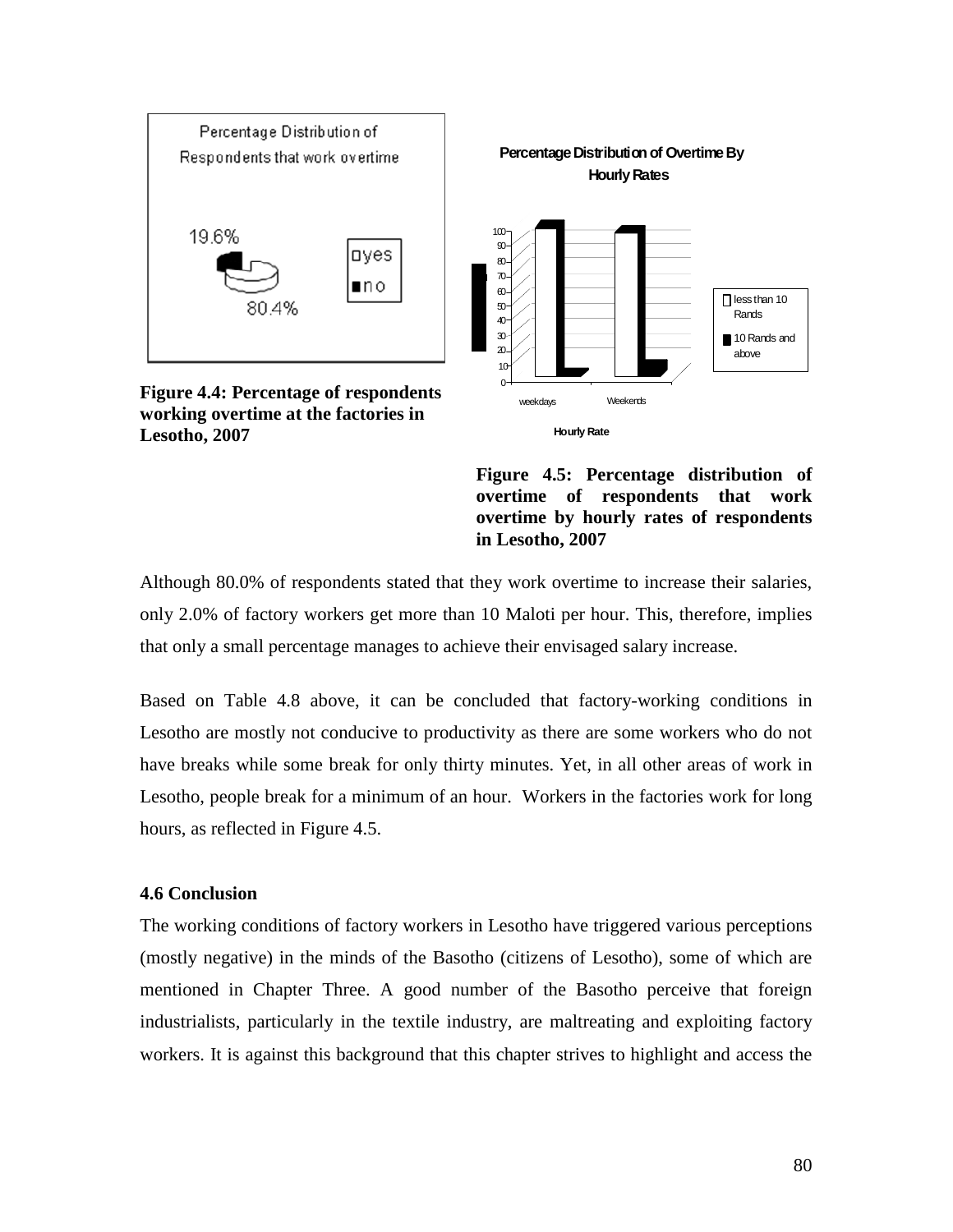current working conditions at factories in Lesotho, as explained in the introductory section.

 It is important to note that textile manufacturing has played and will continue to play a significant role in creating employment in Lesotho. As delineated in this chapter, most factory workers in Lesotho's textile industry have educational achievements below tertiary level and only 0.5% has had technical training, which is in line with manufacturing production. The analysis herein reveals that a significant percentage of factory workers are young people who have formidable potential to increase manufacturing production to the advantage of the employers and the Lesotho economy in particular. They are on average 28.6 years old, as calculated in Figure 4.2 and the paragraphs that follow Figure 4.2.

The number of dependants who rely on factory workers in Lesotho appears to be a burden to them. Consequently, factors leading to factory workers seeking extra income in order to meet their needs and those of their dependants are epitomised in this chapter. The average household size is calculated at 3.49. In fact, the chapter further reveals that 195 000 people (10.0%) of the Lesotho population depend on factory workers' salaries. These facts buttress the significant contributions of the textile industry in Lesotho.

The textile industry is by far the largest employer in Lesotho. The high numbers of women in the textile industry indicate a tendency of repositioning women to become economically self-reliant so that they will be able to take care of their needs. As illustrated in this chapter and determined by factors indicated herein, there is more job security in job two than in job one. The average period spent in and the average income of job two stood at 33.6 months and M774 respectively. However, it can be pointed out that job one served as an entry point to job two for more than half of the respondents.

With the prevailing working conditions at the factories in Lesotho, respondents work long hours and receive minimal earnings for the work they do.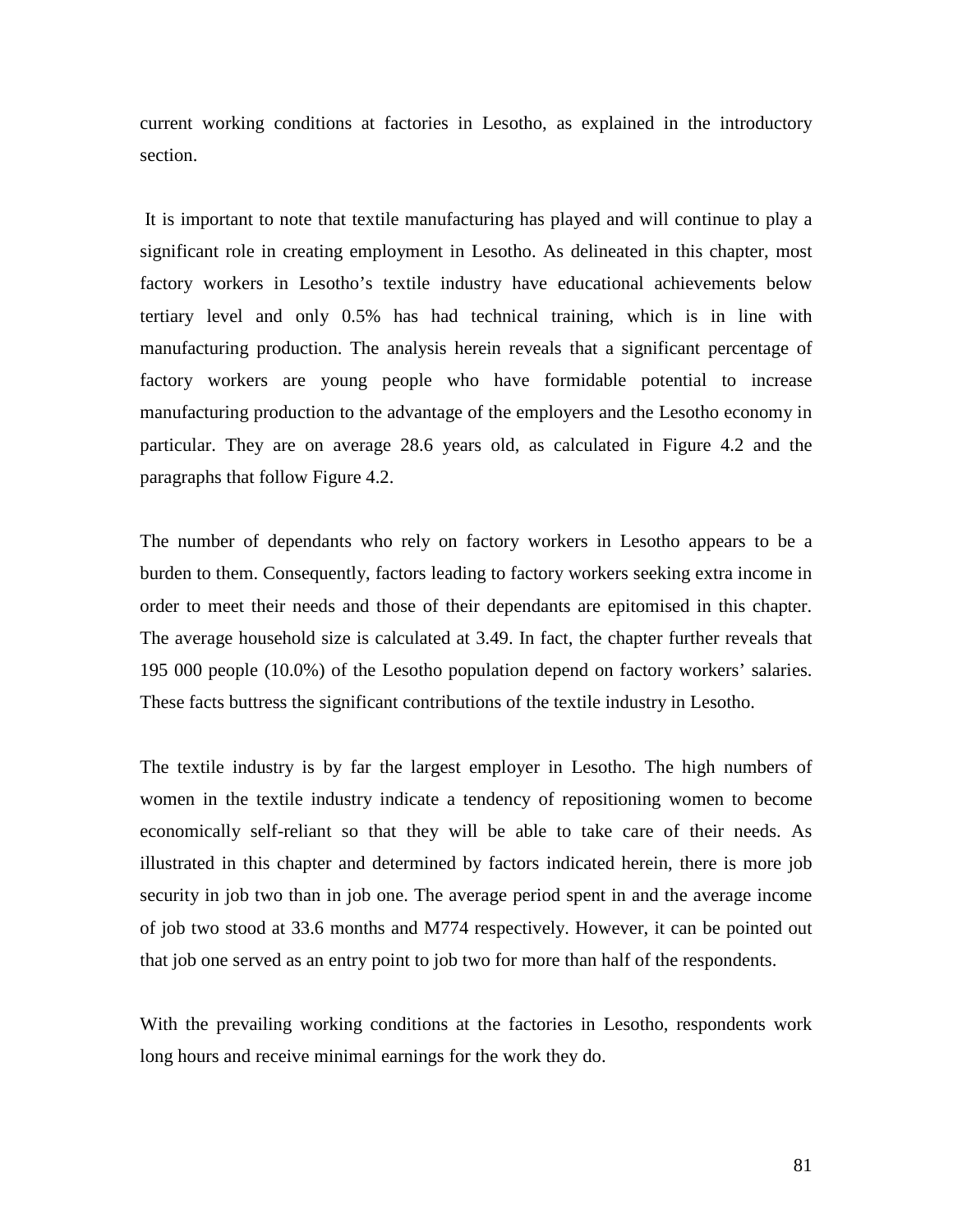As reflected in the highlights of this chapter that describe respondents' working conditions in Lesotho's textile industry, the emphasis in Chapter Five now shifts to an evaluation of changes in living conditions and perceptions of respondents.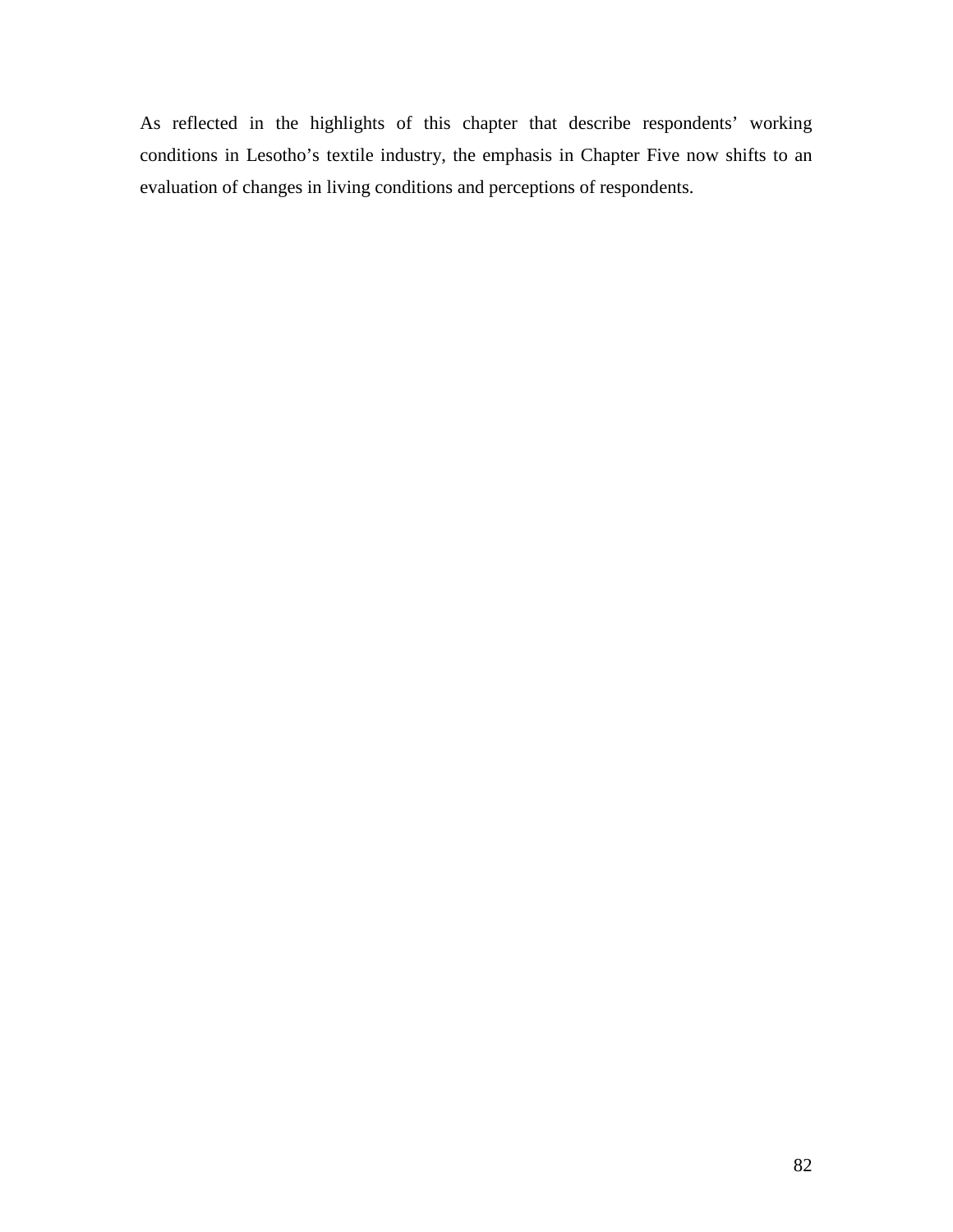## **CHAPTER FIVE: EAVALUATION OF CHANGING LIVING CONDITIONS OF FACTORY WORKERS IN LESOTHO**

#### **5.0 Introduction**

Chapter Three provided an overview of the growth in manufacturing industry in Lesotho. It was indicated that a reasonable contribution of the manufacturing industry comes from the textiles and clothing sub-sector, which has attracted more foreign investment than any other sub-sector in the country (see Chapter Three). The textile industry is the biggest single employer of Lesotho citizens who are mostly performing tasks such as, sewing, cutting of material, ironing finished products etc. In Chapter Two and Three, it was indicated that some scholars and the media argued that, despite the employment creation in the manufacturing industry, factory workers have negative perceptions towards industrialists. In the main, the argument is that industrialists exploit factory workers. It is against this background as well as the overview of working conditions in Chapter Four, that an assessment will be presented of the degree to which factory workers' living conditions have changed since they have been working in the textile industry in Lesotho. Thus, the aim of this chapter is to evaluate changes in living conditions of factory workers since their employment at these factories. To achieve this aim, the socioeconomic changes in the lives of factory workers will firstly be presented. Next, the chapter turns to an assessment of changes in living conditions of factory workers in Lesotho. This will be followed by an analysis of the positive and negative aspects of working at the factories in Lesotho as evaluated by the factory workers.

## **5.1 Evaluation of socio-economic situation respondents**

Evaluating the changing socio-economic situations of respondents (factory workers) as well as the changes in respect of their living conditions are as important as describing their work place conditions as highlighted in Chapter Four. The aim of this section is to determine the socio-economic changes of respondents before taking up their current employment and access their current status thereafter. More specifically, the section will investigate whether respondents' children attend school and who pays for their schooling. It also highlights the housing unit arrangements in terms of size and costs, their access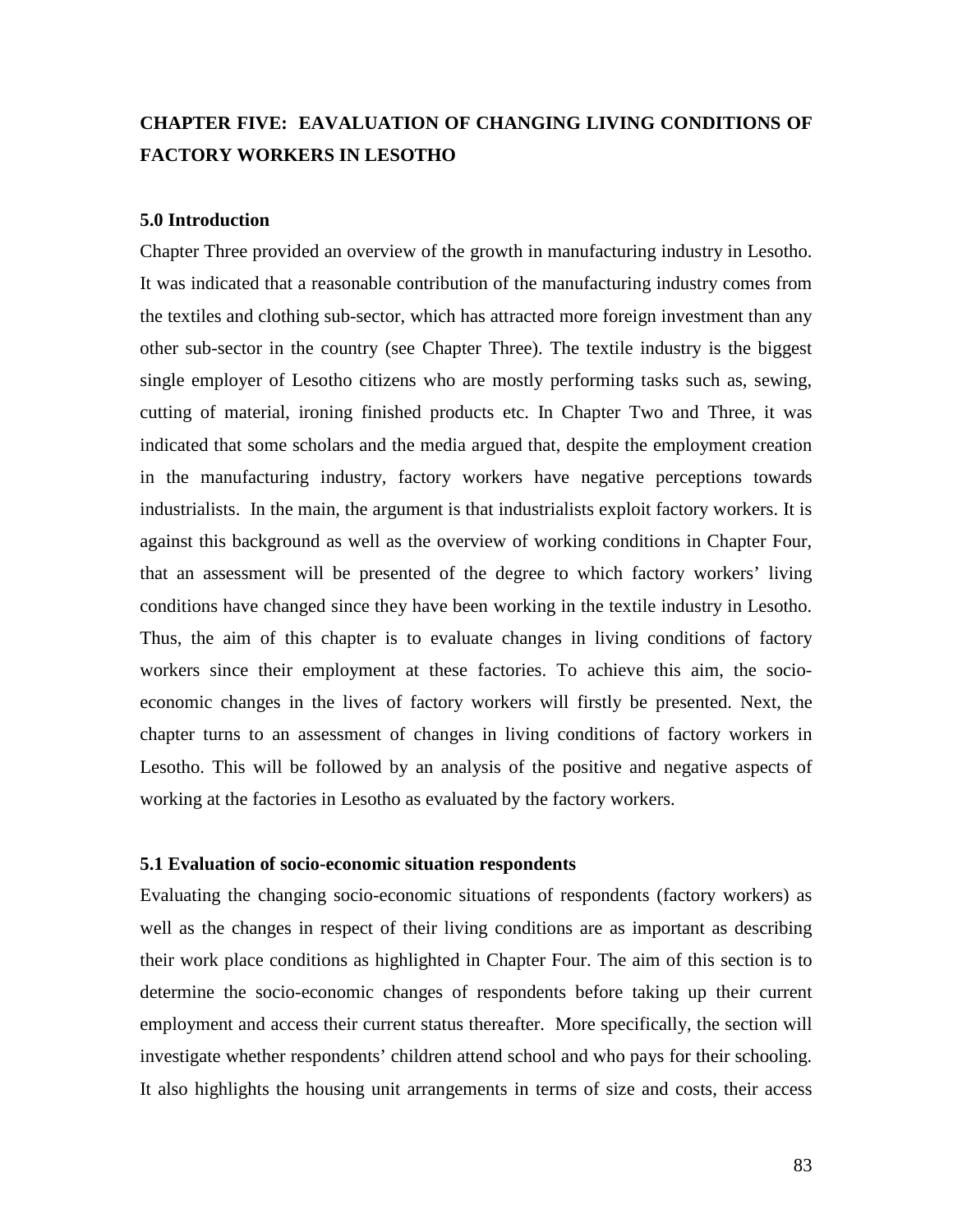and forms of communication, and forms of energies for lighting in their houses before and after work at the factories. It further evaluates the sanitary situation of respondents, their access to banking services and the modes of transport they mostly use to go to work.

#### **5.1.2 School access and payment**

Children are usually the first group of people that suffer from poor economic conditions that go with poverty. In some instances, herd boys in Lesotho get employed in order to pay for their sisters' education. The level of school attendance for herd boys is a major problem that contributes to the overall low attendance of male children at school; this is in addition to the effects of HIV and AIDS. Historically, parents paid for their children's education. In another development, the government of Lesotho has introduced primary education with specific schools identified for this benefit during the last five years. The pertinent question in this section is whether or not employment in the industries has given factory workers' children better access to education (see Table 5.1).

**Table 5.1: Level of school access for Lesotho's factory workers' children before current occupation and at the moment, 2007** 

| <b>Answer</b>  |     | <b>Before taking this employment</b> | At the moment |               |  |
|----------------|-----|--------------------------------------|---------------|---------------|--|
|                | n   | $\frac{1}{2}$                        | $\mathbf n$   | $\frac{1}{2}$ |  |
| Yes            | 185 | 47.3                                 | 225           | 57.4          |  |
| N <sub>0</sub> | 84  | 21.5                                 | 54            | 13.8          |  |
| Not applicable | 122 | 31.2                                 | 113           | 28.8          |  |
| <b>Total</b>   | 391 | 100.0                                | 392           | 100.0         |  |

A number of comments should be made in respect of Table 5.1. Out of 391 respondents that answered the question 'Are your children attending school?', 185 said that their children have attended school before taking up employment at the factories, and this represents 47.3% of the interviewed population. A total of 84 respondents' children did not attend school, thus accounting for 21.5% as reflected in Table 5.1. Comparatively, during the interview, 225 (57.4%) factory workers indicated that, since working in the factories their children have been attending school. This means that, there is a 10.1% increase in number of respondents' children currently attending school. Correspondingly, the percentage of factory workers' children who did not attend school decreased from 21.5% to 13.8%. There are probably three aspects that need to be considered as reasons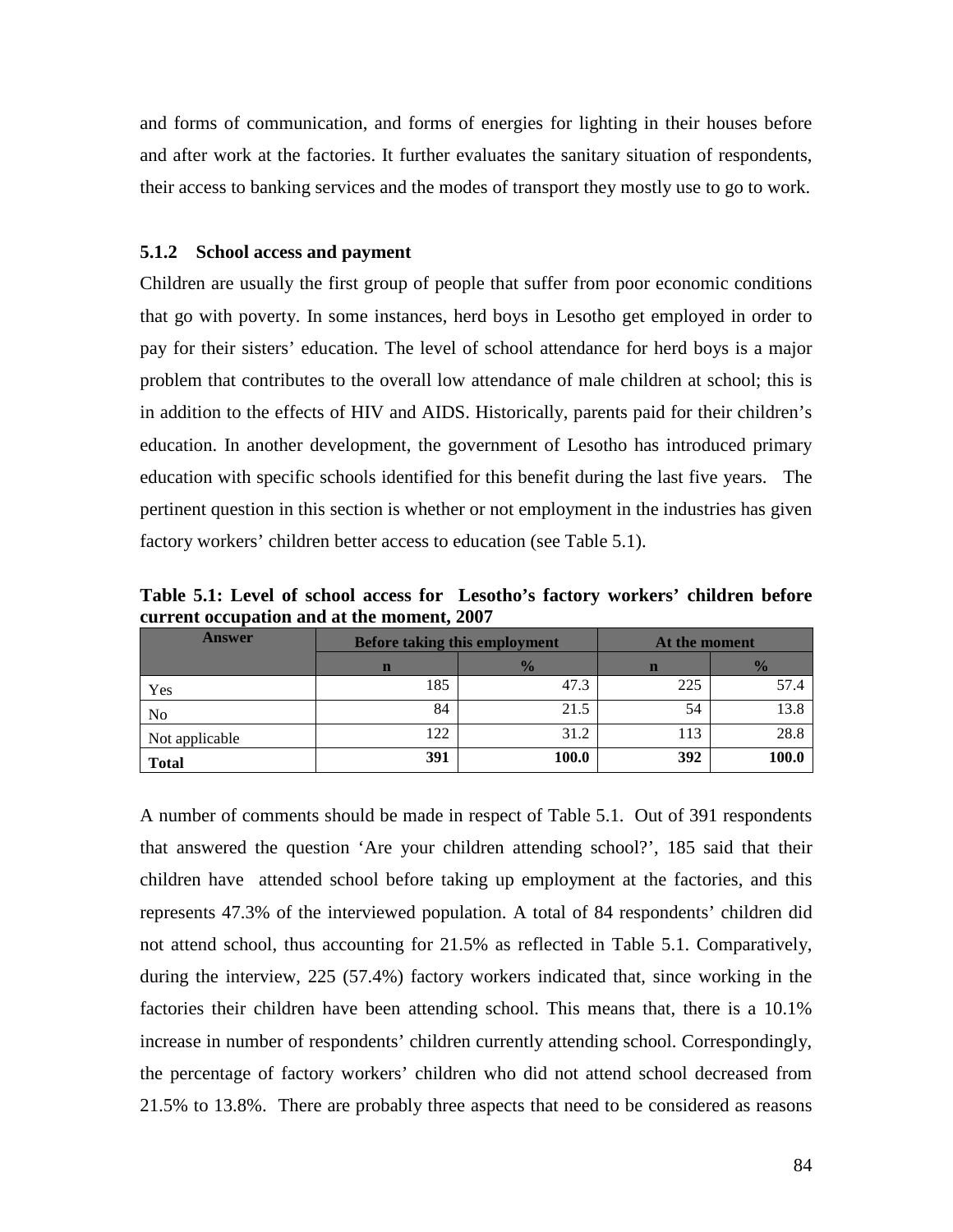for this change. Firstly, the question is whether this can be attributed to the fact that, factory workers in fact, have the finances to pay or, secondly, whether it is the urban nature of the manufacturing sector, which makes access to schools easier. This is because, more schools are centralised in the urban centre. The third point is to ascertain whether the introduction of free primary education might have played a role as well. With these questions in mind, Table 5.2 presents the sources of payments for the education factory workers' children's before and after their taking up employment at the factories in Lesotho.

**Table 5.2: Sources of payment for the education of Lesotho's factory workers' children, 2007** 

| <b>Answer</b> | <b>Before taking this employment</b> |               | At the moment |               |  |
|---------------|--------------------------------------|---------------|---------------|---------------|--|
|               |                                      | $\frac{1}{2}$ | n             | $\frac{1}{2}$ |  |
| 1 am paying   | 225                                  | 79.8          | 223           | 76.6          |  |
| Someone else  | 57                                   | 20.2          | 68            | 23.4          |  |
| <b>Total</b>  | 282                                  | 100.0         | 291           | 100.0         |  |

Table 5.2 indicates that, 79.8% of factory workers who have been interviewed were paying for their children's education prior to their employment at the factories. Currently 76.6% of the respondents indicated that they are paying for their children's education. This illustrates that, there is a decrease of 3.2% in factory workers who are paying for their children's education in comparison with the period before being employed at the factories. The most prominent reason for this decline is probably related to the introduction of free primary education by the government of Lesotho.

The next section presents analysis of the characteristics of factory workers' housing conditions as indicated in Table 5.3 below.

#### **5.1.3 Housing conditions**

The assumption here is that employment (brought about by the growth in the manufacturing industry) might have a positive impact on the living conditions of people. At the same time, one could claim that the creation of new jobs in the manufacturing industry has led to an increase in urbanisation in Maseru, which has been the focal point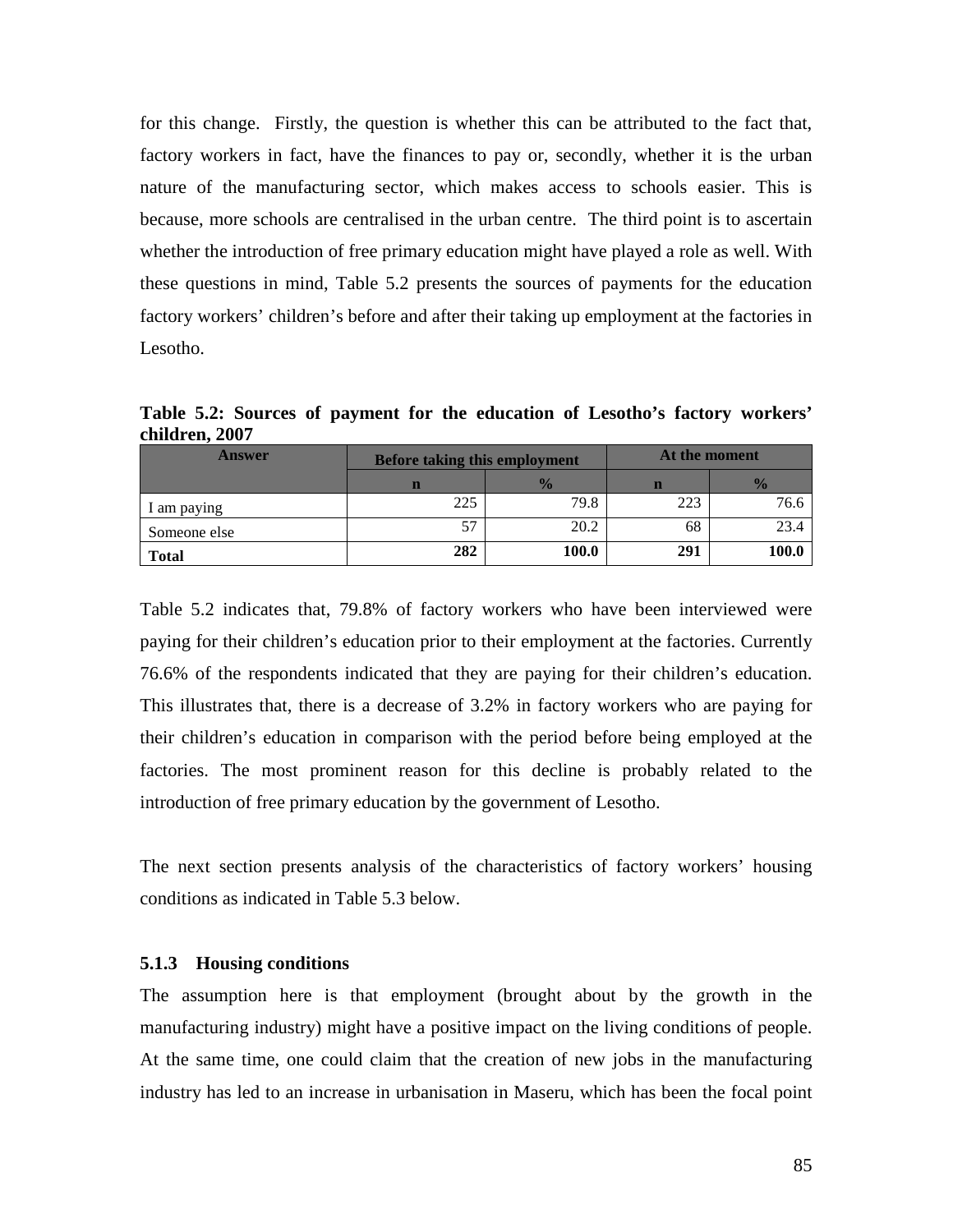of newly established factories (see Chapter Three). This development is echoed by Marais, (2001: 95), who pointed out that Maseru, which has 60.0% of all dwellers within the boundaries of formal urban areas in Lesotho, will be the prime centre of urbanisation and will grow at an annual rate of approximately 6.0%. This growth is due to the presence of a highly centralised government service in Maseru (despite current decentralisation initiatives), as well as the growth in the textile industry. It should also be noted that productivity is also dependent on good living conditions (access to housing, water, sanitation and electricity). This analysis compares the conditions of housing units in which factory workers in Lesotho lived in before and after taking up employment at the factories. Such an analysis is intended to determine whether there are positive or negative shifts in their housing conditions as reflected in Table 5.3 below.

| <b>Rooms per house</b> |     | <b>Before taking this employment</b> |     | At the moment |
|------------------------|-----|--------------------------------------|-----|---------------|
|                        | n   | $\frac{1}{2}$                        | n   | $\frac{0}{0}$ |
| Bachelor / one room    | 155 | 39.4                                 | 176 | 44.3          |
| Two-room unit          | 143 | 36.3                                 | 146 | 36.8          |
| Three-room unit        | 51  | 12.9                                 | 45  | 11.3          |
| More than three rooms  | 45  | 11.4                                 | 30  | 7.6           |
| <b>Total</b>           | 394 | 100.0                                | 397 | 100.6         |

**Table 5.3: Characteristics of factory workers housing units in Lesotho, 2007** 

Table 5.3 depicts that factory workers who lived in a bachelor unit of one room before taking up employment at the factories are in majority with 39.4%. The results of the survey as displayed in Table 5.3 show that, the percentage of respondents residing in a bachelor or one room unit increased after the respondents had taken up employment at the factories (to 44.3%). This means that the percentage of respondents living in a bachelor or single-room unit increased by 5.0% after taking up employment as indicated in the Table 5.3. Conversely, those who lived in more than three rooms before taking up employment at the factory accounted for 11.4%, but this percentage dwindled to 7.6% after taking up employment at the factories.

 This apparent decrease in the number of rooms in the housing units of respondents should be understood against the background of increasing urbanisation. Most of these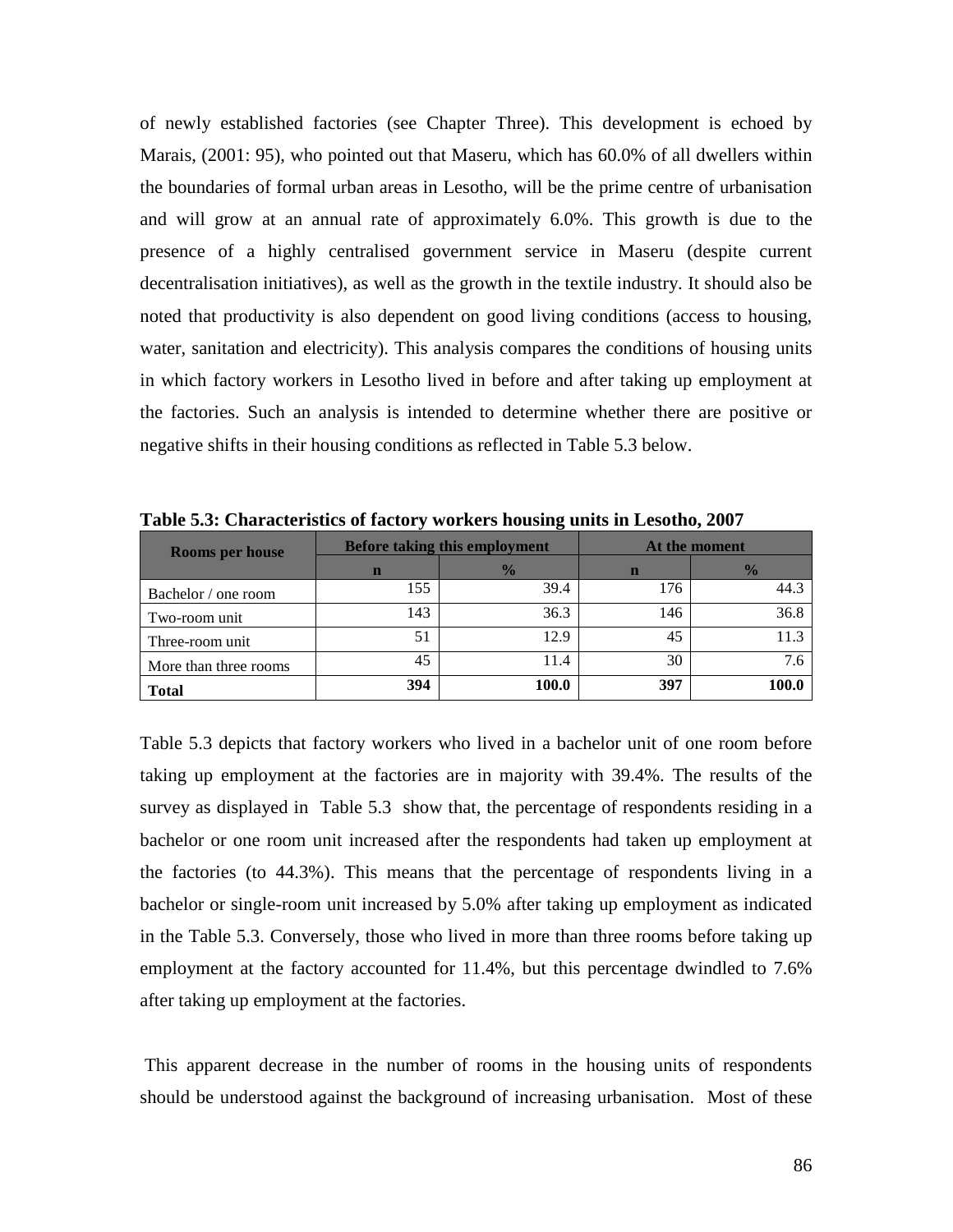workers are young persons who migrated to Maseru and left their own houses clay and stone houses in the rural areas. These houses incurred no direct cost. Living in Maseru requires them to pay for rent on a monthly basis and in most cases, this is quite expensive. This situation, made them opt for bachelor's units in informal areas. Reflecting on this analysis, there is thus an urgent need for policy makers to come up with a framework that will respond to the impact of urbanisation in the industrial areas in Lesotho. In light of this, Table 5.4 presents an analysis of the bases on which respondents were staying in their housing units before and after taking employment at the factories.

| Answer                     | <b>Before taking this employment</b> |               | At the moment |               |  |
|----------------------------|--------------------------------------|---------------|---------------|---------------|--|
|                            | n                                    | $\frac{0}{2}$ | n             | $\frac{0}{0}$ |  |
| Own the house              | 104                                  | 26.9          | 83            | 21.0          |  |
| Rent from someone          | 181                                  | 46.9          | 279           | 70.5          |  |
| Stay for free with someone | 101                                  | 26.2          | 34            |               |  |
| <b>Total</b>               | 386                                  | 100.0         | 396           | 100.0         |  |

**Table 5.4: Nature of tenure for factory workers' housing in Lesotho, 2007** 

Table 5.4 reflects the historical and current status of tenure of respondents. Historically, 26.9% of the respondents owned the houses they stayed in before gaining employment at the factories compared to the current 21.0% who own houses. Respondents who rented accommodation from someone else before gaining employment at the factories accounted for 46.9%, and after taking up employment at the factories, the percentage rose to 70.5%. Respondents who stayed for free with someone, dropped from 26.2% before taking up employment at the factories to 8.5% after taking up employment. The average monthly rent for factory workers is M131.94. The increase in the number of respondents renting at the moment compared to the situation prior to taking employment at the factory can also be related to the migration of respondents to the urban centres. Rental housing is by far more appropriate for mobile and younger people (such as these factory workers). For example, a significant percentage of the factory workers moved from their family homes in rural Lesotho, where they were not paying rent, to rented houses closer to the factories; this is however, in shanty settlements that they can afford. At the same time, the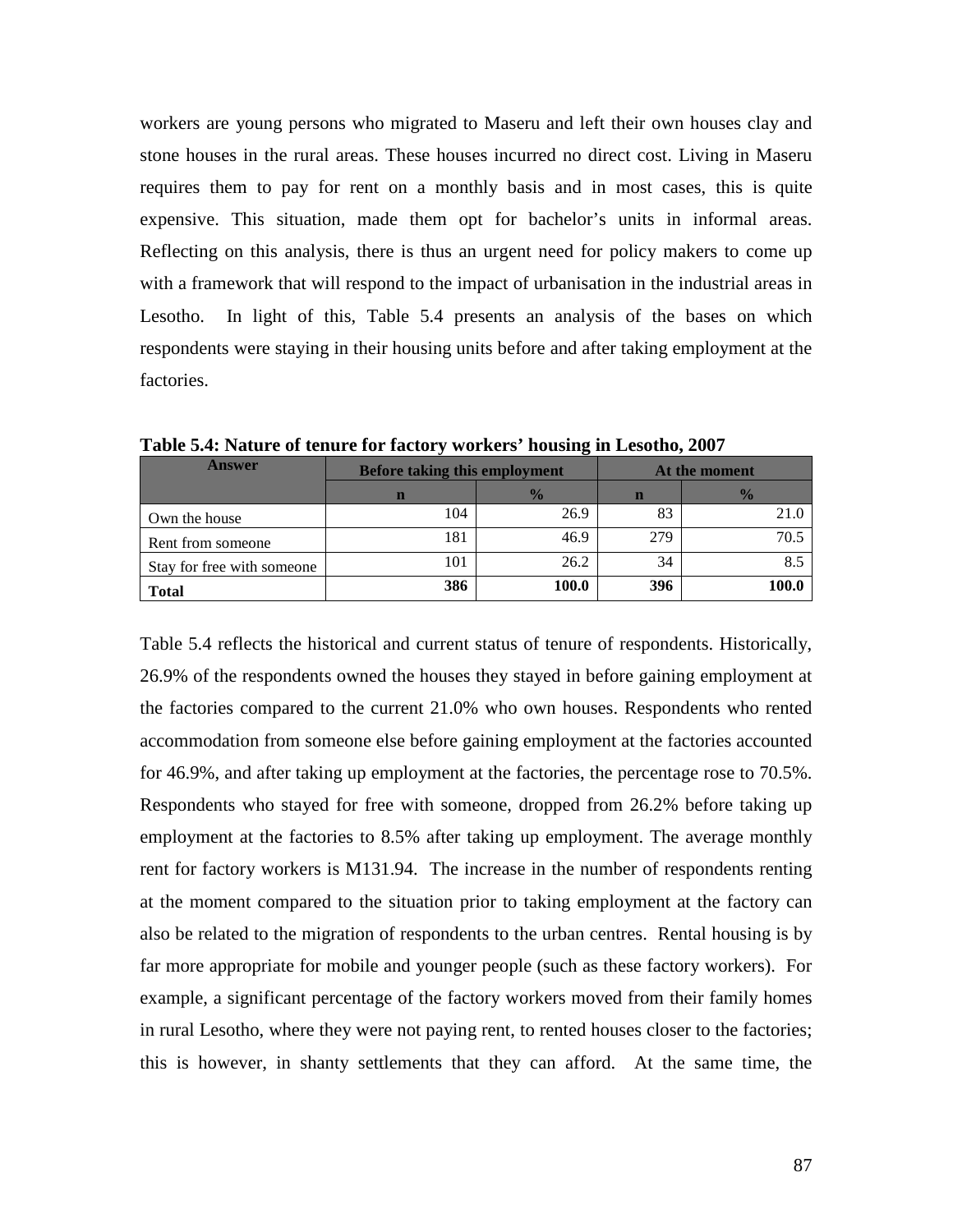increasing percentage of factory workers leasing these shanty houses have probably also contributed to their landlords' access to extra income.

Table 5.5 provides an overview of the different types of housing units in which respondents are reside. They reside in Lelaene, which is vertically structured with one unit after the other in a single building. Some reside in Optaka, which consists of two or more rooms with living condition better than those of Maleaneng, especially when they are individually owned. Polata, a small house that consists of one room with a door and one or two windows, is preferred by some of the respondents. Randavel and Heisi, each made up of one room with thatched roofing, provide residence to other respondents.

| <b>Answer</b>                           |             | <b>Before taking this employment</b> | At the moment |               |  |
|-----------------------------------------|-------------|--------------------------------------|---------------|---------------|--|
|                                         | $\mathbf n$ | $\frac{1}{2}$                        | $\mathbf n$   | $\frac{0}{2}$ |  |
| Lelaene in one or two rooms             | 163         | 43.4                                 | 229           | 60.7          |  |
| Optaka in two or more<br>Rooms          | 142         | 37.8                                 | 91            | 24.1          |  |
| Polata in one room                      | 29          | 7.7                                  | 25            | 6.6           |  |
| Randavel (thatched roofing) one<br>room | 27          | 7.1                                  | 30            | 8.0           |  |
| Heisi (thatched roofing) one room       | 15          | 4.0                                  | ◠             | 0.5           |  |
| <b>Total</b>                            | 376         | 100.0                                | 377           | 100.0         |  |

**Table 5.5: Types of factory workers' housing units in Lesotho, 2007** 

The results of Table 5.5 confirm the results in Table 5.3 discussed earlier in this chapter. In Table 5.5, it is indicated that most factory workers live in Lelaene (one to two rooms). This increased from 43.4%, before their taking up employment at the factories to 60.7% after they took up employment at the factories. This shows that the majority of the factory workers live in housing unit of not more than two rooms.

Overall, the housing situation of factory workers is a reflection of mobility of younger people migrating to urban areas where the factories are located (see Bond, 2000).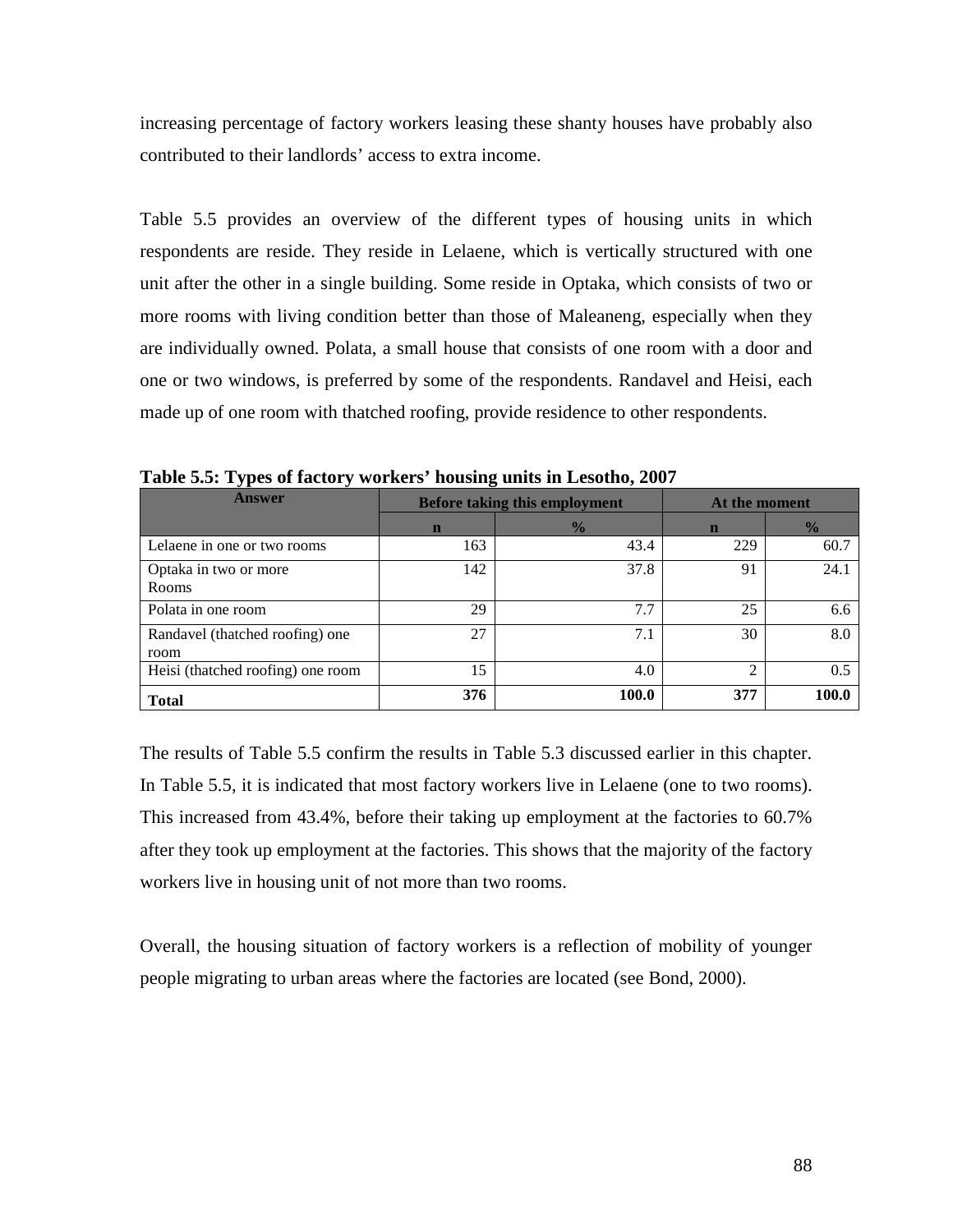#### **5.1.4 Access to telephone**

The analysis now shifts to other settlement services available to factory workers. Table 5.6 below presents the number and percentage of factory workers having access to telephone.

| Answer                                                                            | <b>Before taking this</b><br>employment |               | At the moment  |               |
|-----------------------------------------------------------------------------------|-----------------------------------------|---------------|----------------|---------------|
|                                                                                   | $\mathbf n$                             | $\frac{0}{0}$ | $\mathbf n$    | $\frac{0}{0}$ |
| No access                                                                         | 209                                     | 54.3          | 117            | 30.4          |
| At least one person in household has a cellular phone                             | 138                                     | 35.8          | 246            | 63.9          |
| Landline in my house                                                              | 26                                      | 6.8           | 8              | 2.1           |
| Cellular at friend close by                                                       |                                         | 1.8           | 6              | $1.6^{\circ}$ |
| Landline at friends close by                                                      | 3                                       | 0.8           | $\mathfrak{D}$ | 0.4           |
| Access not close by                                                               | $\mathfrak{D}$                          | 0.5           |                | 0.3           |
| At least one person in household has a cellular phone<br>and Landline in my house | $\Omega$                                | 0.0           | 5              | 1.3           |
| <b>Total</b>                                                                      | 385                                     | 100.0         | 385            | 100.0         |

**Table 5.6: Number and percentage of factory workers in Lesotho having access to telephone in Lesotho, 2007** 

Out of 385 respondents to the question "Explain the level of telephone access for your household", 209, which in total accounted for 54.3% of the respondents, indicated that they had had no access to a telephone before taking up employment at the factories. Yet, since taking up employment this percentage has dropped to 30.4%. Table 5.6 also illustrates that 35.8% of the respondents indicated that at least one person in their households had had a cellular phone before they started working at the factories. There is a shift in this trend as 63.9% of respondents claimed that, after taking up employment at the factories, at least one person in their households with a cellular phone. This implies that the percentage of respondents who have to at least one person with a cellular phone increased by of 28.1% after taking up employment at the factories. The percentages of those who indicated that they have had landlines before taking up employment and after taking up employment at the factories were 6.8 and 2.1 respectively.

The deduction here is that the increase in percentage of those who have at least one person in their households with cell phone and landlines could be as a result of them gaining access to employment at the factories where they now have access to income and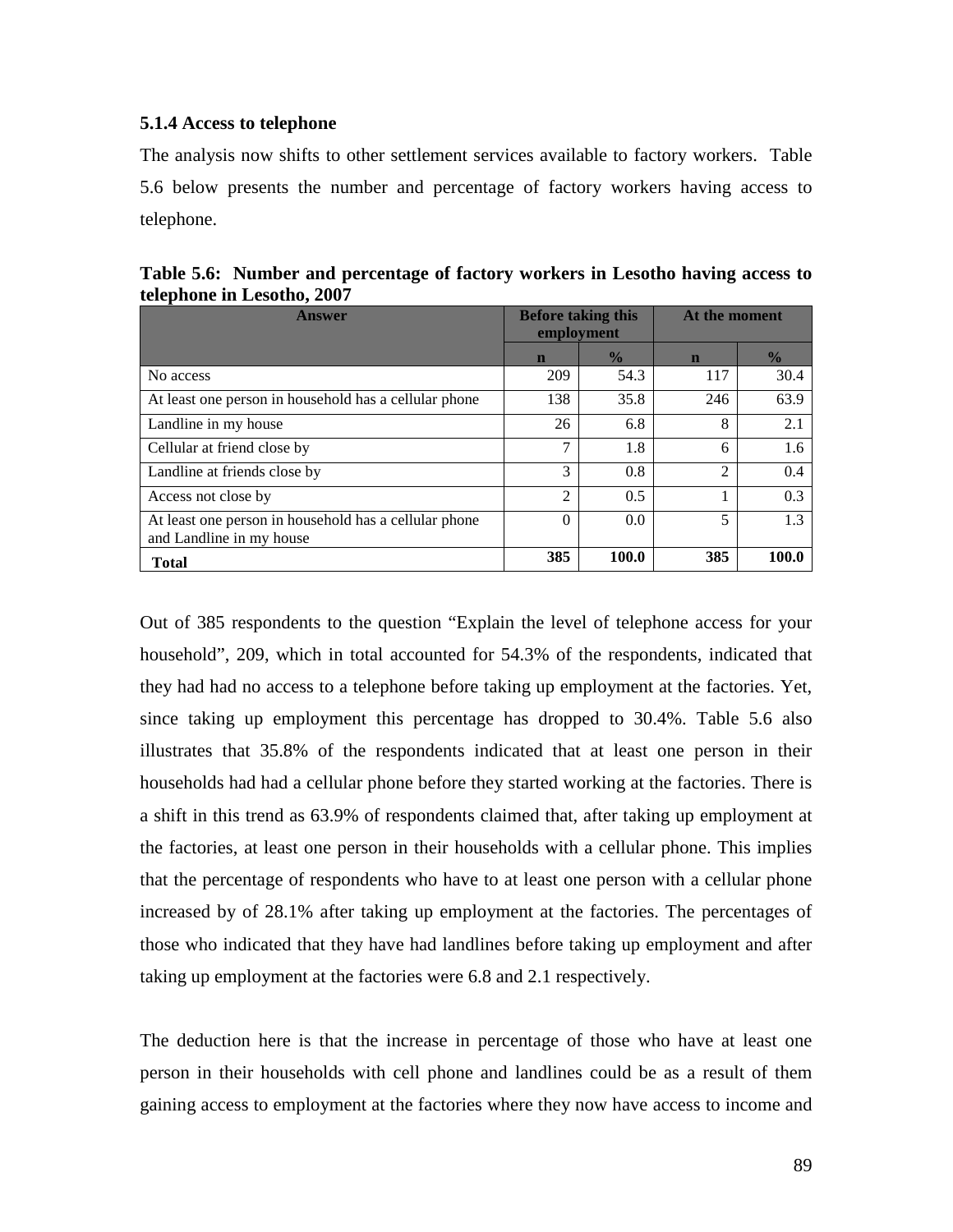can buy phones. It is a shift that goes with the waves of consumerism where telephone service becomes apparently important in expediting respondents' day-to-day transactions. Mobile service providers have just taken over the telephone market for new employees in the manufacturing industry of Lesotho.

#### **5.1.5 Access to fuel**

Next, energy and fuel use are analysed (see Table 5.7). Access to fuel use is usually a good indication of changing patterns of poverty and wealth. Better access to electricity could ensure the prolonging of the day and improved health (Bond, 2000).

| <b>Answer</b>    |                | <b>Before taking this employment</b> | At the moment |               |
|------------------|----------------|--------------------------------------|---------------|---------------|
|                  | $\mathbf n$    | $\frac{0}{0}$                        | $\mathbf n$   | $\frac{0}{2}$ |
| Paraffin         | 199            | 49.9                                 | 158           | 39.6          |
| Gas              | 127            | 31.8                                 | 151           | 37.8          |
| Electricity      | 42             | 10.5                                 | 68            | 17.0          |
| Candles          | 25             | 6.3                                  | 18            | 4.6           |
| Gas and Candles  | 2              | 0.5                                  | 2             | 0.5           |
| Gas and Paraffin | 2              | 0.5                                  | 2             | 0.5           |
| None             | $\mathfrak{D}$ | 0.5                                  | $\Omega$      | 0.0           |
| <b>Total</b>     | 399            | <b>100.0</b>                         | 399           | 100.0         |

**Table 5.7: Factory workers' access to fuel in Lesotho, 2007** 

According to the statistics presented in Table 5.7, 399 respondents were asked to indicate what forms of energies they have use, mostly for lighting their homes, before taking up employment at the factories. Those who used paraffin prior to their current job totalled 49.9% and the 'at the moment category' registered 39.6%. At the same time, there was an increase in the use of gas (31.8% before and 37.8% at the moment). This trend implies that the percentage of factory workers using gas for lighting their houses increased by 6.0% after employment at the factories had begun. Table 5.4 further indicates that only 10.5% of the respondents used electricity before taking up employment at the factories compared to 17.0% who are using electricity to light their houses at the moment. In this case, one can deduce from the statistics in Table 5.7 that the percentage of factory workers who are at the moment using electricity in their houses increased by 6.5% after they had become employed.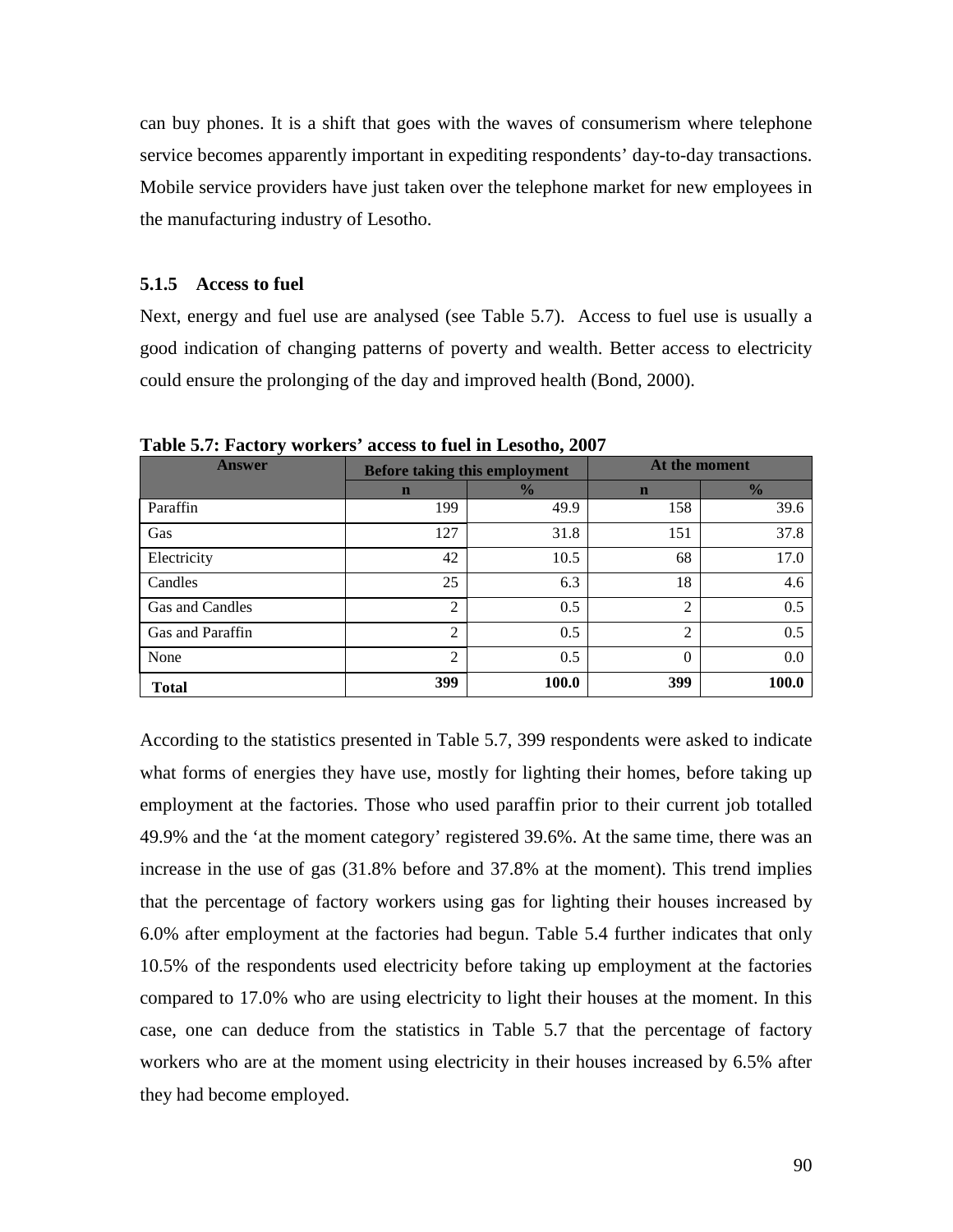From the discussions in this analysis, it is worth noting that factory workers' living standards showed reasonable improvement in most of the categories as depicted in Table 5.7. The improvements can be attributed to their increased access to income.

#### **5.1.6 Access to water**

Access to clean water is an important human right and a crucial element in the survival and well-being of a person. Specifically, access to water also has an important health benefit, which in turn improves productivity. According to a World Health Organisation report (2008), around 1.1 billion people globally do not have access to improved water supply sources.

 In addition, 2.4 billion people do not have access to any type of improved sanitation facility. About two million people die every year due to bowel diseases, most of them being children under five years of age. The most affected are those in developing countries, living in extreme conditions of poverty, normally peri-urban dwellers or rural inhabitants (World Health Organisation, 2008). Among the main problems which are responsible for this situation are the following: lack of priority given to the sector, lack of financial resources, lack of sustainability of water supply and sanitation services, poor hygiene, and inadequate sanitation in public places including hospitals, health centres and schools. The provision of access to sufficient quantities of safe water, the provision of facilities for a sanitary disposal of excreta, and the introduction of sound hygiene habits are of capital importance to reduce the burden of disease caused by these risk factors. (World Health Organisation, 2008).

Most of the areas where factory workers in Lesotho reside are faced with problems of water supply and the increased urbanisation of factory workers during the last ten years has exacerbated the situation. A reasonable number of factory workers have no water borne facilities on their premises. They mostly access water from either their neighbours or from communal taps to which some have no access at all. The question is what will happen in the case of an outbreak of an air-borne disease? A reverse of this appalling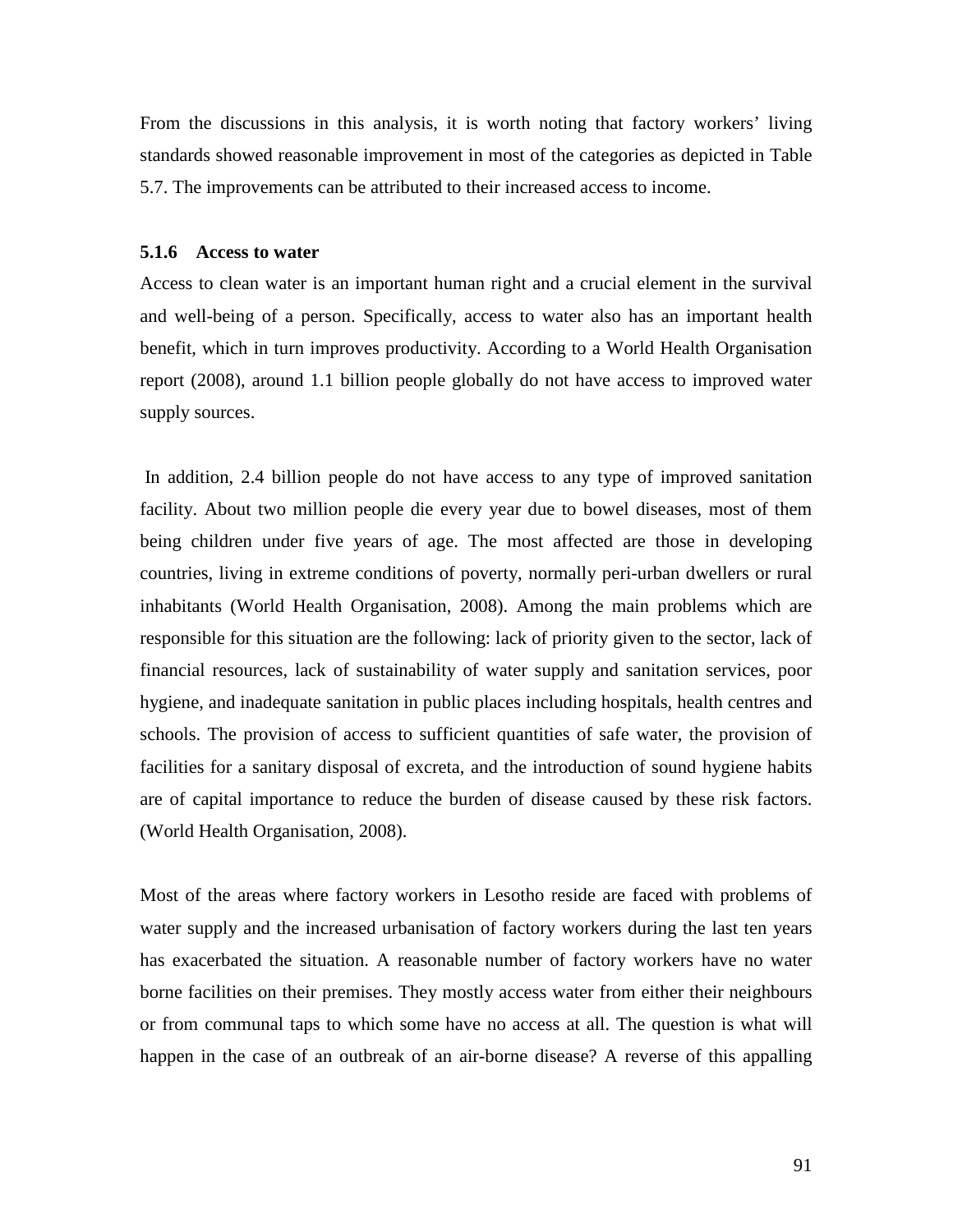situation will require town planners in Lesotho to start paying greater attention to the problems that urbanisation poses to settlers in these informal residences (see Table 5.8).

| $\frac{1}{2}$ and $\frac{1}{2}$ are $\frac{1}{2}$ and $\frac{1}{2}$ are $\frac{1}{2}$ and $\frac{1}{2}$ are $\frac{1}{2}$ and $\frac{1}{2}$ and $\frac{1}{2}$ are $\frac{1}{2}$ and $\frac{1}{2}$ are $\frac{1}{2}$ and $\frac{1}{2}$ are $\frac{1}{2}$ and $\frac{1}{2}$ are $\frac{1}{2}$ a |                                         |               |               |               |
|-----------------------------------------------------------------------------------------------------------------------------------------------------------------------------------------------------------------------------------------------------------------------------------------------|-----------------------------------------|---------------|---------------|---------------|
| <b>Answer</b>                                                                                                                                                                                                                                                                                 | <b>Before taking this</b><br>employment |               | At the moment |               |
|                                                                                                                                                                                                                                                                                               | $\mathbf n$                             | $\frac{0}{6}$ | $\mathbf n$   | $\frac{0}{6}$ |
| Within 200m from the house (communal taps)                                                                                                                                                                                                                                                    | 178                                     | 44.7          | 191           | 47.9          |
| On the stand                                                                                                                                                                                                                                                                                  | 117                                     | 29.4          | 106           | 26.6          |
| More than 200m from the house (communal taps)                                                                                                                                                                                                                                                 | 69                                      | 17.3          | 66            | 16.5          |
| In the house                                                                                                                                                                                                                                                                                  | 20                                      | 5.0           | 20            | 5.0           |
| None                                                                                                                                                                                                                                                                                          | 14                                      | 3.5           | 16            | 4.0           |
| <b>Total</b>                                                                                                                                                                                                                                                                                  | 398                                     | 100.0         | 399           | 100.0         |

**Table 5.8: Factory workers' main access to water supply in Lesotho, 2007** 

In responding to the question on water supply, 44.7% said that they had had access to communal water taps within 200m from their homes before being employed at the factories. By the time the interviews were held, this percentage had risen by 3.2%. Furthermore, 17.3% of the respondents sourced their water from communal taps located at a distance of more than 200m from their houses before taking up employment at the factories. This percentage has decreased marginally to 16.5%. Those who had had inhouse water supplies before being employed at the factories stood at a percentage of 5.0 and the same percentage was recorded for the "at the moment category". Those respondents with no water access increased slightly from 3.5% to 4.0%.

From the above analysis, it can be concluded that majority of the factory workers still depend on communal tap water. The results also show that very little improvement has taken place with regard to factory workers' access to water supply. Unlike increased use of fuel, telephone and increased access to banking, which are attributed to factory workers being employed at the factories, access to water supply and sanitation, can directly be influenced by national policies and their implementation. It is the responsibility of state authorities to facilitate the provision of water and proper sanitation in areas where these factory workers reside (see Bond, 2000: 208). The crucial question one needs to ask is why the government of Lesotho is not paying attention to the current appalling conditions of these informal settlements in Lesotho? What seems clear is that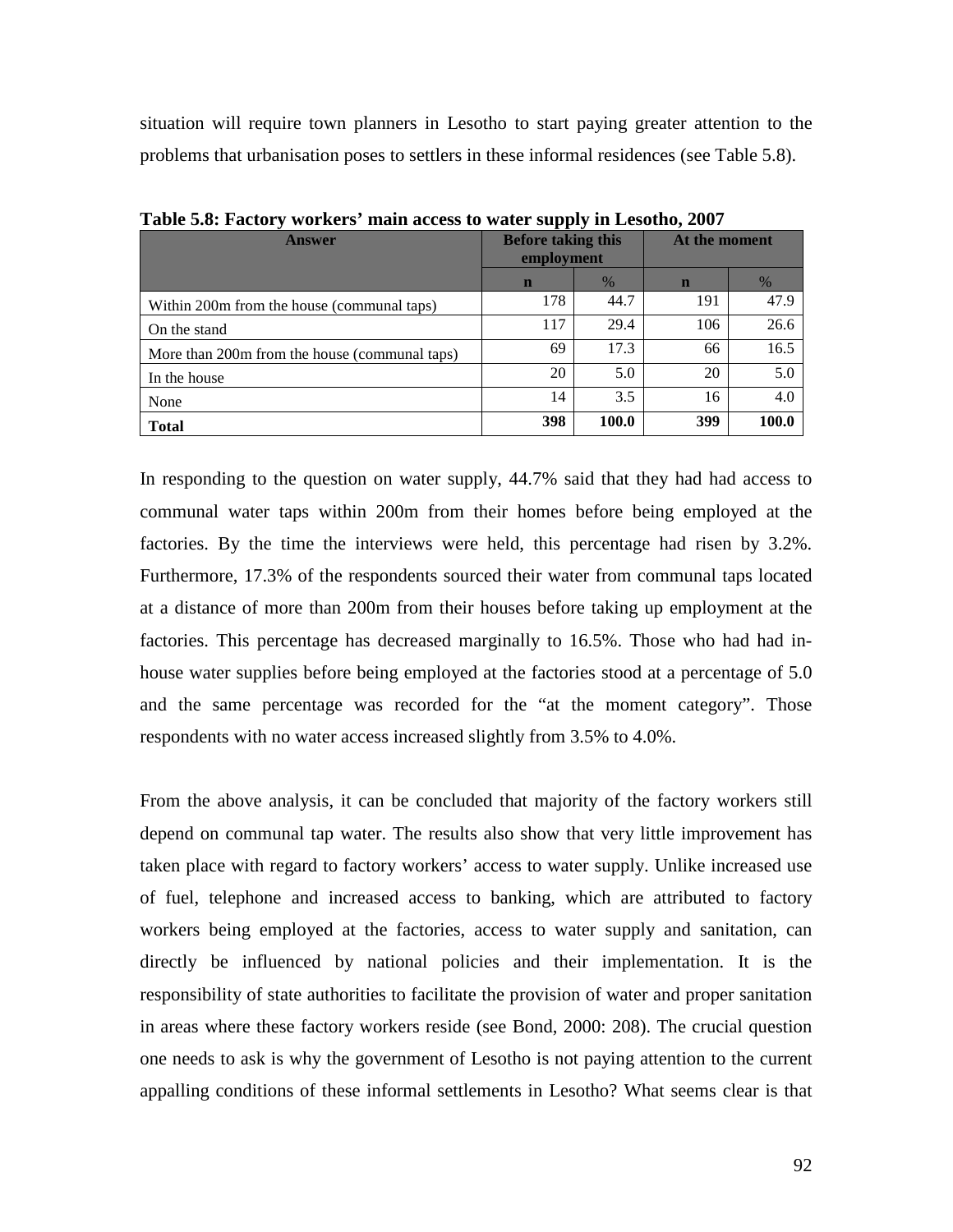the urbanisation implications of increased industrialisation, which go hand in hand with the rise of the clothing industry, have not been taken into consideration.

#### **5.1.7 Access to sanitation**

 The importance of access to proper sanitation in enhancing the livelihood of human beings can not be over emphasised. As in the case of water, there are specific health benefits which could be associated with access to proper sanitation (World Health Organisation, 2008). Access to basic sanitation in areas where factory workers reside is minimal and in some instances none-existent, as Table 5.9 depicts. In fact, virtually no difference was apparent between before and after the factory workers took up employment at the factories.

During the interviews, respondents were asked to explain their main access to sanitation before and after gaining employment at the factories (see Table 5.9).

| <b>Answer</b>       | <b>Before taking this</b><br>employment |               | At the moment |               |
|---------------------|-----------------------------------------|---------------|---------------|---------------|
|                     | n                                       | $\frac{1}{2}$ | $\mathbf n$   | $\frac{1}{2}$ |
| Pit latrine         | 335                                     | 84.0          | 334           | 83.7          |
| Waterborne outside  | 46                                      | 11.5          | 46            | 11.5          |
| Waterborne in house | 11                                      | 2.8           | 10            | 2.5           |
| None                | ⇁                                       | 1.7           | $\mathbf Q$   | 2.3           |
| <b>Total</b>        | 399                                     | 100.0         | 399           | 100.0         |

**Table 5.9: Factory workers' access to sanitation in Lesotho, 2007** 

Out of 399 people who responded to this question, 84.0% used pit latrines before being employed at the factories. This trend virtually stayed the same as it decreased to only 83.7% for the category 'at the moment'. Respondents who were using waterborne sanitation outside their houses before taking up employment remained stable at 11.5%. Those households with access to water borne sanitation also remained the same while there was a slight increase in the percentage of households with no access to sanitation.

In general, this analysis depicts that the majority of factory workers' in Lesotho are still mostly using pit latrine (see Table 5.9). There has not been much improvement in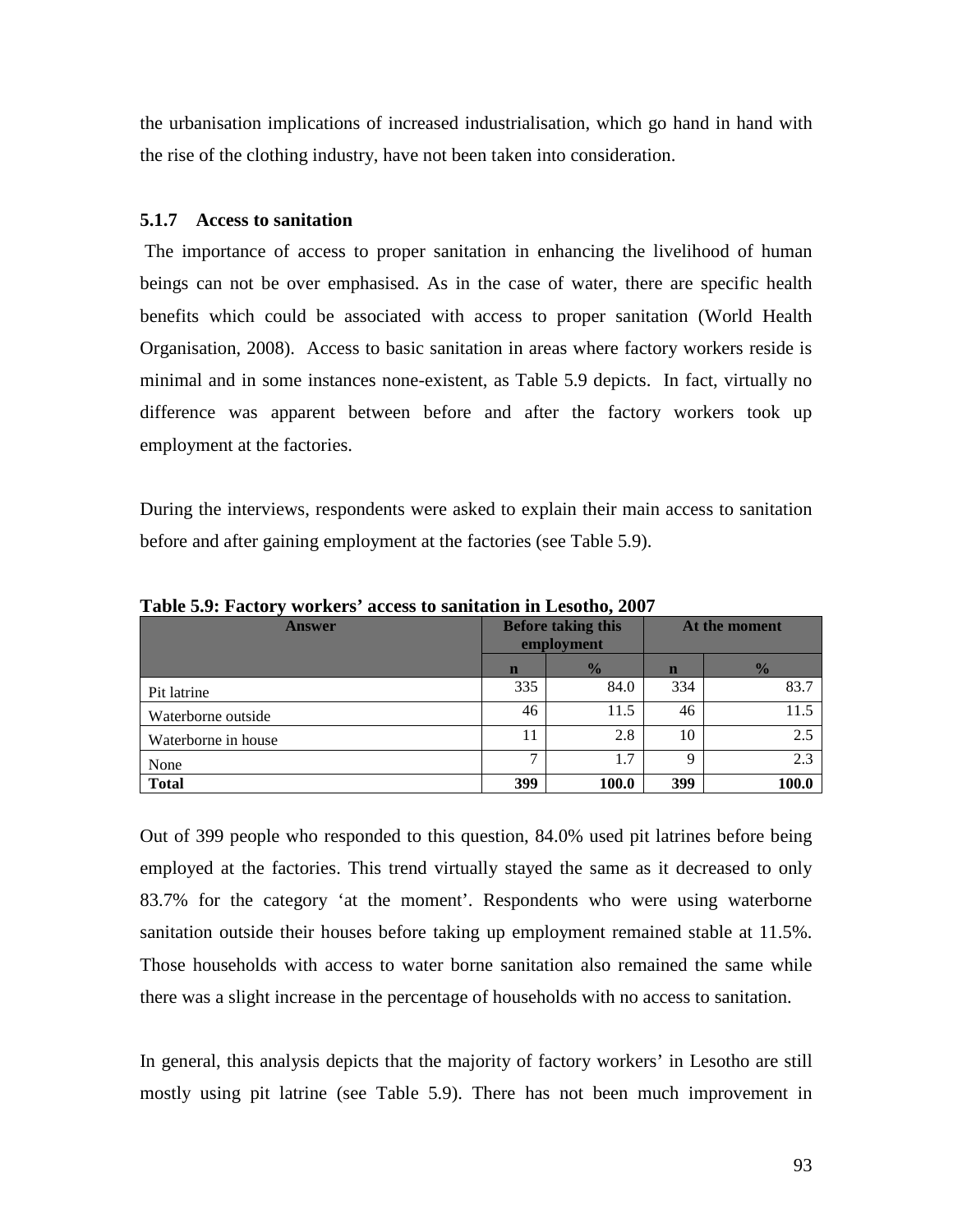sanitation because town planners do not take into consideration the massive effects that urbanisation has on people. In respect of this, national policies should be directed at improving the sanitation status in areas of informal settlements as in the case of the factory workers. Figure 5.1.8 presents analysis of factory workers access to bank accounts

#### **5.1.8 Access to bank accounts**

Access to a bank account in some ways is an indication that a person's income status is improving. In Lesotho, a large percentage of factory workers receive their salaries directly into their bank accounts. It is a requirement imposed by the industrialists, who manage these factories, that workers have bank accounts. In Figure 5.1, a presentation of the percentage of respondents with access to bank accounts is provided.



**Figure 5.1: Respondents with access to a bank account, 2007** 

The data in Figure 5.1 illustrates that 31.1% of the respondents had had access to bank accounts before taking up employment at the factories. However, there is a positive shift in this trend as 71.2% do have access to bank accounts. It can be concluded that the large numbers who have access to bank accounts can be attributed to the fact that their salaries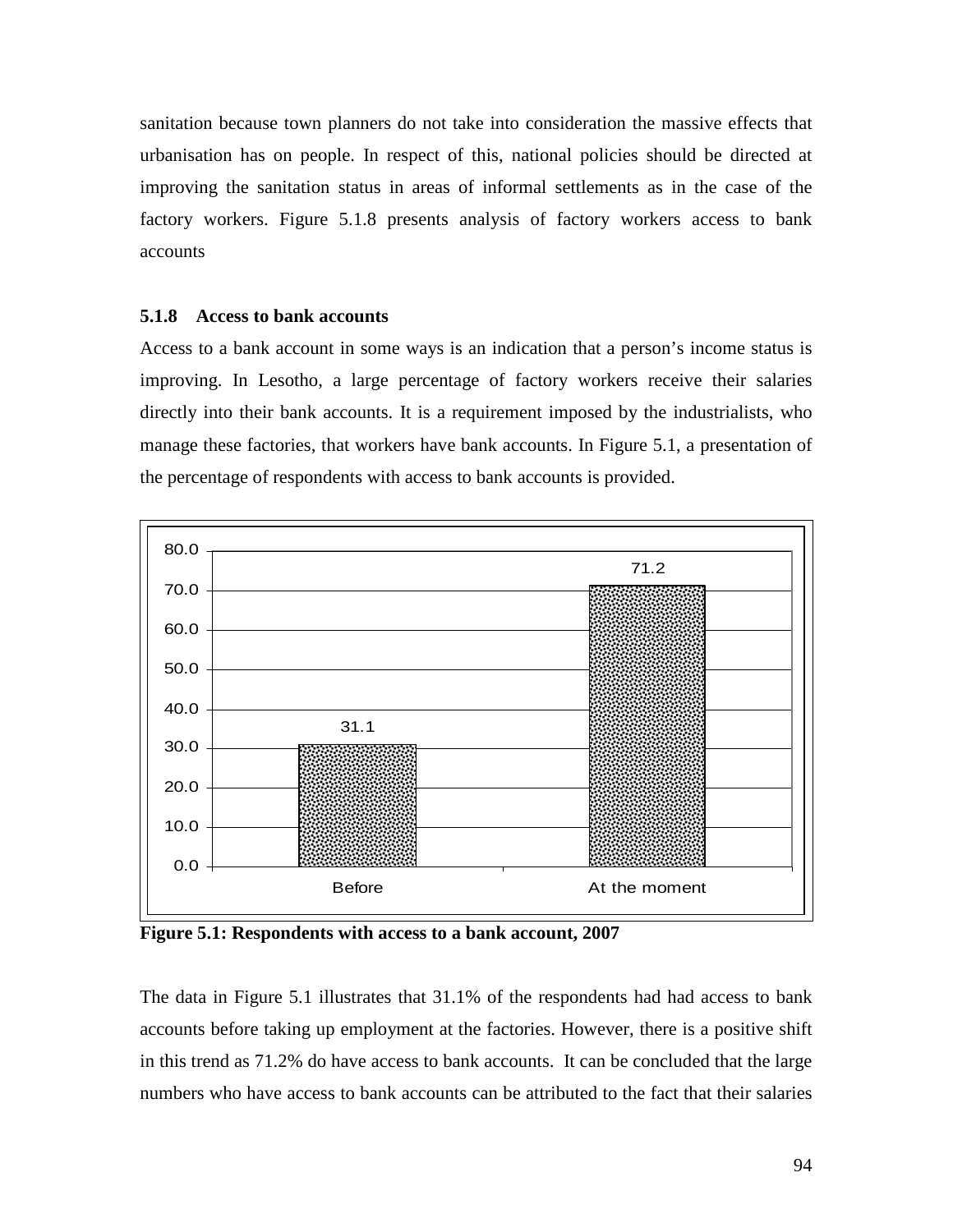have to be deposited into the banks in Lesotho. It is therefore obligatory for them to have access to bank accounts, of which most are savings accounts. Such facilities allow them not only to withdraw money from their respective bankers, but also to use their Automated Teller Machine (ATM) cards to purchase items like foods and make payments for other services.

#### **5.1.9 Access to transport**

Table 5.10 gives an analysis of the modes of transport of factory workers before and after taking up employment at the factories. That factory workers should have access to transport for going to work is essential especially, for those who are not residing close to their work places. In Maseru, it is very common that factory workers walk to work between 04:00 and 18:00. Some of them walk up to 14km to and from their work places every day.

| <b>Answer</b>    | Before taking this employment |               | At the moment |               |
|------------------|-------------------------------|---------------|---------------|---------------|
|                  | $\mathbf n$                   | $\frac{0}{6}$ | $\mathbf n$   | $\frac{0}{0}$ |
| Public transport | 264                           | 67.5          | 259           | 64.9          |
| Walk on foot     | 116                           | 29.7          | 135           | 33.8          |
| Private car      | ⇁                             | 1.8           |               | 1.3           |
| Other            | 4                             | 1.0           | $\Omega$      | 0.0           |
| <b>Total</b>     | 391                           | 100.0         | 399           | 100.0         |

**Table 5.10: Main sources of transportation for factory workers in Lesotho, 2007** 

During the interviews, respondents were asked the question 'What mode of transport do you mainly use for going to work?' In answering this question, 264 (67.5%) indicated that they had used public transport prior to their current employment at the factories. This percentage has dropped to 64.9%. Respondents who had walked before taking up employment accounted for 29.7% compared to 33.8% after taking up employment at the factories. The number of factory workers walking to work is quite alarming, reaching a percentage of more than half of those who are using public transport after taking up employment. Perhaps, this can be attributed to the fact that most of these workers are staying closer to their work places or they simply do not have enough money to for their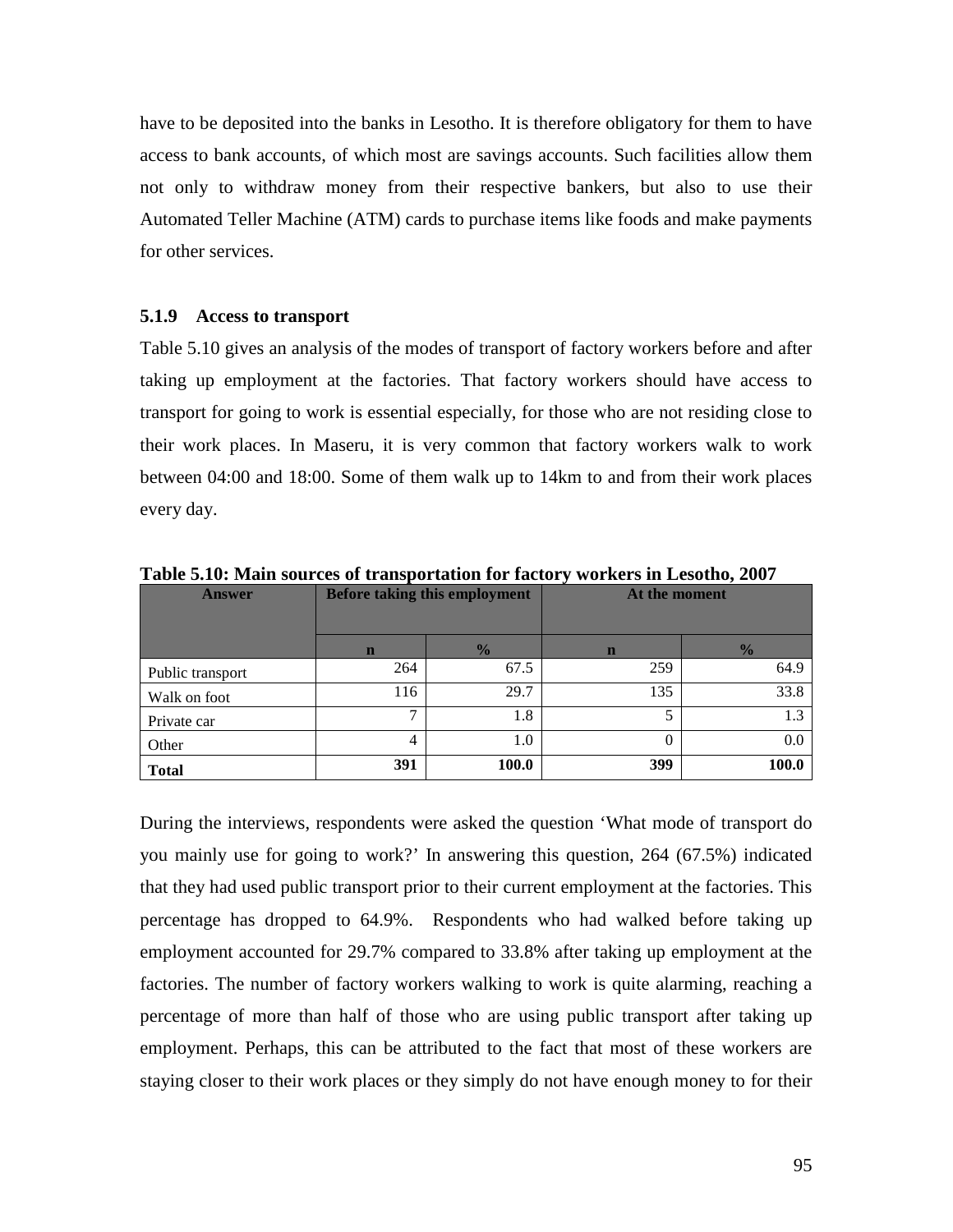transport fares. This scenario also confirms the problem of increased urbanisation caused by location closer to the existing factories – something, which is yet to receive responsive planning. Of all the respondents, 1.8% indicated that they had been using private cars to go to work before taking up employment at the factories compared to 1.3% using private cars after taking up employment at the factories in Lesotho.

From another point of view, it can also be observed that, the areas in Maseru where these factories are located have over the years seen an increase in residents. These areas are characterised, amongst others, by poor water and electricity supplies and poor sanitation. This situation calls for responsive action by national policy makers if these undesirable human conditions are to be reversed, especially in the midst of increasing expansion of industrial production, which requires more establishments of factory shells. The preceding section highlights the changes in living conditions of factory workers in Lesotho. The analysis will now shift to factory workers' perceptions of changes in their living conditions.

### **5.2 Perceptions about changing quality of life**

The aim of this section is to determine the general changes that have occurred to factory workers since being employed at the factories. Table 5.11 below presents percentages of change in the lives of factory workers. In this case, the question that was asked during the interviews is 'Did your life change for the better since being employed at the factory?' (see Table 5.11 and 5.12). These initial responses are what make this section crucial in the sense that it determines the advantages and disadvantages of working at the factories in Lesotho. The chapter further portrays that the impact of FDI, not only on the economy of Lesotho, but also, to some extent, on its people. It should be noted that 81 respondents (just more than 20.0%) mentioned that they have not experienced any change in their living conditions.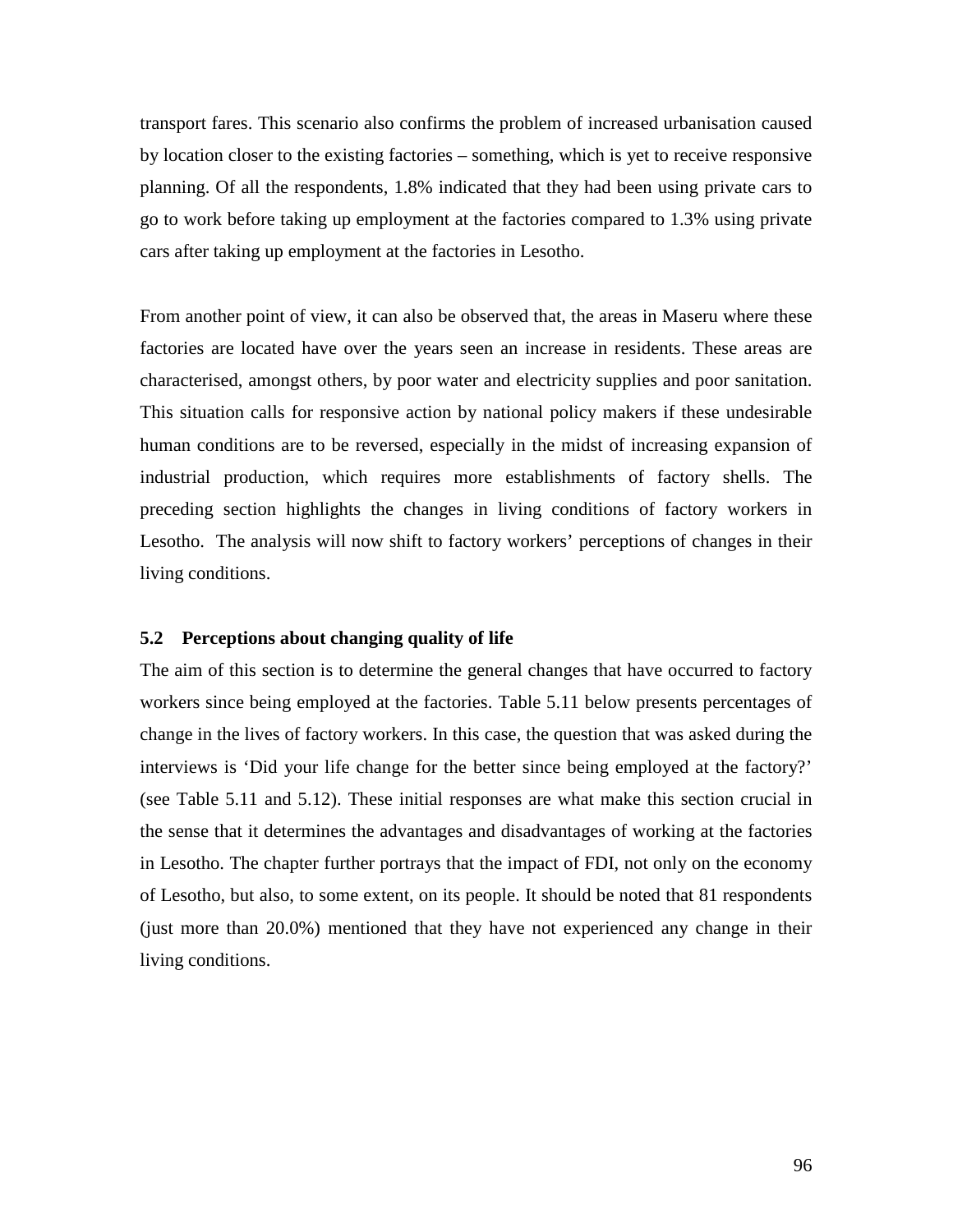| <b>Reasons</b>             | n  | $\frac{1}{2}$ |
|----------------------------|----|---------------|
| Income is too small        | 57 | 70.4          |
| Work related demotivation  | 9  | 11.1          |
| Overall life is not better | 4  | 4.9           |
| Health related             | 4  | 4.9           |
| No response                | 2  | 2.5           |
| Other                      | 5  | 6.2           |
| <b>Total</b>               | 81 | 100.0         |

**Table 5.11: Reasons why respondents said their living conditions had not changed for the better since working at the factory in Lesotho, 2007** 

From the analysis in Table 5.11, it is indicated that respondents whose living conditions did not change for the better because of too little income accounted for 70.4%, which is the highest score in the table when compared to other reasons given during the interviews. Respondents explained during the interviews that their salaries cannot accommodate all their needs, and some were still receiving the same salaries that they had been earning in their previous jobs, which make no difference. A further 11.1% claimed that their living conditions had not change for the better because of work-related demotivation, while 4.9% said their overall life had not change. Health related reasons contributed to a further 4.9% of the overall reasons in this respect. In reiterating the discussion of this analysis, respondents specifically indicated during the interviews that inter alia, their lives had not improved and that they still struggled as much when not working. They claimed that, the work was too demanding and that they were receiving meagre salaries. They expressed dissatisfaction in the way management treated them.

This analysis highlights the reasons advanced by respondents for their improvement in their lives since being employed at the factory and it is presented in Table 5.12.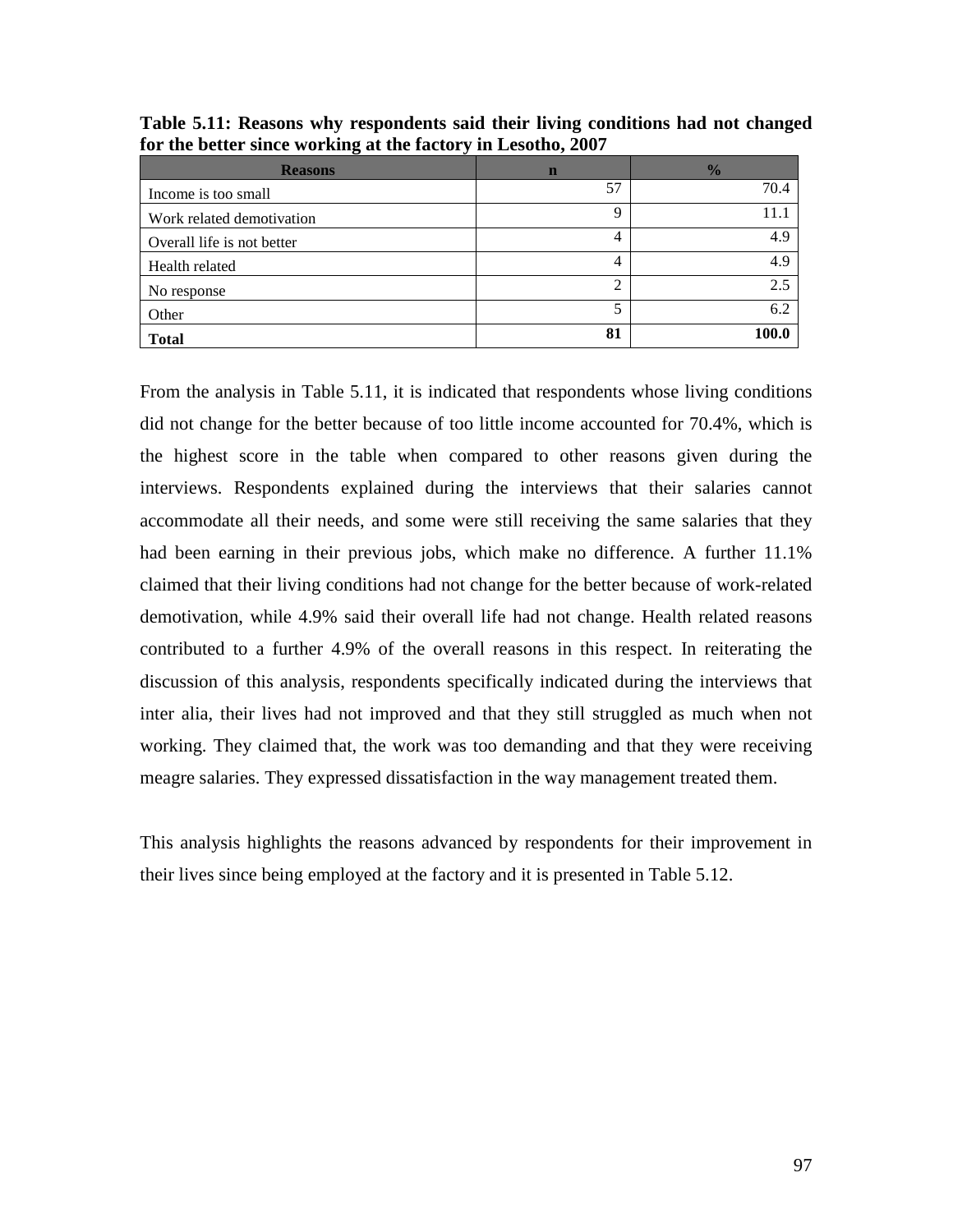| <b>Reasons</b>                   | $\mathbf n$ | $\frac{0}{0}$ |
|----------------------------------|-------------|---------------|
| I have financial satisfaction    | 36          | 27.3          |
| My family needs are satisfied    | 31          | 23.5          |
| My needs are satisfied           | 30          | 22.7          |
| The job has motivated me         | 16          | 12.1          |
| I am no more starving            | 5           | 3.8           |
| My life and family have improved | 5           | 3.8           |
| My life has improved             | 3           | 2.3           |
| I own a house                    | 2           | 1.4           |
| I now have access to tap water   |             | 0.8           |
| I now have a cell phone          |             | 0.8           |
| Other                            | 2           | 1.5           |
| <b>Total</b>                     | 132         | 100.0         |

**Table 5.12: Reasons why respondents said that their life changed for the better since employed at the factory in Lesotho, 2007** 

Whew considering the reasons that respondents gave for the improvement in their lives, 27.3% said they have financial security, 23.5% indicated that their family needs have been satisfied since being employment at the factories and 22.7% of respondents said their needs are being satisfied since being employment at the factories. During the interviews, 12.1% of the respondents said that the jobs at the factories had motivated them, while 3.8% said that they were no longer going hungry since being employment at the factories. The analysis in Table 5.12 further reveals that 3.8% of respondents indicated that their lives and the lives of their families had improved. Those who own houses and have access to tap water recorded 1.4% and 0.8% respectively. Similarly, 1.5% and 0.8% fall in the categories of those with a cell phone and 'other' respectively.

In general, one can deduce that there is improvement in the financial situation of factory workers as they have access to income at the end of every month. This development refutes the negative perceptions that the Basotho have about foreign industrialists, as expressed in Chapter Three of this study. These results at least show that the negative perceptions are not common. The next section turns to specific positive and negative aspects of working at the factories in Lesotho.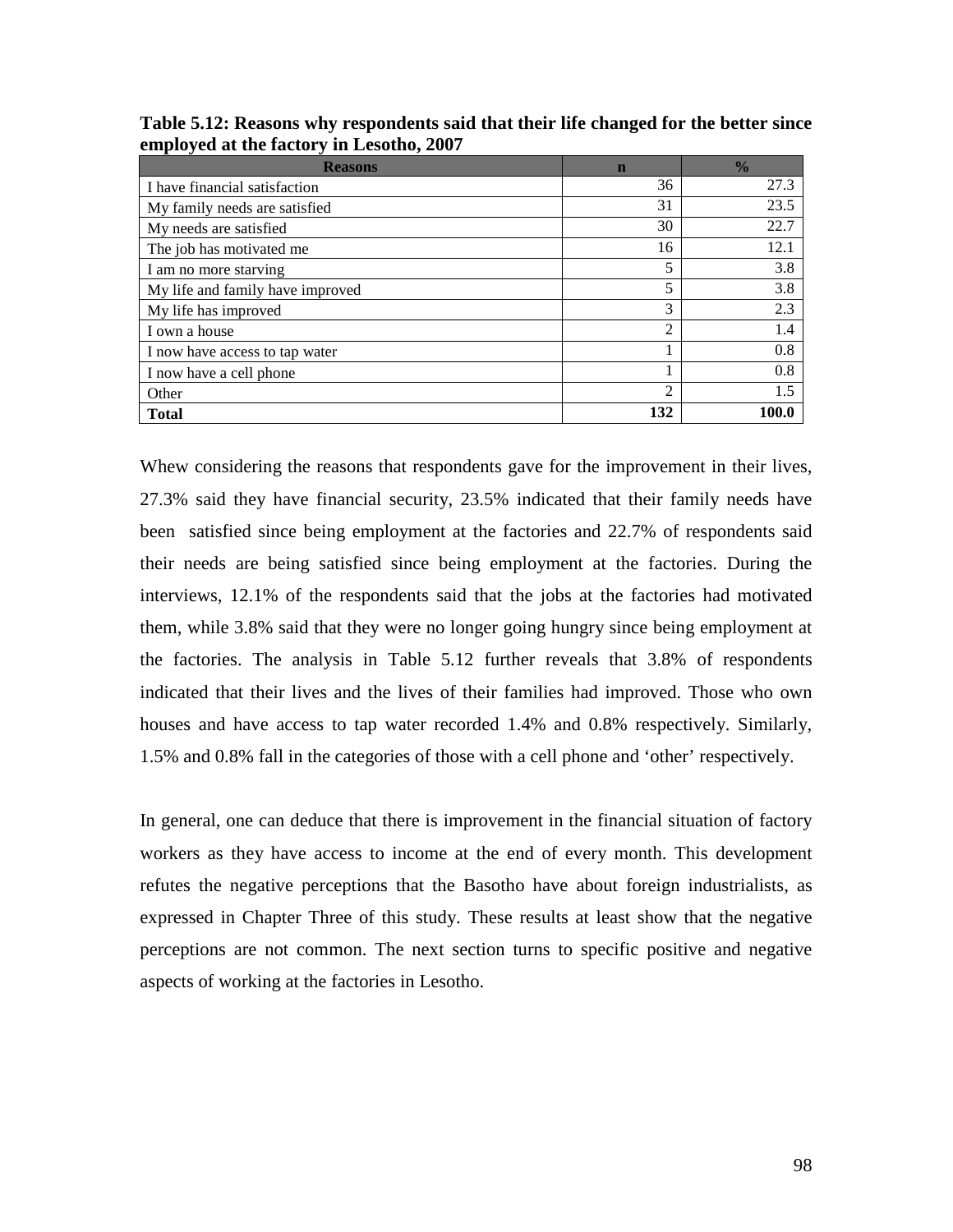### **5.3 The positive and negative aspects of working at the factories in Lesotho**

Chapter Three of this study illustrated the negative perceptions of the Basotho regarding foreign investment. The aim of this section is to determine how factory workers in Lesotho perceive working at the factories, both positively and negatively. In order to test the perceptions of factory workers, a range of statements were made in the questionnaire and respondents had to indicate whether they strongly agree, agree, are neutral, disagree or strongly disagree about enjoying working at the factories. The responses are presented in Figure 5.2 below.



**Figure 5.2: Responses to the statement: "I enjoy working at the factory in Lesotho", 2007**

During the interviews, respondents were asked the question whether they enjoyed working at the factories. In response, 2.8% of the respondents strongly agreed that they enjoyed working at the factory, while 50.0% of the respondents agreed that they enjoyed working at the factories. Approximately, 20.0% of the workers were neutral about their perceptions of working at the factories. This may be attributed to the fact that those who stayed neutral were afraid of giving a true picture which might cost them their jobs. Alternatively, it could also be attributed that, in order to survive, very few people really have a choice of employment and being employed at the factories is more a response to reality of lack of income, than an issue of enjoyment. Respondents who disagreed about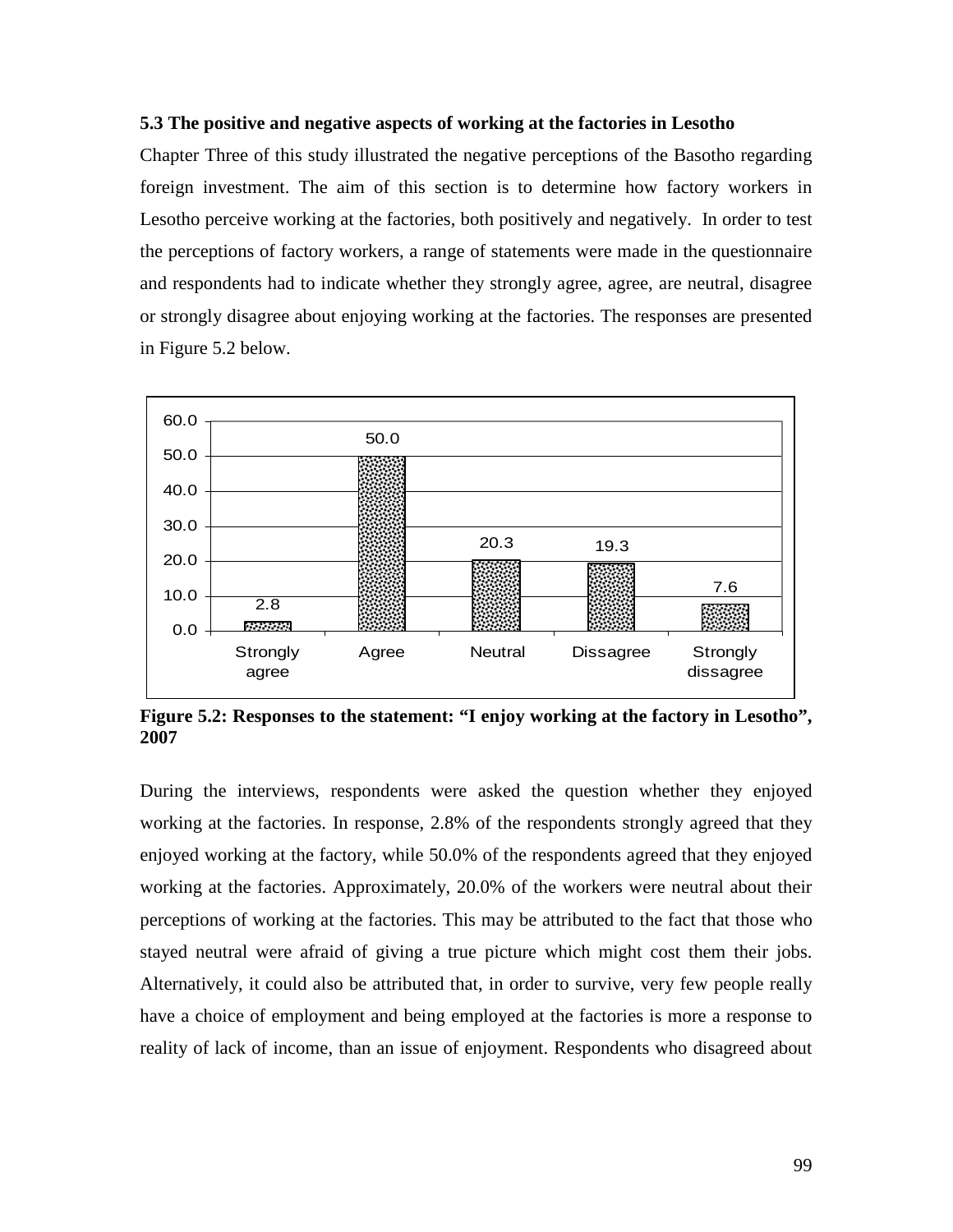enjoying working at the factories accounted for 19.3%, which is almost the same percentage of those who stayed neutral.

From the analysis in Figure 5.2, the majority of the factory workers indicated that they enjoyed working at factories. This is also confirmed by the analysis in Table 5.12 where 27.3% claimed that they have had better financial situations, and a further 22.7% indicated that their needs are satisfied. Reflecting on some of the salient points in this chapter, it can be concluded that a significant percentage of respondents enjoyed working at the factories and were better off financially. This implies that textile manufacturing cannot automatically be viewed as a negative phenomenon. It has made significant contributions in Lesotho. This analysis invariably signals, at the very least, a more balanced perception than the perceptions expressed by some analysts in Chapter Three.

The salary scale of any organisation is one way to determine workers' perceptions of working in an organisation. This mode of determination also applies to factories in Lesotho. In Chapter Four of this research, a description of the current salary range was made which depicted that the average monthly salary for a factory worker is M749. Figure 5.3 below presents the percentages of respondents who indicated their perceptions about the salaries they are paid at the factories.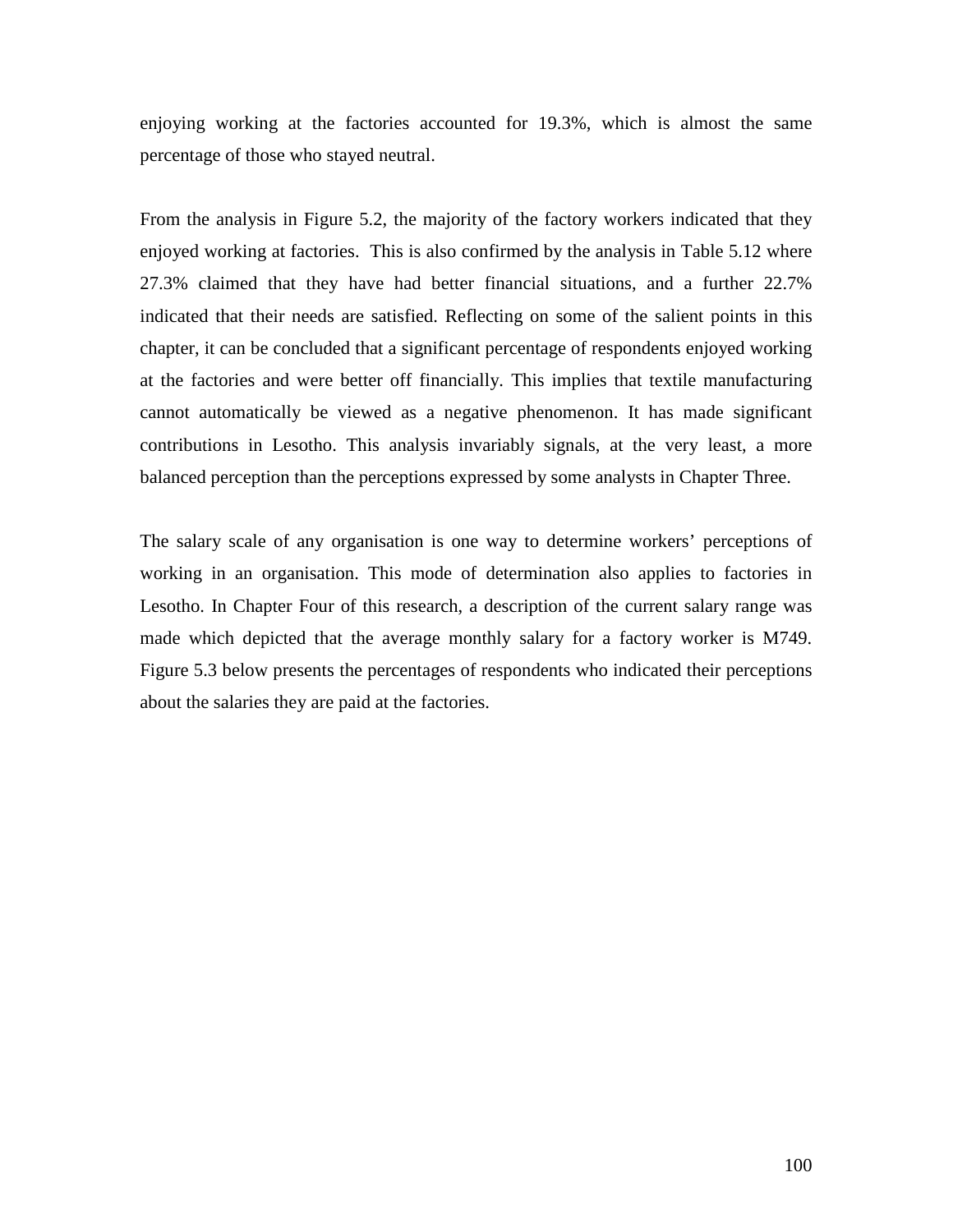

**Figure 5.3: Responses to the statement: "My salary is appropriate for the amount of work I do at the factory in Lesotho", 2007.** 

According to Figure 5.3, the percentage of factory workers who strongly agreed that the salaries they earn are appropriate for the amount of work they did stood at a percentage of 0.3. 6.9% of the respondents agreed that the salaries they earn were appropriate for the amount of work they do as illustrated in the Figure 5.3. A significant percentage of 58.6 of respondents disagreed by saying that what they earned for the job they did was not appropriate, while 23.4% strongly disagreed by indicating that their earnings for the amount of work they do were inappropriate. These dissatisfactions have long been manifested in tensions between the industrialists and the factory workers, resulting in public demonstrations mounted by factory workers in Lesotho, as highlighted in Chapter Three of this research. The above analysis also indicated that factory workers in Lesotho are getting lower wages than that stipulated as a minimum wage in South Africa.

Figure 5.4 presents an analysis of how factory workers in Lesotho perceive their managers' treatment of them. As indicated in Chapter Three, a common perception exists that factory workers in Lesotho are treated poorly. The figure below provides detail on how factory workers in Lesotho are being treated by their managers.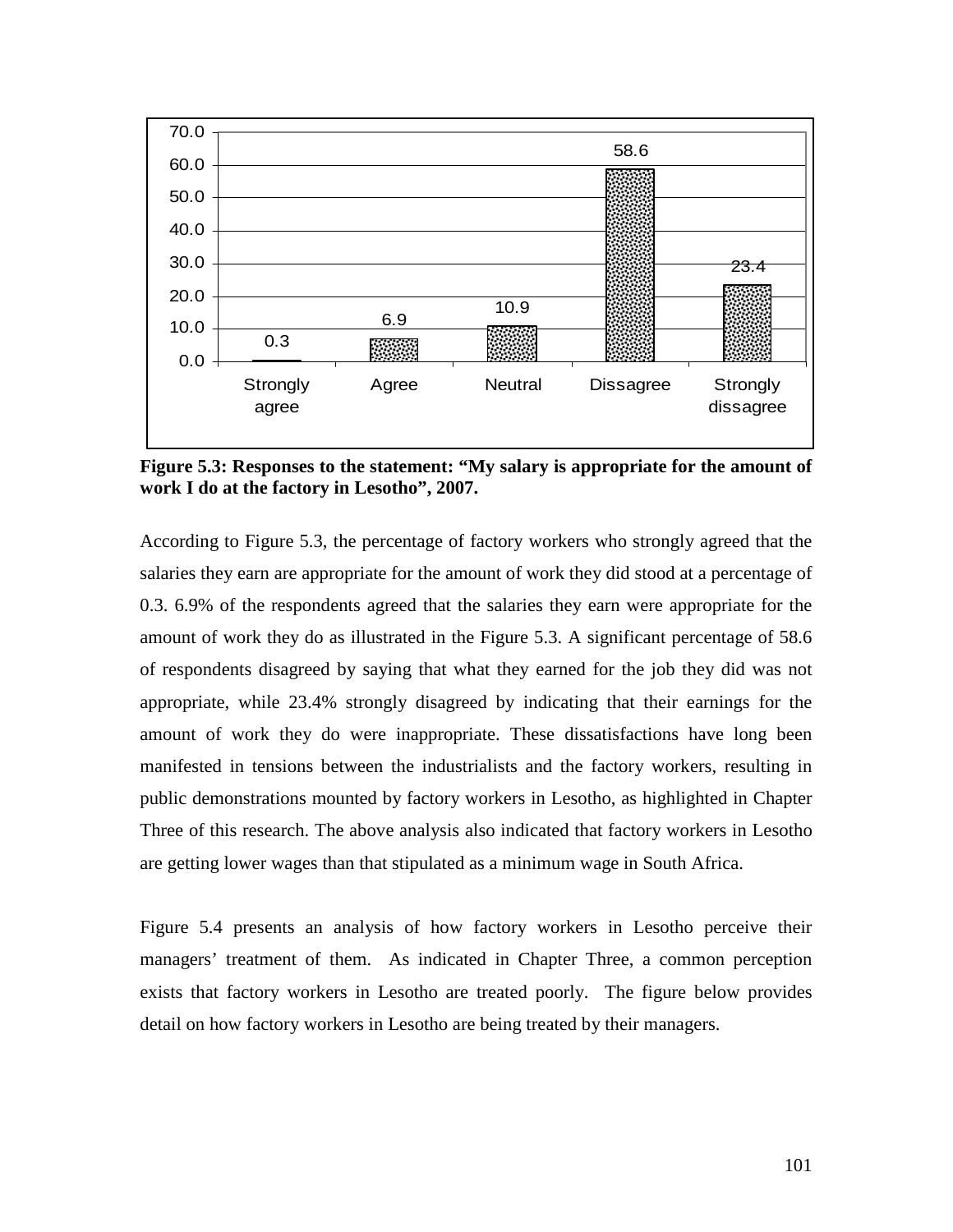

**Figure 5.4: Responses to the statement: "The managers treat me poorly at the factory in Lesotho", 2007** 

The results of Figure 5.4 show that 8.9% of the respondents strongly agreed that their managers treated them poorly. While 32.9% of the respondents agreed that their managers treated them poorly, 28.2% were neutral about the treatment received from their managers. Perhaps, their neutrality could be attributed to the fear they have of losing their jobs. Those who agreed and strongly agreed claimed that their managers were against them, they work overtime and receive low payment and these managers virtually ignored sick leave certificates presented to them. Ironically, 29.9% claimed that they were not poorly by their managers. In addition, the figure illustrates that only 5.6% of respondents strongly disagreed. Comparatively, the percentage of those who strongly agreed that their managers treat them poorly outweighed the percentage of those who strongly disagreed.

Figure 5.5 below illustrates the percentage of respondents who indicated that 'if it was not for the industrialists I might not have been employed' (see Figure 5.5).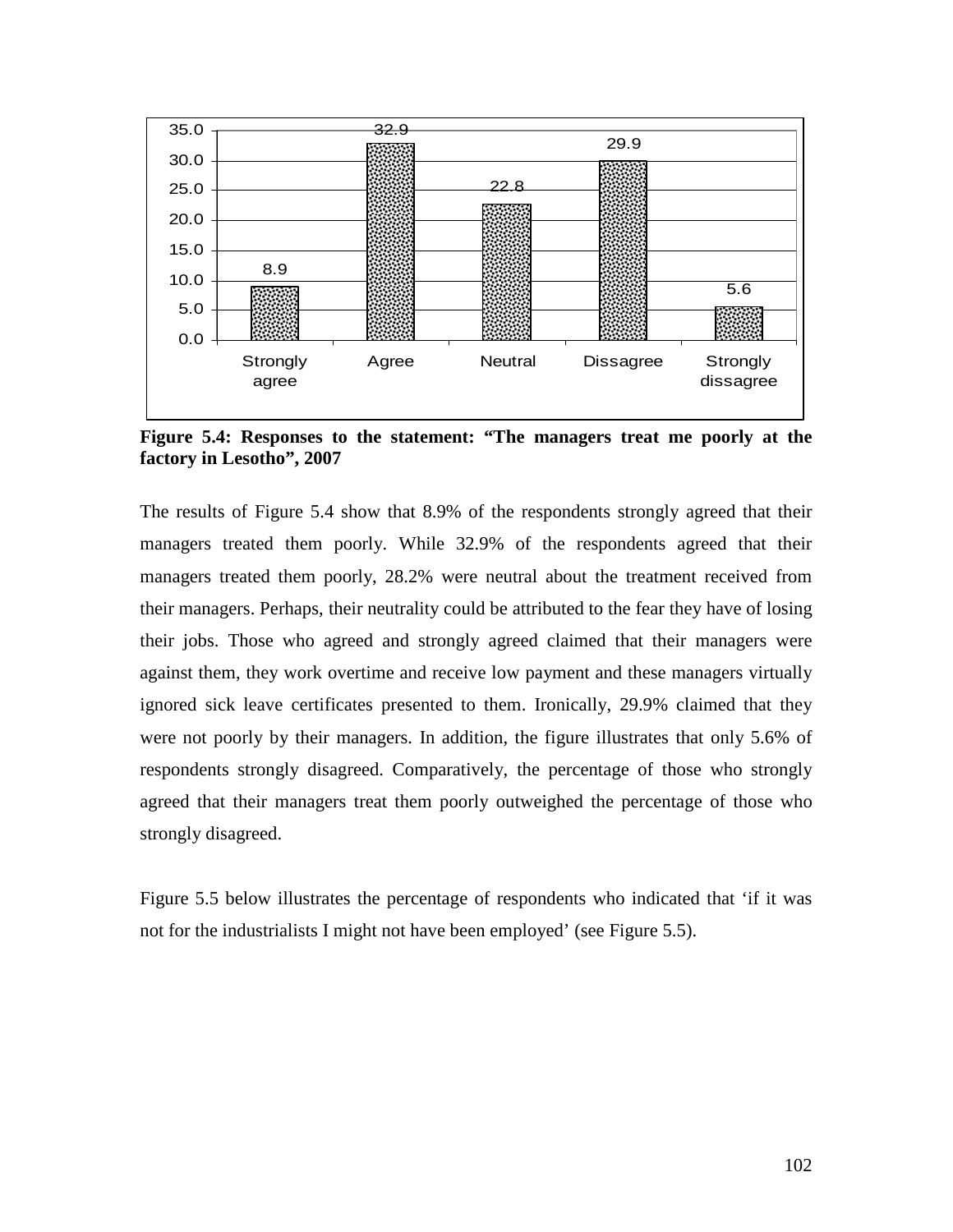

**Figure 5.5: Responses to the statement: "If it was not for these foreign industrialists, I would not have had a job in Lesotho", 2007** 

The above Figure indicates that 9.4% of the respondents strongly agreed that, had it not been for the industrialists, they would have been employed. This implies that their living conditions would have been more perilous than it is currently. Respondents who agreed to the statement in Figure 5.5 were in majority, with a percentage of 44.8, while 9.4% strongly agreed. A further 18.3% were neutral, with 27.5% of the respondents either disagreeing or strongly disagreeing. Nevertheless, the analysis in Figure 5.5 depicts that those who thought that had it not for the industrialists, they would not have gained employment were clearly in the majority. This implies that there is significant support for industrialists' operations in Lesotho among factory workers.

Next, Figure 5.6 explains how respondents feel about the statement 'The industrialist should not be in Lesotho'. This question was specifically put to the respondents to see whether the same evidence noticeable in the media was also relevant to those who work at the factories.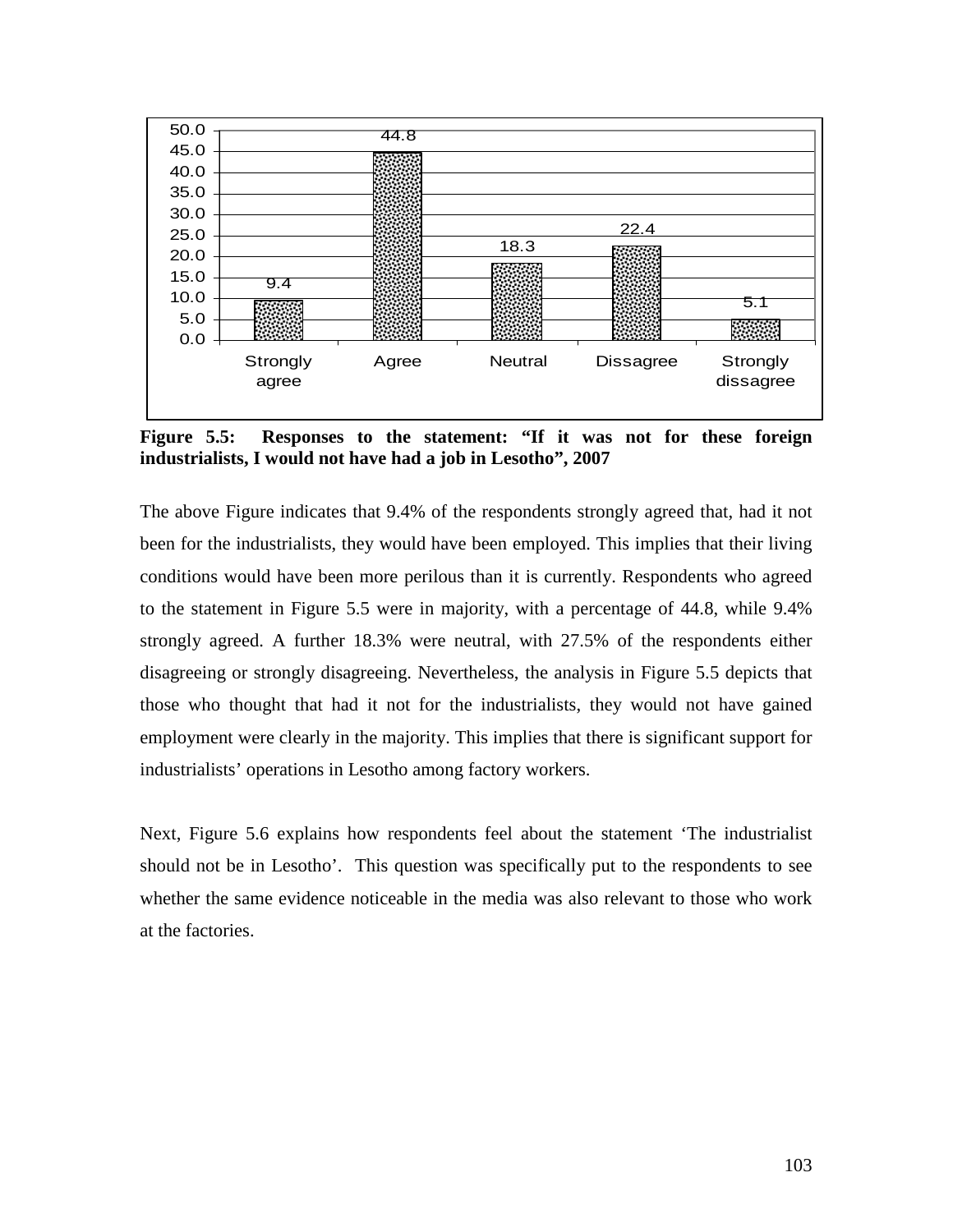

**Figure 5.6: Responses to the statement: "**T**hese industrialists should not be in Lesotho", 2007** 

During the interviews, 3.4% of the respondents stated that, they strongly agreed that the industrialists should not have been allowed in Lesotho. These statistics are backed by 9.8% who agreed to this statement. Perhaps these responses have to do with the inappropriate salaries that are paid at the factories. This situation was manifested in Figure 5.11, in which some of the factory workers indicated a 'no improvement' in the financial situations and, as such, unable to make ends meet since employed at the factories. 9% remained neutral, meaning that, they had nothing to say about the statement. Those who disagreed and those who strongly disagreed made up of 49. 0.0% and 28.9% respectively.

This analysis predicts that although factory workers earn little in comparison with other sectors in Lesotho, the majority maintain that the industrialists should still operate in Lesotho because the rest of the economy cannot absorb their numbers. This also demonstrates that, if the industrialists are to leave Lesotho, the majority of the factory workers will face the mammoth challenge of gaining employment somewhere else. Should this happen, it will perhaps lead respondents to committing crimes and engaging in other immoral activities for their survival.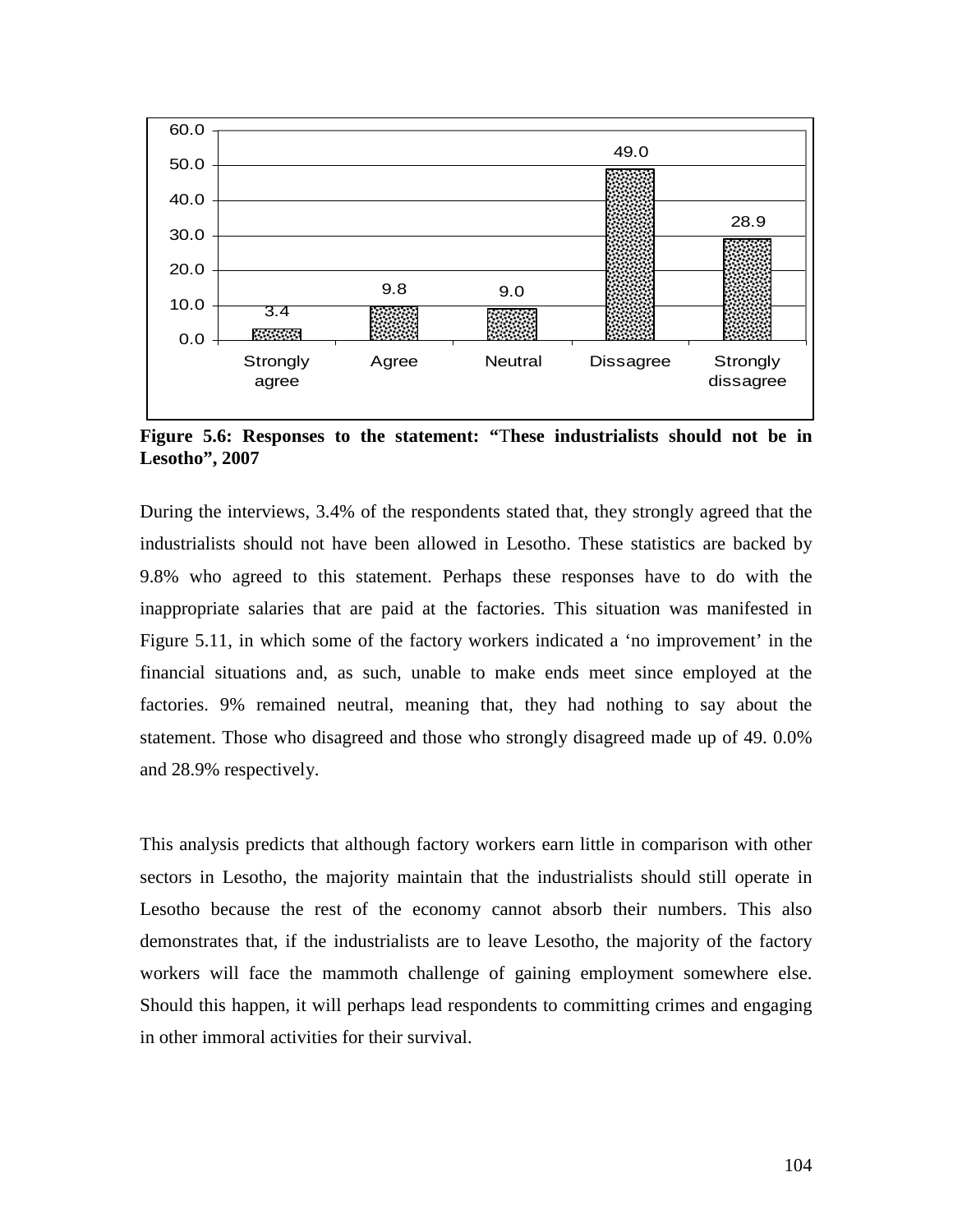Figure 5.7 below, shows the percentage distribution of factory workers who responded to the statement: 'the job at the factory saved me from starvation'. In Lesotho, working at the factories has been viewed by most Basotho as exploitative considering the working conditions prevailing at the factories and the general view that manufacturing production is a means of stripping the country of its economy. The data in Figure 5.7 presents interpretations of respondents' views about working at the factory which largely negate the view concerning exploitation.



**Figure 5.7: Responses to the statement: "The job at the factory in Lesotho saved me from starvation", 2007** 

Figure 5.7 indicates that, 7.1% of the respondents strongly agreed that the job at the factories saved them from starvation. This is true with those who had no source of income before being employed at the factories. Furthermore, 57.6% of the respondents agreed that the job at the factory saved them from starvation, with a 13.7% saying nothing about the claim reflected in Table 5.7 above. Ironically enough 17.0% and 4.6% respectively disagreed and strongly disagreed that the jobs at the factories have saved them from starvation. This analysis sounds positive for the industrialists as the percentages of those who are neutral, disagreed, and strongly disagreed together only formed 35.3, which is less than the percentage of those who strongly agreed and agreed, which came to 64.7%.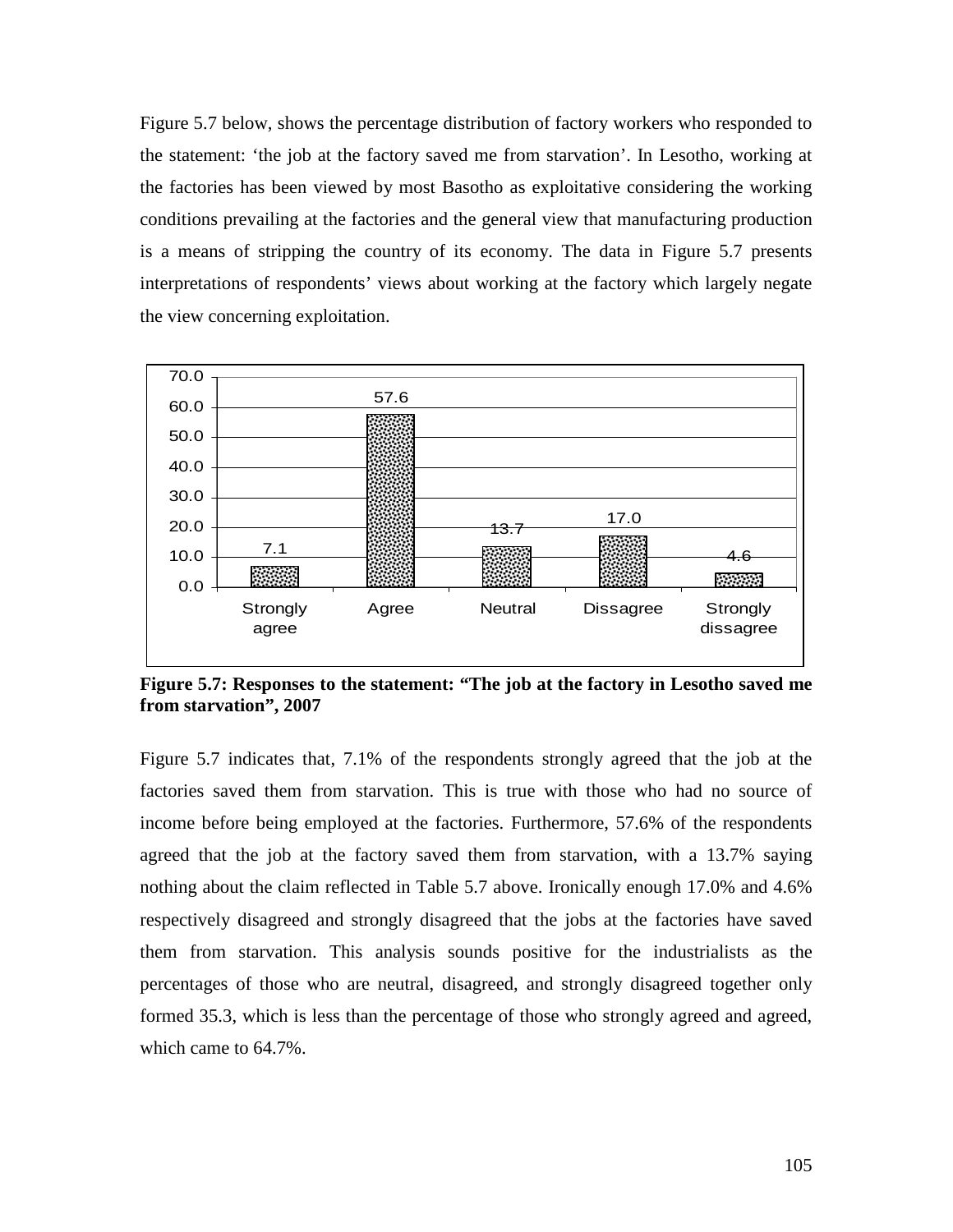The findings of this analysis are strongly supported by Figure 5.8 below, which illustrates the percentage distribution of factory workers who responded to the statement 'The job at the factory has given me some self-confidence'. It would seem, from the analysis in Chapter Three, the descriptions of working conditions in Chapter Four, and to some extent the analysis in this chapter, that working at the factories in Lesotho are demoralising, de-motivating and lowering the esteem of those who are working there. Paradoxically, however, findings presented in Figure 5.8 largely refute these perceptions.



**Figure 5.8: Responses to the statement: "This job at the factory in Lesotho has given me some self-confidence", 2007** 

During the interviews, 10.4% of the factory workers responded that they strongly agreed that the jobs at the factories have given them some self-confidence. The highest percentage of 55.2 indicated they agreed that the jobs at the factories have given them some self-confidence. Those who were neutral amounted to 19.8%, which is high for a population like Lesotho. Those who disagreed and strongly disagreed to the statement 'The jobs at the factories gave them some self-confidence' accounted for, 7.6% and 7.1% respectively.

It can be concluded that, when put together the percentages of those who were neutral, disagreed and strongly disagreed with the statement: 'The jobs at the factories have given them some self-confidence', are less than the combined percentage of those who strongly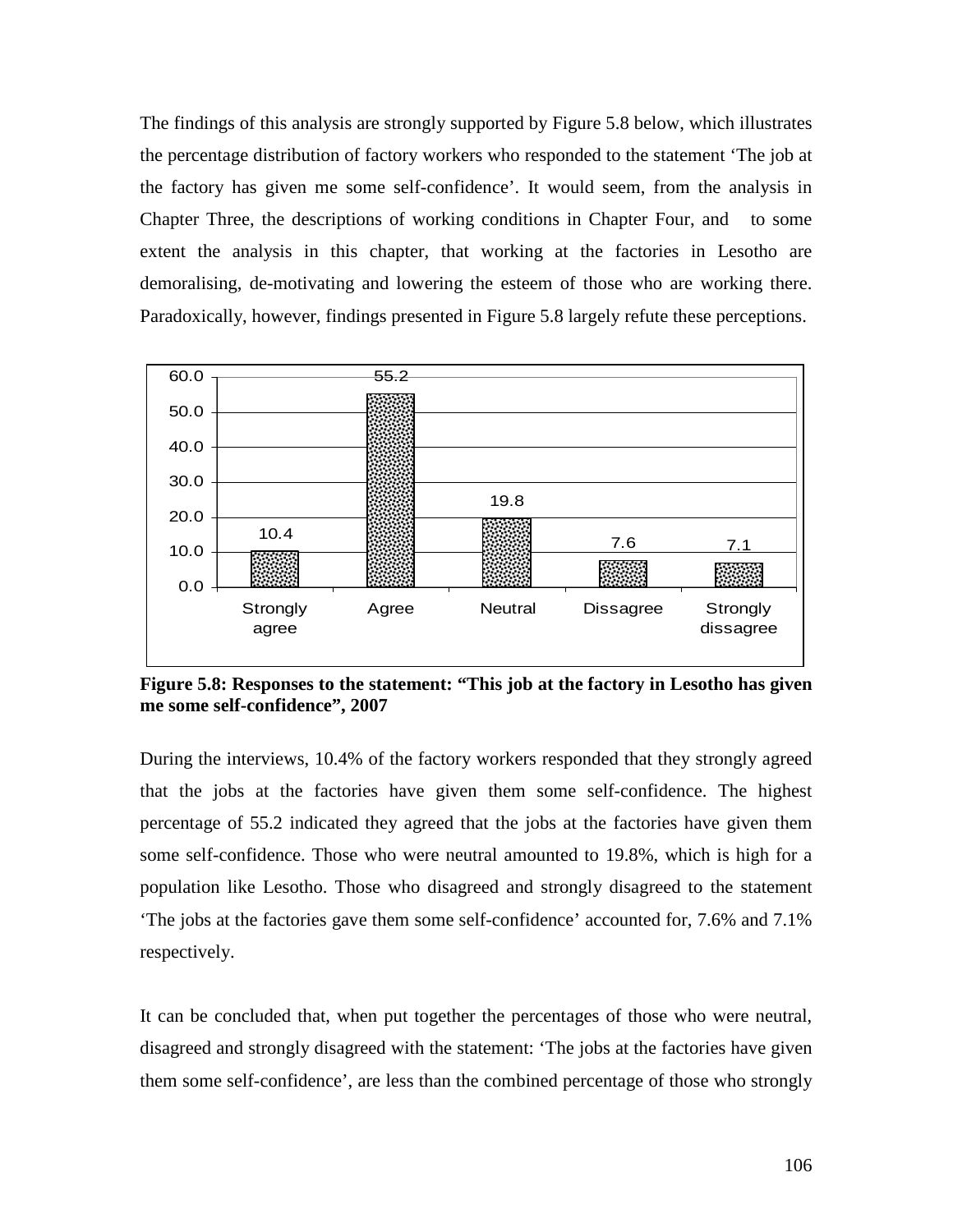agreed and agreed (65.6%). This implies that, though some of the descriptions in Chapter Four and some of the analysis in this chapter indicate poor working conditions at the factories - such as low salaries, long hours of work, virtually no medical care, and majority with no positive changes in their lives to mention a few - they still have gained self-confidence because of working at the factories. This is because, at the end of each month, respondents receive a salary and can use their status to borrow additional money to meet their basic needs, unlike the case when they were not working, as manifested in Chapter Four.

### **5.4 Conclusion**

The analyses in this chapter reveal that factory workers in Lesotho have divergent opinions. However, what is obvious in this chapter is that changes in the living conditions of factory workers in Lesotho were moderately, reflecting significant fluctuations in their living standards. However, the increase in factory workers children's access to education is attributed to two factors. Firstly, the fact that respondents are employed by these factories, which have given them access to income and have in some ways improved their financial situations to enable them to make ends meet, is a significant contribution. Secondly, the Free Primary Education Programme introduced by the government of Lesotho has considerably contributed to the increased numbers of children attending school (including factory workers children) in Lesotho.

Another key reflection of this chapter is the condition of houses in which the factory workers in Lesotho dwell. Most of the respondents live in single units where there is poor sanitation, and the majority source their water from communal taps. A good number of the workers use candles, gas to light their rented houses. From a different perspective, the chapter shows that the majority of the factory workers, if not all, have access to bank accounts, cell phones, unlike in the period before being employed at the factories. This development is an indication that foreign investment has made significant contributions to changing the lives of factory workers for the better.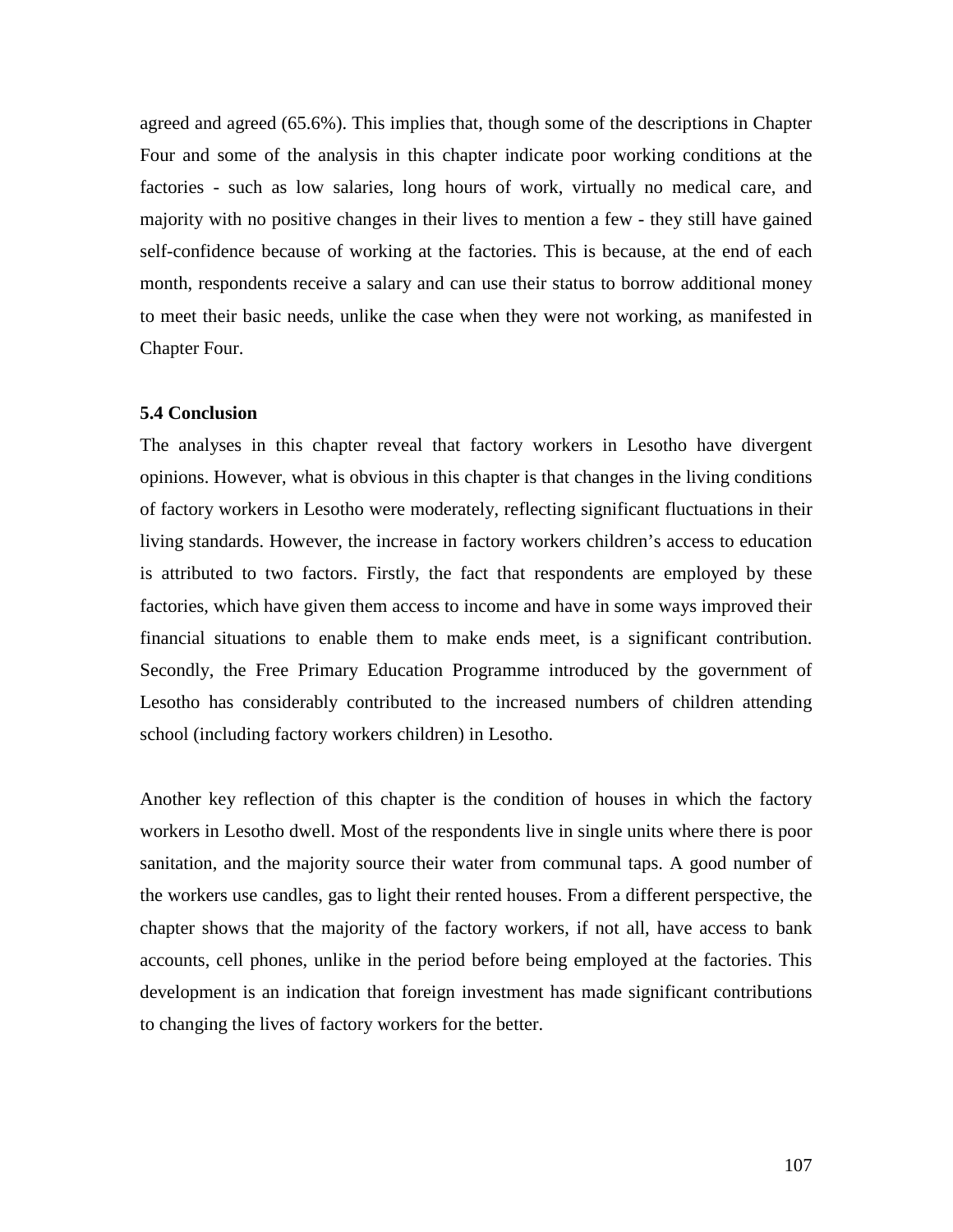In the final analysis, the presence and operations of the industrialists in Lesotho is much needed by the government of Lesotho as the activities of the textile and clothing industry contribute greatly to the economy. On the other hand, the number of Basotho employed at the factories can hardly be absorbed by the existing economy because of their low levels of education. Therefore, foreign investment is not only needed to drive the economy of Lesotho, but also to provide job opportunities for the unemployable in the formal sector. This analysis challenges the general perceptions that the Basotho have about foreign industrialists who invest in Lesotho and subsequently set the tone for the conclusion and recommendation chapter. In a bid to summarise the findings in this chapter, Table 5.13 profiles some of the key points in this chapter for purposes of comparison.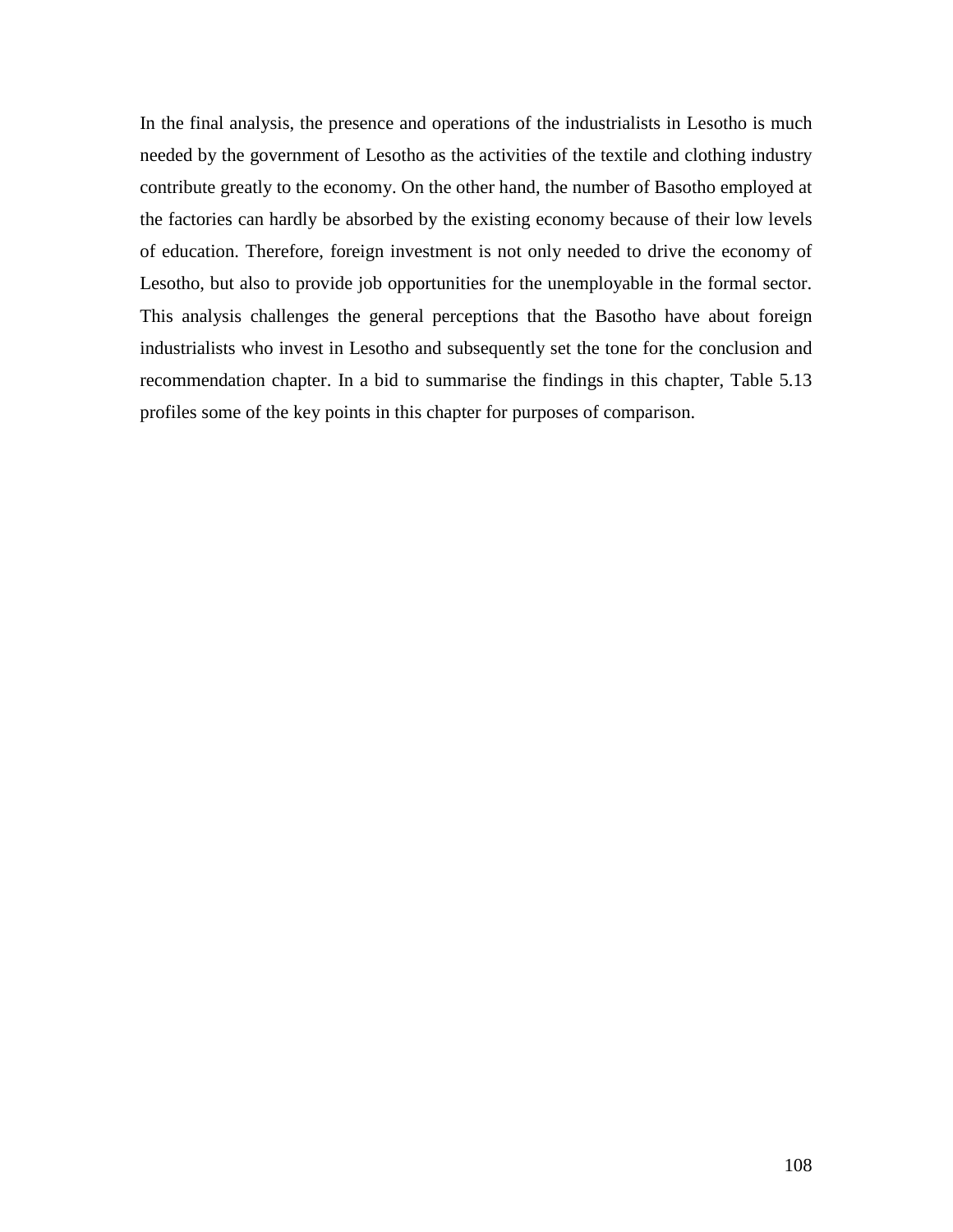# **Table 5.13: Some comparison of the positive and negative aspects of working at the factories in Lesotho, 2007**

| <b>Positive Aspect</b>                                                                                                                                                                                                           | <b>Negative Aspect</b>                                                                                                                                                                                                                                                                    |
|----------------------------------------------------------------------------------------------------------------------------------------------------------------------------------------------------------------------------------|-------------------------------------------------------------------------------------------------------------------------------------------------------------------------------------------------------------------------------------------------------------------------------------------|
| There is increased access to income of factory                                                                                                                                                                                   |                                                                                                                                                                                                                                                                                           |
| workers                                                                                                                                                                                                                          |                                                                                                                                                                                                                                                                                           |
| 22.7% of factory workers can now make ends meet                                                                                                                                                                                  | Some of the factory workers can still not make ends meet                                                                                                                                                                                                                                  |
| More factory workers' children in Lesotho go to<br>school as they can now afford to defray the costs of<br>their education                                                                                                       | Though they are employed at the factories, the salaries they<br>earn are inadequate to send their children to school.                                                                                                                                                                     |
| textile<br>The<br>industry<br>created<br>employment<br>opportunities for many Basotho, more so than any<br>other sector, including the government of Lesotho.                                                                    | More job opportunities are being created by the factories,<br>but at the same time, there are poor working conditions.<br>They work long hours, are hardly granted leave, work on<br>holidays, and frequent do overtime with meagre pay.<br>Almost all of the workers have no medical aid |
| The chapter also indicates that 23.5% of factory<br>workers have sustained families in Lesotho living<br>harmoniously because respondents bring in useful<br>resources to their homes.                                           | A cross-section of factory workers cannot make ends meet<br>for themselves and families.                                                                                                                                                                                                  |
| With the meagre salaries they earn, 0.8% have their<br>own houses                                                                                                                                                                | The majority of the factory workers live in shanty towns<br>where there is inadequate water and electricity supplies,<br>poor sanitation, congested houses of mostly one-room units                                                                                                       |
| Although the salary range at the factories are<br>minimal, such salaries have brought self confidence<br>to the factory workers as they now have the sense of<br>being employed, which earn them respect in their<br>communities | Conflict is very striving at the factories in Lesotho, which is<br>one of the reasons for factory workers leaving jobs.                                                                                                                                                                   |
| Because of being employed at the factories, a good<br>number of factory workers can now afford to pay<br>for their monthly rent. In addition, factory workers<br>are contributing to their landlords' economic<br>improvement.   | Most factory workers in Lesotho access water from<br>communal taps as far as 200m from their residences.                                                                                                                                                                                  |
| Working at the factories in Lesotho has enabled<br>factory workers to buy cell phones and others with<br>access to landlines.                                                                                                    |                                                                                                                                                                                                                                                                                           |
| There are more factory workers using gas and<br>having access to electricity supply in their house.                                                                                                                              |                                                                                                                                                                                                                                                                                           |
| During the interviews, 64.7% of the respondents<br>supported the continuity of the operations of the<br>industrialists in Lesotho.                                                                                               |                                                                                                                                                                                                                                                                                           |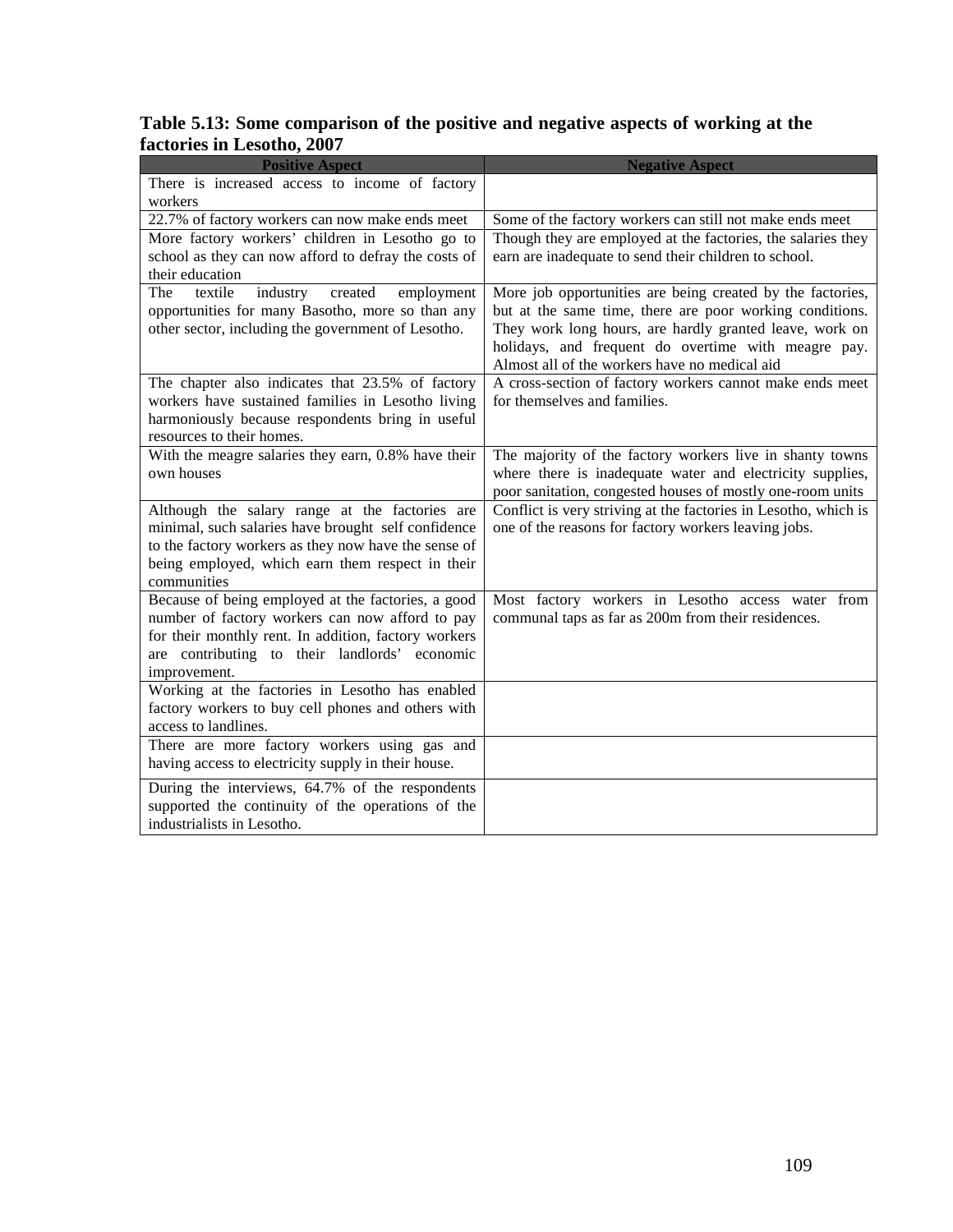### **CHAPTER SIX: PRINCIPAL FINDINGS AND RECOMMENDATIONS**

### **6.0 Introduction**

The overall aim of this research has been to analyse the tension between employment growth and workers satisfaction emanating from FDI in the manufacturing sector of Lesotho's economy. In FDI in manufacturing and more so in the textile and clothing subsector in Lesotho has played a significant role in improving the economy of the country, which in recent years has made Lesotho to become the largest supplier of apparel in the US market than any other country in Africa (see Chapter Three). On the other hand, the textile and clothing sub-sector was also viewed by many people in Lesotho as exploitative, undervaluing the hard work of factory workers, which in turn calibrating them to a situation that stops them to improve their living conditions (Cleancloths, 2001; Lebaka, 2006). In an attempt to achieve the overall aim of this research, the researcher deemed it important to firstly make a review of the African experience in the manufacturing industry taken into consideration the periods between pre-colonial to postcolonial Africa, which was analysed in Chapter Two of this research. Some comments were already made about how FDI was experienced in the African context. Secondly, the researcher also conducted a review of the historical development of manufacturing industry in Lesotho, which depicted the turbulent and competitive phases of the manufacturing industry of the country. A review of available literature sketched a picture of massive growth in the manufacturing industry coupled with increasing resistance from factory workers. In order to ascertain the reality of the perceptions viewed by the Basotho (citizens of Lesotho) the researcher conducted a survey to access the current working conditions at the factories in Lesotho and its impact on factory workers thereof and results of this survey are presented in Chapter Four of this research. In Chapter Five of this research, an evaluation of the changes in living conditions of factory workers were analysed as informed by the same survey.

Against this background Chapter Six is devoted to an overview of key findings of the research, recommendations and the identification of further research topics.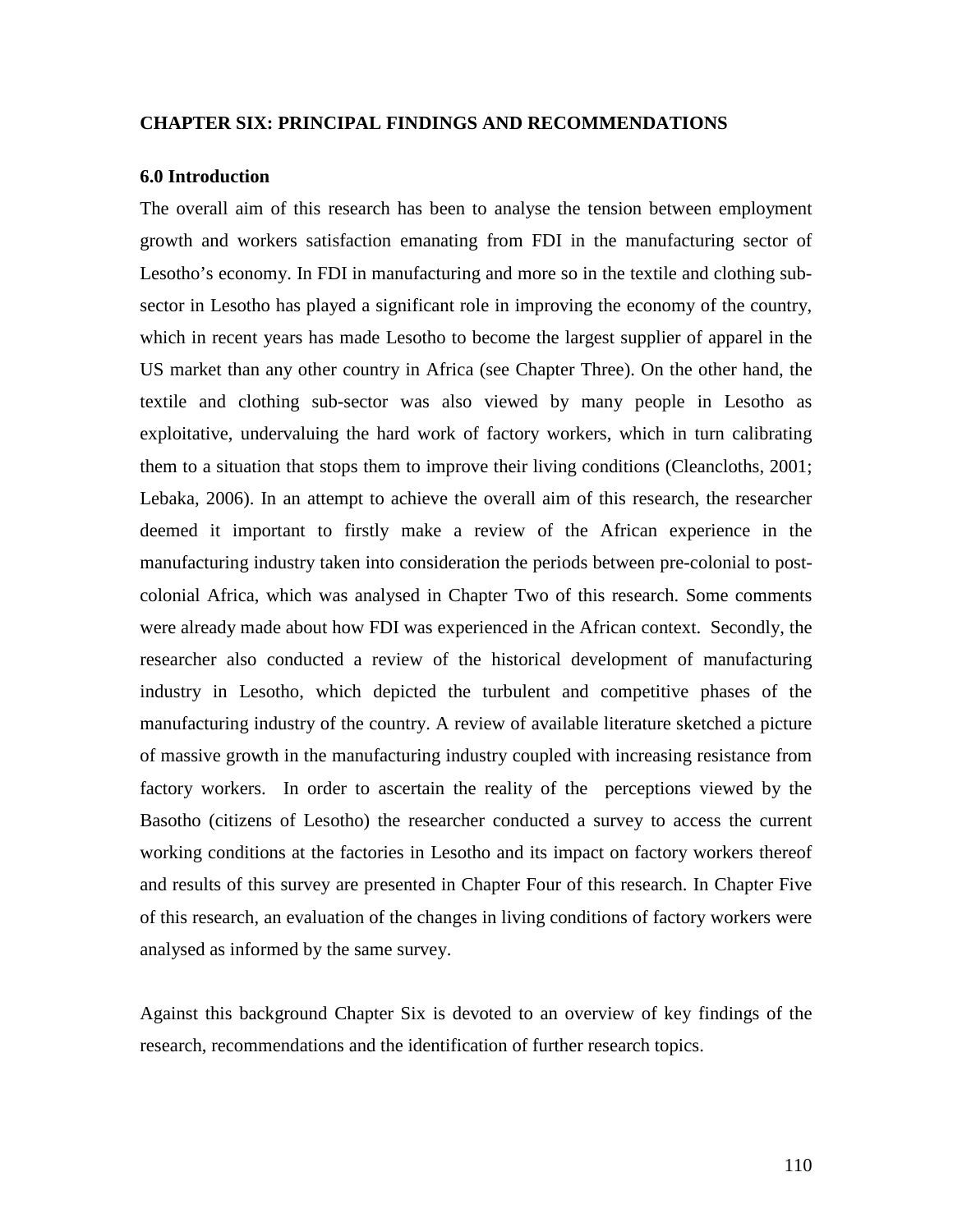## **6.1 An overview of key findings in the research**

The entire research has indicated seven key points that need to be pointed out and highlighted as follows:

- The research has revealed that the manufacturing sector in Africa has been small despite the historical periods of growth
- Manufacturing has become one of the dominant economic sectors in Lesotho despite its small size in Africa
- The growth of the Lesotho manufacturing industry is mainly linked to incentives and international trade agreements
- Current trade agreements have serious limitations
- The manufacturing sector plays a crucial role to provide first time jobs
- Lesotho's authority is unable to manage urbanisation pressures related to growing manufacturing environment
- Despite low wages in this manufacturing industry, not all employees are dissatisfied and felt exploited

These seven key findings are discussed below:

# **6.1.1 The manufacturing sector in Africa has been small despite historical periods of growth**

It is revealed in Chapter Two of this research that pre-colonial manufacturing in Africa was characterized by primary products that mostly meant for domestic consumptions, which started within the West African country of Benin between the fourteenth and fifteenth centuries (Dumont, 1969). This research illustrated that production of goods were based on kinship and family connections (Rakodi, 1997). It was also indicated that the practice of colonialism was born out of the struggle to gain access to overseas markets for investment and supplies of raw materials that were needed by the colonial master hence Africa became a victim of colonialism. It is also indicated that many African countries suffered from numerous colonial actions by taken away the productive lands from the indigenous people leaving them with the choice of producing primary products, which had little returns. Although colonialism contributed to the slow pace of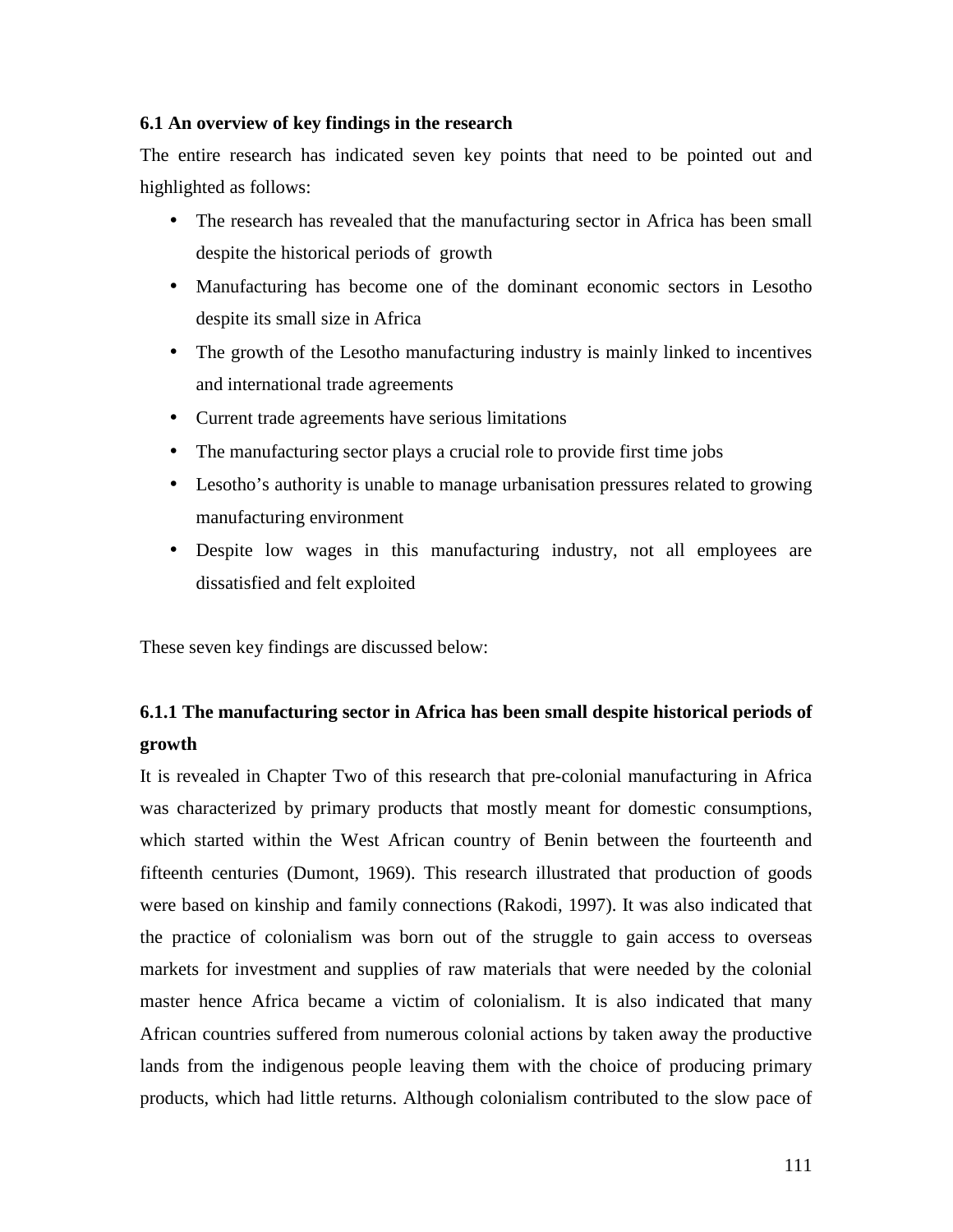manufacturing production in Africa, it also contributed to laying the foundation for the development of an industrial economy in Africa (Chandra, 1992). The railways were built, and other infrastructure established by the colonial masters for their own use still remain in use by current governments in Africa as revealed by this research.

It is worthy to illustrate that while manufacturing in the developing world has expanded and advanced technologically in the world since the 1970 to date, Sub-Saharan manufacturing on the other hand has shown a slow pace development as depicted in Chapter Two. In 1970, manufacturing growth in Africa recorded 0.4% and a decade later it whittled down to 0.3%, which remained the same until 1994.

# **6.1.2 Manufacturing has become one of the dominant economic sectors in Lesotho despite the small size of the sector in Africa**

This research revealed that Lesotho had been engaged into some form of manufacturing practice prior to independence. A few cottage industries among others were all Lesotho could boast of and was organized in kinship (Lebaka, 2006). The immediate period after independence, the then government of Lesotho embarked on a serious campaign to expand on their industrialisation. As reflected in this research, this effort led to the formation of the LNDC whose mandate was to initiate, promote and facilitate the development of manufacturing, processing and mining industries and commerce in a manner intended to improve the level of income and employment in Lesotho (Wellings 1984: 9). Backed by this initiative was the investment incentives package that was put in place to attract foreign investment into Lesotho as indicated in Chapter Three. This effort in turn saw many foot-loose companies from South Africa and Asia invested in Lesotho

Manufacturing output between 1976 and 1987 accounted for 78 million Maloti.<sup>6</sup> Because of the increased establishment of manufacturing companies in Lesotho, employment numbers also increased until 1998 when the country was held down by political impasse (Sechaba Consultants, 2000). The political impasse was caused by opposition parties detesting the 1998 National Assembly election results, which eventually led to rioting,

<u>.</u>

<sup>&</sup>lt;sup>6</sup> Maloti is currency in use in Lesotho which is pegged to the South African Rand.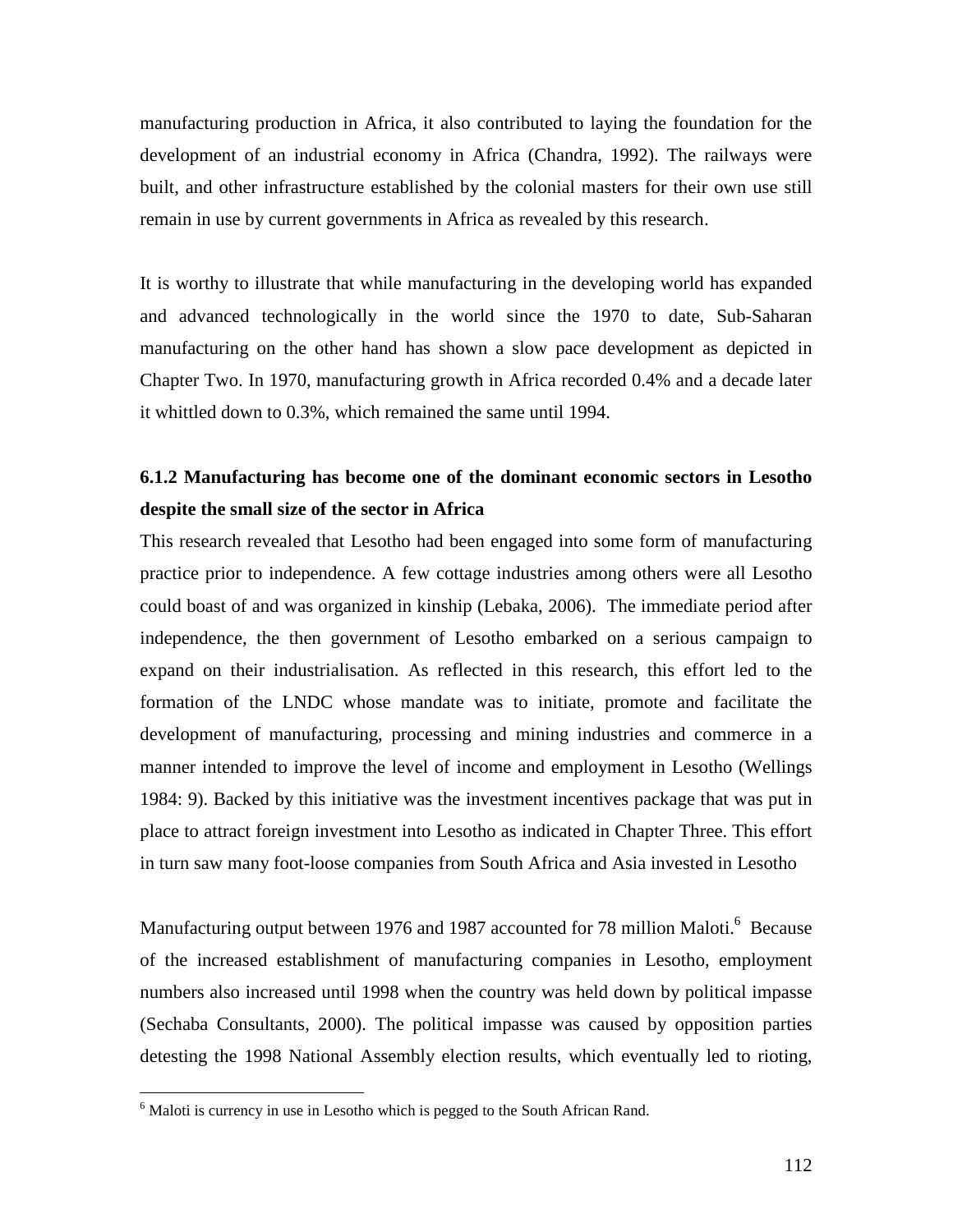looting and burning down of firms especially foreign owned. As a result, foreign firms closed down and investors left the country (see Chapter Three for details). After the end of the political impasse in Lesotho, the down trend of textile manufacturing production was reversed by a series of campaigns mounted by the government of Lesotho that lured investors to recommence their operations. In 1999 this effort was translated into employment figures ascending from 9847 to 53 087 in 2004 and dropping down to 40 364 in 2005. The drop in numbers of manufacturing employment in Lesotho was attributed to the end of the Multi fibre agreement, which resulted in` the closure of many factories as indicated in Chapter Three. (Bennet, 2006). This research revealed that textile manufacturing is the single biggest employer in the economy of Lesotho. In Chapter Three, it is revealed that the volume of textile export to the US in 2003 worth \$393 million and increased to \$456 million in 2004 (see details in Chapter Three). This reflection on the manufacturing history of Lesotho points out that the textile sub-industry has contributed to the economic growth of Lesotho.

# **6.1.3 The growth of the Lesotho manufacturing industry is mainly linked to incentives and international trade agreements**

The expansion of manufacturing in Lesotho can be attributed to two main factors namely: the introduction of investment incentives by the government and the various trade relations that Lesotho enjoys with the SADC and beyond. As explained earlier in this chapter, efforts to attract foreign investment in Lesotho amongst others were strengthened by the introduction of investment incentives package (see Chapters Two and Three). The current investment incentives cover the following areas: taxation, tariff rebates and duty free to global markets. Detailed analyses of them are explained in Chapter Three. This research revealed that since the introduction of these investment incentives, many Asian companies were attracted and invested in Lesotho mostly in the textile and clothing industry, which created significant employment for the Basotho. The second attribute to the advancement of the manufacturing industry in Lesotho are the trade agreements that Lesotho entered into.

These trade agreements include the SACU, Lome/Cotonou and the AGOA. This research revealed that since Lesotho became a member of these trade agreements manufacturing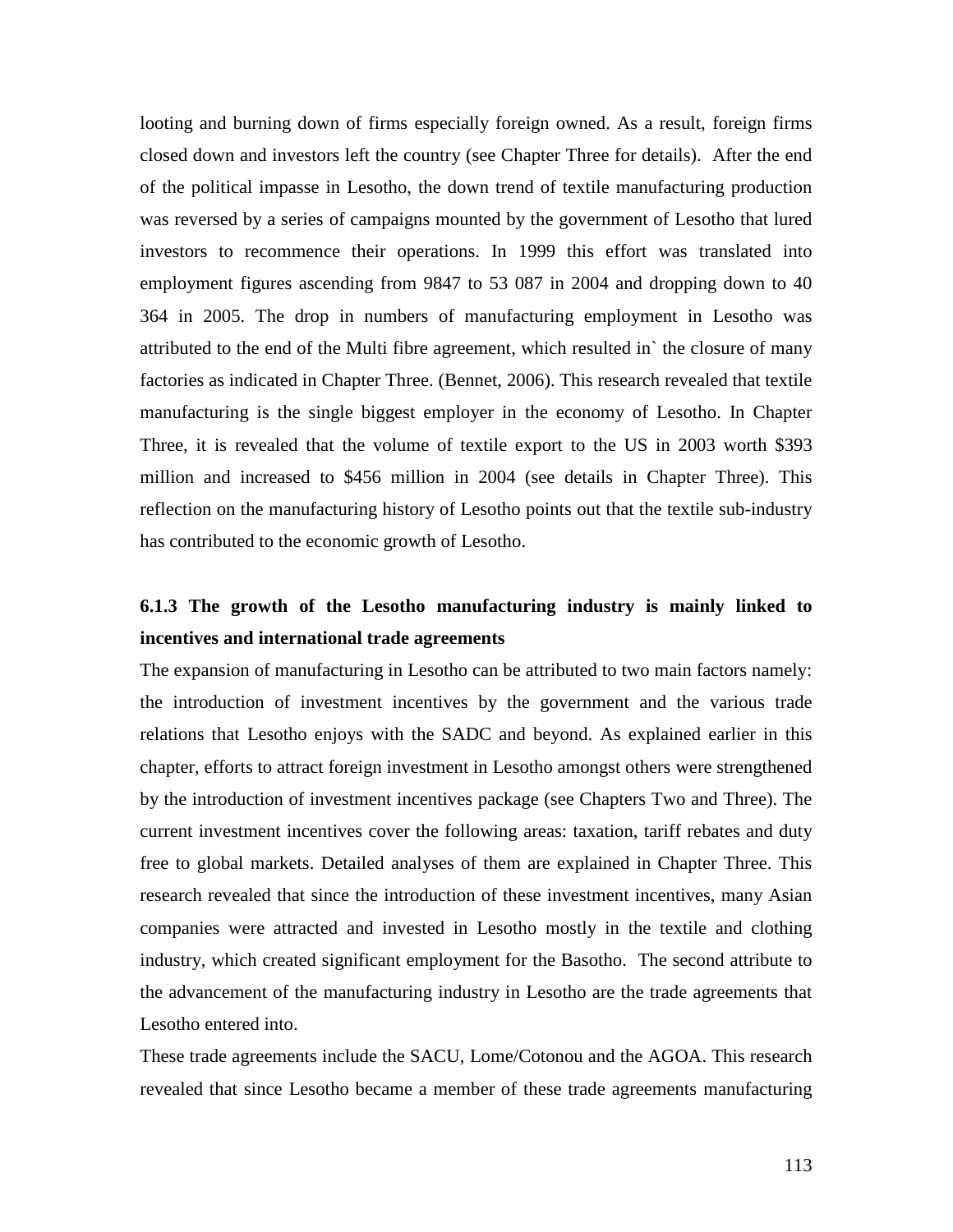exports from Lesotho to the SADC and the developed countries markets recorded some growth. In fact, these trade agreements led to the reversal of the downward trends in the manufacturing industry in Lesotho. This is because, it triggered increased foreign investment, which eventually led to increased exports to the global markets (see Chapter Three). The Cotonou agreement offers price advantages that rendered Lesotho's exports to the EU market competitively and by 2000 exports from Lesotho to the EU markets were no more than 1 million Euros (Salm *et al.*, 2002). The US AGOA stands to be the principal contributors in the expansion of the Lesotho export production (Mandelson, 2005: 4). These agreements pushed Lesotho to become the biggest supplier of apparel in the US markets. In view of these testimonies, it is worth noting that these trade agreements significantly contributed to the expansion of the manufacturing industry in Lesotho.

### **6.1.4 Current trade agreements have serious limitations**

In this research, it is revealed that Lesotho like many other African countries exports, have in the recent years been able to considerably access the global markets through the trade agreements that it has entered into. Yet, these agreements are accompanied by a number of limitations as pointed out in Chapters Two and Three. Take for instance the arrangement with the GPS. In this trade arrangement, participating countries amongst other factors, indicated that the GPS was one-sided - characterised by a concessionary outlook and not on a negotiable premise (see Chapter Two for details). The Cotonou agreement amongst other factors, on the other hand, has biased outlooks on the basis that few countries such as Mozambique, Swaziland and Malawi benefited significantly and Angola, the Democratic Republic of Congo hardly benefited (see Chapter Two). With EBA, it is pointed out amongst other factors that the agreement only covered exports that have already been liberalised by the EU and restrictive to the rules of origin. The rules of origin have also been identified in the AGOA arrangement as it reduces the scope for international sourcing of inputs. With the SACU agreement, Lesotho loses sovereignty in fiscal control through the common tariff, where the latter renders very little monetary options. It is also revealed in this research that while SACU indeed protects its member states against vulnerability from the vagaries of the global economy, the CMA is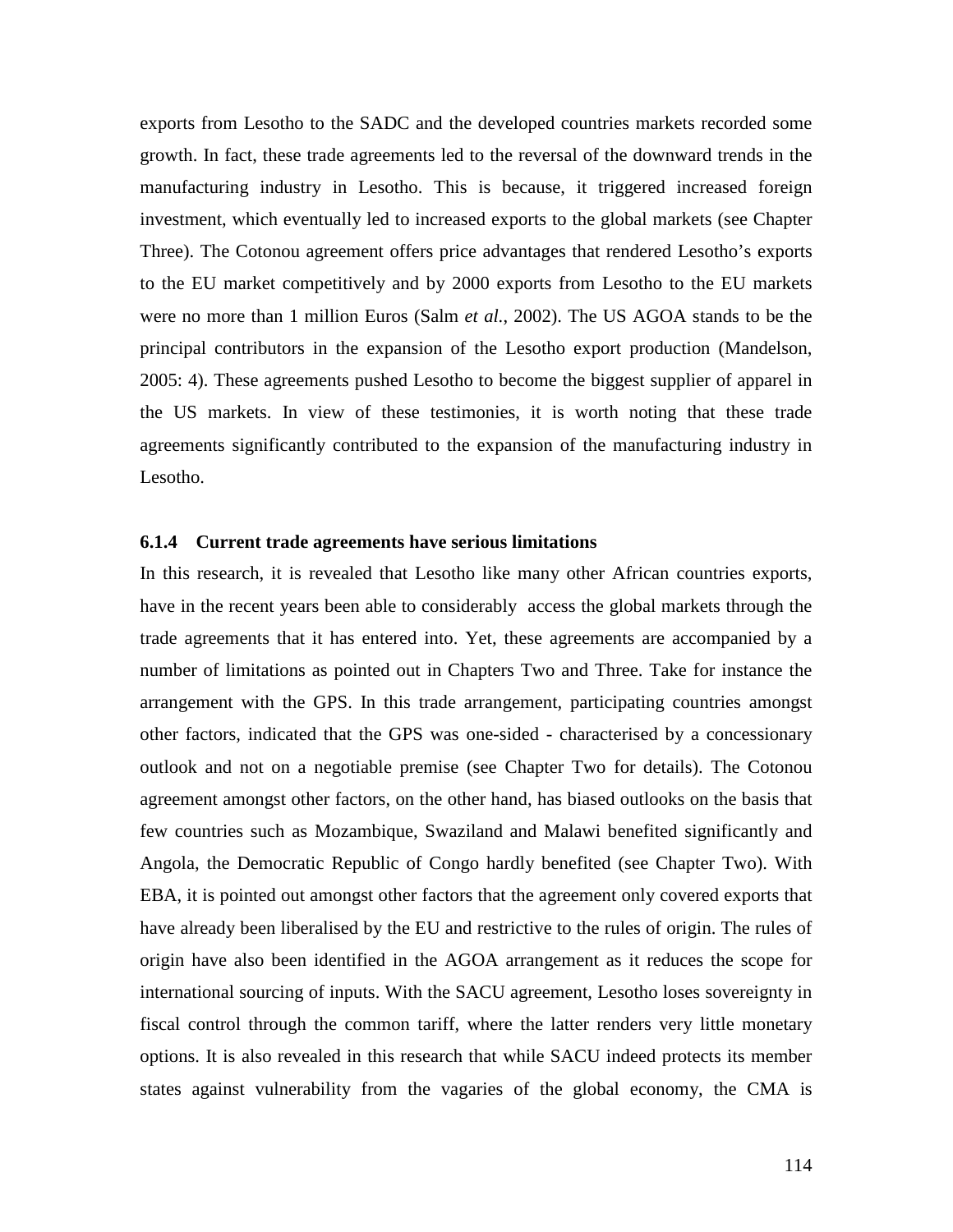arguably undermining the values of its member states (see Chapter Three for details). It is important to note that participating countries to these trade agreements should take keen attention to rectify these limitations in order for Africa and Lesotho in particular to have even access to global markets.

#### **6.1.5 The manufacturing sector plays a crucial role to provide first time jobs**

The textile manufacturing industry has played a pivotal role in providing access to jobs for first time job seekers in Lesotho (see Chapter Four). Considering the low levels of education of these factory employees as required in this sector, other sector in the Lesotho's economy that require in most cases tertiary education would not have employed them. It is revealed in Chapter Four that 68.2% of the respondents are first time employees. With this development, the textile manufacturing has invariably proved to be a significant creator of employment in Lesotho. Although on the one hand, the textile manufacturing has played a significant role in creating employment, on the other hand this research has identified its effects on urbanisation in Lesotho.

# **6.1.6 Lesotho authorities are unable to manage urbanisation pressures related to a growing manufacturing environment**

Employment opportunities in most countries in the developing world are clustered in the urban centres. This situation is also found in Lesotho as revealed by this research. In Chapter Five, it is indicated that while increased employment in the manufacturing industry in Lesotho has positive impact on the living conditions of people due to their access to income, at the same time, the creation of new jobs has also resulted to increased urbanisation in Maseru. According to Marais (2001), 60.0% of all dwellers within the boundaries of formal urban areas in Lesotho are in Maseru, which is the prime centre of urbanisation with a projected annual growth rate of 6.0%. The increase in urbanisation is attributed to the fact that government services are highly concentrated in Maseru despite current decentralisation initiatives that are put in place as well as the growth in the textile industry, which is also highly concentrated in the urban centres particularly in Maseru.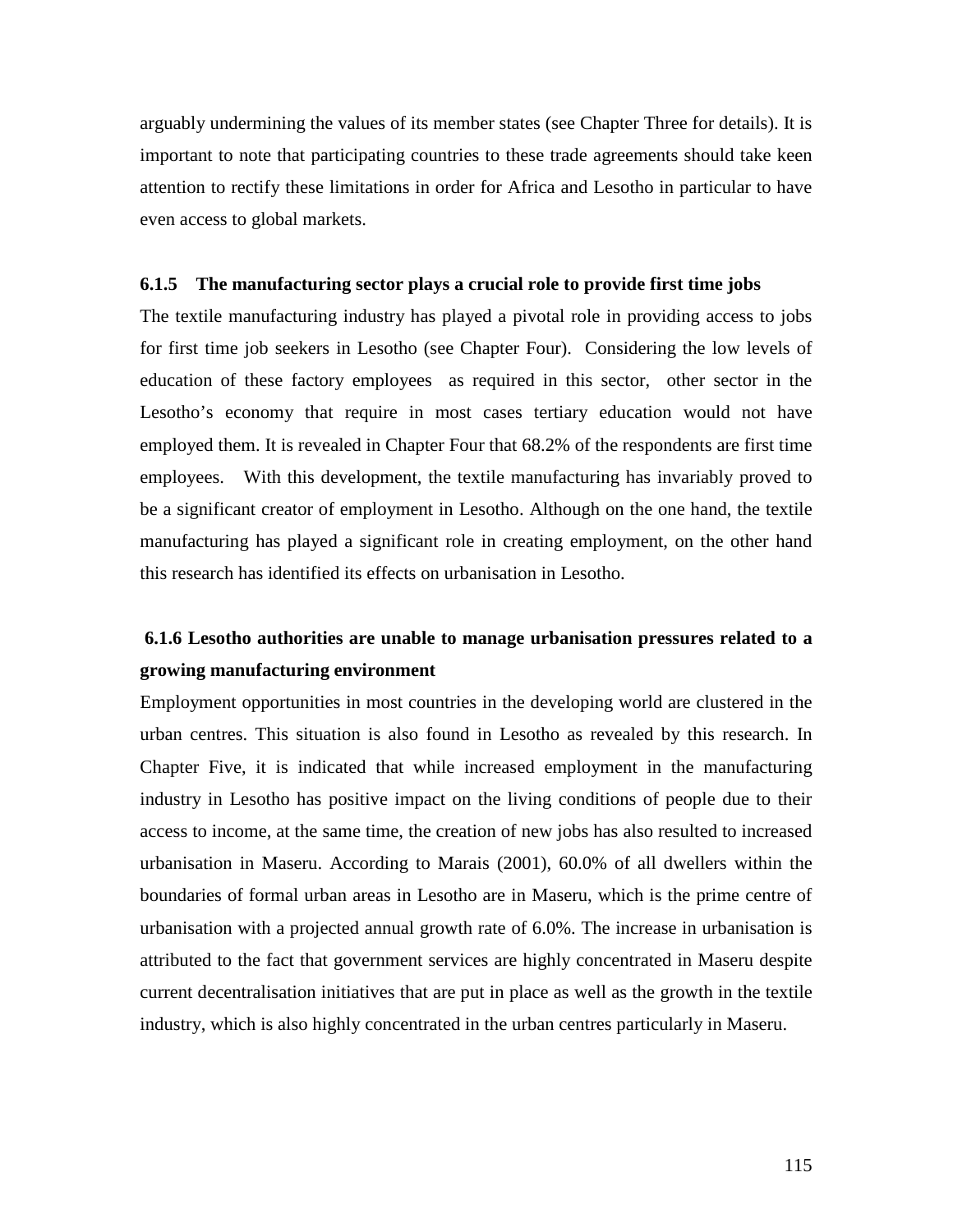In light of this trend, a large number of factory workers in Lesotho and Maseru in particular are residing in informal settlement that are characterised by lack of proper sanitation and less access to electricity and water supply to mention a few as indicated in Chapter Five. In retrospect, access to clean water is an important human right and crucial element in the survival and well-being of a person as revealed by this research. The negative effect of lack of water and proper sanitation are exposed by the World Health Organisation Report, 2008 (see Chapter Five). It should also be noted that while the government of Lesotho is promoting an export-led growth economy that requires the attraction of foreign investment, which is manifested in the textiles industry, at the same time, policy makers and urban planners did not take into consideration the exodus movement of people and its effects of urbanisation. While it is revealed that textile manufacturing has contributed in improving the economy of Lesotho and creating more jobs for people than any other sector in the country, there remain scepticisms, which eventually resulted to a number of perceptions held against foreign investment in the country as typified in Chapters Three, Four and Five).

# **6.1.7 Despite low wages in this industry not all employees are dissatisfied and feel exploited**

Prior to the commencement of this research, the general views of the Basotho toward foreign investment in the textile manufacturing industry were negative ranging from their abilities to exploit, undervalue and pay low salary, ill-treating the factory workers and many more as indicated in this research. Although the reviews in Chapter Two and Three revealed that multinational companies are capable of influencing amongst others, policy direction and political decisions of host countries, the analyses in Chapters Four and Five stand to contest some of the negative perceptions about foreign investment.

The common negative perception between the general public and factory workers in Lesotho is the salary range of factory workers. The average monthly salary at the moment in the textile manufacturing industry is M696. This is a dissatisfaction that is raised by majority of the factory workers as indicated in this research. However, it is depicted in this research that although the salary range at the factories is low as compared to other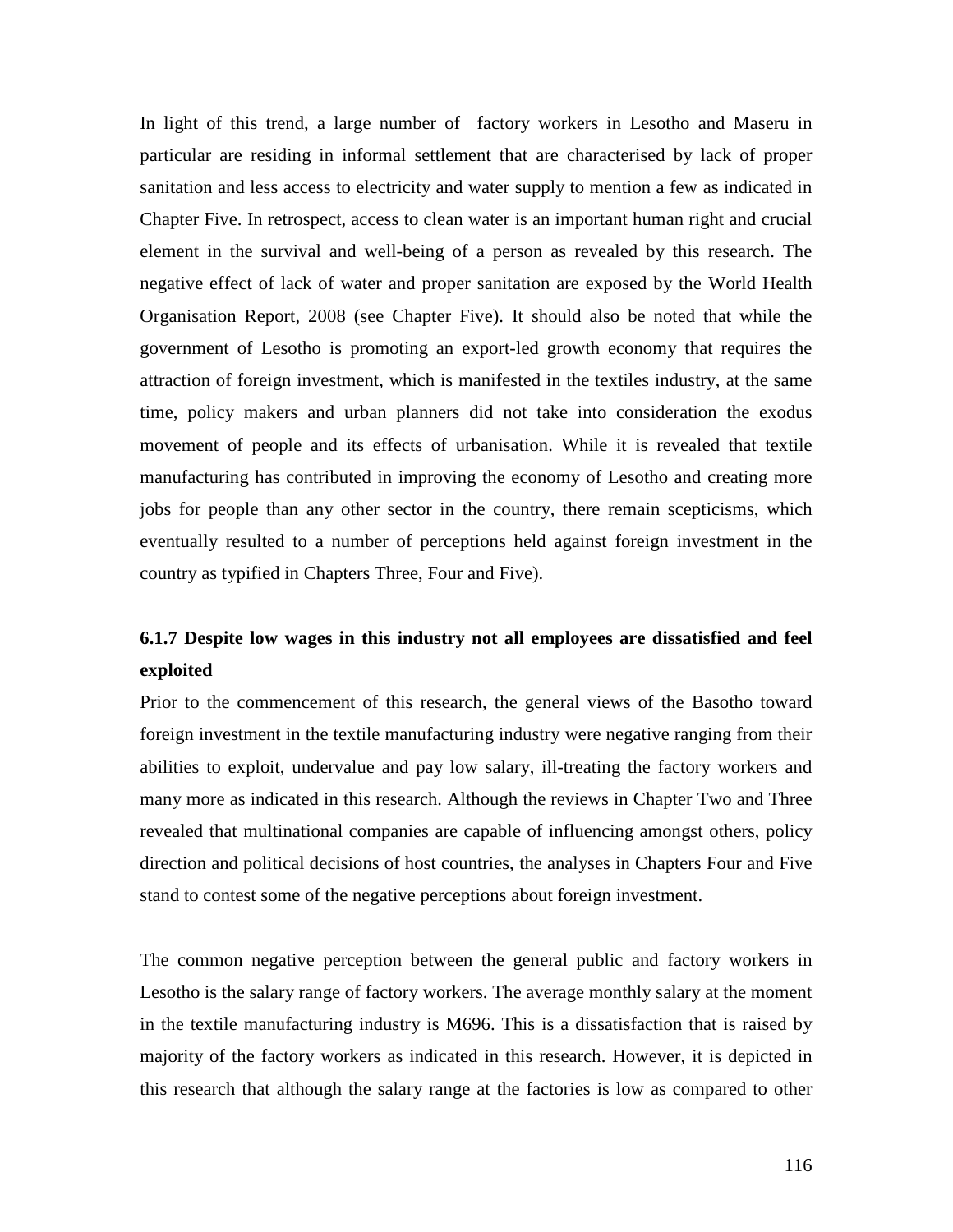sectors in Lesotho, approximately, 195 000 individuals (10.0%) of Lesotho's population are dependent on factory workers earnings. They work long hours and sometime overtime is foisted on them (see Chapter Four). According to this research, some factory workers indicated that they received bad treatments from their managers and conflict amongst others, made them to lose their jobs. However, a significant percentage of factory workers are motivated by working at these factories and indicated that working at these factories has enable them to meet their needs and the needs of their families as reflected in this research. The factory workers indicated that the industrialists should not be asked to leave Lesotho as their presence has positively changed their living conditions. All these indications point to the fact that not all negative perceptions held by the Basotho are of reality as this research revealed. With a view to offset the flops that have been identified in this research, the researcher attention now shifts to making recommendations therein.

### **6.2 General policy recommendations**

The recommendations on policy are based on key findings of this research. The aim is to inform policy and decision makers in Lesotho to review core industrial policy areas that are geared towards improving the drivers of manufacturing industry in Lesotho. These industrial drivers if improved can invariably reposition Lesotho's competitiveness in attracting more FDI and its global production of exports manufactures will be face lifted. Thus key recommendations of this research are discussed hereafter and summarised in Table 6.1.

# **6.2.1 Improved skills related to manufacturing production**

Largely, the system of education in Lesotho has always been conventional. One that is constantly producing skills related to general office administration. If Lesotho is promoting an export-led growth economy as it is now, then there is a need to review the current system of education so that production skills can be vibrantly incorporated into the national educational system. This implies that locals in Lesotho will be able to assume strategic positions in the manufacturing industry in Lesotho. And moreover, if the foreign nationals who are currently occupying strategic positions in the manufacturing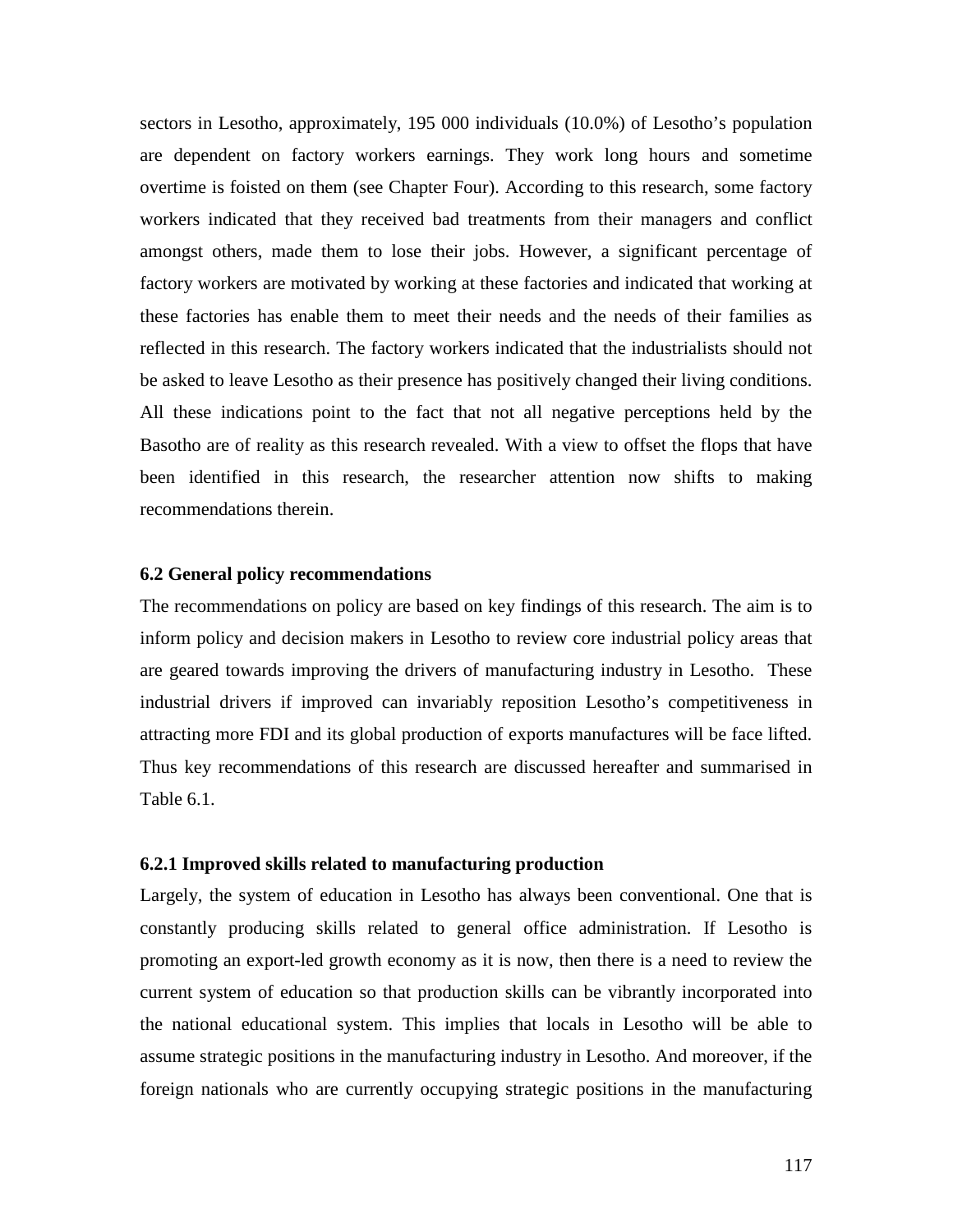industry decide to leave the country for any reason, skilled locals will be able to assume such positions and continue with manufacturing production.

#### **6.2.2 Increased infrastructural development**

Good infrastructure is amongst the key drivers that promotes foreign investment confidence. There is a need to revamp the current infrastructure in Lesotho especially in the areas of increased factory shells to accommodate manufacturing activities. The railway in Lesotho should undergo a serious face lift so that production materials and export goods can be easily and smoothly transported. Water supply and electricity are no doubt play significant role in facilitating manufacturing production. The capacities of water and electricity supplies in the manufacturing industry in Lesotho should be improved and increased in order to meet the demand-driven needs of manufacturing activities in the country.

### **6.2.3 The need to improving trade agreements**

From the abound evidence revealed in this research, it is observed that although Lesotho benefited from external trade agreements, their desired impact on Lesotho's exports are far from being realised. This is due to a number of factors amongst others: they are restrictive, concessional as explained in Chapters Two and Three. It is important that the government of Lesotho reinforces itself with the necessary skills to better negotiate trade agreements that will reduce the restrictive nature of these agreements so that Lesotho's exports are parallel with successful countries. In addition to this approach, there is also a need for the government of Lesotho to negotiate longer trade agreements in order to avoid the short falls that characterise short-term trade agreements as in the case of the Multi Fibre agreement and even the AGOA whose life span is about to end.

### **6.2.4 The need to promoting small enterprises and employment generation**

It is revealed in Chapter Three of this research that amongst the focus of LNDC is to generate employment and income for the Basotho. If this is so, why not embark on revamping effort of promoting small enterprises in Lesotho? For in the advent of a decline in manufacturing employment, small and medium enterprise (SME) development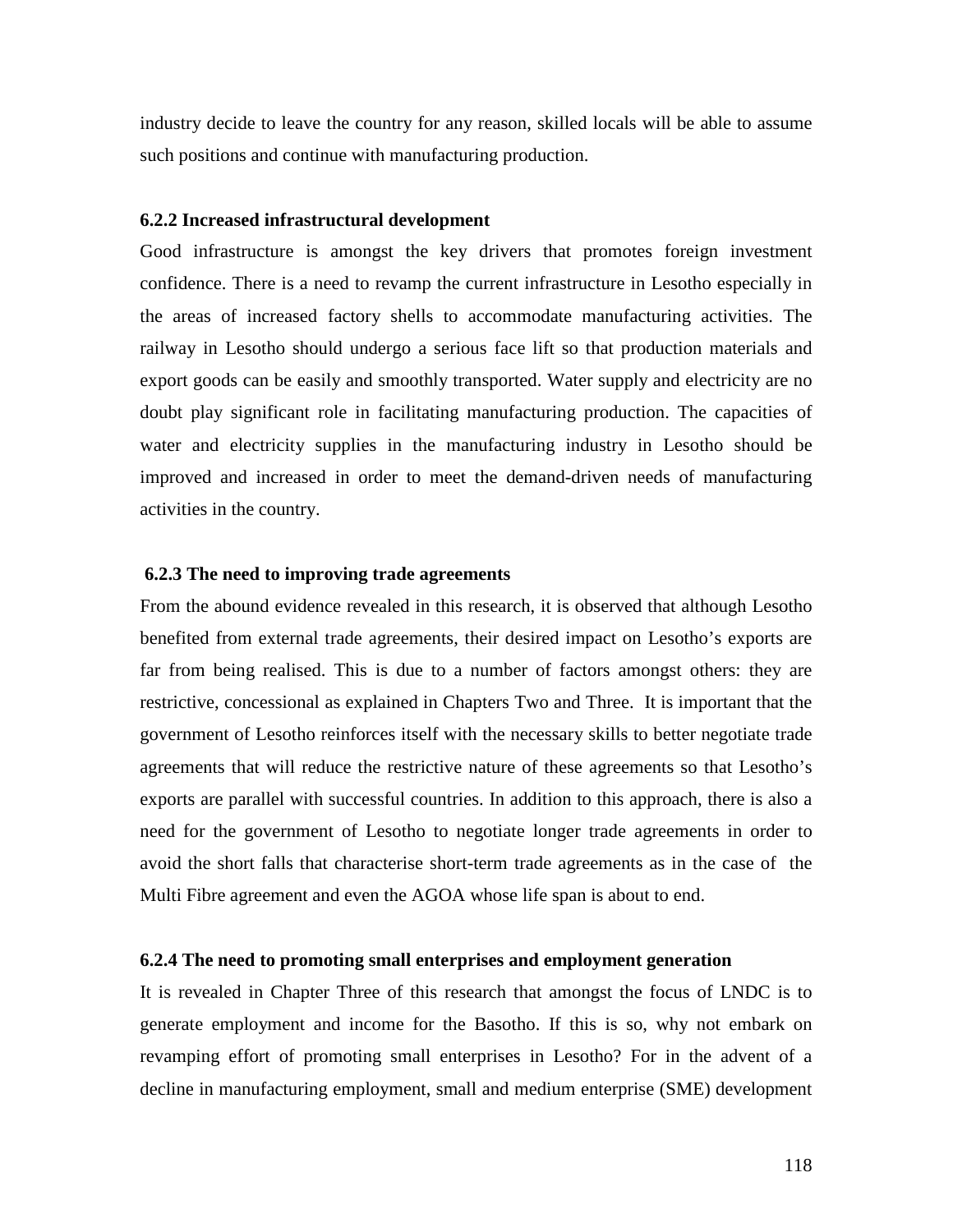will serve as an alternative approach to generate employment-intensive industrial growth. It should be noted that there exist ample evidence that the promotion of SME growth in the developed and developing economies has been attributed to increasing export competitiveness. For instance, a large proportion of China and Taiwan Province of China exports are generated by SMEs (Thoburn, 2000: 10). Establishing foreign manufacturing investments in line with local small and medium enterprises has exceptional returns. A key example is the case of Japan where its export competitiveness has been associated with the practice of efficient subcontracting to its SMEs (Thoburn, 2000: 10). This is a significant area that needs proper attention in Lesotho with a view to strengthen small and medium enterprises and expose them to new ways of export manufacturing through the direct transfer of production skills that are needed. This will even guarantee the continuity of local manufacturing export production and competitively put local SMEs along side foreign industrialists in Lesotho. Above all, the motivating factor lies to a larger extent in the ability of SMEs to access investible fund through financial institutions whose preference lies in larger and well-established enterprises.

#### **6.2.5 Address political instability**

The success of attracting foreign investment lies to a considerable extent in a country's political stability. No investors will like to invest in a country that is tensed with political instability. Currently, party politics in Lesotho is beginning to show signs of instability since the results of the 2008 general election were announced that have provoked lot of discontents from the opposition parties. This situation has led to many public pickets organised by opposition parties in Lesotho indicating their dissatisfactions in the 2008 elections outcome. This does not send any good signal to foreign investors. A similar situation that occurred in 1998 saw instability in the country to an extent of foreign firms were affected and eventually closed down (see Chapter Three). It is important that Lesotho work towards stabilising the country so that there is ensured investment confidence.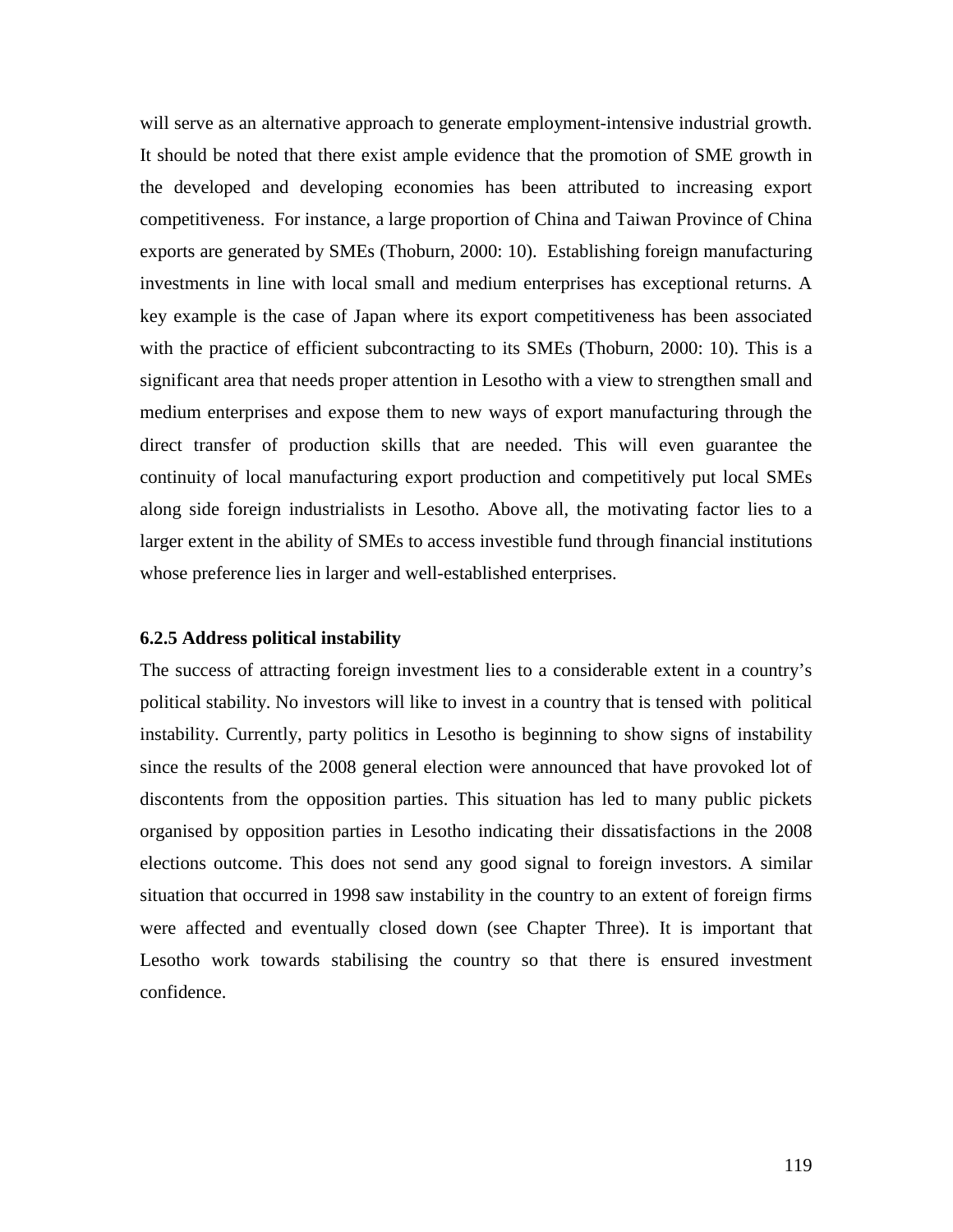## **6.2.6 Address the challenges posed by urbanisation**

Although manufacturing industry has contributed to the economic growth of Lesotho, and contributing to increased job opportunities, it is also hardly a disputable fact that it has contributed to increased urbanisation effects as explained in Chapter Five of this research. The effects of urbanisation can be mitigated if policy makers and town planners develop appropriate policy framework and action plans so that issues like poor sanitation, water and electricity supplies to mention a few can be addressed.

## **6.2.7 Review general working conditions of factory workers in Lesotho**

This research revealed that while a cross section of factory workers indicated that their managers treated them poorly, others indicated being satisfied. There is a need for the government of Lesotho to ensure that these factory workers are treated humanly through influencing the review of factory workers' working conditions, which should emphasis the protection of their rights.

In summarising this chapter, Table 6.1 below outlines main findings of the study and recommendations.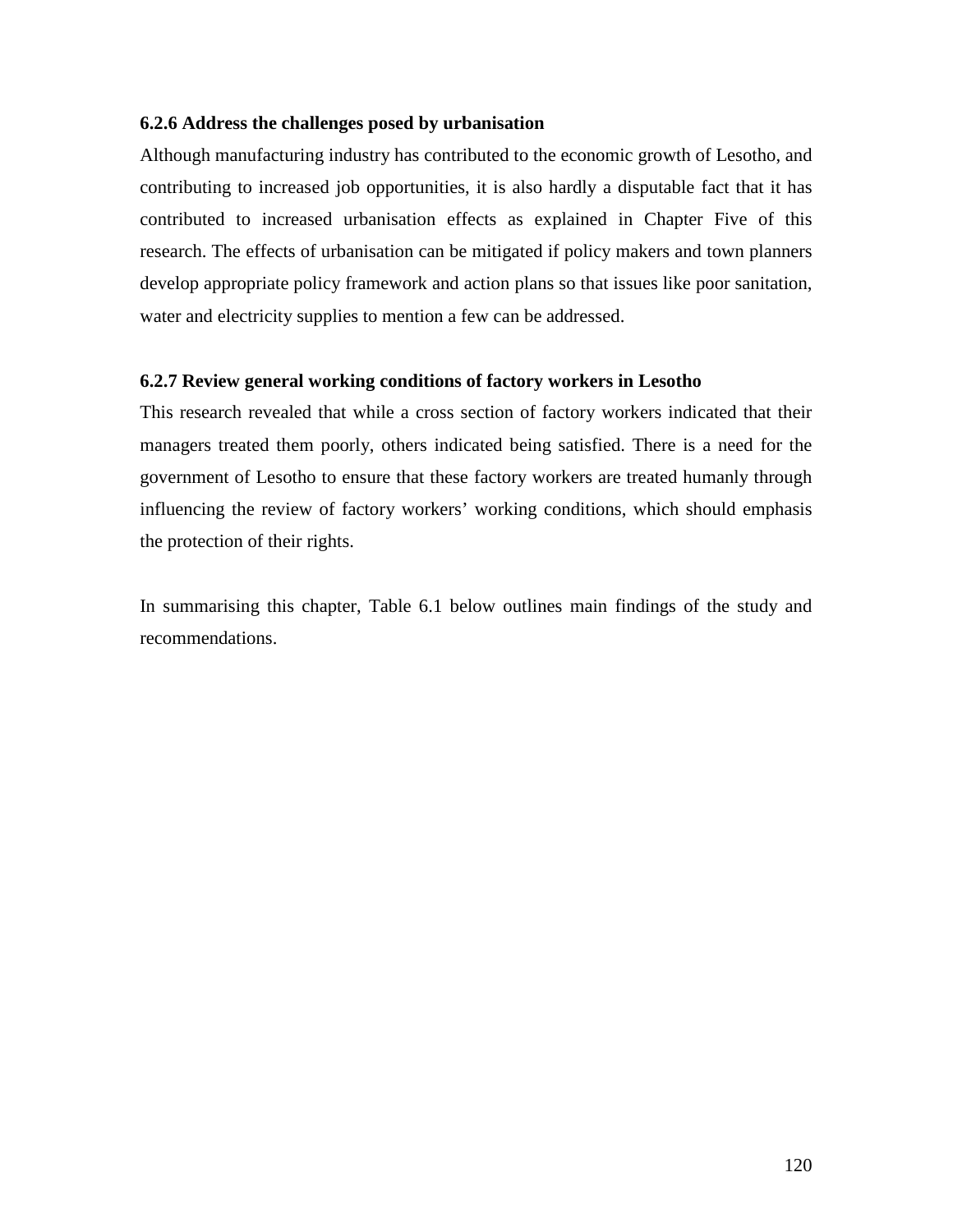|                 |  |  |  | Table 6.1: An outline of the main finding findings of the study and |  |  |
|-----------------|--|--|--|---------------------------------------------------------------------|--|--|
| recommendations |  |  |  |                                                                     |  |  |

| <b>Main finding</b>                                                                                                                            | <b>Chapter</b><br>reference | <b>Recommendations</b>                                                                                                                                |
|------------------------------------------------------------------------------------------------------------------------------------------------|-----------------------------|-------------------------------------------------------------------------------------------------------------------------------------------------------|
| The manufacturing sector in Africa<br>been small despite historical<br>has<br>periods of growth                                                | Two                         |                                                                                                                                                       |
| Manufacturing has become one of the<br>dominant economic sectors in Lesotho<br>despite the small size of the sector in<br>Africa               | <b>Three</b>                | Industrial<br>policy in Lesotho<br>Ξ<br>should be reviewed with a view<br>strengthen<br>manufacturing<br>to<br>production. This should take into      |
| The<br>of<br>the<br>Lesotho<br>growth<br>manufacturing industry is<br>mainly<br>linked to incentives and international<br>trade agreements     | <b>Three</b>                | consideration: improved savings,<br>level, infrastructural<br>skills<br>development, political stability,<br>and strengthen SMEs.                     |
| Current trade agreements have serious<br>limitations<br>The manufacturing sector plays a<br>crucial role to provide first time jobs            | <b>Three</b>                | Africa (Lesotho<br>specifically)<br>$\bullet$<br>should<br>negotiate<br>trade<br>agreements that are longer and<br>balanced                           |
| Lesotho authorities are unable<br>to<br>manage urbanisation pressures related<br>growing<br>manufacturing<br>$\mathbf{a}$<br>to<br>environment | <b>Four</b><br><b>Five</b>  | Challenges of urban effects as a<br>$\bullet$<br>result of increased activities of<br>manufacturing<br>industry<br>in<br>Lesotho should be addressed. |
| Despite low wages in this industry not<br>all employees are dissatisfied and feel<br>exploited                                                 | <b>Five</b>                 | General working conditions of<br>$\bullet$<br>workers in the manufacturing<br>industry in Lesotho should be<br>reviewed                               |

## **6.3 Value of the research and future research possibilities**

The value of this research was to unearth the relevance of FDI in the manufacturing industry as against the clustered negative perceptions held by the Bosotho toward foreign investment. It is noteworthy that foreign investment activities that could impact negatively on factory workers and the economy of Lesotho in particular were identified. Correspondingly, a number of policy recommendations have been made with a view to making FDI in the textile manufacturing industry in Lesotho meaningful in the full view of Basotho.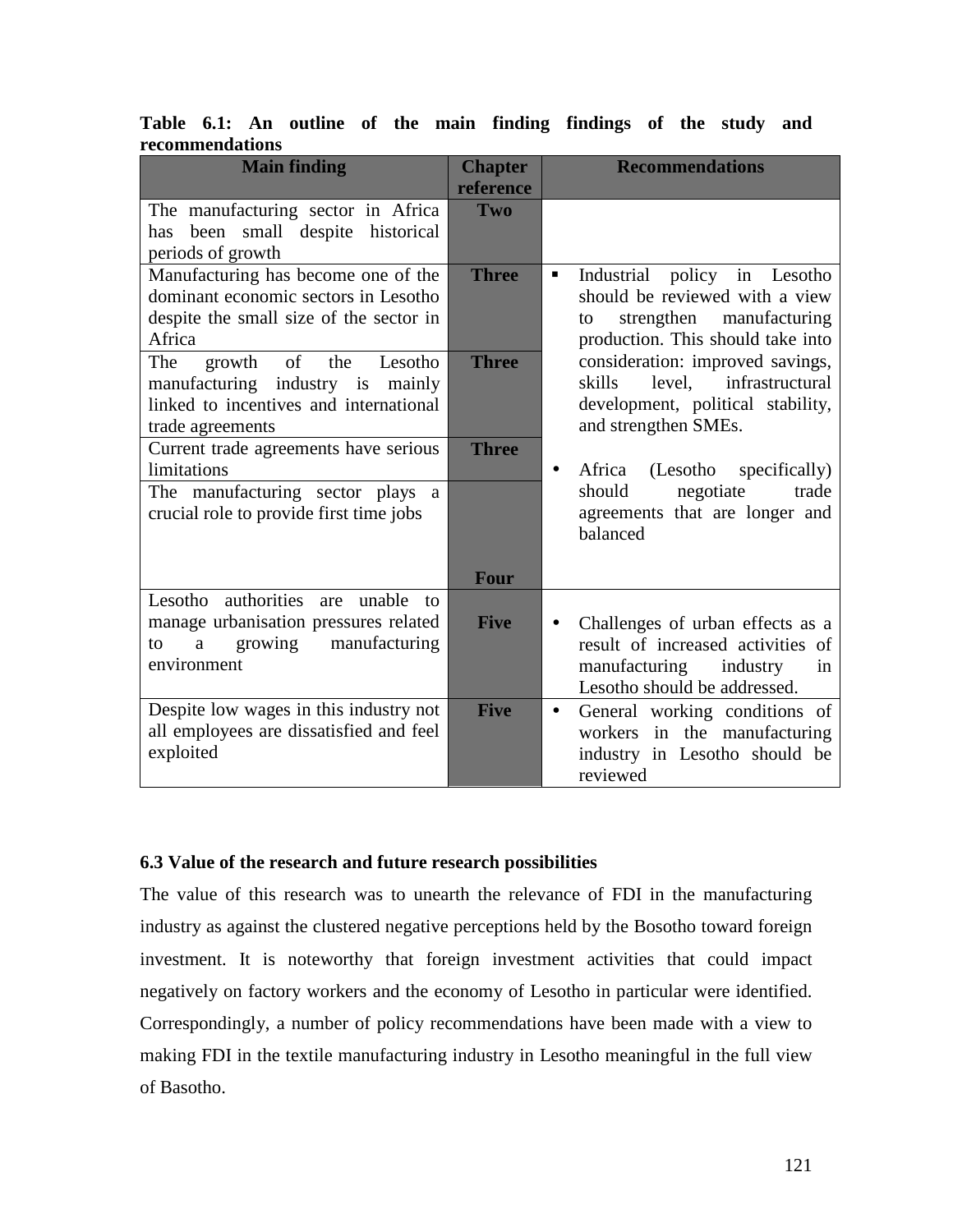In this research two areas came out prominently as key limitations to the advancement of export manufacturing in Lesotho. Firstly, although trade agreements have contributed to the growth of export manufacturing in Lesotho, exports manufacturing is seen to be at risk with these trade agreements not only for Lesotho but for all participating Africa countries. Secondly, there is a need for Lesotho to embark on revamping the promotion of SMEs, which has very little premium in the strategic development plan of the country despite its importance in increasing the growth of exports as in the case of the Asian countries. These two issues stand to be possible grounds for further research.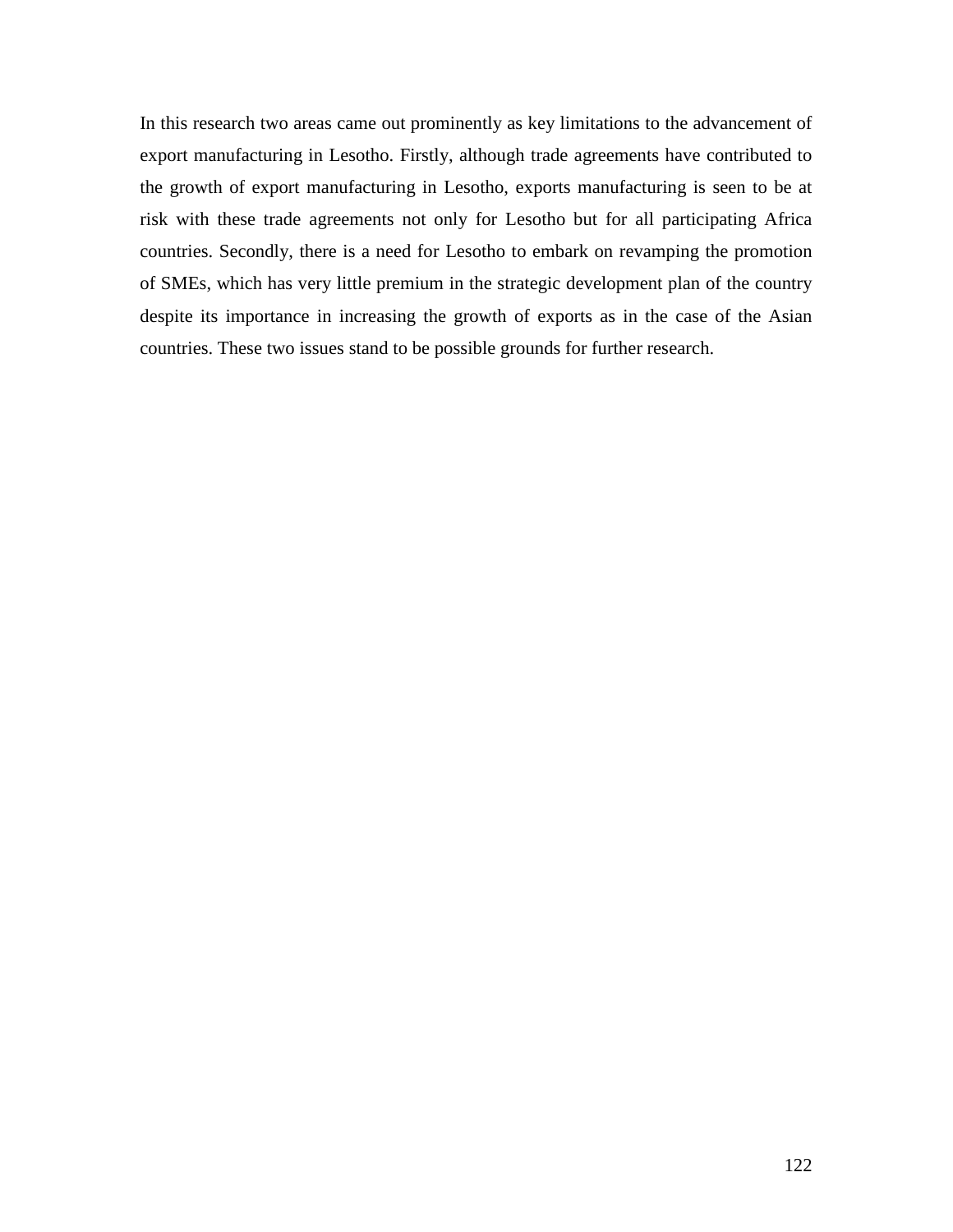### **LIST OF REFERENCES**

African Development Bank, 2004: Africa in the Global Trading System, *African Development Report*, Oxford University Press, United States.

Amin, S., 1977: *Imperialism and Unequal Development*, Harvest Press, United Kingdom.

Asiedu, E., 2002: On the Determinants of Foreign Direct Investment to Developing Countries: Is Africa Different?, *World Development*, 30 (1), 107-119.

Bell, T. and Madula, N., 2002: The Manufacturing Industry, 1970 – 2000, in Jones, S. (ed.), *The Decline of the South African Economy*, Elgar, Cheltenham, pp. 99-142.

Bendien, J., 2006: [OPE-L] Statistics of World Manufacturing Value-added. http://www.archives.econ.utah.edu/archives/ope-2006m11/msg00047.htm. Re-accessed online 30 October 2008.

Bennet, M., 2006: Lesotho's Export Textile and Garment Industry, in Jauch, H. and Traub-merz, R. (eds.), *The future of the textile and clothing industry in Sub-Saharan Africa*, The Future Group International, Johannesburg.

Blomstrom, M. and Kokko, A., 2003: The Economics of Foreign Direct Investment Incentives, Working Paper 168, Stockholm School of Economics, Department of Economics, National Bureau of Economic Research.

Bond, P., 2000: Cities of Gold, Townships of Coal. *Essay on South Africa's New Urban Crisis*, Africa World Press, Inc.

Brenton, P., 2003: Integrating the Least Developed Countries into the World Trading System: The Current Impact of EU preferences under the Everything but Arms, *World Bank Paper*.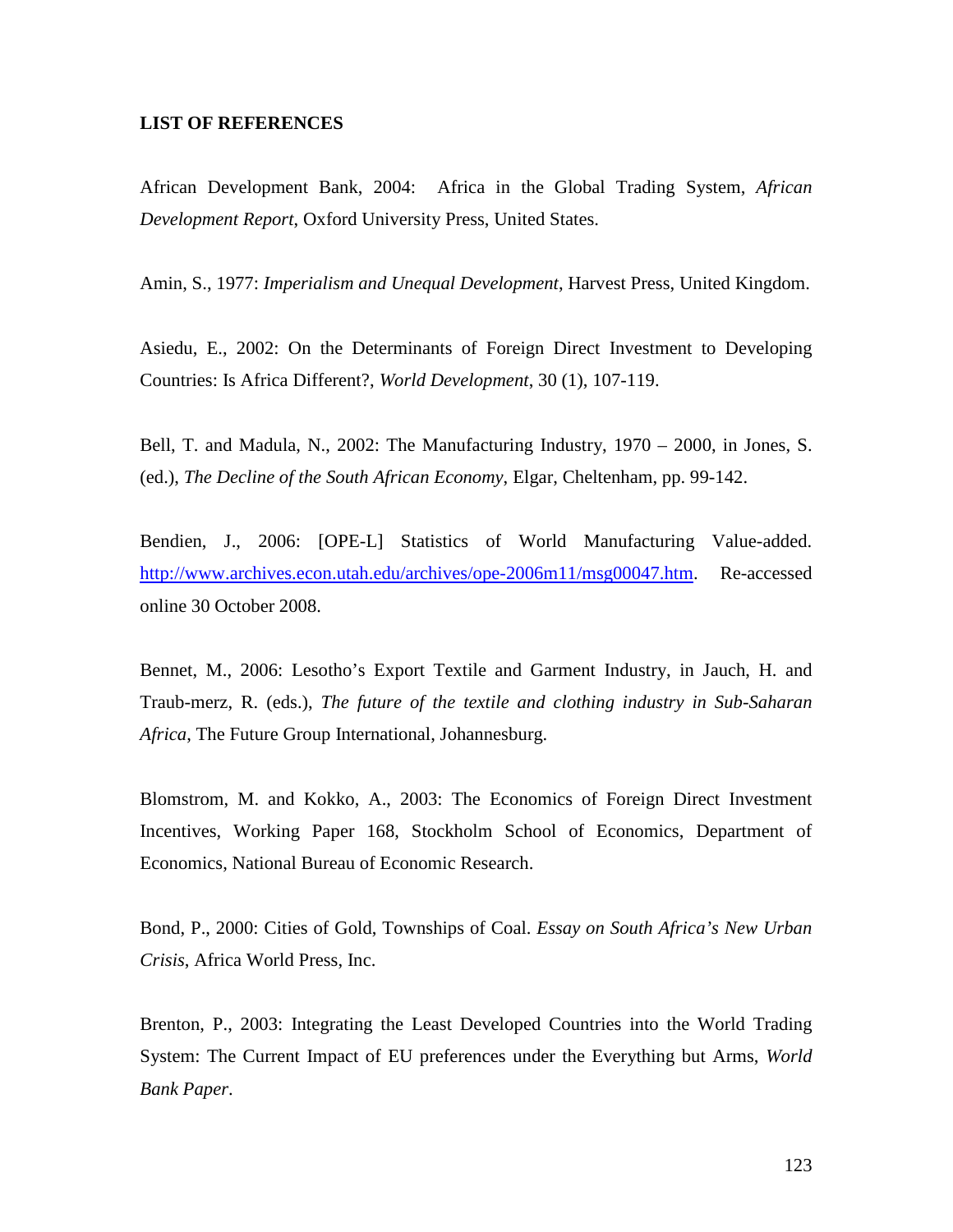Bureau of Statistics, 2004: *Statistical Report*, 10.

Central Bank of Lesotho, 2007: *Diamond Mining in Lesotho: Economic Challenges*, *Lesotho Economic Review*. http://www.centralbank.org.ls/publications2007\_economic\_reviews.htm\_23k. Accessed online 28 June 2007.

Chandra, R., 1992: *Industrialisation and Development in the Third World*, Routledge, London.

Cleancloths, 2001: *Producing Garment in Lesotho*. http://www.cleancloths.org/news/newsletter. Accessed online 14 March 2007.

Cline, M., 2003: *Trade Policy and Global Poverty*, Institute of International Economics, Washington D.C.

Cooper, W.H., 2006: General System of Preferences, Congressional Research Service, The Library of Congress.

Curry, R.L., 1972: Africa and the General System of Preference, *Journal of Modern African Studies*, 10 (2), 285-289.

Dicken, P., 2003: *Global Shift: Reshaping the Global Economic Map in the 21st Century, 4th edition*, Thousand Oaks, London.

Dumont, R., 1969: False Start in Africa. (rev. ed), Deutsch, London.

Fieldhouse, D.K., 1983: *Colonialism 1870-1945: An Introduction*, Macmillan Press, London.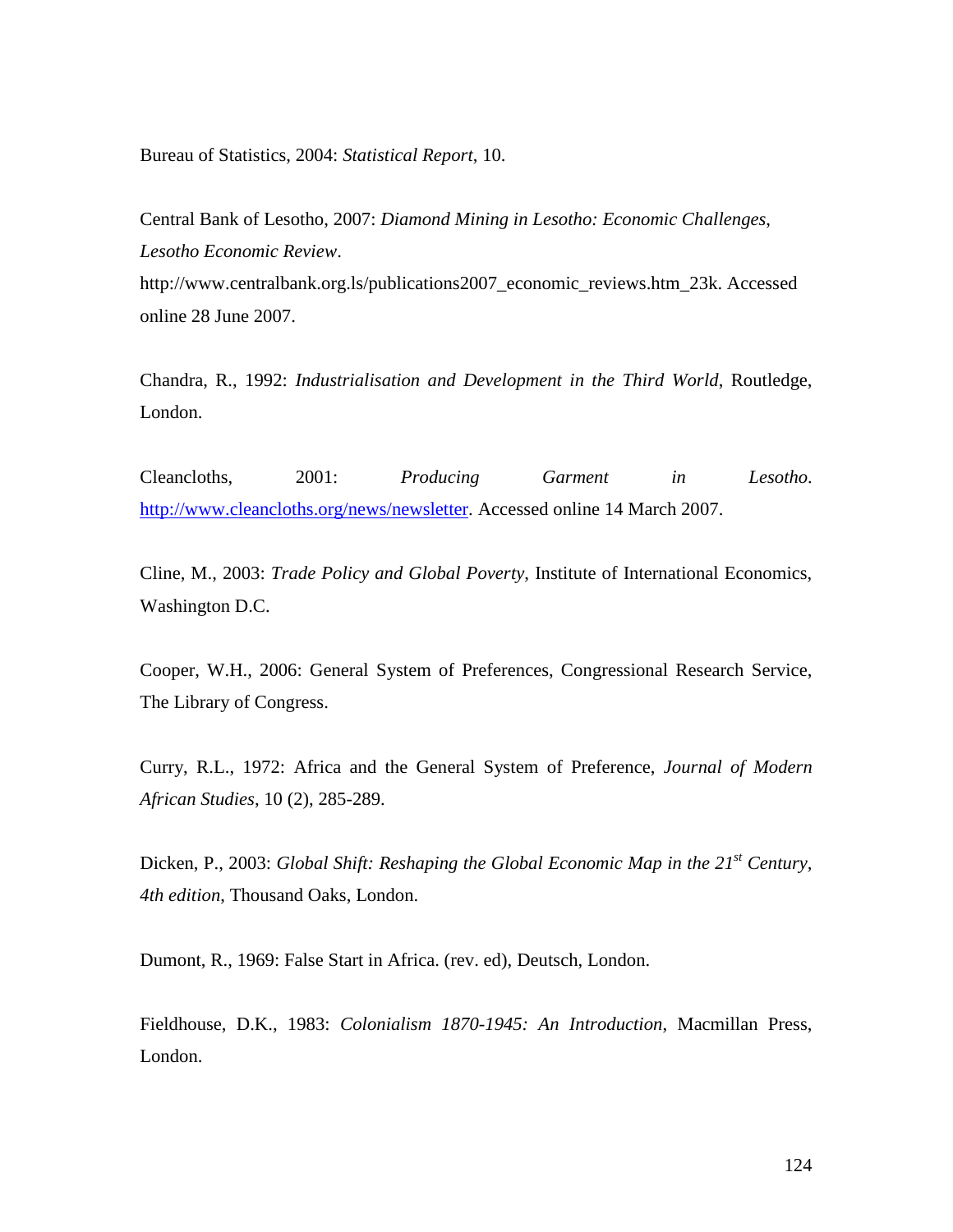Gichira, E., 2003: *Don't Over Rely On FDI,* Asia Africa Intelligence Wire, Accra Mail. http://www.accessmylibrary.com/comsite5/bin/aml. Re-accessed online 29 October 2008.

Grunberg, L., 2001: The IPE of Multinational Corporations, in Balaam, D.N. and Veseth, M. (eds.), *Introduction to international political economy,*  $2^{nd}$  *edition*, Prentice-Hall, Upper Saddle River, pp. 346-368.

Global Development Solution, 2004: Value Chain Analysis of Strategic Sector in Lesotho, *Report prepared for the World Bank*, Maseru.

Horning, G., 2007: Lesotho Comes Out of the Cloud, *African Decisions*, 2, Cape Town, South Africa.

Industrialisation, 2008: http://www.wikipidia.org/wili/industrialisation. Accessed online 3 October 2008.

Integrating into the World Trading Environment, 2003: Lesotho Integrated Framework, *Diagnostic Trade Integration Study*, 1, Maseru.

Kennan, J. and Stevens, C., 1997: 'From Lome to the GSP: Implication for the ACP of Losing Lome Trade Preferences', IDS, University of Sussex.

Kersjes, I. and Yul, Y.M., 2008: The EU's General System of Preferences, *Trade Negotiation Insights*, 7 (7), International Centre for Trade and Sustainable development.

Kleinpenning, J.M.G. and Reitsma, H.A., 1989: The Third World in Perspective, Van Gorcum and Comp. BV, The Netherlands.

Lall, S., 2003: *Industrial Success and Failure in a Globalising World*, Working Paper 102, University of Oxford, Queen Elizabeth House.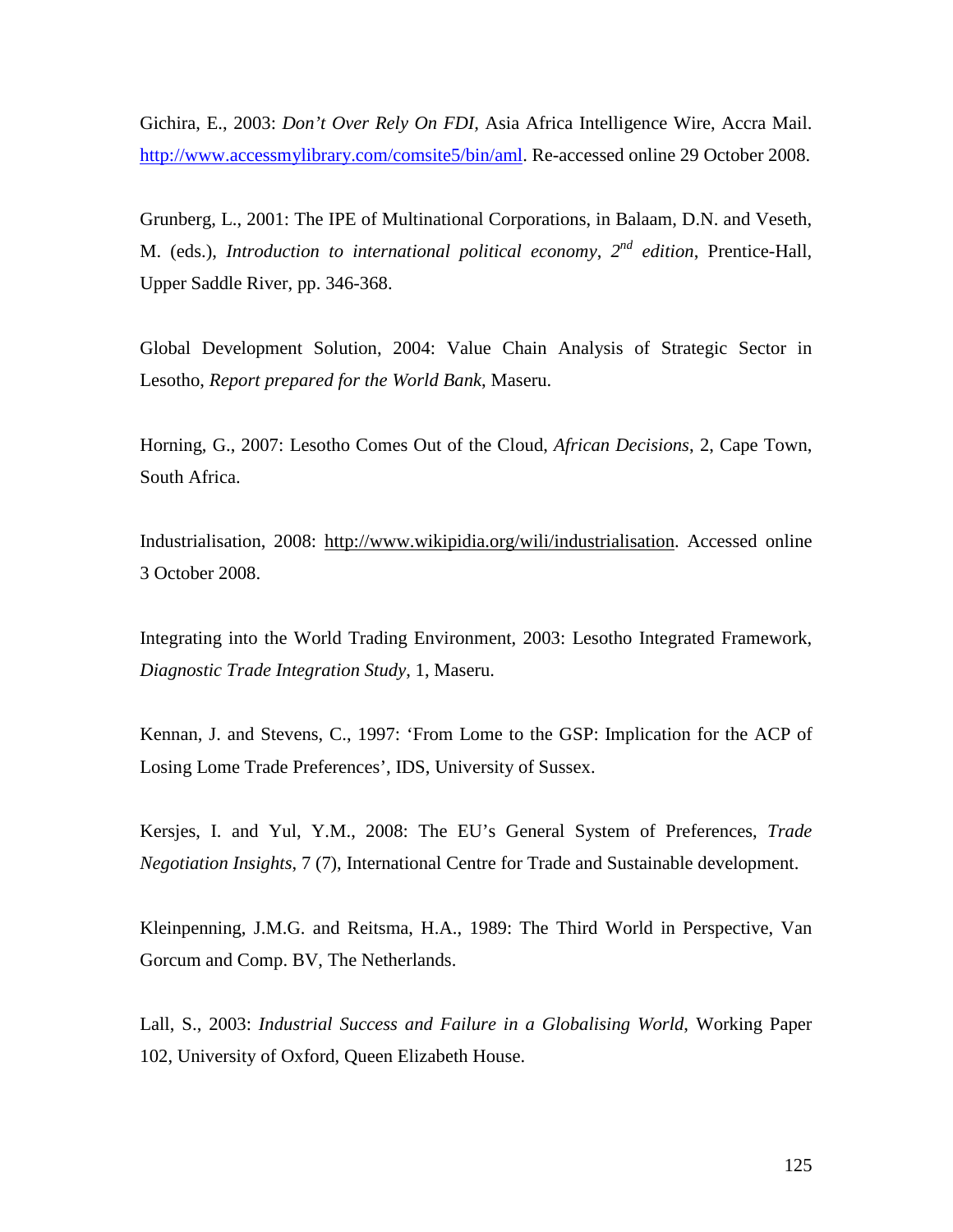Lebaka, T., 2006: *The Manufacturing Industry in Lesotho: Obstacles, Opportunities and Network with the Free State*, Unpublished M.A. Dissertation, Centre for Development Support, University of the Free State, Bloemfontein.

Lesotho National Development Corporation (LNDC), 1985: Annual Report, Maseru.

Lesotho National Development Corporation (LNDC), 2005: *Lesotho Manufacturing Portfolio*, Maseru.

Lesotho National Development Corporation (LNDC), 2006a: *LNDC and the Long Walk to Industrial Development*. http://www.lndc.org.ls/docs/pressreleases. Assessed online 20 September 2006.

*Lesotho Today*, 25-31 May 2006: Textile Industry Needs Infrastructure: Lesotho holds Multi-Fibre Agreement Forum, p.3.

Lindsay, P. and normal, D.A., 1977: Human Information: An Introduction to Psychology, Encyclopaedia Britannica. http://www1.sapdesignguild.org/resources/optical\_illusions/intro\_definition.html. Accessed online 20 October 2008.

Lovering, J., 1999: Theory Led By Policy, *International Journal of Urban and Research*, 23, 379-395

Mandelson, P., 2005: *Trade for Development*, EU-SADC Economic Partnership Agreement, European Commission DG Trade.

Marais, L., 2001: Urbanisation Dilemmas and Urban Challenges in Lesotho, *Acta Academia*, 33 (2), 88-109.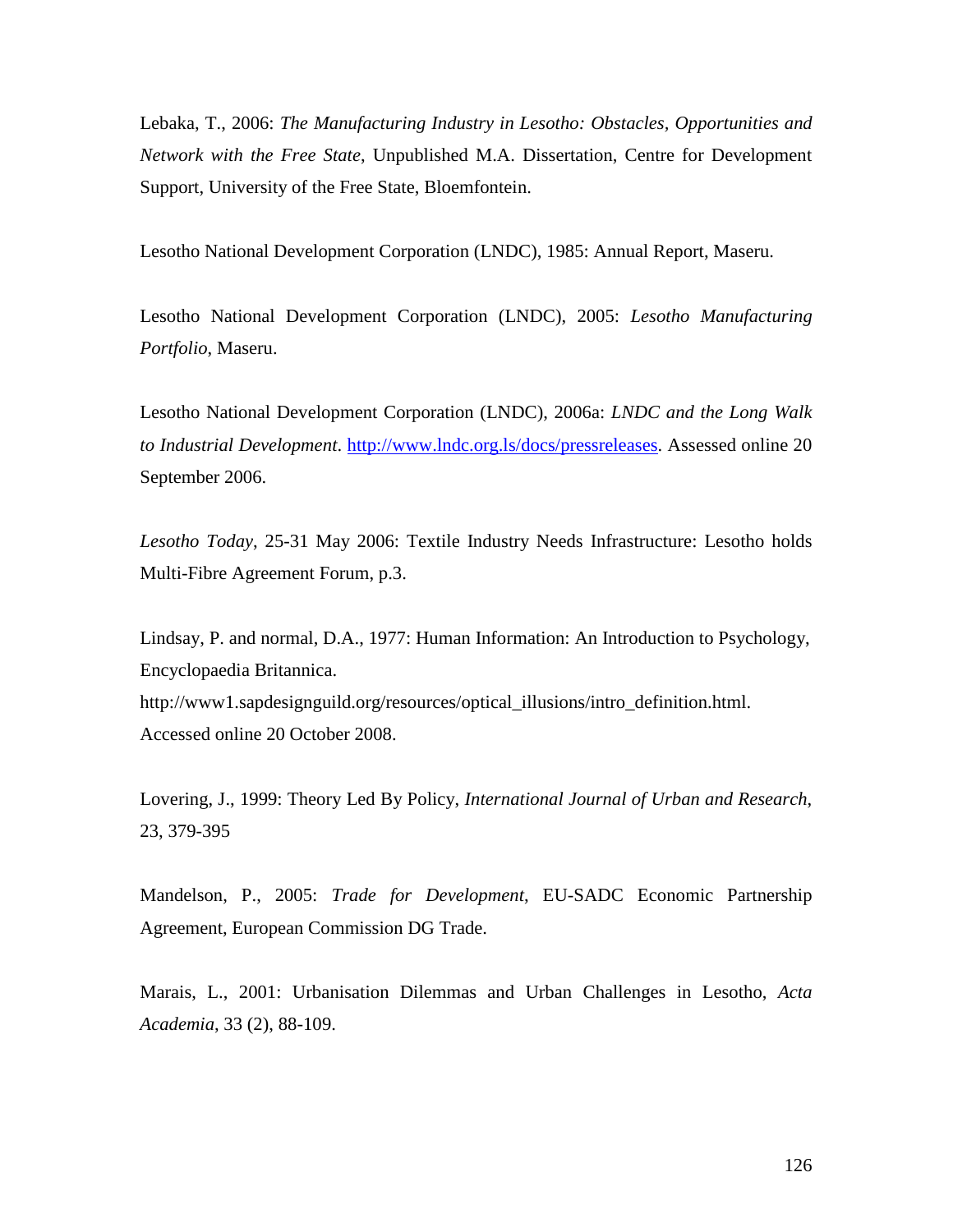Morisset, J., 2001: Foreign Direct Investment in Africa: policies also matter, *OEDD global Forum on International Investment*, New Horizons and Policy Challenges for Foreign Direct Investment in the  $21<sup>st</sup>$  Century, Mexico City.

Nel, E., Rogerson, C.M. and Marais, L., 2006: Restructuring Manufacturing in South Africa's Lagging Regions: The Case of the Free State, *South African Geographical Journal*, 88 (1), 48-57.

Organisation for Economic Development and Corporation (OECD), 2004: *Assessment of Untilisation and Motive for Under-utilisation of preferences in Selected Least Developed Countries*, 21-22 October 2004.

Oxfam, 2002: Rigged Rules and Double Standards, *Trade Report*, Oxfam, United Kingdom.

Pawlowska, A.E., 2004: Formulating A PSD Strategy for Lesotho, Maseru.

*Protesting Textile Workers Killed By Lesotho Police*, 14 November 2003. http://www.wsws.org. Re-accessed online 29 October 2008.

*Public Eye*, 28 July–3 August 2006: Inhuman and Unbearable; Survey condemns textile industry working conditions, p.1.

Rakodi, C. (ed.), 1997: *The Urban Challenge in Africa Growth and Management of its Cities*, United Nations University Press, North America.

Robertson, R.T., 1986: *The Making of the Modern World*, The Bath Press Avon, United Kingdom.

Sechaba Consultant, 2000: *Poverty and Livelihood in Lesotho: more than mapping exercise*, Sachaba consultants, Maseru.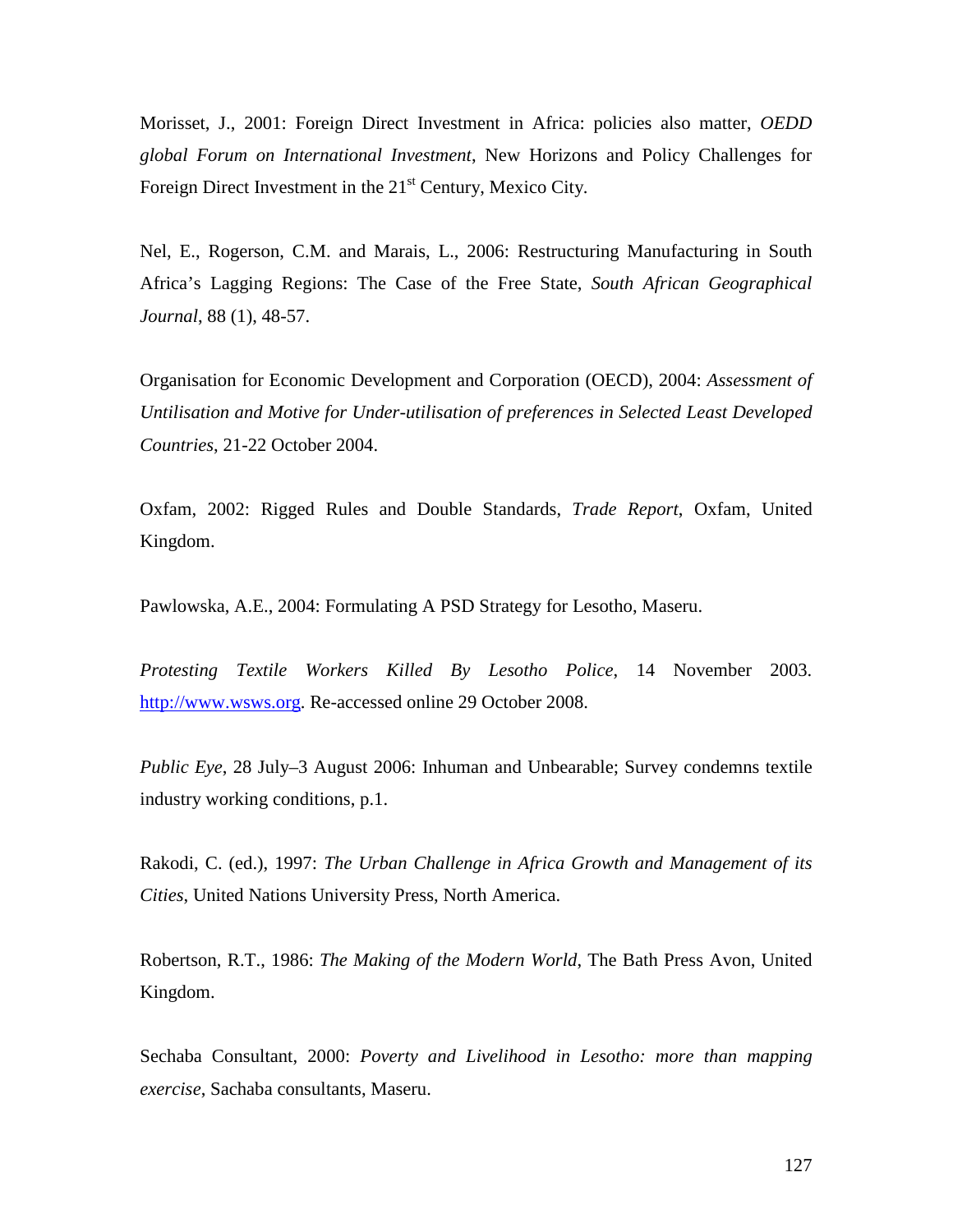Sachs, J.D., 2000: *Globalisation and Patterns of Economic Development*. Lecture delivered at the Kiel Institute of World Economics on the occasion of being awarded the Bernhard Harms prize.

Salm, A., Grant, W.J., Green, T.J., Haycock, J.R. and Raimondo, J., 2002: *The Garment Industry Sector Study for the Government of Lesotho*, Department or International Development, Maseru.

Sandrey, R., Matlanyane, A., Maleleka, D. and Van Seventer, D.E., 2005: Lesotho: Potential Export Diversification Study, Tralac working paper no. 10/2005. http://www.tralac.org. Accessed online 3 February 2007.

Selwyn, P., 1975: Industries in the South African Periphery: a Study of Industrial Development in Botswana, Lesotho and Swaziland, Croom Helm, London.

Shaffer, G. and Apea, Y., 2005: International Choice in the General System of Preferences Case: Who Decides the Conditions for Trade Preferences? The Law and Politics of Rights, Journal of World Trade, 39 (5), 977-1008.

Soludo, C.C., Ogbu, O. and Chang, H.J., 2004: *The Politics of Trade and Industrial Policy in Africa. Forced Consensus?* Jointly published by the Africa World Press, Trenton, New Jersey 08607 and the International Development Research Centre, Ottawa, ON, Canada. http://www.idrc.openebooks/125-6/. Retrieved online 30 September 2008.

Streeten, P.P., 1973: The Multinational Enterprise and the Theory of Development Policy, *World Development Oct*, pp. 1-14.

Stein, H., 2000: *Economic Development and the Anatomy of Crisis in Africa: from Colonialism through Structural Adjustment*, Occasional Paper, School of Policy Studies, Roosevelt University, Chicago, United States of America.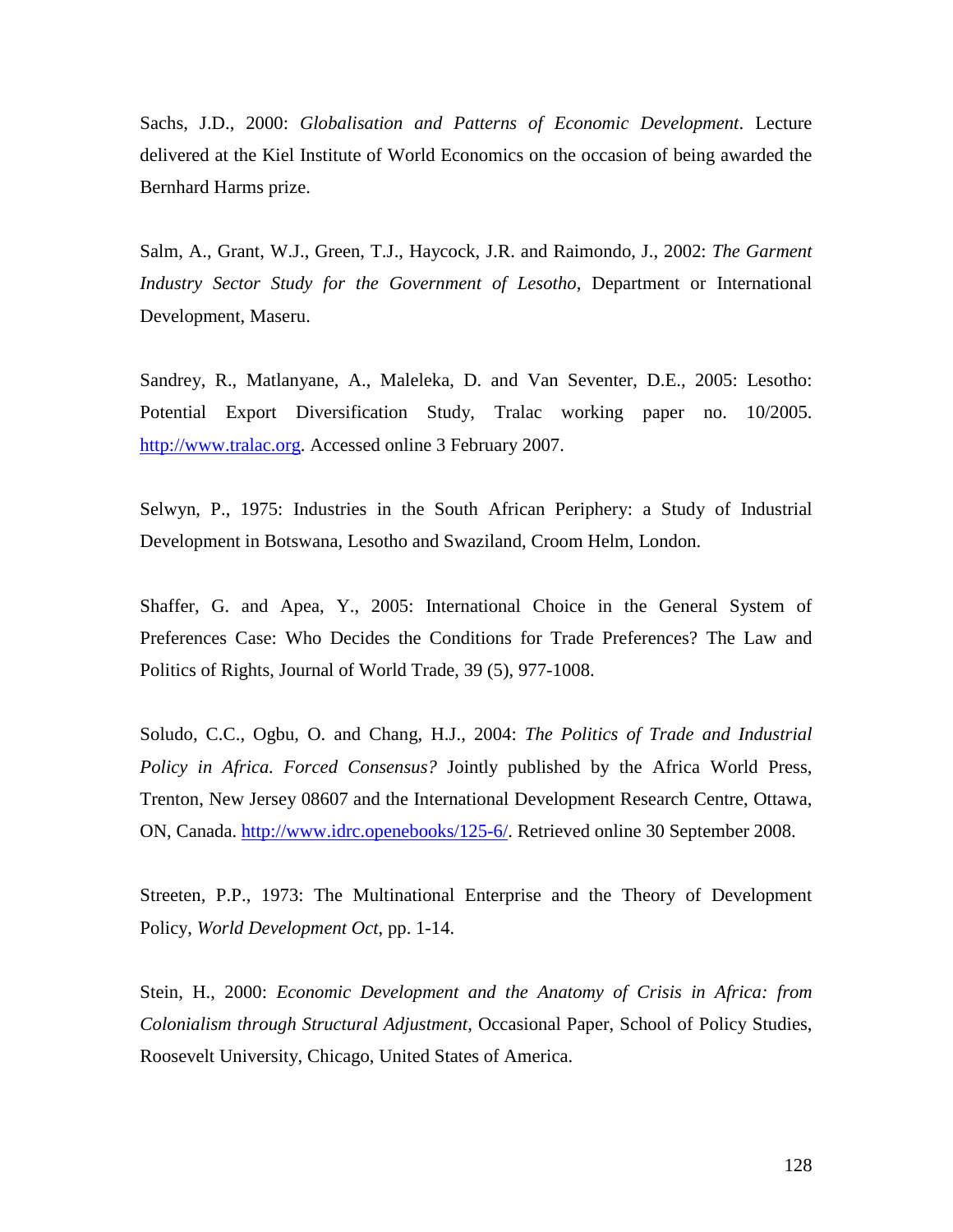Swyngedouw, W.A., 1989: The Heart of the Place: the Resurrection of Locality in an Age of Hyperpace, *Geography Annater*, 71B (1), 31-42.

Bureau of Statistics, 2007: The Lesotho Population and Housing Census Report, Maseru.

The Official SADC Trade and Investment Review, 2002: Introduction to SADC Sectoral Reports. SADC Projects. Country Profiles. Trade, Industry and Investment Opportunities. Regional Exhibition Calendar, Key Business Contacts. South African Marketing Co. (Pty) Ltd. In association with South Africa Development Community (SADC).

Thoburn, J., 2000: *Finding The Right Track For Industry In Africa – Some Policy Issue And Options*, Industrial Policies and Research Branch, Investment Promotion and institutional Capacity-Building Division, UNIDO, International centre, Vienna.

Todaro, M.P., 1987: *Economic Development in the Third World, 3rd edition*, Longman, New York & London.

Transformation Resource Centre, n.d: *Whence Lesotho's Money Comes*. http://www.trc.org.ls. Accessed online 5 February 2007.

Trans – Country Notes – Kingdom of Lesotho, 2006: Based on information collected up to March 2006. http://www.ro.unctad.org/trans\_new/country\_notes/2006. Accessed online 4 May 2008.

Traub-Merz, R., 2006: *The African Textile and Clothing: From Import Substitution to Export Oriented*, Friedrich-Ebert-Stiftung, Bonn.

United Nations Conference on Trade and Development (UNCTAD), 1999: *World Investment Report*, Foreign Direct Investment and the Challenges of Development, Overview, New York and Geneva.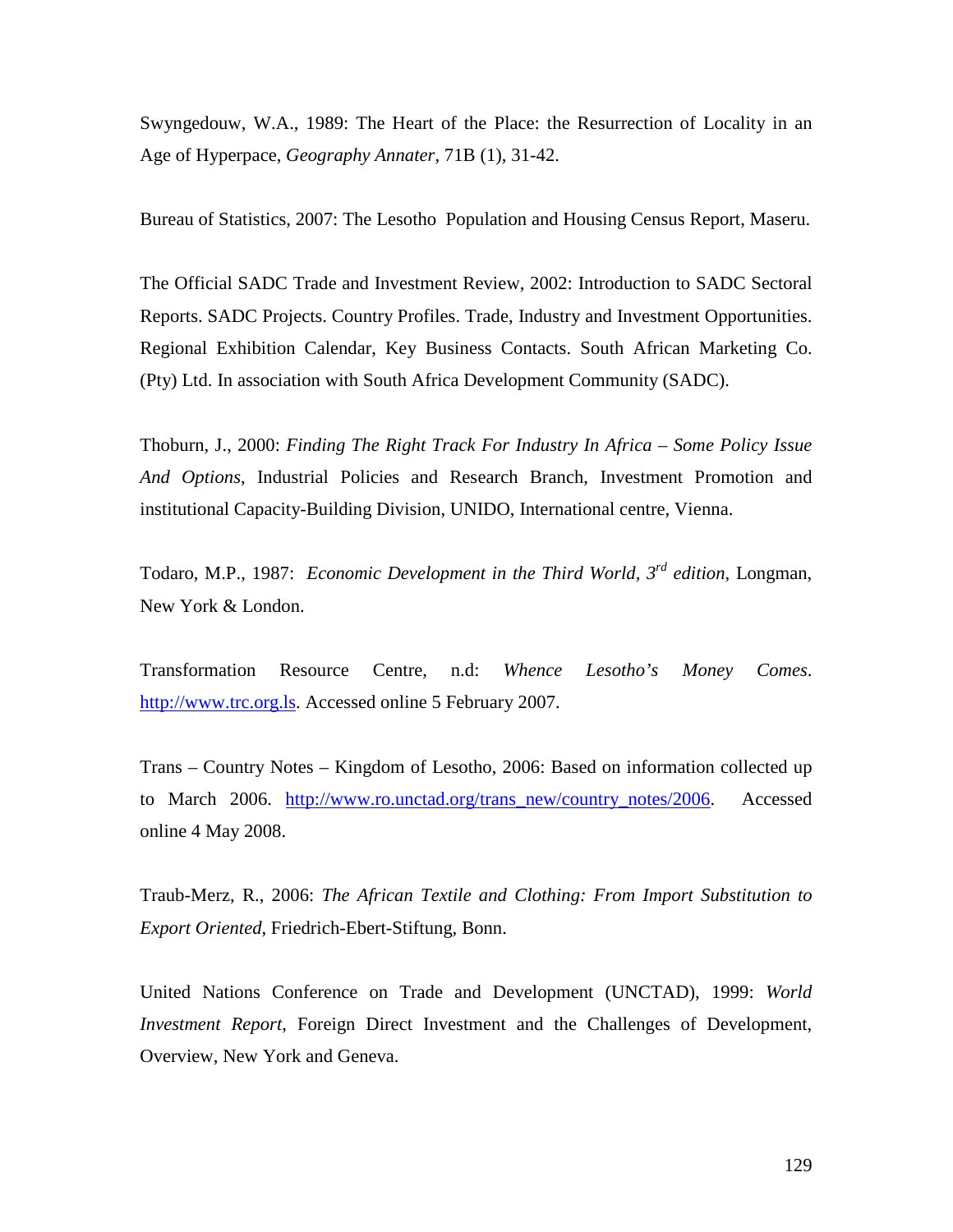United Nations Conference on Trade and Development (UNCTAD), 2002: *World Investment Report*, Transnational Corporations and Exports Competitiveness, United Nations, New York and Geneva.

United Nations Conference on Trade and Development (UNCTAD), 2003 - 2004: *Investment Policy Review Lesotho*, United Nations..

United Nations Conference on Trade and Development (UNCTAD), 2004: *The Least Developed Countries Report 2004 – Linking International Trade with poverty Reduction*, United Nations.

United Nations Conference on Trade and Development (UNCTAD), 2005: *World Investment Report*, Transnational Corporations and the Internationalisation of R&D, United Nations.

United Nations Industrial Development Organisation (UNIDO) Secretariat, 1995: Global Forum on Industry, Perspectives for 2000 and Beyond, *State of the World Industry and Outlook for the Post-2000 Period*, (95) 57751, UNIDO, 2002/2003, Industrial Development Report, Competing through Innovation and Learning.

United Nations Industrial Development Organisation (UNIDO), 2004: *Investing Local Industries in Global Value Chains and Global Production Networks: opportunities and Challenges for Upgrading, with a focus on Asia, China's rising competitiveness and the planning out of the Multi-Fibre Arrangement*, UNIDO, Vienna.

United Nations Industrial Development Organisation (UNIDO), 2005: *Africa Foreign Investor Survey, Understanding the contributions of different investor categories to the development implications for targeting strategies, 2 nd edition*, UNIDO, Vienna.

United Nations, 2004-2007: *Prospects for Foreign Direct investment and the Strategies of Transnational Corporations*, United Nations Publications, New York and Geneva.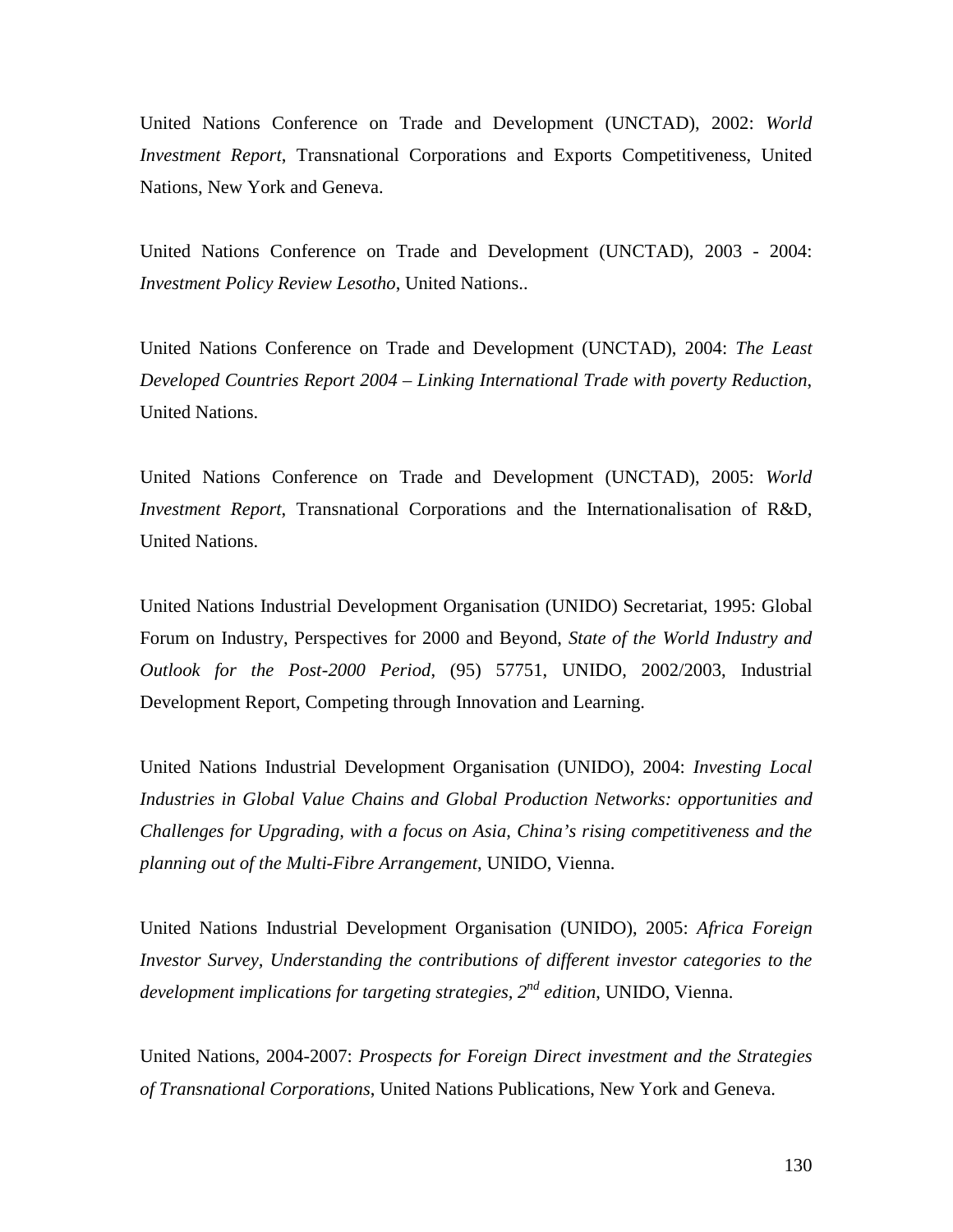Vijaya, R.M. and Kaltani, L., 2007: Foreign Direct Investment and Wages: a Bargaining Power Approach, *Journal of World Systems Research*, (XIII) 1, 83-9.

Wellings, P., 1984: Development by Invitation? : *South African corporate investment in Lesotho*, Working paper, Development Studies Unit, University of Natal.

*What Is Globalisation*?, 2008: http://www.globalisation101.org/what is globalisation.html. Retrieved online 2 October 2008.

Wheeler, D. and Mody, A., 1992: International Investment Location decisions; the case of US Firms, *Journal of International Economics*, 33, 57-76.

World Bank, 2001: *Global Development Finance* (CD-Rom).

World Bank Independent Evaluation Group, 2007: *Lesotho: Overview of Economy*. http://www.nationsencyclopidia.com/economies/africa/lesotho-overview-of-ec. Accessed online 28 June 2007.

World Health Organisation, 2008: *Water Supply, Sanitation and Hygiene Development*. http://www.who.int/water\_sanitation\_hygiene/en/. Accessed online 10 September 2008.

Wikipedia, 2008: General System Preferences.

http://en.wikipedia.org/wiki/general system of preferences. Accessed 20 November 2008.

Wusheng, Y. and Jensen, T.V., 2004: *Tariff Preferences, WTO Negotiation and the LDCs – The case of the "Everything But arms" Initiatives.* Presented at the 6<sup>th</sup> Annual Conference on Global Economic Analysis, The Hague, The Netherlands.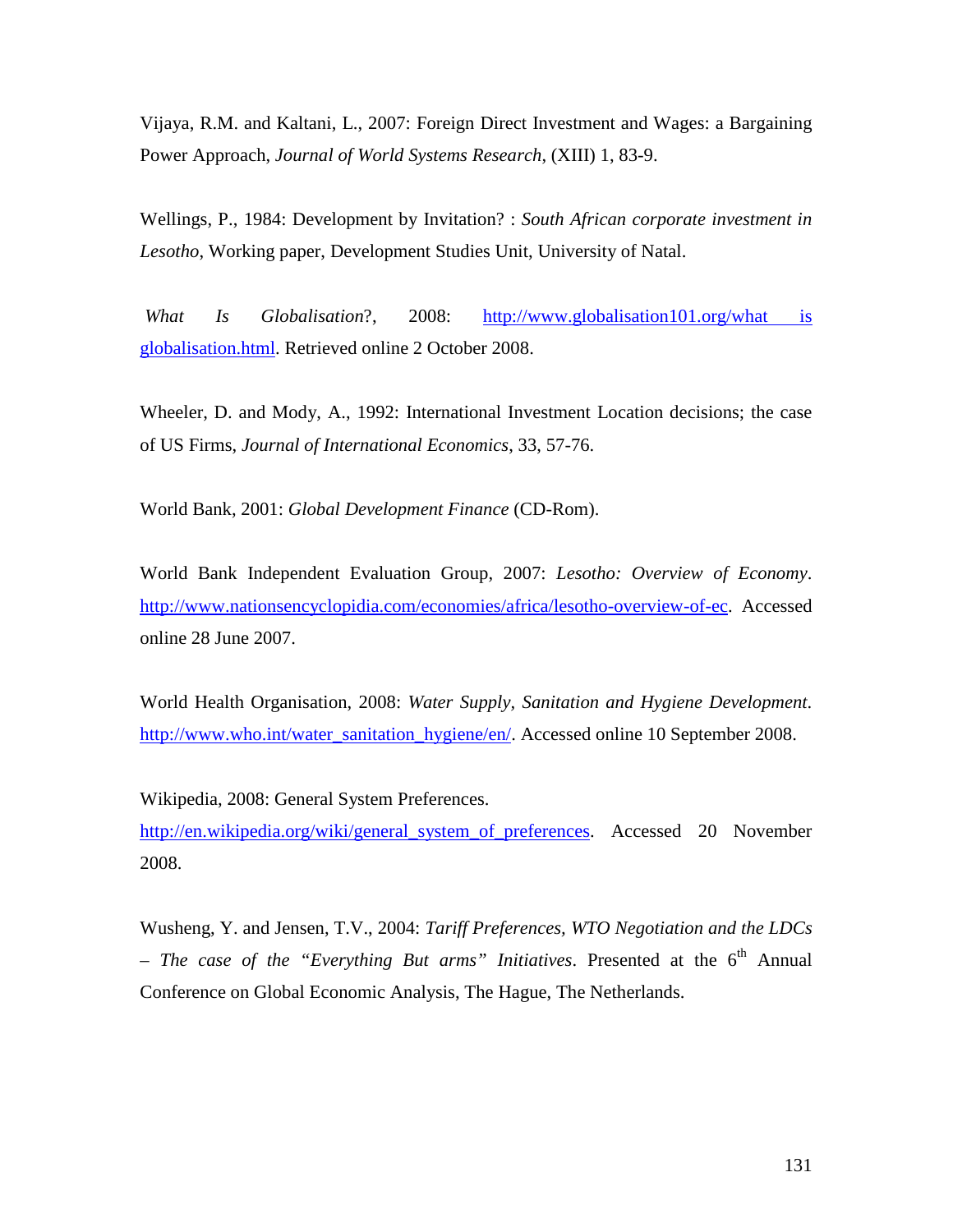

# **QUESTIONNAIRE**

# **A. Biographic and Migration Information**

| 1. Gender of Respondent: |  |
|--------------------------|--|
| <b>Male</b>              |  |
| Female                   |  |

2. Age of respondent: \_\_\_\_\_\_\_\_\_

#### 3. What is your marital status?

| Married          | Single/Never married |  |
|------------------|----------------------|--|
| Widowed/Divorced | <b>Others</b>        |  |

#### 4.1 What is your highest educational qualification attained?

| Never gone to school               | Some primary            |  |
|------------------------------------|-------------------------|--|
|                                    | education               |  |
| Completed primary                  | 3   Completed secondary |  |
|                                    | education               |  |
| Post secondary certificate/diploma | Degree                  |  |
| <b>Technical training</b>          |                         |  |

### 4.2 Do you have any informal training?

| es |  |  |
|----|--|--|
|    |  |  |

4.3 If Yes to 4.2., specify:

 $\overline{\phantom{a}}$ 

5.1 How many members does your household consist of at the place of residence?

\_\_\_\_\_\_\_\_\_\_\_\_\_\_\_\_\_\_\_\_\_\_\_\_\_\_\_\_\_\_\_\_\_\_\_\_\_\_\_\_\_\_\_\_\_\_\_\_\_\_\_\_\_\_\_\_\_\_\_\_\_\_\_\_\_\_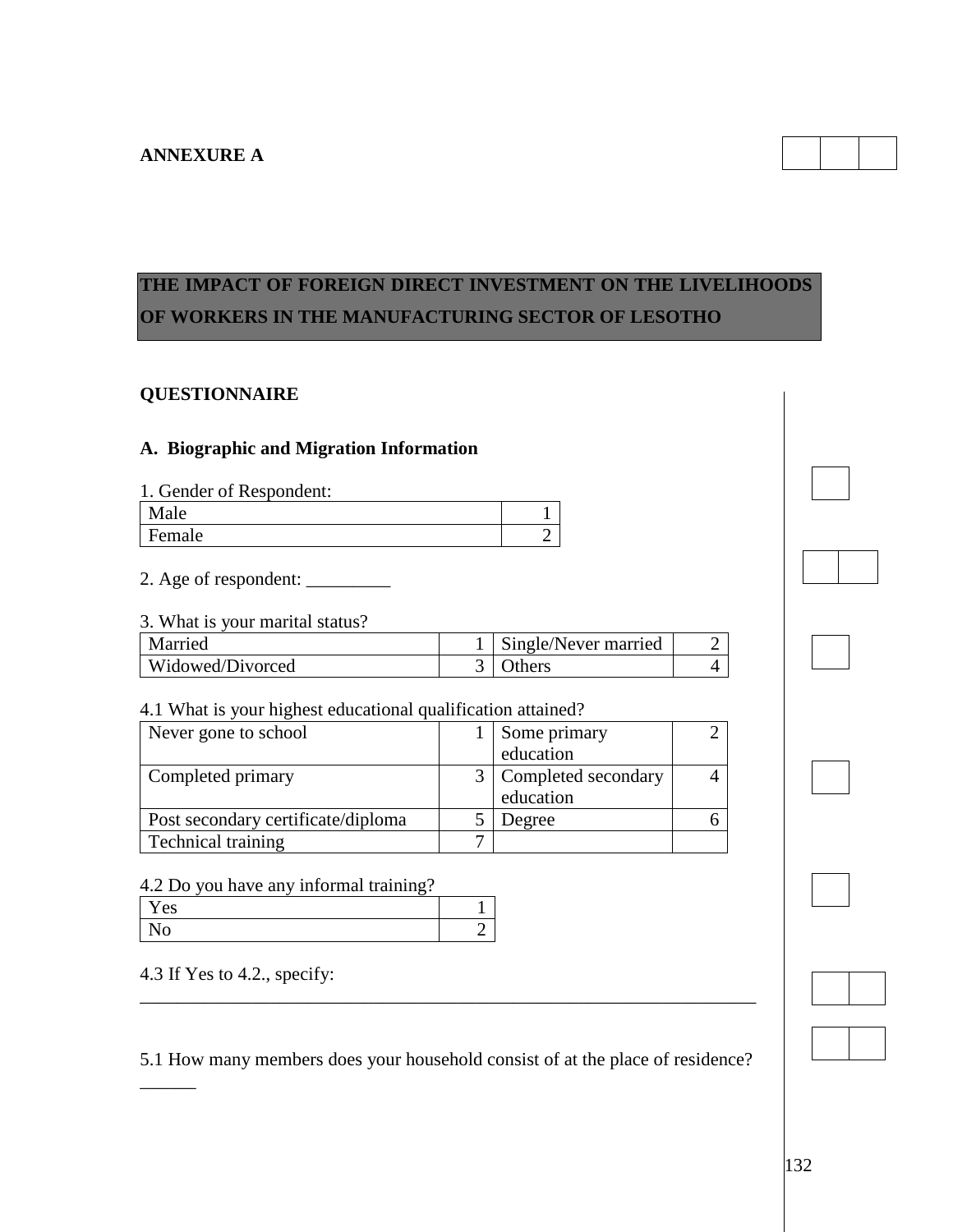5.2 Where is your permanent place of resident? \_\_\_\_\_\_\_\_\_\_\_\_\_\_\_\_\_\_\_\_\_\_\_\_\_\_\_\_\_\_\_\_\_

5.3 Other dependents: Do you have any other financial dependents apart from those specified above?

| es |  |
|----|--|
| v  |  |

5.3.1 If the answer is Yes to this question, please specify how many?

## **B. Income and expenditure:**

1. What is your basic monthly salary/wages from the factory?

| Less than 250 Maloti  |    | 250-499 Maloti       |    |
|-----------------------|----|----------------------|----|
| 500-749 Maloti        |    | 750-999 Maloti       |    |
| 1000-1249 Maloti      |    | 1250-1499 Maloti     |    |
| 1500-1749 Maloti      |    | 7   1750-1999 Maloti |    |
| 2000-2249 Maloti      |    | 2250-2499 Maloti     | 10 |
| More than 2500 Maloti | 11 |                      |    |

2. Is the salary/wages that you receive from the factory the only income for your household?

| es |  |
|----|--|
|    |  |

3. If you answered No to question 2, list those other sources of income and state the amount

for each source.

| Source | Amount |
|--------|--------|
|        |        |
|        |        |
|        |        |
|        |        |



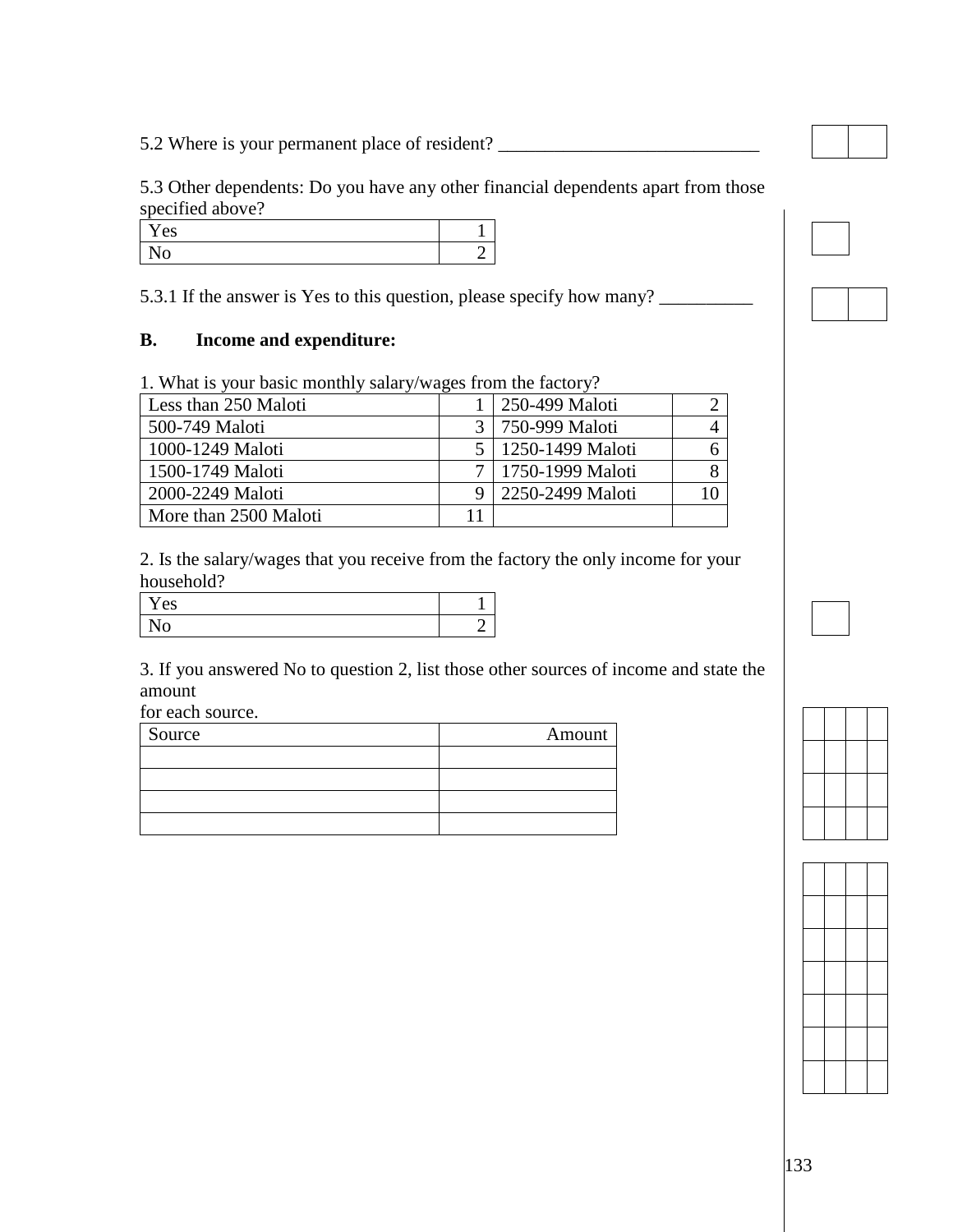4. How much money do you and your household spend per month on each of the following items?

| 1601110 L                       |                  |
|---------------------------------|------------------|
| Items                           | Amount per month |
| Food                            |                  |
| Transport & Fuel                |                  |
| <b>Education for dependents</b> |                  |
| Medical expenses                |                  |
| Clothing                        |                  |
| Household goods & Furniture     |                  |
| Housing (bond/rent)             |                  |
| Water and Electricity?          |                  |
| Repayment of loan (Interest and |                  |
| capital)                        |                  |
| <b>Communication costs</b>      |                  |
| Other                           |                  |

## **B. Socio-Economic (make provision for before and after the factory job)**

| A. At the moment                                                    |                             | <b>B.</b> Before you |   |
|---------------------------------------------------------------------|-----------------------------|----------------------|---|
|                                                                     |                             | started to work at   |   |
|                                                                     |                             | the factory          |   |
| Yes                                                                 |                             | Yes                  |   |
| N <sub>o</sub>                                                      | $\mathcal{D}_{\mathcal{L}}$ | N <sub>0</sub>       | 2 |
| Not applicable                                                      | 3                           | Not applicable       | 3 |
| 1.2 If Yes, at 1.1 who is/was paying for your dependents education? |                             |                      |   |
| A. At the moment                                                    |                             | <b>B.</b> Before you |   |
|                                                                     |                             | started to work at   |   |
|                                                                     |                             | the factory          |   |
| I do                                                                |                             | I do                 |   |
| Some one else pays                                                  | 2                           | Some one else pays   | ◠ |
| I am not paying                                                     | 3                           | I am not paying      |   |

1.1 Are we your children attending school?

# 2.1 How many bedrooms do/did your house have?

| A. At the moment      | <b>B.</b> Before you<br>started to work at<br>the factory |  |
|-----------------------|-----------------------------------------------------------|--|
| Bachelor/one room     | Bachelor/one room                                         |  |
| Two-room unit         | Two-room unit                                             |  |
| Three-room unit       | Three-room unit                                           |  |
| More than three rooms | More than three                                           |  |
|                       | rooms                                                     |  |

2.2 Explain your residential arrangements at the moment/before joining the factory: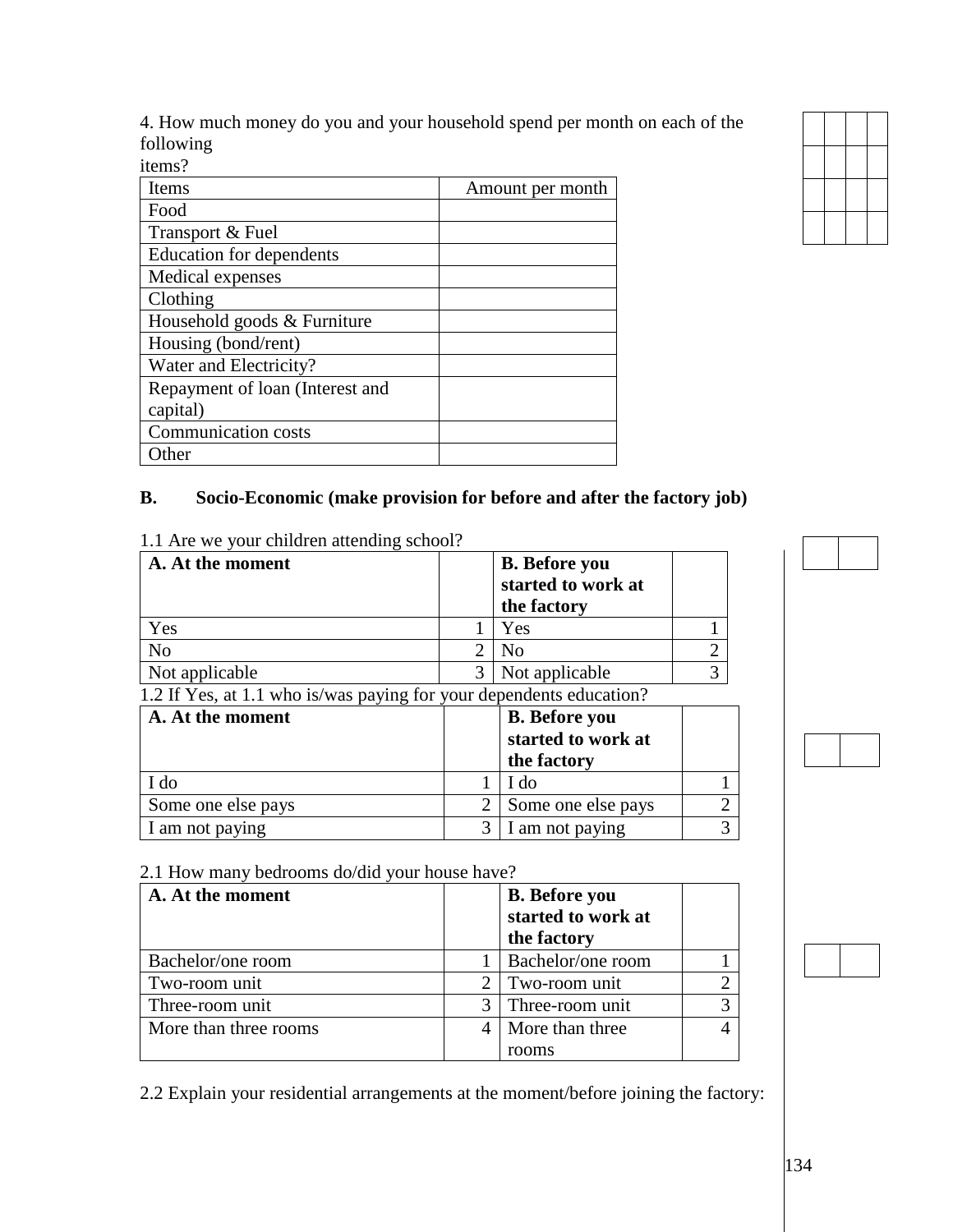| A. At the moment           | <b>B.</b> Before you<br>started to work at<br>the factory |  |
|----------------------------|-----------------------------------------------------------|--|
| Rent from someone          | Rent from someone                                         |  |
| Stay for free with someone | Stay for free with<br>someone                             |  |
| Own the house              | Own the house                                             |  |

2.3 If rent in 2.2, how much are you paying per month? \_\_\_\_\_\_\_\_\_\_\_\_\_\_\_\_\_\_\_\_\_\_\_\_\_\_

| A. At the moment                     |                | <b>B.</b> Before you<br>started to work at<br>the factory |               |
|--------------------------------------|----------------|-----------------------------------------------------------|---------------|
| Randavel (thatched roofing) one room |                | Randavel (thatched<br>roofing) one room                   |               |
| Heisi (thatched roofing) one room    | $\overline{2}$ | Heisi (thatched<br>roofing) one room                      | $\mathcal{D}$ |
| Polata in one or two rooms           | $\mathcal{F}$  | Polata in one or two<br>rooms                             | 3             |
| Lilaene in one or two rooms          |                | Lilaene in one or two<br>rooms                            |               |
| Optaka in one two or more rooms      |                | Optaka in one two or<br>more rooms                        | 5             |

2.4 Explain the type of housing unit you are/did reside/ing in:

3.1 Explain the level of telephone access for your household:

(A combination of answers is possible in this case)

| A. At the moment                       |   | <b>B.</b> Before you<br>started to work at |                |
|----------------------------------------|---|--------------------------------------------|----------------|
|                                        |   | the factory                                |                |
| At least one person in household has a |   | At least one person in                     |                |
| cellular phone                         |   | household has a                            |                |
|                                        |   | cellular phone                             |                |
| Landline in my house                   | 2 | Landline in my house                       | $\overline{2}$ |
| Landline at friends close by           |   | Landline at friends                        | 3              |
|                                        |   | close by                                   |                |
| Cellular at friend close by            |   | Cellular at friend                         |                |
|                                        |   | close by                                   |                |
| Access not close by                    |   | Access not close by                        | 5              |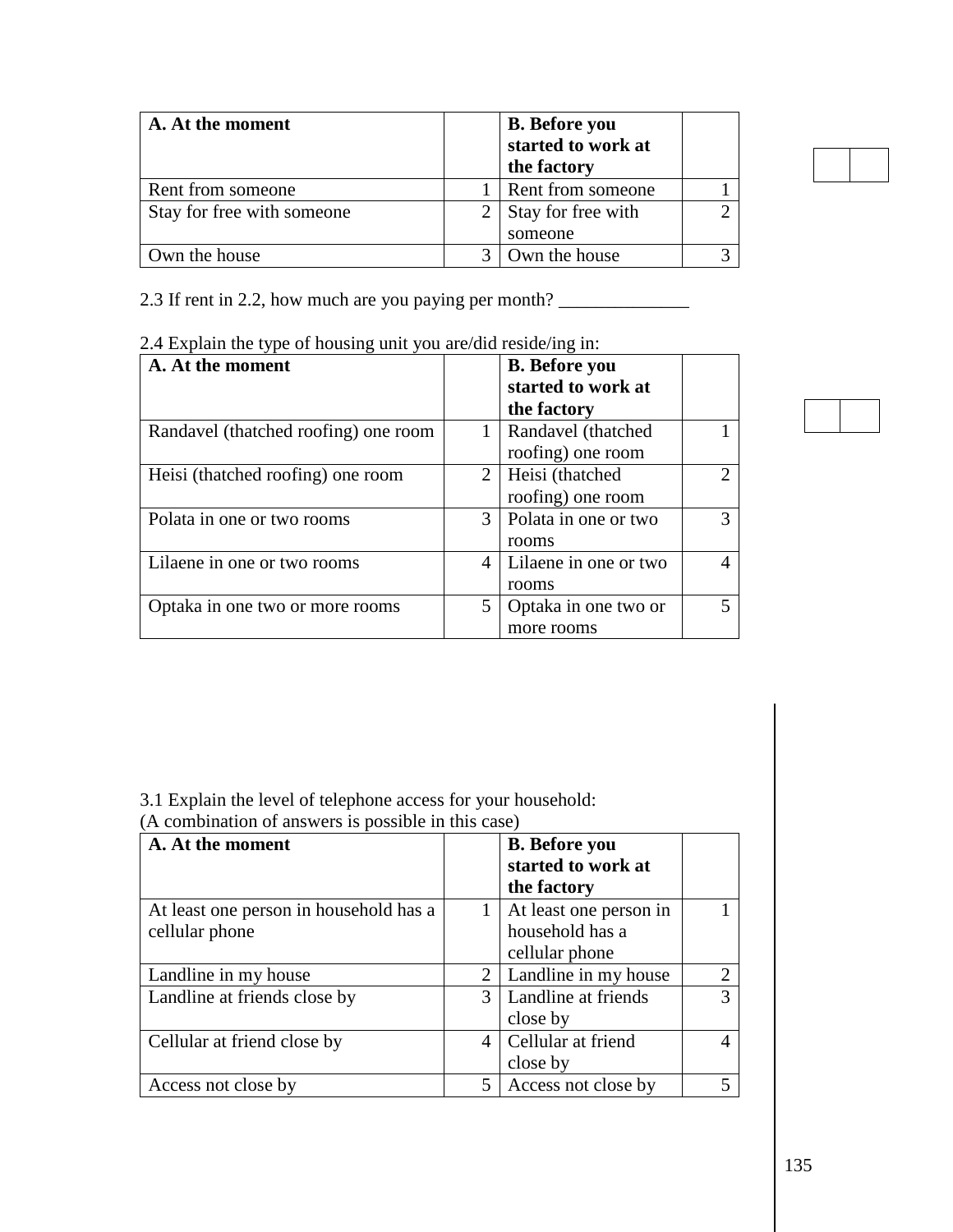3.2 What form of energy do you/did you use mostly for lighting:

| A. At the moment |   | <b>B.</b> Before you |   |  |
|------------------|---|----------------------|---|--|
|                  |   | started to work at   |   |  |
|                  |   | the factory          |   |  |
| Electricity      |   | Electricity          |   |  |
| Gas              | 2 | Gas                  |   |  |
| Candles          | 3 | Candles              | 3 |  |
| Paraffin         | 4 | Paraffin             | 4 |  |
| None             |   | None                 | 5 |  |
|                  |   |                      |   |  |

3.3 Explain your main access to water supply:

| A. At the moment              |   | <b>B.</b> Before you |                |  |
|-------------------------------|---|----------------------|----------------|--|
|                               |   | started to work at   |                |  |
|                               |   | the factory          |                |  |
| In the house                  |   | In the house         |                |  |
| On the stand                  | 2 | On the stand         | $\overline{2}$ |  |
| Within 200m from the house    | 3 | Within 200m from     | 3              |  |
| (communal taps)               |   | the house (communal  |                |  |
|                               |   | taps)                |                |  |
| More than 200m from the house | 4 | More than 200m from  | 4              |  |
| (communal taps)               |   | the house (communal) |                |  |
|                               |   | taps)                |                |  |
| None                          | 5 | None                 | 5              |  |

| 3.4 Explain your main access to sanitation:<br>A. At the moment | <b>B.</b> Before you<br>started to work at<br>the factory |  |
|-----------------------------------------------------------------|-----------------------------------------------------------|--|
| Pit Latrine in house                                            | Pit Latrine in house                                      |  |
| Water borne outside                                             | Water borne outside                                       |  |
| Pit latrine                                                     | Pit latrine                                               |  |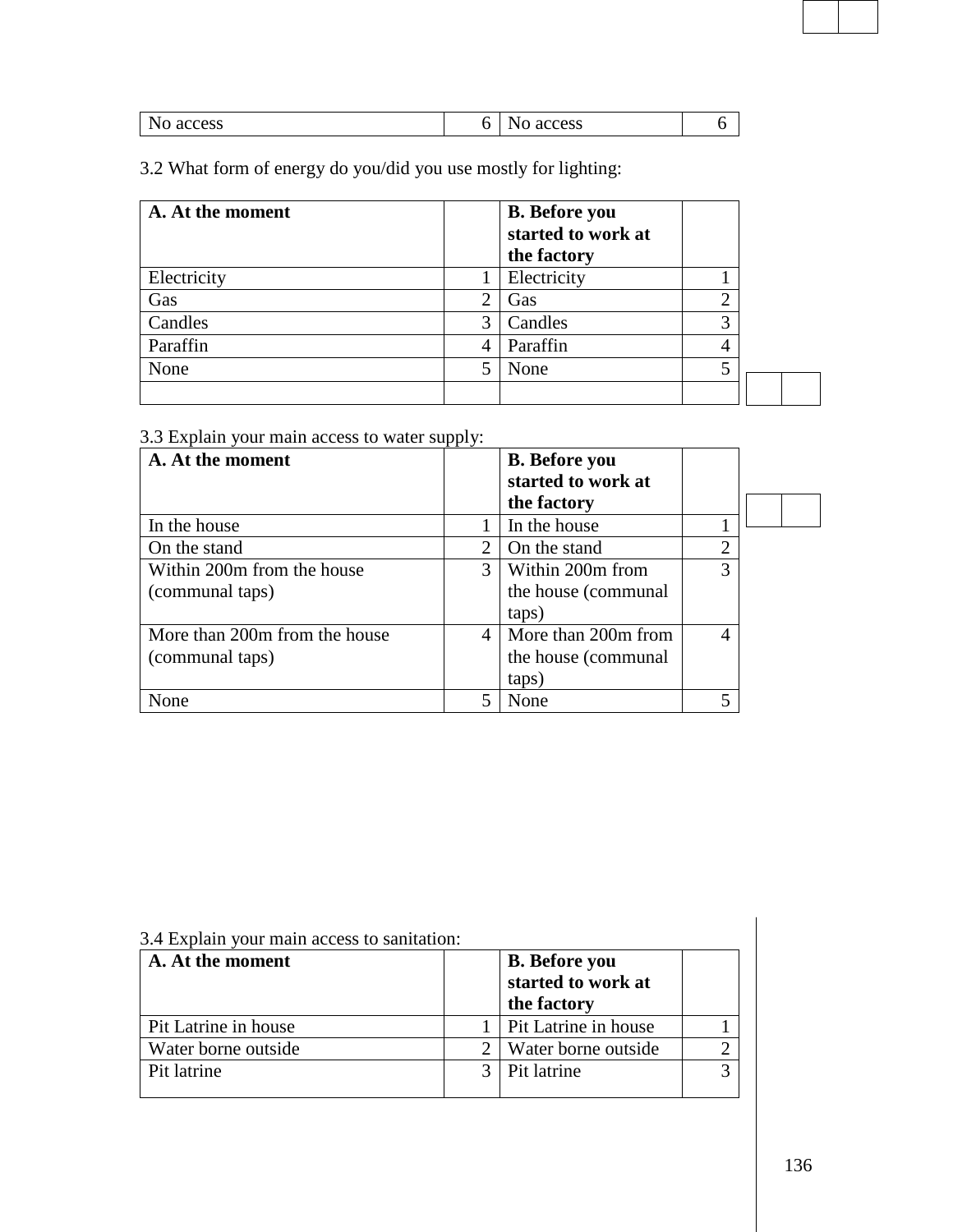| $-1$ |                     |  |
|------|---------------------|--|
| None | <br>one<br>. .<br>- |  |

#### 4.1 Do you have access to any banking services?

| A. At the moment | <b>B.</b> Before you<br>started to work at<br>the factory |  |
|------------------|-----------------------------------------------------------|--|
| ces)             | Yes                                                       |  |
|                  |                                                           |  |

#### 5.1 What mode of transport do you use to go to work?

| A. At the moment   |   | <b>B.</b> Before you<br>started to work at<br>the factory |   |  |
|--------------------|---|-----------------------------------------------------------|---|--|
| Walk on foot       |   | Walk on foot                                              |   |  |
| Private car        |   | Private car                                               |   |  |
| Public transport   | 3 | Public transport                                          |   |  |
| Others             |   | Others                                                    | 4 |  |
| If other, specify: |   | If other, specify:                                        |   |  |

## C. Work Place

\_\_\_

 $\overline{\phantom{a}}$ 

1. Where did you work before employment in a factory? (if no job prior to working in a factory state not applicable)

| Job            | Geographical<br>location | Years | <b>Type of</b><br>work | <b>Monthly</b><br>income | <b>Not</b><br>applicable |
|----------------|--------------------------|-------|------------------------|--------------------------|--------------------------|
|                | (district)               |       |                        |                          |                          |
| Job 1          |                          |       |                        |                          |                          |
| (employment)   |                          |       |                        |                          |                          |
| prior to this  |                          |       |                        |                          |                          |
| job)           |                          |       |                        |                          |                          |
| $Job 2$ (job   |                          |       |                        |                          |                          |
| prior to job)  |                          |       |                        |                          |                          |
| $Job 3$ (job   |                          |       |                        |                          |                          |
| prior to job2) |                          |       |                        |                          |                          |

\_\_\_\_\_\_\_\_\_\_\_\_\_\_\_\_\_\_\_\_\_\_\_\_\_\_\_\_\_\_\_\_\_\_\_\_\_\_\_\_\_\_\_\_\_\_\_\_\_\_\_\_\_\_\_\_\_\_\_\_\_\_\_\_\_\_\_\_

\_\_\_\_\_\_\_\_\_\_\_\_\_\_\_\_\_\_\_\_\_\_\_\_\_\_\_\_\_\_\_\_\_\_\_\_\_\_\_\_\_\_\_\_\_\_\_\_\_\_\_\_\_\_\_\_\_\_\_\_\_\_\_\_\_\_\_\_

# 2. Why did you leave the job1 above?

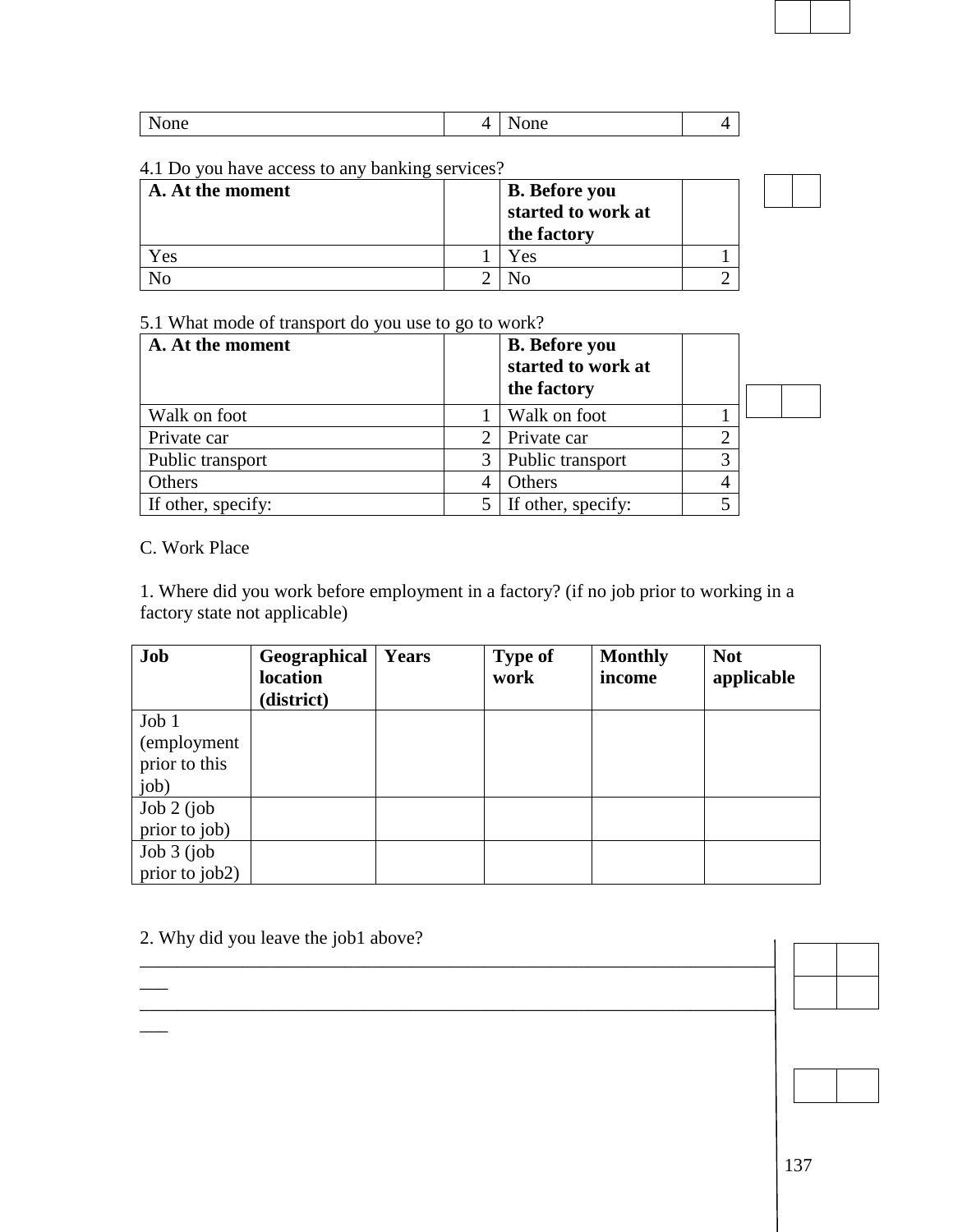### 3. Why did you seek employment at this factory?

4.1 Did your life change for the better since being employed in the factory, or not?

| 'es      |  |
|----------|--|
|          |  |
| The same |  |

4.2 Motivate your response at 4.1

 $\overline{\phantom{0}}$ 

5. Explain the procedure of how you got the job?

6. What is your daily task in the factory?

|  |  | 7. What is the most positive aspect of working in this factory? |  |
|--|--|-----------------------------------------------------------------|--|

8. What is the most negative aspect of working in this factory?

10. What time do you stop working?

11.1 Do you have any breaks?

| es |  |
|----|--|
| טו |  |

11.2 If yes at 11.1, give details:





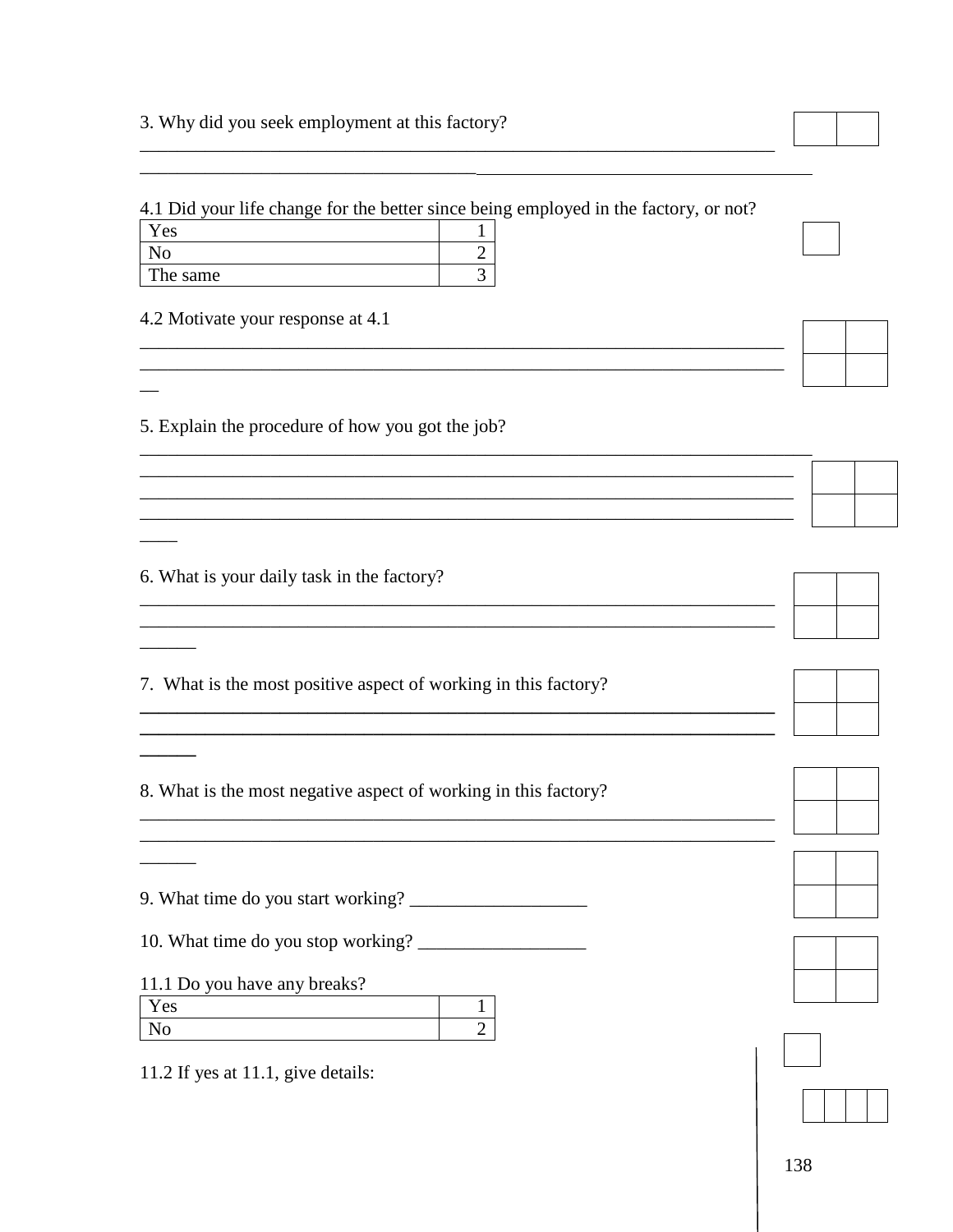| <i>l</i> ype    | How long in minutes? |
|-----------------|----------------------|
| Morning break   |                      |
| Lunch break     |                      |
| Afternoon break |                      |
| Other (Specify) |                      |

### 12.1 Do you often work overtime?

| es |   |
|----|---|
|    | - |

### 12.1 If Yes for 12.1, do you get paid for working overtime?

| es |  |
|----|--|
| ັບ |  |

12.2 If Yes for 12.2, state the hourly rate?

On Weekdays\_\_\_\_\_\_\_\_\_\_\_\_\_\_\_\_\_\_\_\_\_\_ On Weekends \_\_\_\_\_\_\_\_\_\_\_\_\_\_\_\_\_\_\_\_\_ On Holidays

13. How much do you think is an appropriate monthly salary for your current job?

\_\_\_\_\_\_\_\_\_\_\_\_\_\_\_\_\_\_\_\_\_\_\_\_\_\_\_\_\_\_\_\_\_\_\_\_\_\_\_\_\_\_\_\_\_\_\_\_\_\_\_\_\_\_\_\_\_\_\_\_\_\_\_\_\_\_\_\_\_

| 14. Do you have any other benefits from your employer than your salary? |            |    |  |
|-------------------------------------------------------------------------|------------|----|--|
|                                                                         | <b>Yes</b> | Nο |  |
| Pension                                                                 |            |    |  |
| Medical Aid                                                             |            |    |  |
| Sick leave                                                              |            |    |  |
| Belong to workers union                                                 |            |    |  |

## **E. General Questions**

1. Please indicate your experience in the following statements

|  | 1.1 I enjoy working in this factory |  |  |
|--|-------------------------------------|--|--|
|  |                                     |  |  |

| Strongly agree | Agree                            | Neutral                                                   | Disagree | Strongly<br>disagree |  |
|----------------|----------------------------------|-----------------------------------------------------------|----------|----------------------|--|
|                |                                  | 1.2 My salary is appropriate for the amount of work I do. |          |                      |  |
| Strongly agree | Agree                            | Neutral                                                   | Disagree | Strongly             |  |
|                |                                  |                                                           |          | disagree             |  |
|                | 1.3 The manager treats me poorly |                                                           |          |                      |  |
| Strongly agree | Agree                            | Neutral                                                   | Disagree | Strongly<br>disagree |  |

1.4 If it was not for these foreign industrialists I would not have had a job